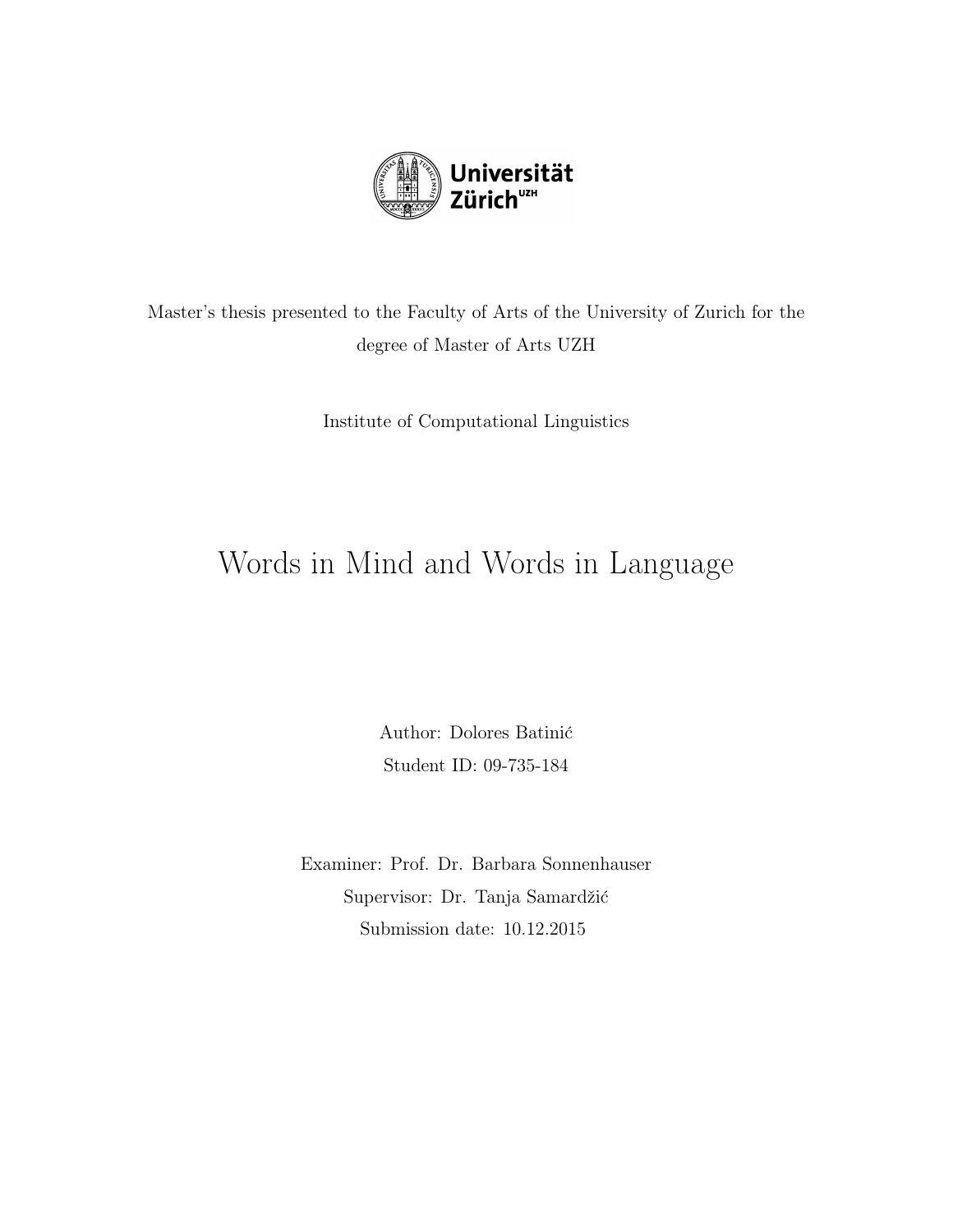### Abstract

In recent years, many psychologists as well as computational linguists have investigated the overlap between human associations, namely, words which are recalled as response to a given stimulus, and textual co-occurrences. However, the content of both data sets as well as of their overlap has not been studied in detail. In the present work, I investigate the relation between Russian associations and textual co-occurrences on bases of lexical and semantic characteristics of the two. The findings of this work reveal that the overlap of semantic and lexical properties between associations and co-occurrences depends on the part-of-speech of the target words, as well as of their antonym potential. The results suggest that the correlation between associations and co-occurrences may not be language-independent.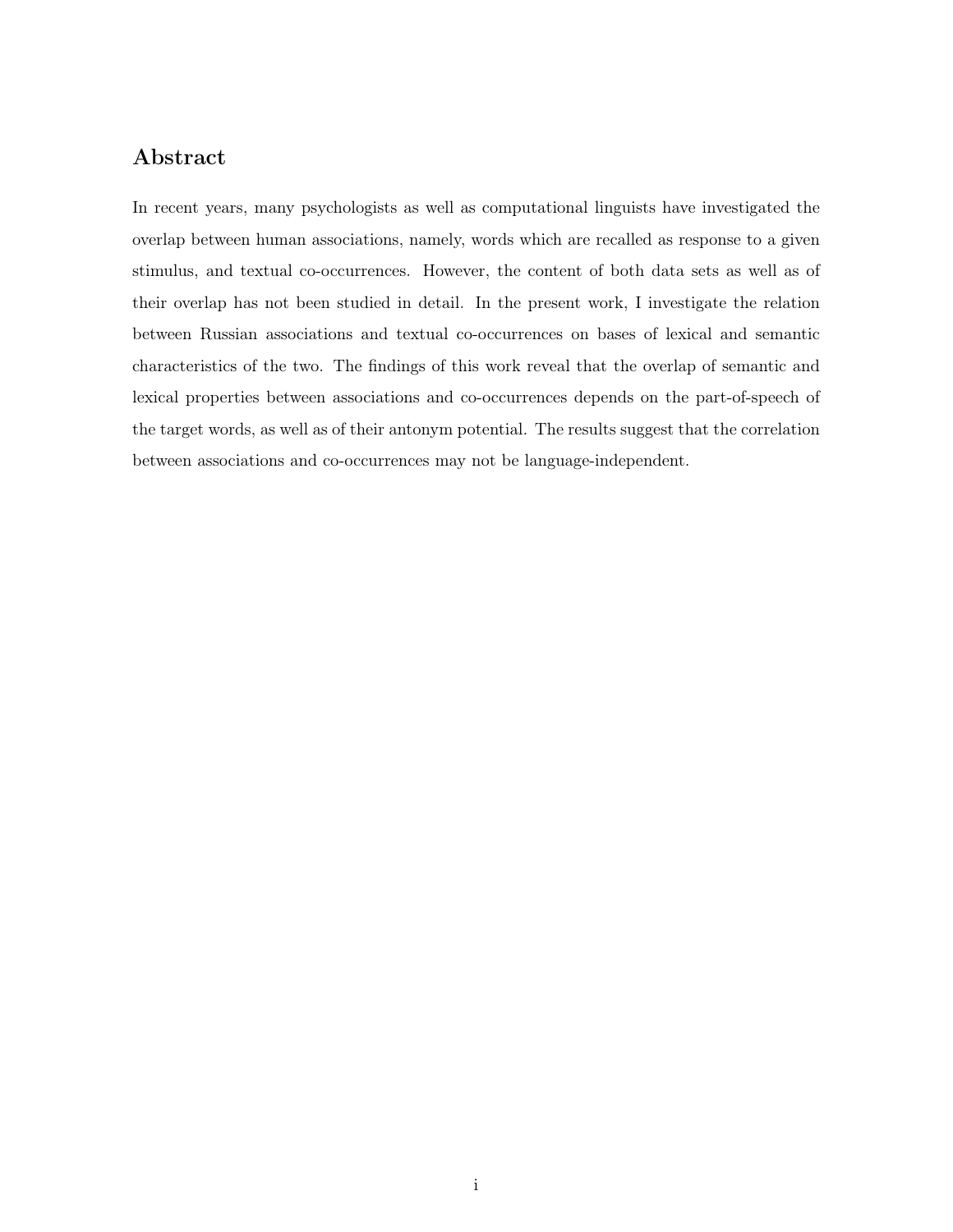# Acknowledgements

I want to express my sincere thanks to my supervisors Barbara Sonnenhauser and Tanja Samardžić for their encouragement and support. I am also very grateful to Mirjam Zumstein for her very appreciated technical assistance and constant availability, and to Noah Bubenhofer for offering me his extremely helpful suggestions. I also want to express my best thanks to my brother Josip for proofreading this and many other papers I wrote during my studies, and to my friend Maja Škrkić for commenting parts of this work. Above all, I would like to thank Michael Greeff for many long and inspiring discussions, most valuable advice and moral support. Last but not least, I want to thank my parents for their love and continuous encouragement.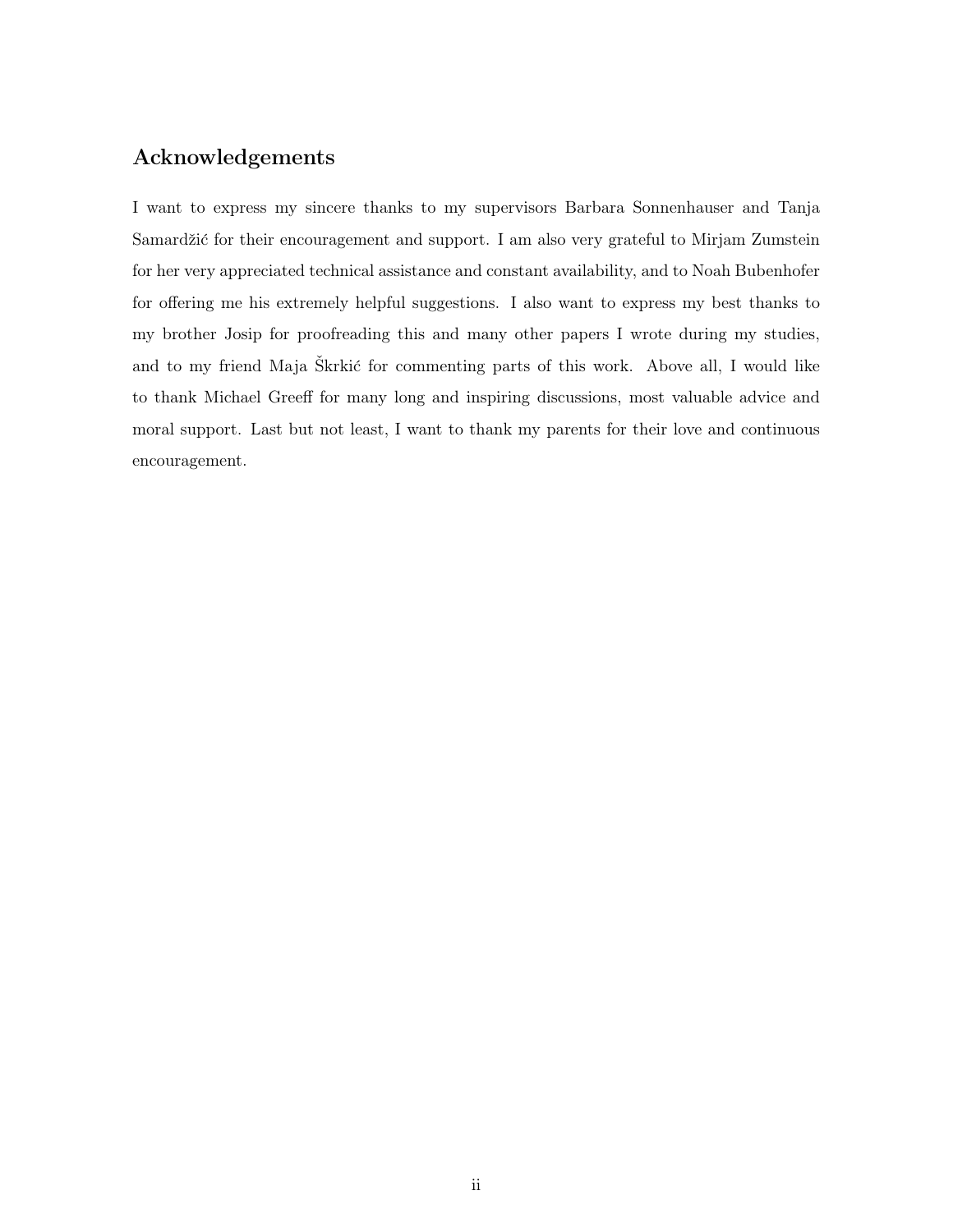# Contents

|                | Abstract |                                                            | $\mathbf{i}$ |
|----------------|----------|------------------------------------------------------------|--------------|
|                |          | Acknowledgements                                           | ii           |
| 1              |          | Introduction                                               | 1            |
| $\overline{2}$ |          | Theoretical background                                     | 3            |
|                | 2.1      |                                                            | 3            |
|                | 2.2      |                                                            | 6            |
|                |          | 2.2.1                                                      | -7           |
|                |          | 2.2.2                                                      | 11           |
|                | 2.3      |                                                            | 14           |
|                | 2.4      | Previous research on predicting Russian associations norms | 20           |
| 3              |          | Material                                                   | 22           |
|                | 3.1      |                                                            | 22           |
|                | 3.2      |                                                            | 24           |
| 4              |          | Analysis of Russian associations                           | 26           |
|                | 4.1      |                                                            | 26           |
|                | 4.2      |                                                            | 28           |
|                |          | 4.2.1                                                      | 29           |
|                |          | 4.2.2                                                      | 30           |
|                |          |                                                            |              |
|                |          | 4.2.3                                                      | 35           |
|                |          | 4.2.4                                                      | 35           |
|                |          | Limitations of the procedure<br>4.2.5                      | 35           |
|                | 4.3      |                                                            | 36           |
|                | 4.4      |                                                            | 39           |
|                | 4.5      |                                                            | 45           |
| $\bf{5}$       |          | Analysis of the overlap                                    | 49           |
|                | 5.1      |                                                            | 49           |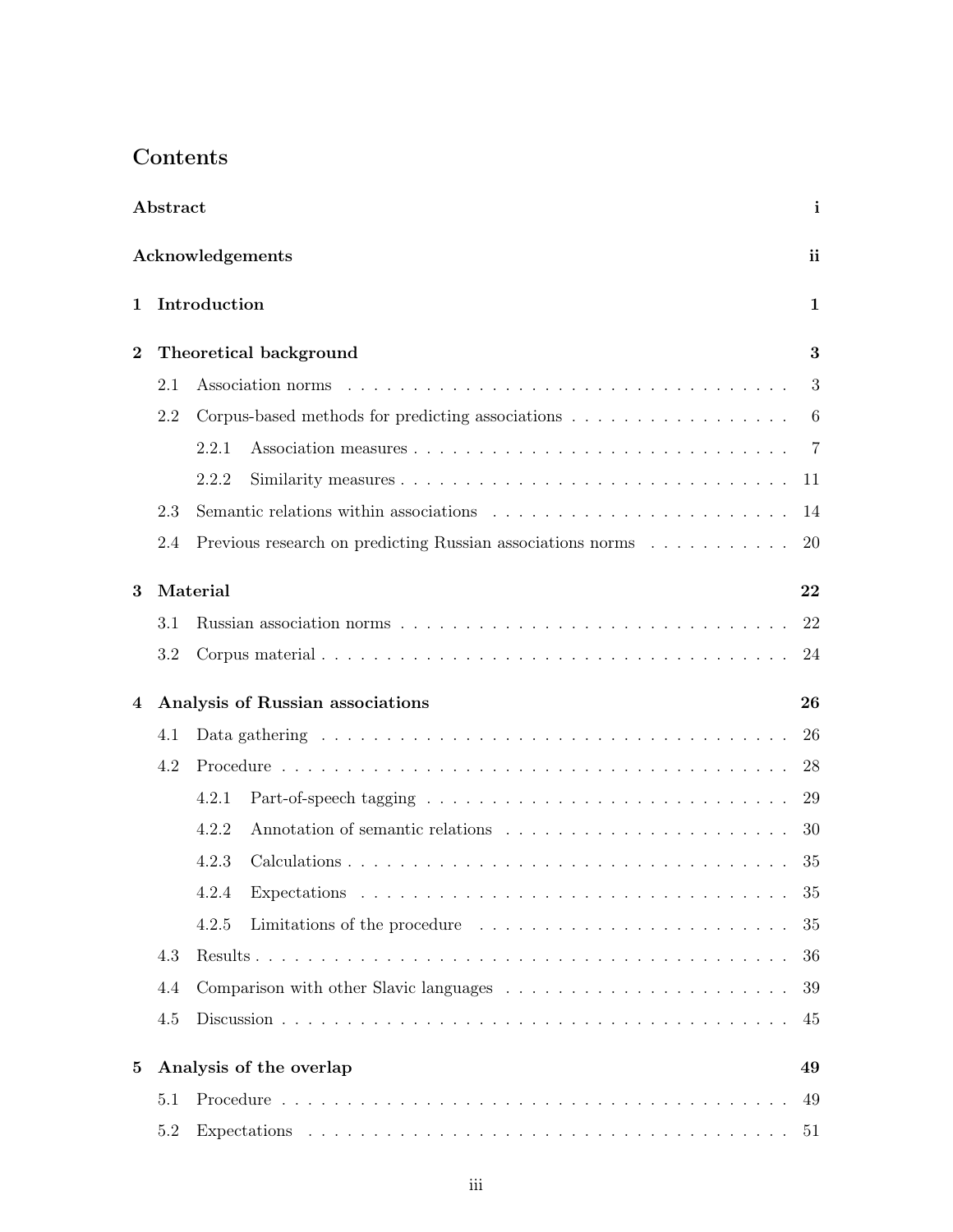|   | 5.3             | 52  |
|---|-----------------|-----|
|   | 5.4             | -64 |
|   | 6 Conclusion    | 67  |
|   | 7 Bibliography  | 68  |
| 8 | Attachment      | 75  |
|   | List of Figures | 83  |
|   | List of Tables  | 84  |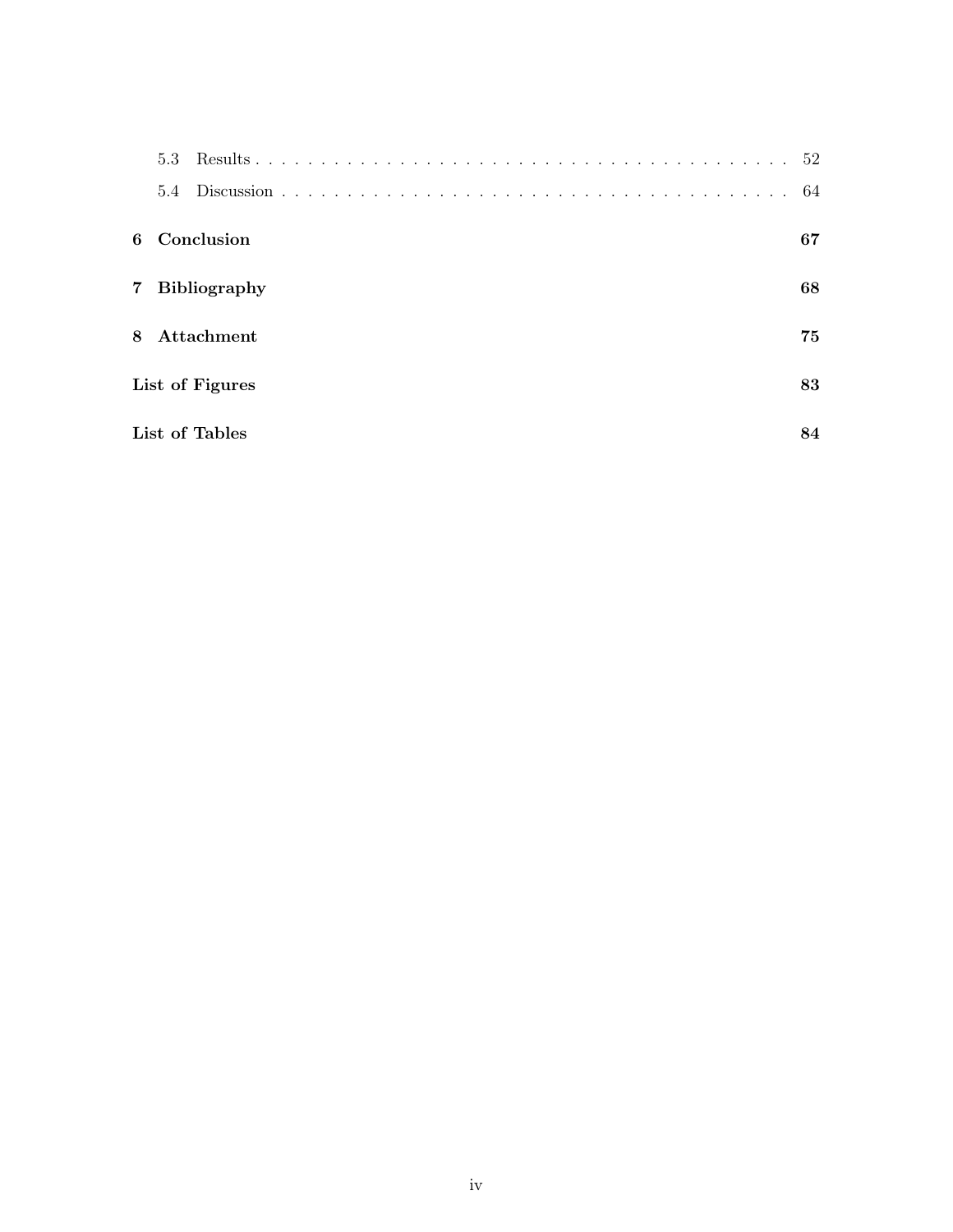### 1 Introduction

An association or associative response is the first word that comes to mind after having perceived another word - the associative stimulus. People tend to associate young to old, black to dark and snow to white. Associations have been of interest in the field of psychology since the end of the 19th century, when they were believed to represent a window into human unconsciousness (Jones 1964). Over the years they have become a tool for investigating the semantic net and mechanisms underlying semantic memory (Steyvers *et al.* 2004). Recently, associations have gained interest of computational linguists investigating corpus-based extraction of semantically related words (Schulte im Walde & Melinger 2008). In both fields, the research of associations has been based on the assumption that they reflect words occurring in common context, phenomenon commonly known as the principle of contiguity:

"Objects once experienced together tend to become associated in the imagination, so that when any one of them is thought of, the others are likely to be thought of also, in the same order of sequence or coexistence as before" (James 1890:561)

Relying on the principle of contiguity, many researches measured the overlap between associations and words that occur together in language, often referred to as co-occurrences (Church & Hanks 1990; Wettler *et al.* 2005). However, the linguistic properties of the overlap between associative pairs and co-occurrences have been overlooked; although it has already been observed that co-occurrences cover paradigmatic as well as syntagmatic types of associations (Rapp 2002; Wettler et al. 2005; Sahlgren 2006), not much effort has been done in order to quantitatively corroborate these observations.

In order to investigate the commonalities and the differences between associations and co-occurrences within this work, I will attempt a novel approach by measuring not only the overlap on a word level, but also in parts-of-speech and in semantic relations. The focus of my research will be Russian associations, gathered in Ufimceva *et al.* (2004). Analysing Russian associations is motivated by the assumption that Slavic associations display a different distribution of semantic relations than those traditionally described in research, originating mostly from English and German-speaking area (Anstatt 2008). The prediction of Russian associations with corpus-based methods has recently been subject of research (Panchenko et al. 2015). However, in the task described in Panchenko  $et$  al. (2015), associations have not been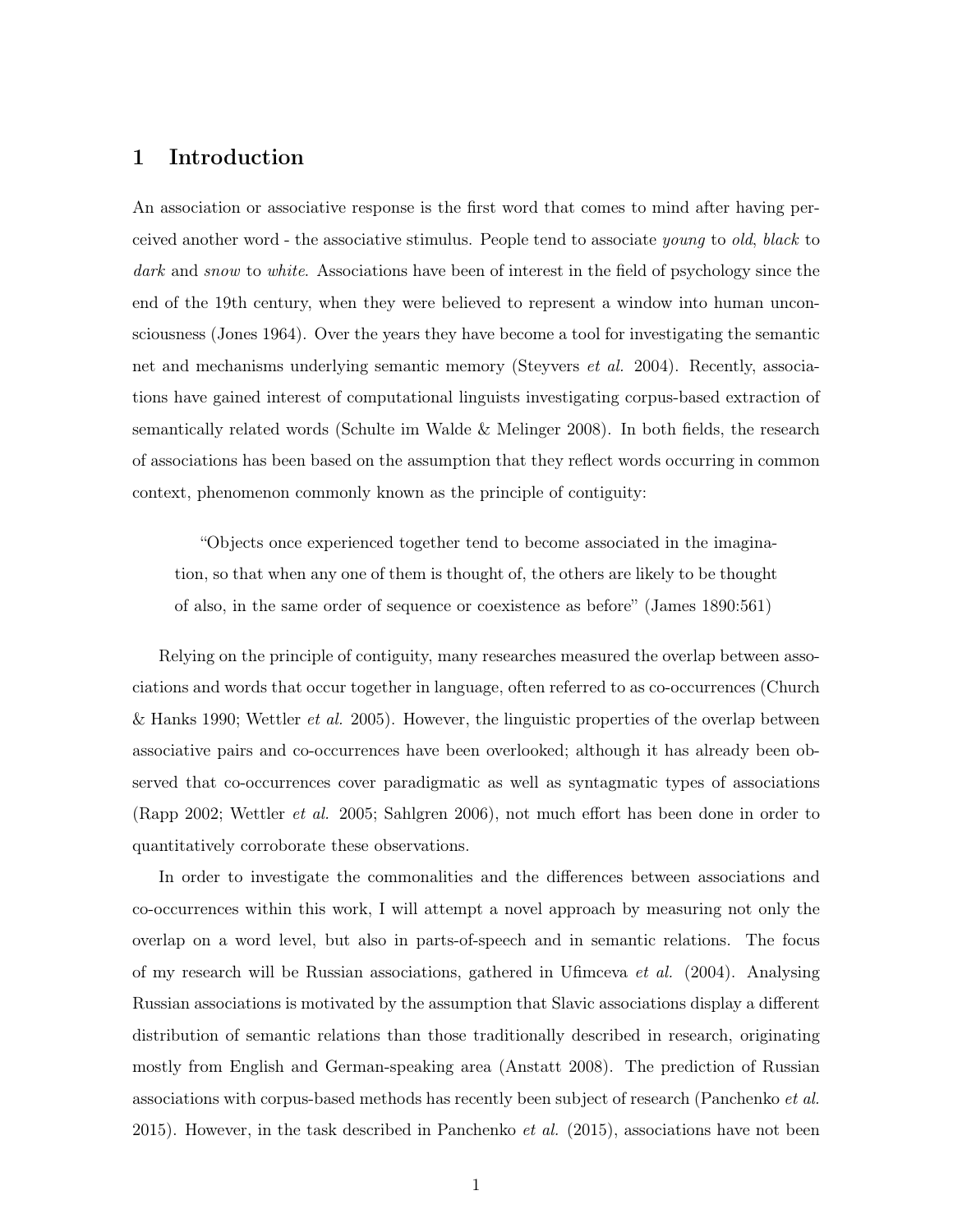used for investigating the contiguity hypothesis, but rather for evaluating corpus-based word similarity measures. Moreover, the semantic properties of associations and co-occurrences, as well as the reasons for successful or failed predictions were not further discussed.

Besides investigating the contiguity hypothesis, with this work I am hoping to contribute to a better understanding of human associations, their semantic and lexical properties as well as the extent to which they can be described as being language-independent.

In the first section of this thesis, I will explain what association norms are, how they are gathered, how semantic relations within associations have been described in research and under which assumptions and with which success have they already been predicted with corpus-based methods. In the second section I will concentrate on the corpus material and association norms I used for this investigation. The focus of the third section will be the analysis of Russian associations and their comparison with associations given by speakers of other Slavic languages. A significant part of the section will be dedicated to the methodology I used to define and analyse semantic relations within associations. In the fourth section the co-occurrences extracted from Russian corpus will be compared to human associations. The focus of the section will be the analysis of the lexical overlap, as well as of the overlap between linguistic characteristics of associations and co-occurrences. By the end of the chapter the challenges of using association norms and corpus-based methods for investigating the contiguity hypotheses will be discussed.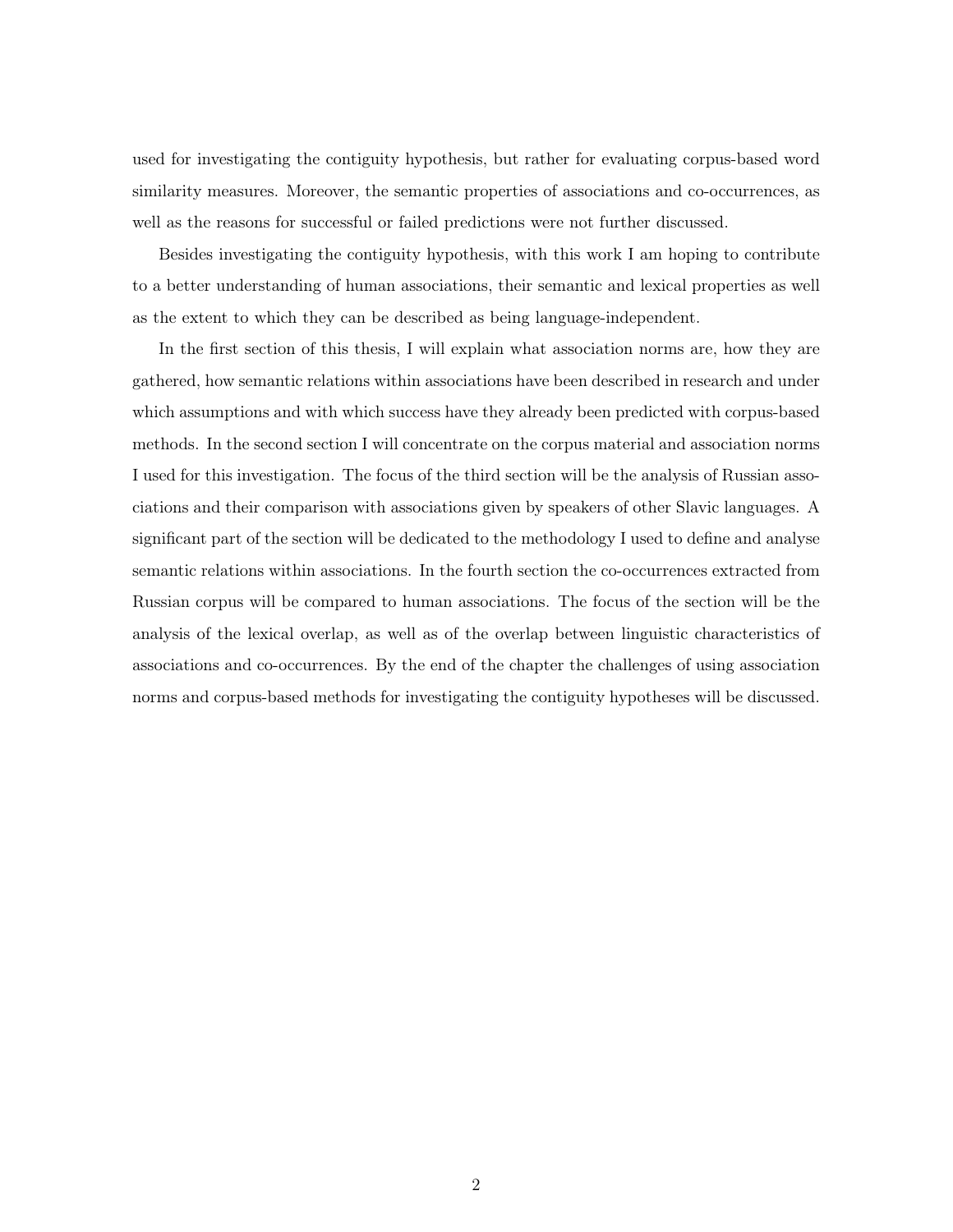# 2 Theoretical background

In the following sections I will explain what associations and association norms are, what do they consist of and how have they been used in research. I will particularly focus on explaining the ideas behind association measures as well as measures of semantic similarity and the link between these measures and human associations. I will also dedicate a section for explaining the types of semantic relations and highlighting various hypotheses which have been proposed in order to describe the constants within association norms.

#### 2.1 Association norms

In order to compare co-occurrences with human associations, collections of associations commonly known as association norms are used. Association norms contain a set of cue words (stimuli), to which the participants in an associative experiment are invited to recall the first word that comes into their mind. In most cases, only one response is asked and the participants are given a time limit to complete the task. At the end of the experiment, the frequencies for each response are counted. Usually, there is one word that is commonly recalled by a high number of participants. The most frequent response is otherwise known as the primary response. The rest of the responses are distributed over a high number of participants and tend to be more individual. For instance, in association norms analysed by Raible (1981:10), in 75% (752 out of 1008) of participants recalled the same response to the stimulus slow, whereas the responses ranked as second, third or fourth most common were given by only 2% of the participants each. This type of distribution is commonly known as power-law distribution (De Deyne & Storms 2008). Associations are otherwise referred to as word associations, semantic associations, free recall and free word associations.

The study of word association norms has a long tradition in psychology. The first association test was developed by Kent & Rosanoff (1910) following the work of Francis Galton (1880). The participants were instructed to say or write the first word they recall after having read a cue word from the list of 100 stimuli. The research was conducted on 1000 participants of varied educational backgrounds and professions with equal participation of both genres. The collected and quantified responses are known as first association norms. Although the Kent & Rosanoff list of stimuli has certain shortcomings (it consists almost exclusively of nouns and adjectives) it has been frequently used as the basis for several other association tests in the 60s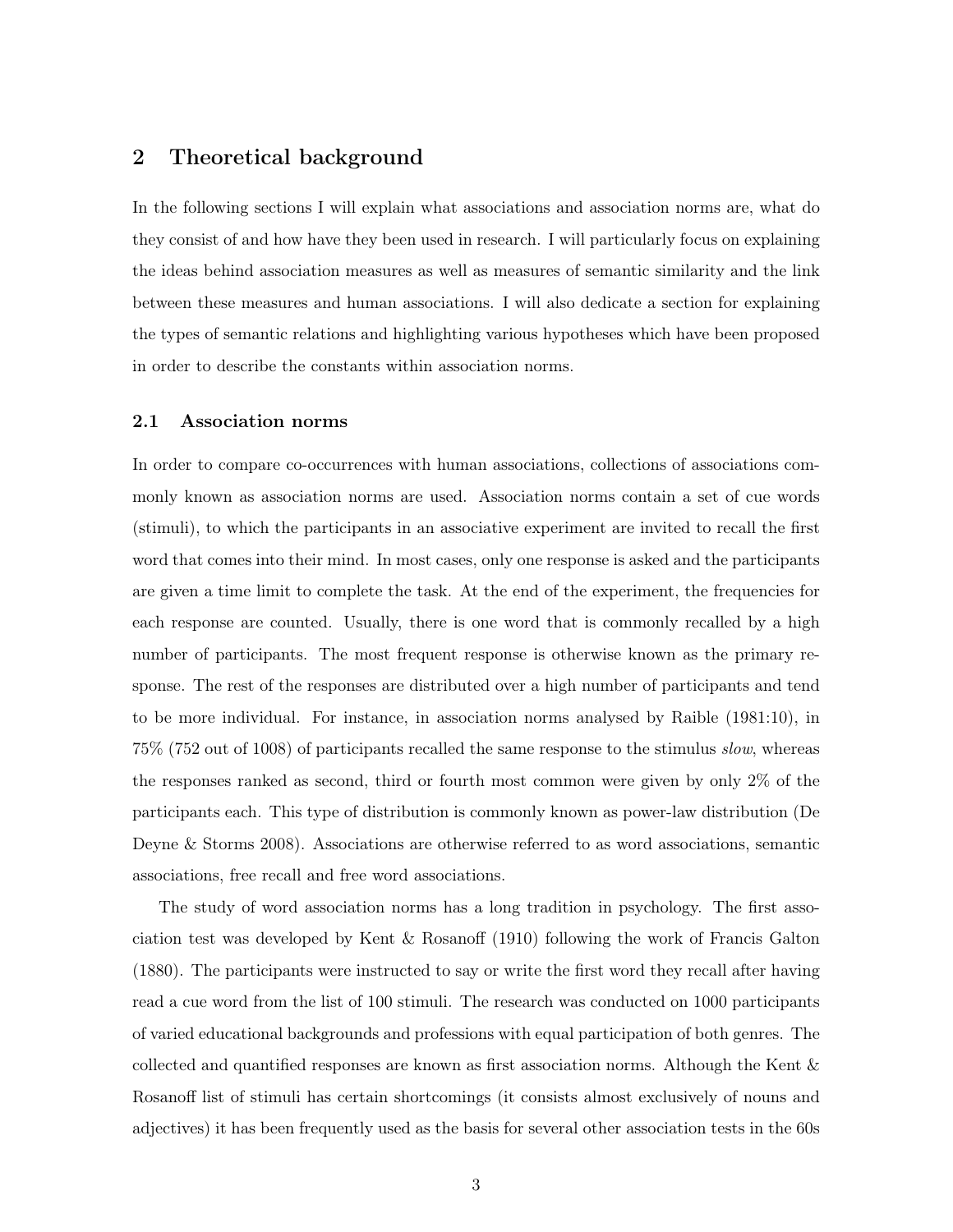and 70s, which were gathered, for instance, for Germanic and Romance languages (Postman & Keppel 1970), as well as for Polish (Kursz 1967). Besides the Kent & Rosanoff list, another commonly used association test was written by Palermo and Jenkins (1964) and consists of 200 stimuli of various parts-of-speech.

The research on associations was continued with the Edinburgh Association Thesaurus (EAT; Kiss et al. 1973), in which each of the 100 participants was presented a list of 100 randomised stimuli out of a total of 8400 cue words. The first step towards a large-scale collection of association norms was presented by Nelson *et al.*  $(2004)$  with the collection of association norms of the University of South Florida. The collection was gathered for more than 20 years with the purpose of building the largest association database collected in the United States. The association norms of the University of South Florida were build with the data coming from more than 6000 participants who were asked to produce a response to the set of 5019 stimuli.

Within English speaking areas, not much is known about the collections of association norms gathered in Slavic speaking countries, where the interest towards association norms has increased starting from the 70s. The first collection of Russian association norms was collected during 1969 and 1970 by Lenot'ev (1977). The list of 500 stimuli was presented to Russian speaking participants aged 16 to 50 years and having different education levels. The number of responses varied from 200 to 600, depending on the stimulus. The Leont'evs collection of Russian association norms was followed by the association norms collected by Karaulov et al. (1994ff) from 1988 to 1997 and by Russian-French association experiments conducted from 1998 to 2000 (Filippovič *et al.* 2002). One of the most recent collections of Russian association norms, comprising of also Belarusian, Bulgarian and Ukrainian language and containing 112 (almost) identical stimuli for each of the four languages was collected from 1998 to 1999 in Moscow, Kursk, Minsk, Sofia and Nizhyn by Ufimceva and collegues (2004) and it has been known as Slavic Association Dictionary.

In line with the offline associative experiments, a new form of gathering association norms for Russian language has been realized in an online platform named Sociation.org<sup>1</sup>. Sociation.org is an experimental crowdsourcing project with the aim to build the largest collection of association norms for Russian language. The experiment has been running since 2009. Currently, Sociation.org consists of 349'812 responses to 38'537 stimuli. A major dif-

 $\frac{1 \text{http://socialion.org/ (18.10.2015)}}{1}$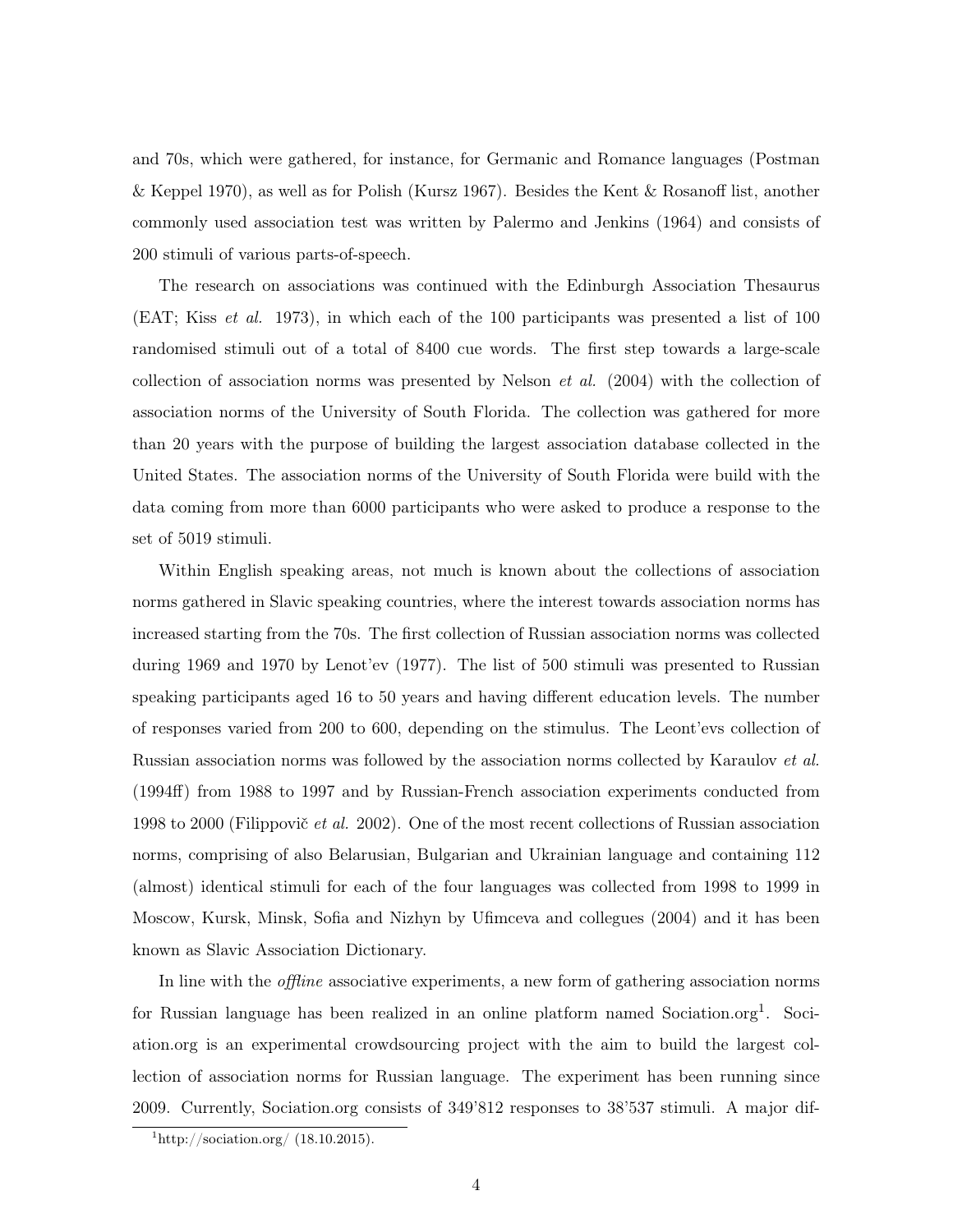ference between Sociation.org and other association experiments mentioned above consists in the game-effect of the project - the participants are not only invited to write their response to a fixed list of stimuli as in the traditional associative experiments, but they can also suggest new stimuli themselves, to which other participants are invited to respond. Depending on the number of added stimuli and responses, the rating of the participant goes up.

The association norms mentioned above have been used in numerous studies in different areas of research and for different purposes. Initially, the association tests were conducted with the aim of defining normal reaction to certain stimuli and detecting divergences in responses of mentally unstable patients (Jung 1918). Over the years, the use of association norms has changed track - instead of being seen as an expression of subconsciousness, they have become a valuable resource for exploring the structure of mental lexicon and semantic memory. The collections of association norms have revolutionized the view on the structure of semantic networks, which has previously been based on the assumption that words in mind are connected by similarity (Collins & Quillian 1969) or by unstructured, arbitrary graphs (Collins & Loftus 1975). According Steyvers & Tenenbaum's (2004) most recent developments in statistical analysis of association norms at the University of South Florida, the structure of semantic networks builds upon a few words, presumably acquired in early age and frequent in language, which become gradually more connected to a high number of many other words. For example, some words which were observed to be connected to many other words are food, money, water, car and good (ibid.:54). Moreover, it has been shown that any two words in a semantic net built from association norms consisting of more than 5000 words are separated by a maximum of 5 associative steps (ibid.).

Imagining association norms as an insight into human mind has been criticised by the linguist Jane Aitchison. First, because thinking up an immediate response to just one word can be seen an "unnatural kind of activity"; second because responses may be altered depending on the previously mentioned words (priming effect); and third, because the participants are invited to give only the first answer that comes into their minds (Aitchison 2013:100). From another point of view, it may as well be argued that although responding to a list of stimuli might represent an unnatural kind of activity, the associations represent the most natural connection between words, since they are the most intuitive reactions to stimulus words (Sahlgren 2006).

In the last few decades, association norms have been used for exploring the correlation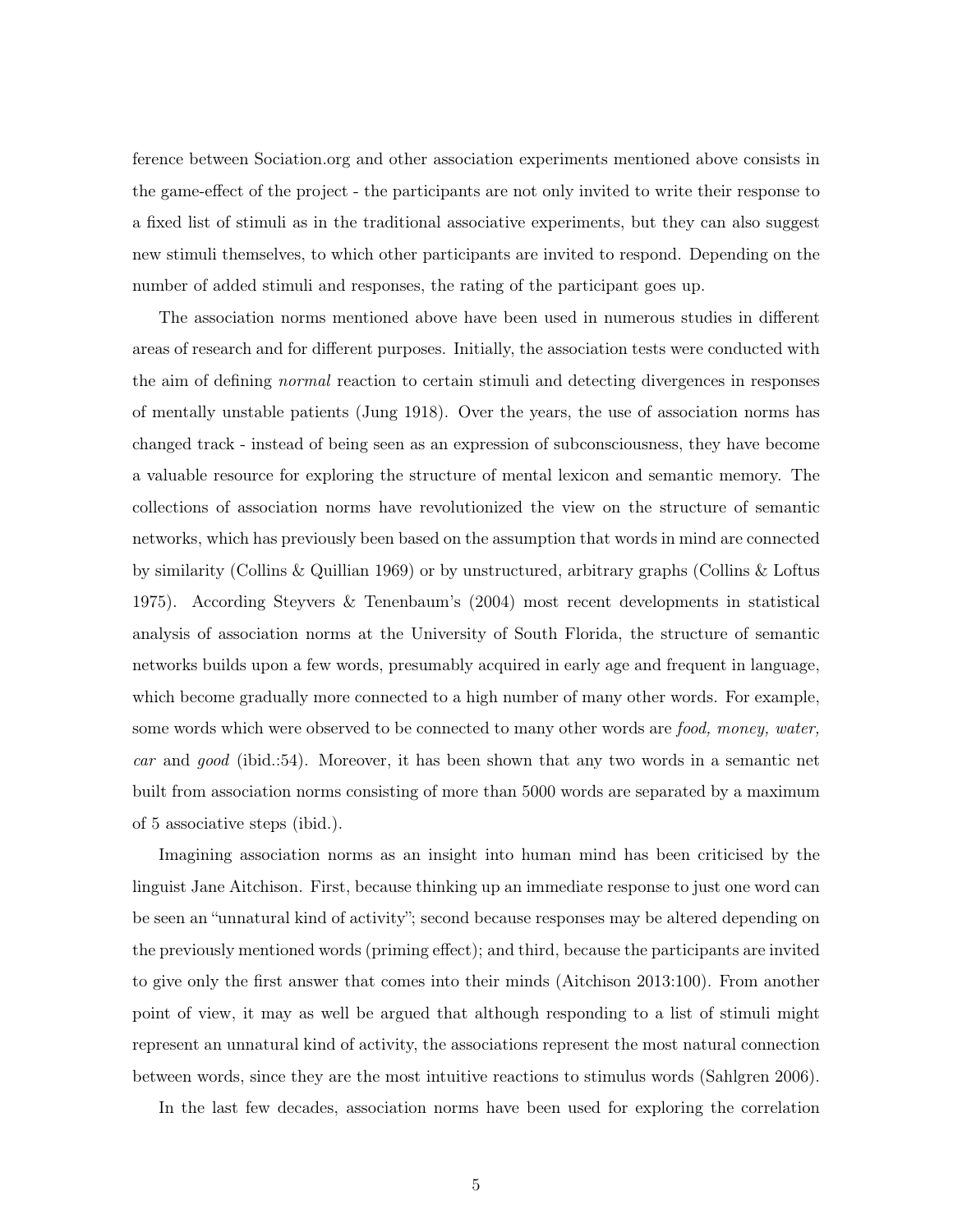between words people tend to associate and words which often co-occur (Church & Hanks 1990; Rapp 2002; Lemaire  $\&$  Denhière 2006; Schulte im Walde 2006). The task of extracting these co-occurrences which may overlap with human associations has also been referred to as "association prediction" (Rapp & Wettler 1991) or as "computation of word associations" (Rapp & Wettler 1993). When predicting associations with corpus-based methods, the computational methods attempt to produce links between words in the corpus that correspond to the links between associative pairs.

#### 2.2 Corpus-based methods for predicting associations

Corpus-based methods that have been used for prediction of associations can be divided into methods of first-order and second-order statistics. In the field of computational linguistic, the methods of first-order statistics are often referred to as association measures or methods for co-occurrence extraction. The methods of second-order statistics are often referred to as similarity measures. The main purpose of both is to extract words from textual corpora that are connected to each other in a particular way, either by common occurrence in text or by being "somehow related"<sup>2</sup>.

Association measures have often been used in order to extract collocations (Evert 2005).<sup>3</sup> Similarity measures have been implemented for computational applications such as word and document clustering (Pereira *et al.* 1993; Huang 2008), analyses of topics of a document (Griffiths & Steyvers 2003), paraphrasing (Fernando & Stevenson 2008), sentiment analysis (Turney & Littman 2003), etc.

By extracting co-occurrences from text corpora, association measures have been regarded as being able to provide robust estimates of traditionally gathered word association norms, the latter being "costly and unreliable". (Church & Hanks 1990:22). The underlying assumption was that people associate words that are frequently used together in language.

<sup>&</sup>lt;sup>2</sup>The notion of semantic similarity in distributional semantics does not refer only to synonyms, but to all the words which might be though of being somehow semantically related: "although buy is semantically very similar to *acquire* on the one hand, and *car*, *vehicle* and *van* are all somehow semantically related, the notion of "semantic similarity" actually covers different types of semantic relations, each with different logical properties and each licensing different inferences" (Lenci 2008:20-21).

<sup>&</sup>lt;sup>3</sup>The term *collocation* was coined in the 1930s by J. R. Firth to describe characteristic, or habitual word combinations. Whereas the term co-occurrence may refer to words co-occurring in a particular range of text, such as a sentence, paragraph, document or another pre-define context window, *collocation* refers exclusively to two words that frequently appear in immediate proximity. For instance, *strong coffee* is a collocation, whereas powerful coffee is not, since the wordspowerful and coffee are rarely expressed together by native speakers of English.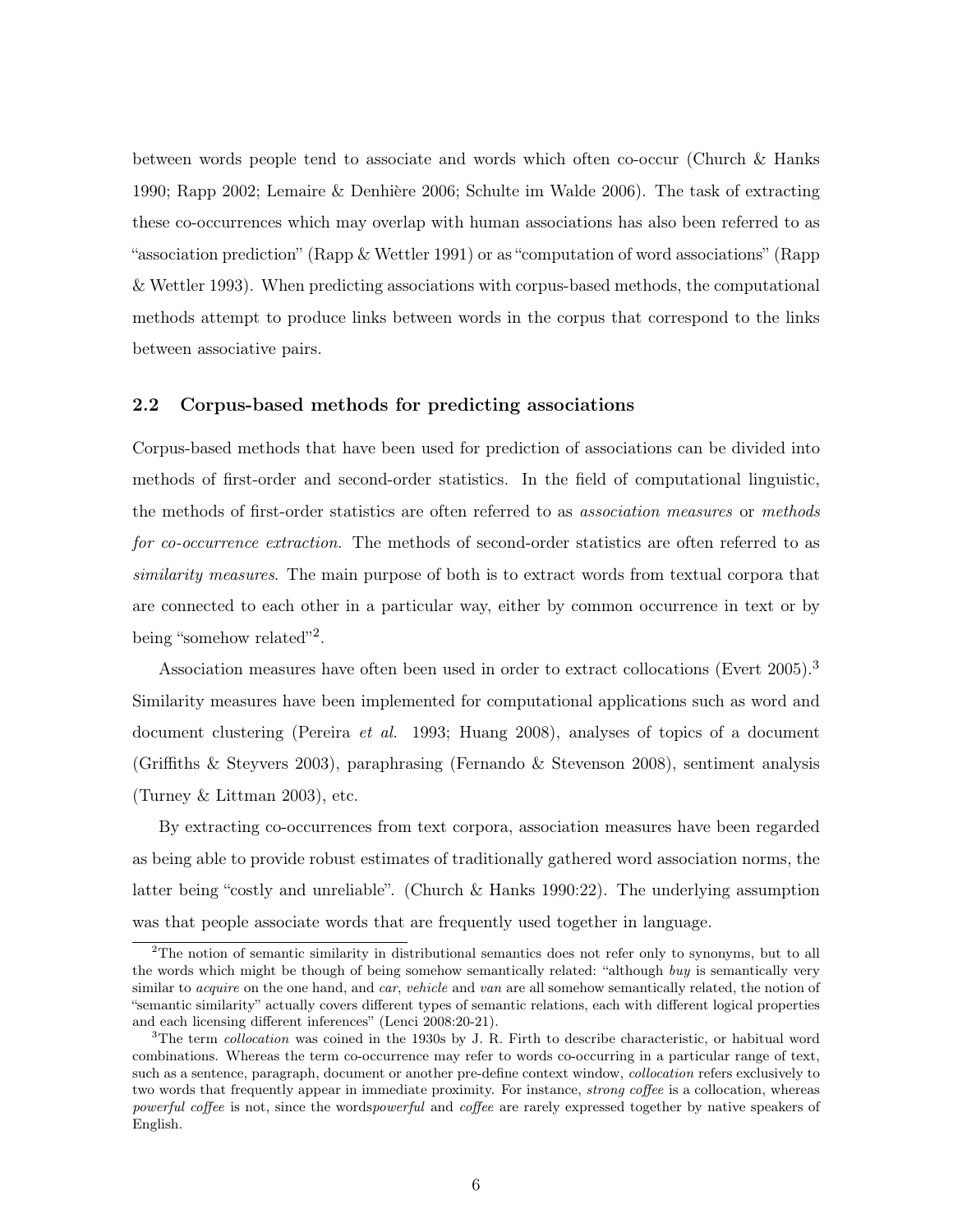Similarity measures have also been regarded as being able to provide estimates of human associations: the performance of similarity methods has often been evaluated either by using synonym dictionaries, human similarity judgements, TOEFL tests or by comparing the retrieved similar words with human association norms (Rapp 2002). The underlying assumption was that associations primarily consist of similar words. Hence, without knowing what association norms exactly consist of, they have been employed in the evaluation of both association measures as well as of similarity measures.

Whereas in the field of artificial intelligence, computational linguistics, and information retrieval both association and similarity measures are aimed toward fulfilling a particular task, in psychological research of the semantic net the aim is to find a model that would represent the way human memorise and recall semantic information. In consequence, other than being just a tool for word retrieval, association measures as well as similarity measures have been hypothesised to represent the way human mind works. In the following sections I will explain what these models consist of and how successfully they have been employed in the task of predicting human associations.

#### 2.2.1 Association measures

Church & Hanks (1990) proposed the association ratio as a method for extracting co-occurrences based on the notion of mutual information, which, according to their study, can estimate human associations directly from computer readable corpora. They reported that the association ratio measured with mutual information score captures co-occurrences similar to the responses from association norms from Palermo and Jenkins (1964). For instance, they found that the extracted co-occurrences of doctor such as dentists, nurses, treating, treat, and hospitals, etc. (1990:23) tend to overlap with the most common associative responses to the cue word doctor, such as nurse, sick, health, medicine, hospital, man, sickness.

The mutual information compares the probability of observing two units u and v together (joint probability) with the probability of observing  $u$  and  $v$  independently (chance). According to Fano (1961), the measure of mutual information can be explained as follows: if  $u$  and v have probabilities  $P(u)$  and  $P(v)$ , then their mutual information,  $I(u,v)$ , is defined as:

$$
I(u, v) \equiv \log_2 \frac{P(u, v)}{P(u)P(v)}
$$
\n<sup>(1)</sup>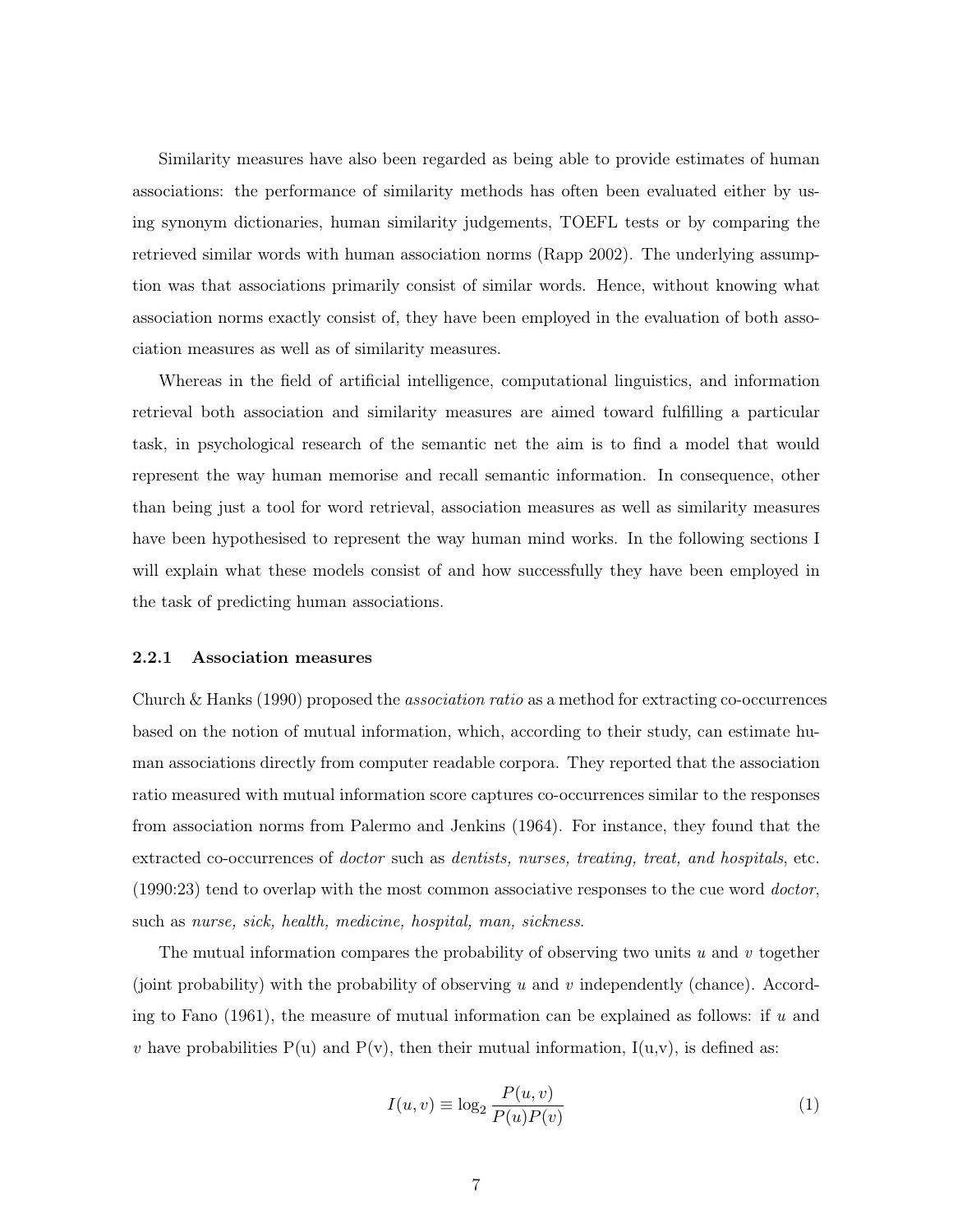The formula for mutual information can be computed as follows: for a particular candidate pair  $u, v$  where  $u$  denotes the cue word and  $v$  the candidate co-occurrence, a contingency table (cfr. Table 2.1) is computed, in which the values for variables  $a, b, c$  and d are stored. The variable a denotes the number of times u and v appear in the same context; b denotes the number of times u and any word other than v appear in the same context; c denotes the number of times  $v$  and any word other than  $u$  appear in the same context, and  $d$  the number of times that any two words other than  $u$  and  $v$  appear in the same context.

Table 2.1: Contingency table (the sign  $\neg$  is to be read as anything but x)

|    | $\mathbf{V}$ | $\neg$ v    |
|----|--------------|-------------|
| u  | $\mathbf{a}$ | $\mathbf b$ |
| ⊣u | С            | d           |

According to the contingency table, given  $N$  as the sum of all pairs in the contingency table, the values for mutual information score can be calculated as follows:

$$
MI(u,v) = \log_2 \frac{aN}{(a+b)(a+c)}
$$
\n<sup>(2)</sup>

Church & Hanks (1990) estimated word probabilities by counting the number of observations of u and v in three different corpora, having sizes from 15 million to 36 million words. They calculated joint probabilities by counting the appearances of u followed by v in a window of w words and normalizing by the size of the corpus. They stated that by using smaller window sizes, the fixed expressions (such as the idiom bread and butter) are expected to be retrieved, whereas when larger window sizes are chosen, mutual information is expected to capture semantically related concepts, such as man and woman. For their calculations Church & Hanks used the context window of  $\pm 5$  words (5 words before and after the cue word), which they estimated to be a compromise for being able to capture the advantages of considering both small and large context windows. Church & Hanks did not propose a systematic evaluation measuring to what extend the predicted associations resemble those of human association norms.

The principle of mutual information was used by Rapp & Wettler (1991) for investigating the overlap between co-occurrences and English associations norms by Russel & Jenkins (Jenkins, 1970). According to their results, there is a correlation between predicted responses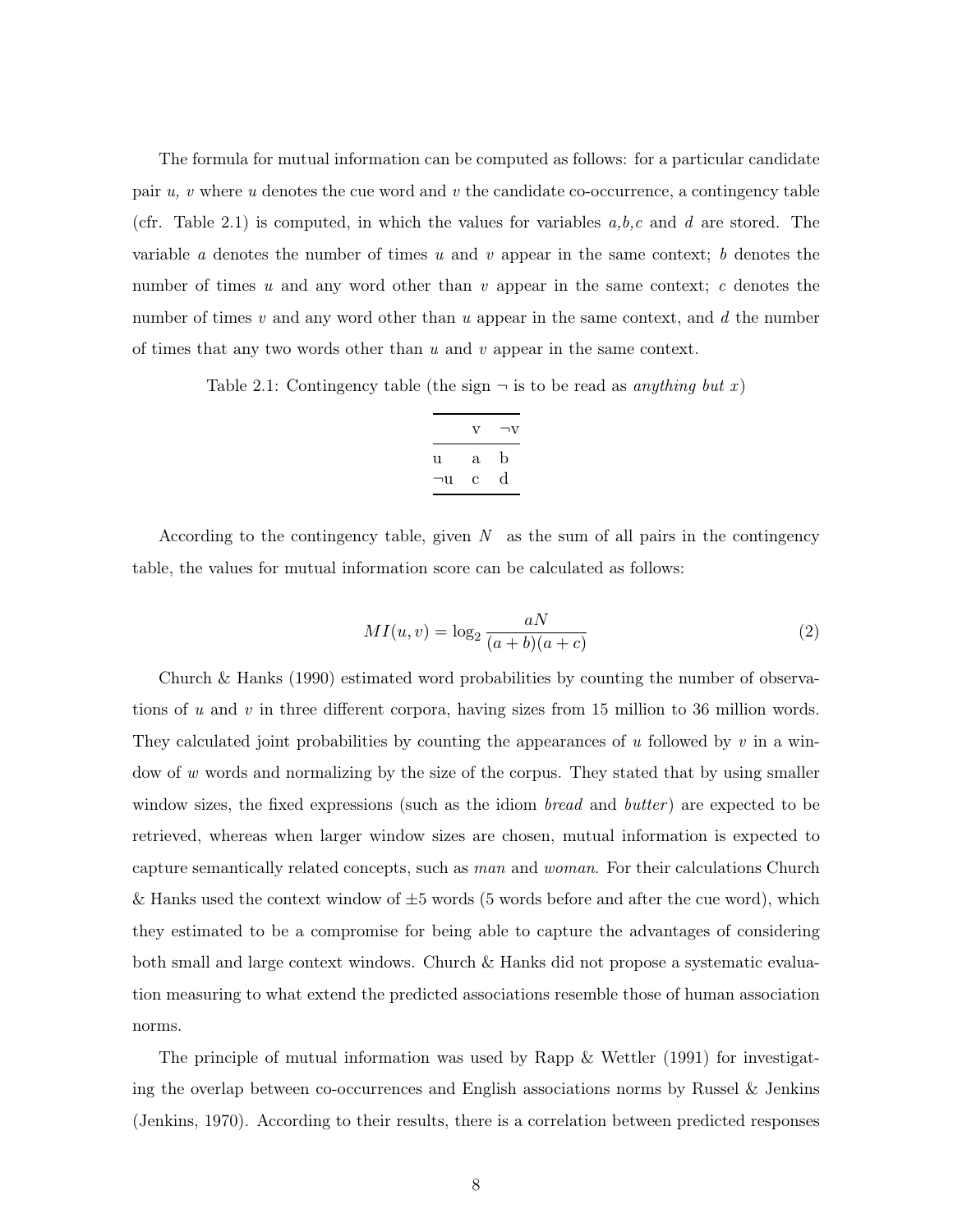(co-occurrences) and human responses since the ranks of the predicted responses are much higher than they would have been by chance (Rapp & Wettler 1991). They measured the correlation by defining their own task-specific method, namely by calculating "the mean rank of the 5 most frequent human responses when looked up in the simulation word list, but weighted by the frequency of the responses and averaged over all 100 association examples" (ibid.:27). In the same study, Rapp & Wettler compared different types of context windows: sentences windows, which include all words in a sentence and continuous windows, which contain a constant number of words. They reported the optimal context window to be around 18 words and noted no particular difference between the results of continuous and sentence-based context windows. Rapp & Wettler (1993) repeated the experiments related to prediction of German and English human associations collected by Russell & Jenkins (Jenkins 1970) by using the corpora collections of 33 million words for English and 21 million words for German. They evaluated the results by considering the average primary responses for average subjects and they found that with the context window comprising  $\pm 12$  words, in 17% of the cases for English and 19% for German the predicted response was equal to the human primary response (Rapp & Wettler 1993). On average, the predicted primary response was given by 12.6% of the English subjects and 6.9% of the German subjects (ibid.). In order to evaluate the proportion of the overlap, they compared it to the average of 37 primary responses given by an average English subject and 22.5 responses given by an average German subject.<sup>4</sup> Rapp & Wettler (1993) noted that, although there was an expected bias toward syntagmatic associations (associative pairs having words of different parts-of-speech), many paradigmatic associations (associative pairs having words of equal part-of-speech) were correctly predicted as well, such as man-woman, black-white, bitter-sweet, etc. (ibid.:92).

Rapp (2002) investigated the prediction of 100 association norms from Edinburgh Associative Thesaurus (EAT) collected by Kiss *et al.* (1973) by using log likelihood, another measure widely used for co-occurrence extraction (Dunning 1993; Daille 1994; Orliac & Dillinger 2003; Lü & Zhou 2004). Referring to the contingency table in Table 2.1, and with the assumption of the binomial distribution, the log likelihood can be determined by contrasting the likelihood

<sup>4</sup>That means that the overlap between most frequent co-occurrences and most frequent human responses was compared to the number of times that an average person had recalled exactly that response, which, at the end of the experiment, turned out to be the most frequent response for the given stimulus. The comparison of the overlap with the proportion of participants recalling the primary response has also been performed in other studies (cfr. Wettler et al. 2005).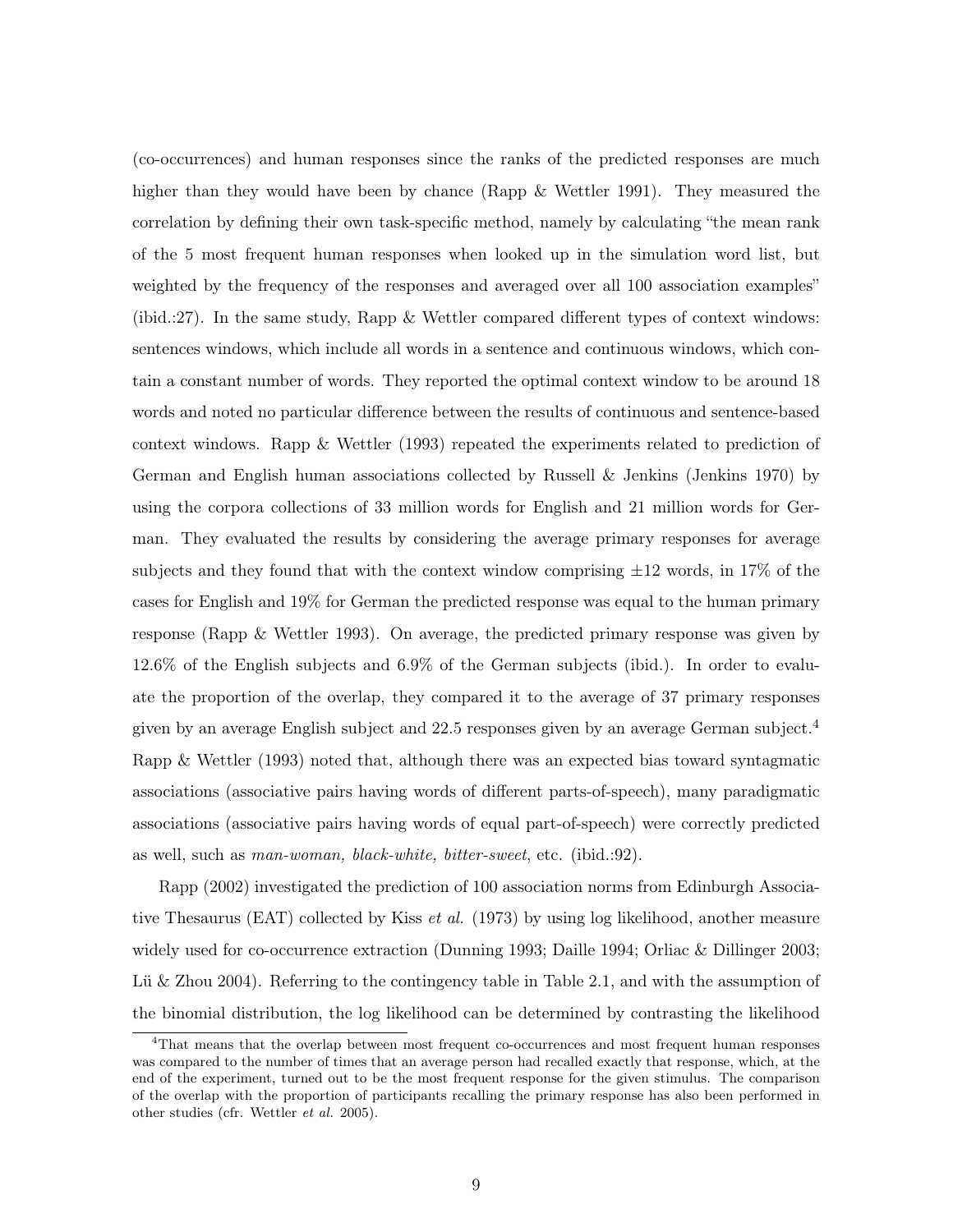of observing the counts in the contingency under the hypothesis of independence  $(L(H_0))$  with the likelihood of these counts under the hypothesis of dependence  $(L(H_1))$  and considering the logarithm of the result (Seretan 2010:41):

$$
LLR(u, v) = -2\log\frac{L(H_0)}{L(H_1)}
$$
\n(3)

Considering the values from the contingency table, the log likelihood can be computed as follows:

$$
LLR = 2(a \log a + b \log b + c \log c + d \log d
$$
  
-(a+b) \log(a+b) - (a+c) \log(a+c)  
-(b+d) \log(b+d) - (c+d) \log(c+d)  
+(a+b+c+d) \log(a+b+c+d)) (4)

The primary co-occurrence, i.e., the word with the highest log likelihood score (v), is considered to appear more frequently with the cue word (u) than it is to be expected by chance. In the context of association prediction, it corresponds to the predicted primary response (v) to a given stimulus (u).

For predicting associations with log likelihood, Rapp (2002) applied context window of  $\pm 20$  words to the texts from the British National Corpus. The predicted primary response was equal to the observed primary response in 27% of the cases, meaning that the predicted response to 27 out of the 100 stimuli (i.e. the extracted co-occurrences with the highest log likelihood score) was equal to the observed primary response. Rapp compared the overlap of 27% to the average of 28 primary responses given by an average subject (ibid.).

Perhaps the best degree of overlap between co-occurrences and human associations was shown by Wettler *et al.* (2005), who calculated the co-occurrence statistics for  $100'106'008$ words from the British National Corpus and compared the results with associations from the Edinburgh Associative Thesaurus, which were restricted to 100 words used originally by Kent and Rosanoff (1910). By applying the formula from associationist learning theories (Schwartz & Reisberg 1991) and considering the context of  $\pm 10$  words, Wettler and colleagues (2005) found that 29 out of 100 predicted primary responses corresponded to human primary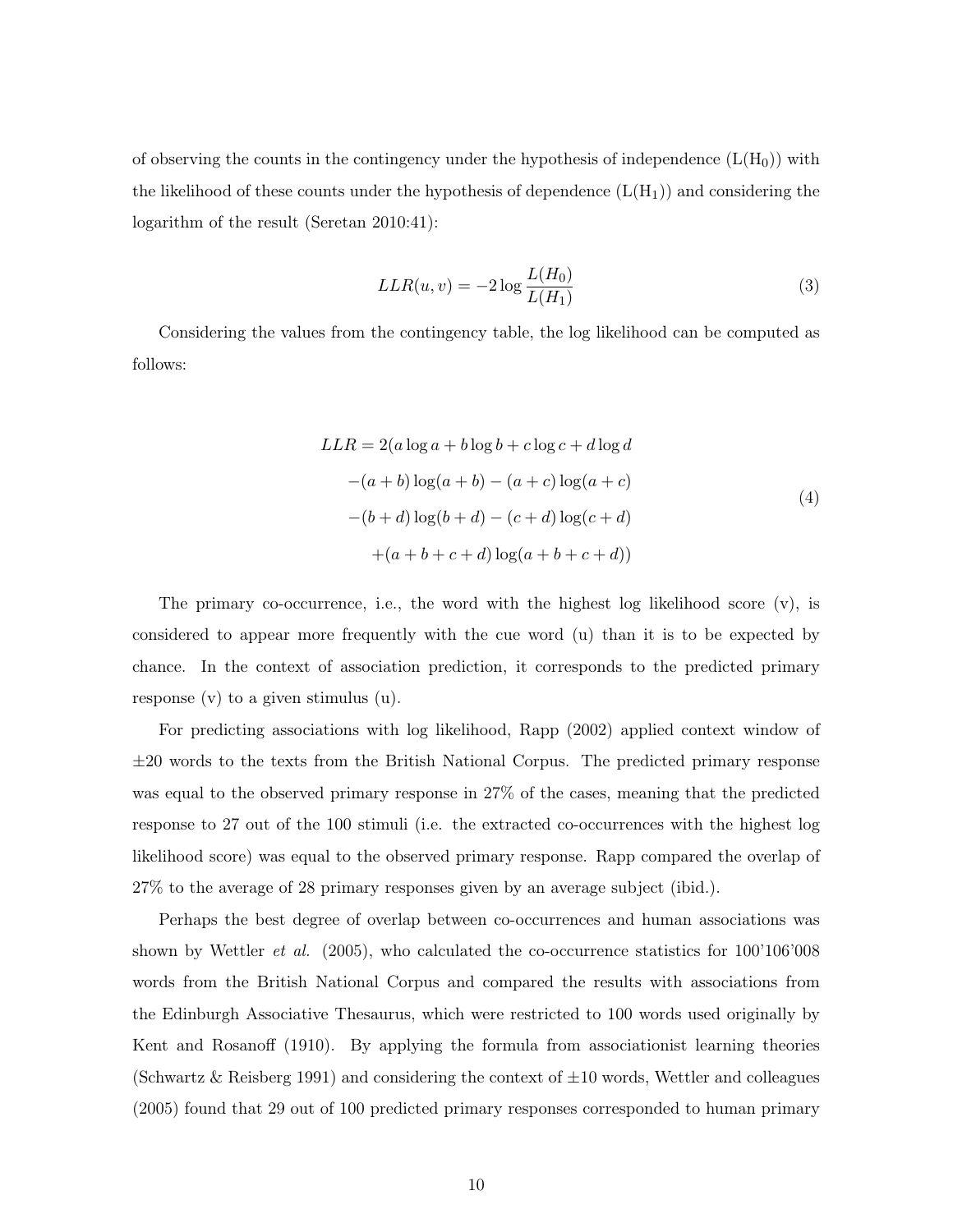responses, whereas in comparison 28 responses of an average participant coincided with the primary response (ibid.). Moreover, they found that 64 of the 100 predicted primary responses have been produced by at least one participant (ibid.).

An in-depth look into the co-occurrence distribution and its relation with human associations has been provided by Schulte im Walde & Melinger (2008). They based their investigation on responses to 330 verb stimuli that were collected in web experiment, in which native German speakers were asked to write as many associations for one stimulus as they could in a time span of 30 seconds. Schulte im Walde & Melinger analysed the effect of the context window on the coverage of associations within co-occurrences. They confirmed the observations of Church & Hanks (1990) that co-occurrences found within small context window sizes tend to be related by some syntactic function whereas words that co-occur within larger context window sizes larger might point "towards situational or even world knowledge" (ibid.:107). Contrary to what has been hypothesised by cognitive psychologists (Clark 1970), Schulte im Walde & Melinger observed that no semantic relation such as antonymy or synonymy dominated in German association norms, but that they mostly reflected other types of semantic relations, such as those in drizzle–wet, munch–yummy, defrost–water, etc. (2008:119). The exact proportion of semantic relations within human associations and co-occurrences was, however, not quantified. Although they based their investigation exclusively on verb stimuli, Schulte im Walde & Melinger hypothesised that the insights obtained from their study could be generalised to other parts-of-speech and other languages as well (ibid.).

As shown above, various studies have measured the overlap between co-occurrences and human associations. The best results predicted slightly less than a third of human associations. The context window varied from  $\pm 5$  to  $\pm 20$  context words, whereas the best performance has been achieved by the context window of  $\pm 10$  words by Wettler *et al.* (2005). However, in the reported studies no mention has been made about the possible influence of the choice of stimuli words on the overlapping statistics nor about the reasons why one model performs better than another.

#### 2.2.2 Similarity measures

Similarity measures are based on the assumption of distributional hypothesis, stating that words with a similar meaning occur in similar contexts (Harris 1954). The more common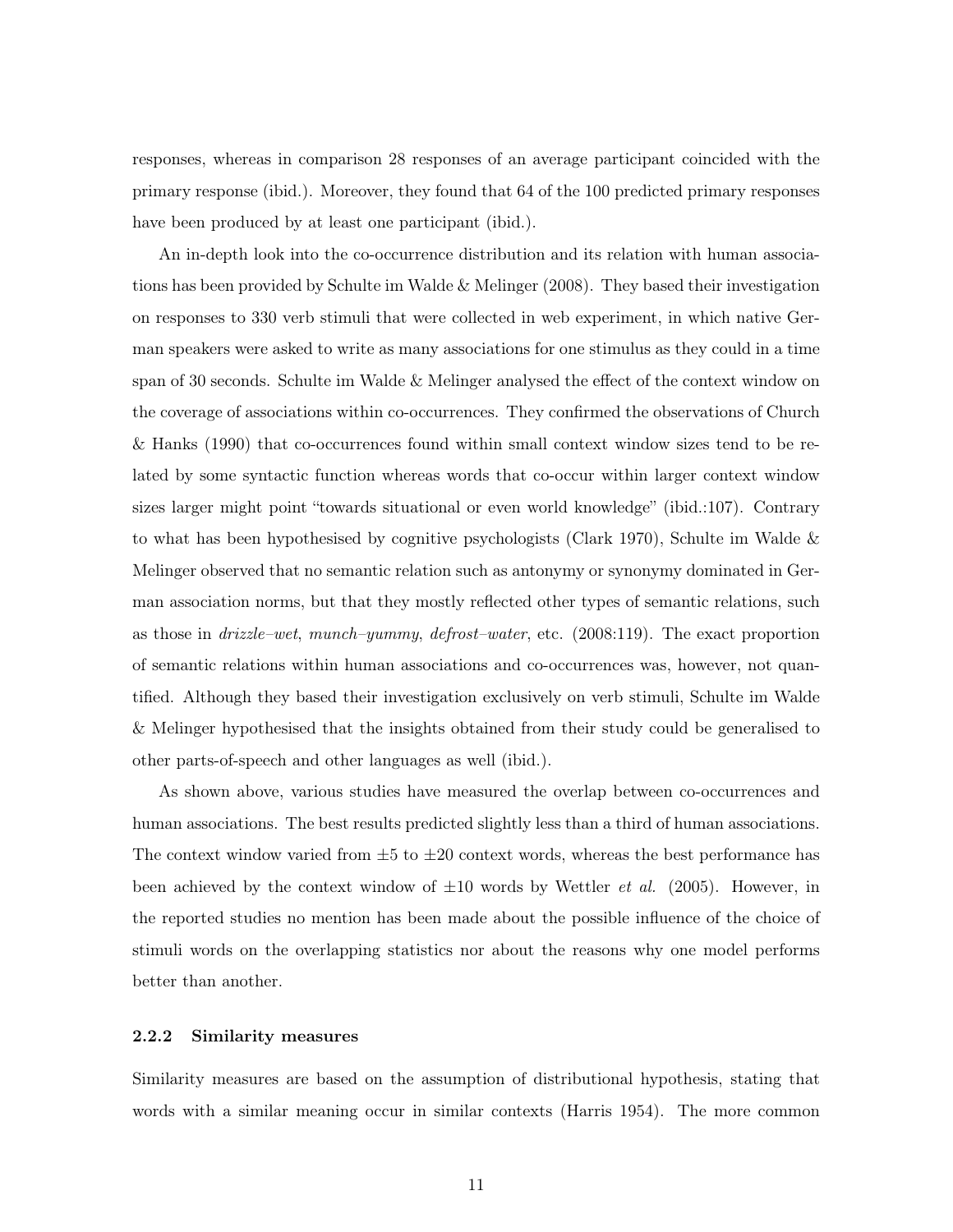co-occurrences the two words have, the more they are believed to be related. Some of most recent models for retrieving semantically related words include Latent Semantic Analysis (LSA; Deerwester et al. 1990; Landauer & Dumais 1997) and topic model (Griffiths & Steyvers 2003).<sup>5</sup> LSA is presented as being able to simulate "several psycholinguistic phenomena", (Landauer & Dumais 1997:211), since the idea behind word retrieval with LSA is to group together two words that share similar contexts, as well as words that co-occur in the same passages of text (Landauer et al. 1998). The combination of co-occurrences and similar words seems to be promising concerning the prediction of human associations, since associations as well as the output of LSA consist of words which are connected to each other by different patterns (cfr. Griffiths & Steyvers 2003; Wandmacher et al. 2008). However, the critique of LSA has relied on the fact that it mostly extracts similar words and fails to retrieve the associations based on common occurrences of words (Griffiths & Steyvers 2002).

The topic model proposed by Griffiths & Steyvers (2003) seeks to eliminate the similarity bias of LSA by combining semantic similarity with frequency information ("[...] when a word is very diagnostic of a small number of topics, semantic context is used in prediction. Otherwise, word frequency plays a larger role", ibid:5). In the comparison made by Griffiths & Steyvers  $(2003)$ , LSA correctly predicted primary response for 507 out of 4544 stimuli  $(11,16\%)$  from association norms collected by Nelson *et al.* (2004), whereas the topic model correctly predicted 585 associative pairs (12,87%).

Another method that may be used to predict human associations is Hyperspace Analogue to Language (HAL), proposed by Lund & Burgess (1996). In HAL, a moving window of (usually) 10 words is passed across the corpus. With the shifting of the window, the cooccurrences are computed by regarding the distance of the target word to any other word within the window. The words in immediate proximity to the target word receive a higher arbitrary value (10), whereas if there are three or more words between the context and the target words, the assigned arbitrary value is lower (6). Hence, the HAL model saves the positional information, which plays a major role in simulating associations that correspond to co-occurrences and preserves the asymmetric character of human associations.<sup>6</sup> Although

 $5$ The co-occurrences for measuring LSA are collected from discrete passages of text. The context in this case is not defined as a context window of n-words around the target word, but it is extended to paragraph, article, chapter, document or even a whole book.

<sup>&</sup>lt;sup>6.</sup>In HAL's high-dimensional space, tiger is the 4th neighbor to leopard, whereas leopard is the 1335th neighbor to tiger - an asymmetry in the direction one would find with word norms [...] China is Korea's 6th neighbor in HALs hyperspace; Korea is China's 40th neighbor" (Lund & Burgess 1996:15-16).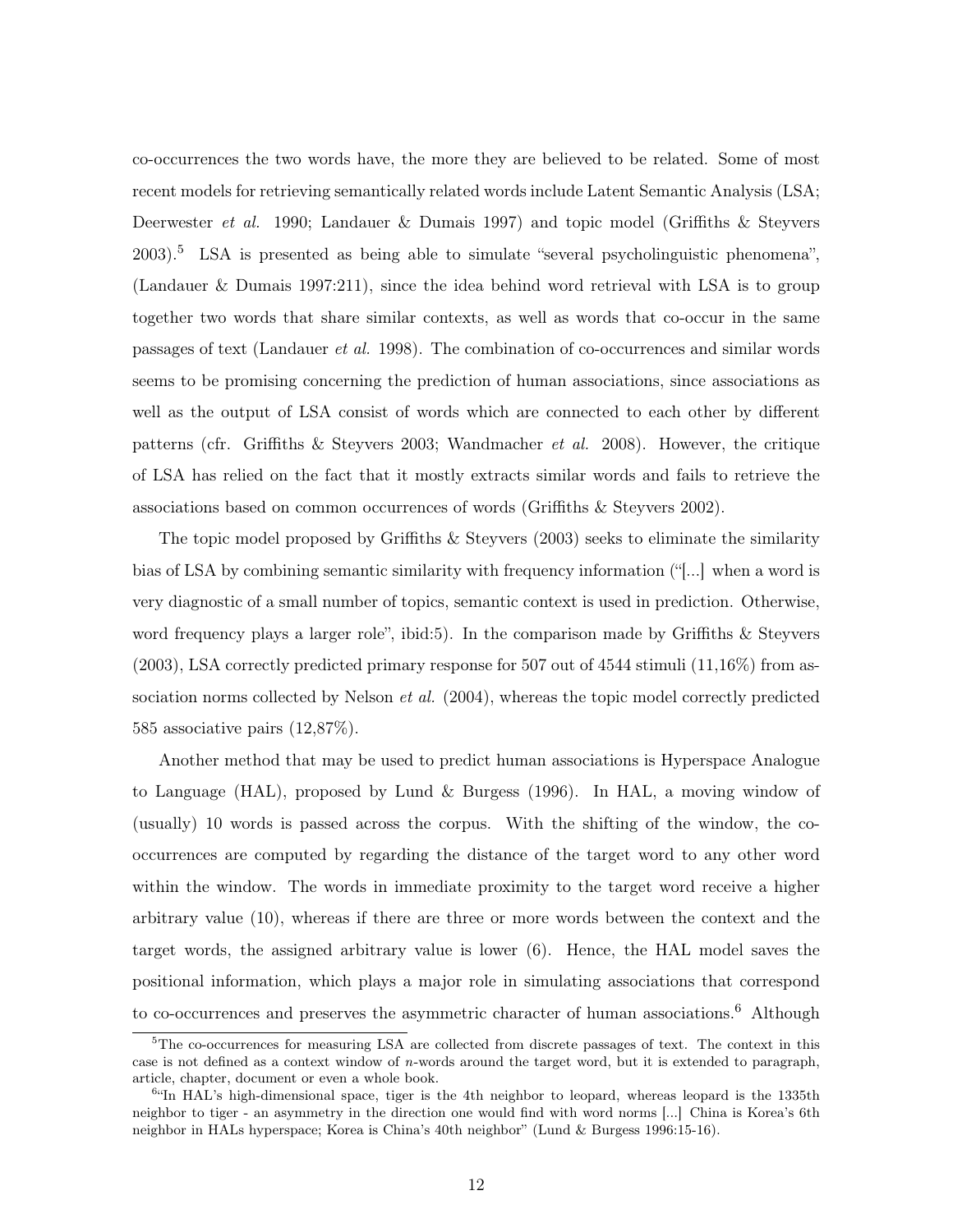a correlation of HAL model with human associations was established by the authors (2000), they did not report the ratio of correctly predicted associative pairs.

The most recent computational models seeking to provide better representation of semantic memory are Bound Encoding of the Aggregate Language (BEAGLE; Jones & Mewhort 2007) and Recurrent Neural Network based Language Model (RNNLM; Mikolov et al. 2013a), a novel method containing two distinct neural models (CBOW and skip-gram), which is able to detect various linguistic regularities in word representations.<sup>7</sup>

In comparison to similarity measures, association measures seem to be more adaptable to the task of simulating human associations. Firstly, they support the traditional theory of associations according to which associations originate from contiguity in language (James 1890). Moreover, the association measures preserve the asymmetry observed between predicted associative pairs (for instance, the fact that the response *news* appears with a certain frequency to the stimulus good does not mean that good must appear with the same frequency to news. Similarly, the co-occurrence strength between good-news is not necessarily the same as between news-good), which is not the case for common similarity measures such as LSA. Moreover, it has been proven that similarity models (other than topic model) do not preserve the structure of associations, which is based on power-law distribution and displays the *small world* characteristics.<sup>8</sup>

A cognitive plausibility of both association measures and similarity measures being models of human semantic memory can be debated. The scepticism towards the distributional methods for predicting semantic association is due to the fact that the latter do not contain any extralinguistic information and the notion of context is reduced to the textual level. For instance, in order to understand that the word nurse is associated to female nurse and the word *engineer* to male engineer, extralinguistic knowledge is required. The same accounts to colours, shapes, and other matter that people perceive in spatio-temporal context. However, some effort is currently being put into incorporating the extralinguistic information into the

<sup>&</sup>lt;sup>7</sup>A famous example of the capacity of the model to achieve linguistically motivated representation of word space is the recognition of gender information: for instance, if king, man and woman each represent a vector, the resulting vector for  $\text{kin}q$  - man + woman is situated very close to queen (Mikolov et al. 2013b:746)

<sup>8</sup>The challenges for corpus-based models as models of semantic memory have been discussed in Steyvers & Tennenbaum (2005), who have assumed that models which aim to simulate human semantic memory must produce the output having the similar structure as human associations, having short average path lengths between words, strong local clustering and following a power-law distribution (ibid.). They argue that these regularities have not been found within popular models of semantic structure including those based on highdimensional vector spaces such as LSA, but that they may be found in topic model (ibid.).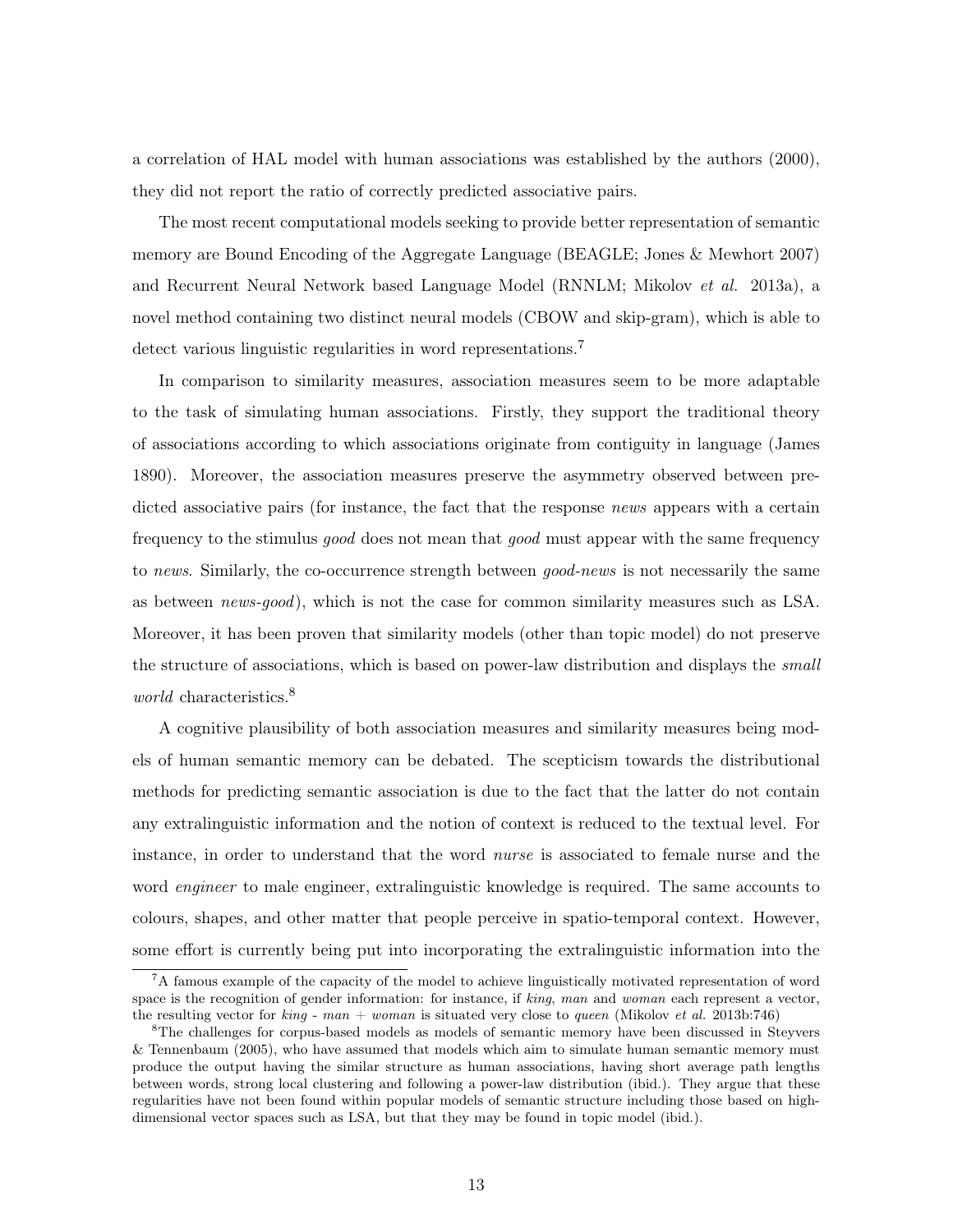methods of distributional semantics (Bruni et al. 2014).

#### 2.3 Semantic relations within associations

As discussed in Sections 2.2.1 and 2.2.2, in one line of research, associations have been assumed to consist of similar words and were accordingly used as evaluation set for models extracting similar words. In the other line of research, associations have been assumed to reflect contiguity in text rather than similarity, and were accordingly compared to co-occurrences extracted by association measures. In neither case has there been a systematic investigation of the types of semantic relations within associative pairs. The fact that one can make different assumptions related to the nature of human associations implies that the type of relation holding together associative pairs is still under-investigated. However, there have been different attempts to explain the semantic constants within associations in both psychological and linguistic research.

Maybe the most common approach towards describing the type of relation within associative pairs is the division in paradigmatic and syntagmatic associations. The paradigmatic relation is said to appear within associative pairs in which stimulus and response display the same part-of-speech (for instance, black[ADJ] - dark[ADJ]). The syntagmatic relation, in contrary, is said to appear within associative pairs in which stimulus and response display different part-of-speech (for instance, black[ADJ] - coffee[NOUN]).

A long-standing observation in the association literature is that stimuli tend to elicit paradigmatic responses (Thumb & Marbe 1901; Deese 1962; Raible 1981). In the psychological research this statement has been extended with the remark that adults tend to produce prevalently paradigmatic associations whereas children tend to produce syntagmatic responses (Nelson 1977). This finding arose the discussion regarding the phenomenon of *syntagmatic*paradigmatic shift, which has been estimated to occur between the age of 7 and 10 (ibid.:113). According to Brown & Berko (1960) (reported in Wettler et al. 2005:115), about 74% of the associative responses of adults were paradigmatic, whereas first grade children produced 72% syntagmatic responses.

In the line of research related to the *syntagmatic-paradigmatic shift* Brown and Berko (1960), Ervin (1961), Deese (1962), Cramer (1968) as well as Palermo (1971) found that noun stimuli tend to stimulate more paradigmatic responses than other word classes in all age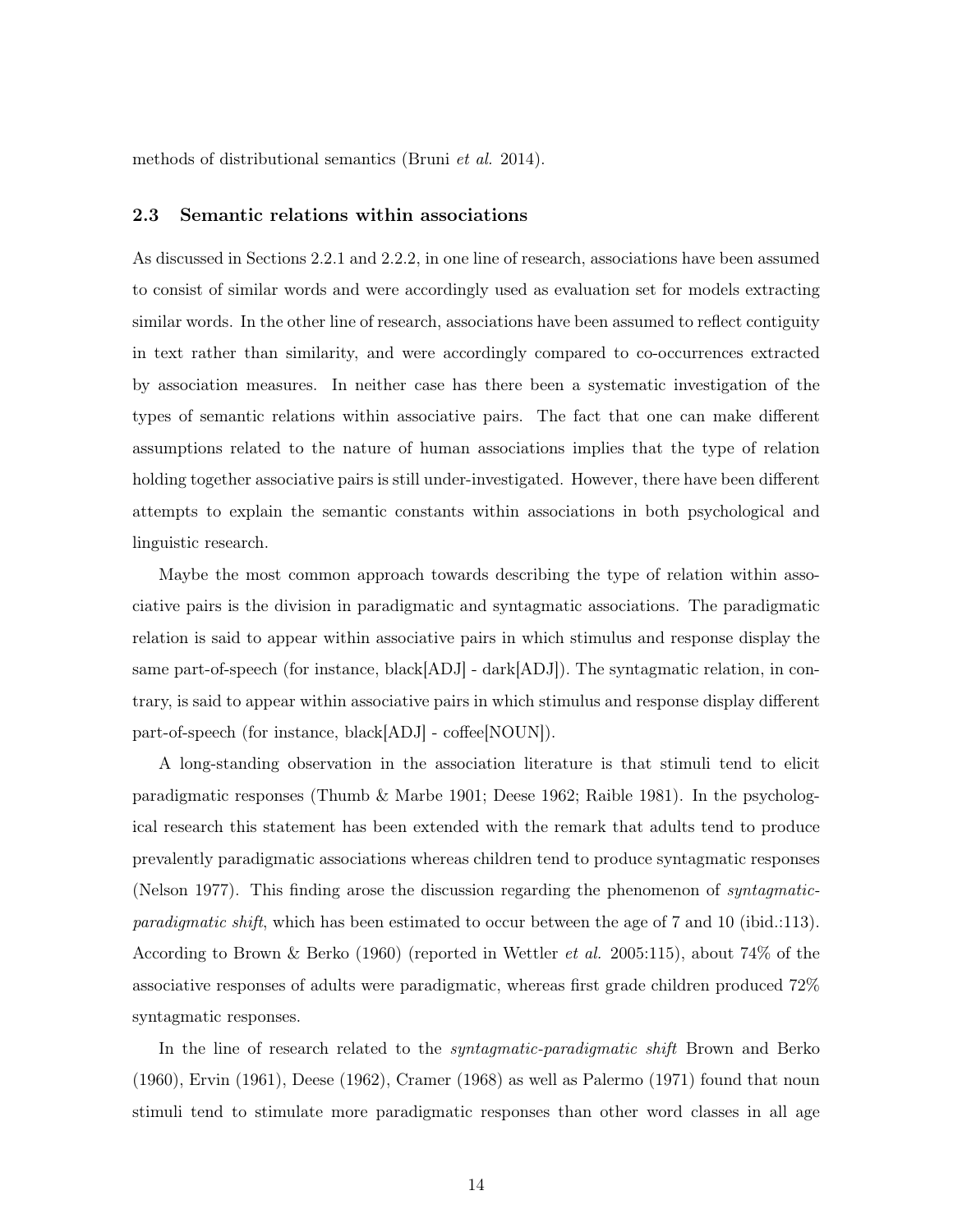groups. That noun stimuli tend to attract paradigmatic responses was confirmed already in Entwisle's (1966) analysis of association norms of different age groups, in which she showed that kindergarten children as well as college students mostly associate noun responses to noun stimuli.<sup>9</sup> In contrary to noun stimuli, those belonging to other parts-of-speech showed a tendency to attract syntagmatic responses (Deese 1962; Cramer 1968; Nelson 1977). The traditional hypothesis that especially noun stimuli elicit mostly paradigmatic pairs has recently been argued by De Deyne & Storms (2008), who also noted that nouns constitute the most frequent part-of-speech of responses even if stimuli are adjectives or verbs. Paradigmatic responses have been observed more frequently by native speakers and syntagmatic responses by foreign language speakers (Meara 1982; Coulthard et al. 2000).

As noted already by Nelson (1977), instead of adopting the terminology paradigmatic or syntagmatic to describe relations between associative pairs, it would be more appropriate to use the division homogeneous/heterogeneous, the first referring to associative pairs which preserve the part-of-speech of the stimulus and the second referring to those which do not. Indeed, the structuralist dichotomy paradigmatic/syntagmatic (Saussure 1916) was not introduced in order to describe relations between associative pairs, but between linguistic entities, which can either be replaced or combined in order to produce a valid syntactic sequence. Although words that are in a paradigmatic relation usually have the same part-of-speech, it is not a necessary condition.<sup>10</sup> Similarly, part-of-speech heterogeneity between two words does not imply that there is a syntagmatic relation: as Nelson (1977:95) mentions, the adjective hard is a common response to the noun *difficulty*, but the two words are not syntactically combinable and hence they are not to be defined as syntagmatic but as heterogeneous.

Another opposition used for determining the relation between two terms is the distinction contiguity and similarity. Contiguity accounts for the terms which are expected to appear in the same context (same spatio-temporal context or field of experience), whereas similarity accounts for the terms semantically similar or opposite to one another. As Blank explains, since the opposites of particular unit may be expressed as much or less similar to that unit, the opposition may be seen as a kind of similarity as well  $(1997:143)$ . The dichotomy similarity and contiguity has its roots in the antiquity: Aristotle explained the relations among ideas

<sup>9</sup>The number of participants was 1'600 for kindergarten children and college students (Entwisle 1966 in Nelson 1977:99).

<sup>&</sup>lt;sup>10</sup>For example, a noun which can be replaced by a pronoun in the same sentence can be defined as being in a paradigmatic relationship with the respective pronoun, although they do not share the same part-of-speech.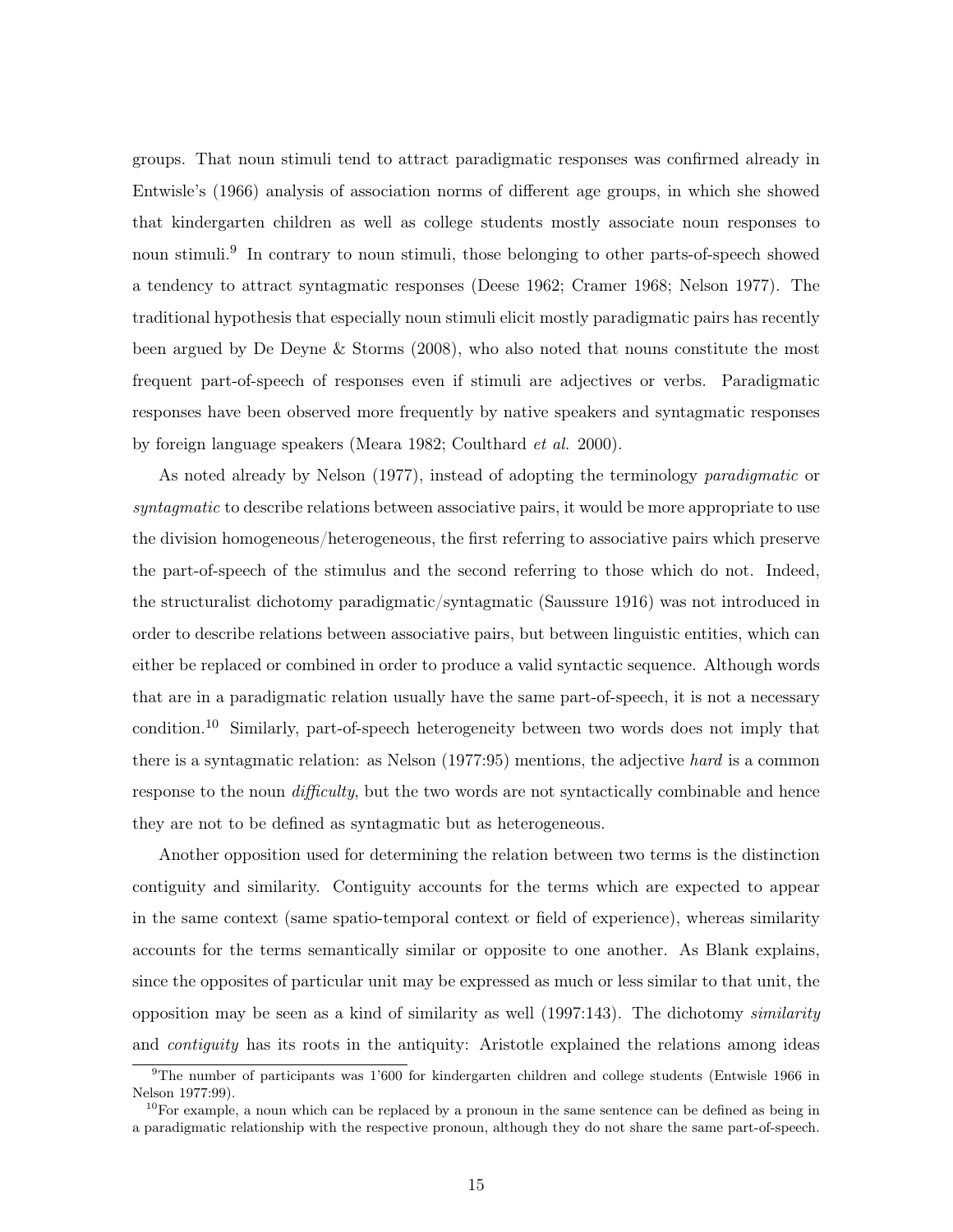in terms of contiguity, similarity and contrast.<sup>11</sup> In modern history, the discussion about contiguity and similarity as principles of thought processes has been developed by British empiricists Locke, Hume, Hartley and John Stuart Mill, who are considered predecessors to psychological theories of association (Blank 1997). The principles of contiguity and similarity were also emphasized by Gestalt psychology, which tries to define principles at the basis of human ability to acquire and maintain meaningful perceptions in an apparently chaotic world.

By relying on the principles of contiguity and similarity, Raible (1981) described associative pairs by outlining four types of relations: syntagmatic contiguity (white-snow), semantic contiguity (snow-winter), similarity (black-dark) and contrast (white-black). Under syntagmatic contiguity Raible described all relations between associative pairs belonging to different partsof-speech such as white-snow, red-blood, and music-sweet (ibid.:19). As semantic contiguity he described relations between associations underlying the "proximity law", where proximity has been understood as temporal, spacial or textual, such as *tobacco-smoke* or *girl-beauty* (ibid.:24). As similarity Raible considered relations of synonymy, near-synonymy and categorical relations (hyponymy, hyperonymy, etc.), while contrast has been defined as antonymy in its widest sense: Raible's view of contrast is not restricted to antonym adjectives as it would be in a strict definition of antonyms (Lobanova 2012), but comprises a wide range of relations which can be though of as opposites in some way (gender oppositions like  $\frac{boy}{qirl}$ , he/she,  $king/queen$ ; adjectives of sensory perception like black/white, dark/light, hard/soft, loud/soft, heavy/light, situational opposites like  $me/you$ , as well as converse relations like sell/buy (Raible 1981:23). A relation between associative pairs which goes beyond semantic criteria is phonetic similarity, which according to Raible's observations appears to be very rare (ibid.). Raible based his study of human associations on 48 stimuli from American, German and French associations selected from Kent & Rosanoff list. Raible estimated that paradigmatic associations, i.e. contrast, similarity and semantic contiguity, are encountered in 80% to 90% primary responses.

According to Raible, the distribution of semantic relations is said to depend on whether the stimulus has an opposite (contrast) or not: if stimulus has an opposite, the response is expected to be the opposite; if stimulus does not have an opposite, the response is expected

<sup>&</sup>lt;sup>11</sup>The roots of these terms can be traced back to Aristotle's De Memoria et Reminiscentia: "And this is exactly why we hunt for the successor, starting in our thoughts from the present or from something else, and from something similar or opposite, or neighbouring" (Sorabji 2004).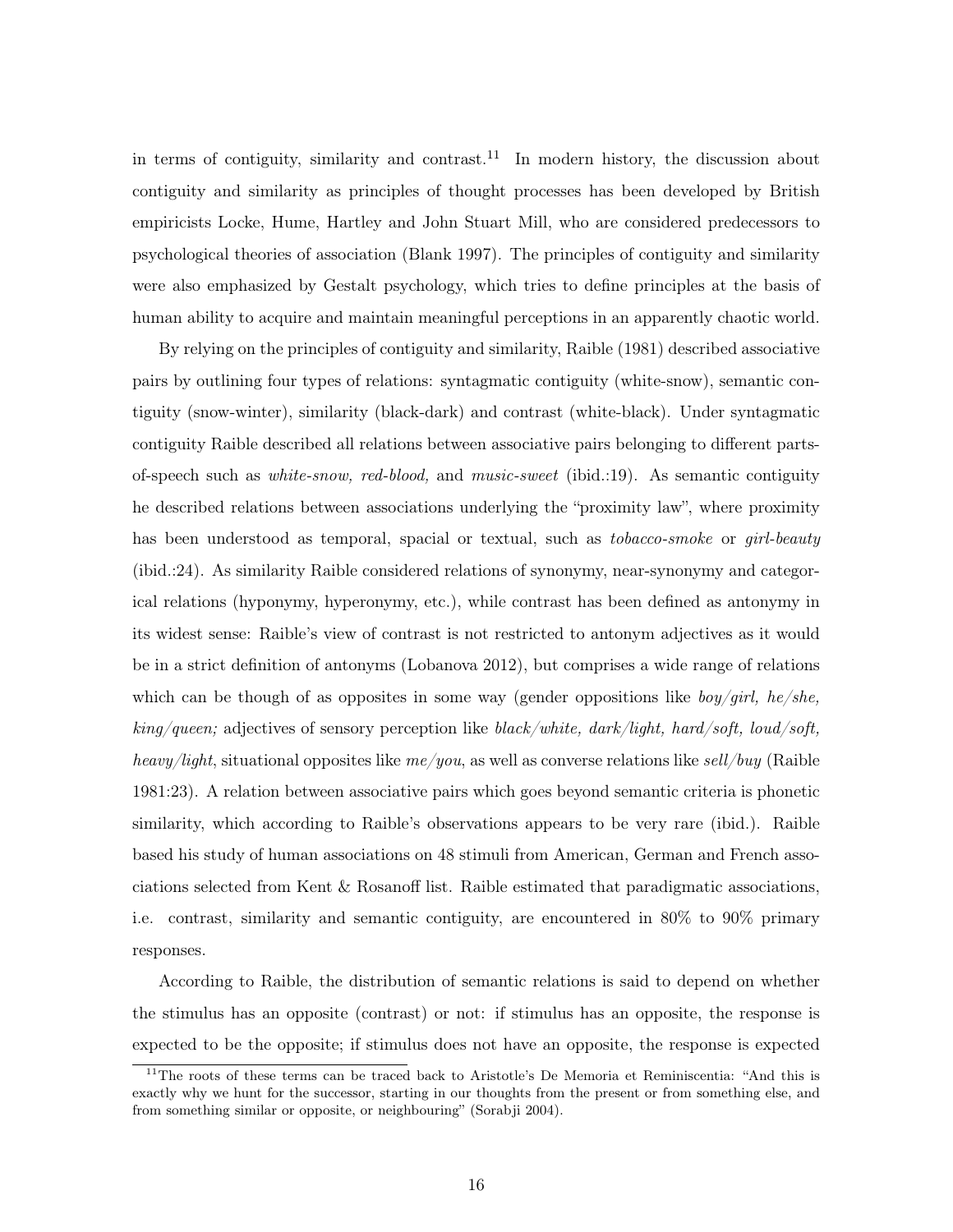to stand in a relation of semantic contiguity with the stimulus. The remaining two relations, syntagmatic contiguity as well as similarity are, according to Raible, underrepresented in human associative pairs (ibid.).

As an example of predominance of the contrast rule, Raible reports that 83% of the participants (839 out of 1000) of an association experiment based on Kent & Rosanoff list associated light to dark and only 0.05 % (55 out of 1000) associated night, while even less participants recalled something else (ibid.:12).<sup>12</sup> Raible's observation about the primary contrast response is in line with psychological research conducted by Deese, who found that the strongest indication that two words are antonyms is that each is given as a response to another in association tests (Deese 1965 in Fellbaum 1998). According to Raible, if a word contains more opposites, then the sparsity of the responses is expected to be higher, like in the case of the stimulus sweet, which, having two opposites (bitter and sour), did not provoke such a high contrast reaction as the stimulus dark (43% participants responded bitter and 8% sour, ibid.). Raible assumed that associations are mostly paradigmatic and did not analyse the distribution of semantic relations for each part-of-speech separately, but for all chosen stimuli together.

A dominant role of contrast in associative norms was noted amongst others by Clark in Word Associations and Linguistic Theory (1970). Clark explained the contrast associations as being produced according to the Minimal-Contrast rule. By relying on the structuralists' assumption that the meaning of words can be explained by defining their distinctive set of features (man: +human, +male), Clark (1970) stated that the contrast is produced as a result of feature polarity alteration (woman:  $+$ human,  $-$ male).<sup>13</sup>

The relations between associative pairs collected for Germanic and Slavic languages have been studied by Tanja Anstatt (2008). According to Anstatt, Raible's hierarchy of associations does not account for Slavic languages. Inspired by Suprun (1983), who claimed that the tendency to paradigmatic responses is less pronounced in Slavic languages than in English, Anstatt investigated the distribution of semantic relations between 40 associative pairs (all

<sup>&</sup>lt;sup>12</sup>Raible underpins the argument that the primary response tend to be in contrast with the observation that even healthy subjects very often coincidently express the exact opposite of what they intended (e.g. "Ihm war auch kein Berg zu niedrig" (No mountain was low enough for him, ibid., my emphasis).

 $13$ Clark assumes the existence of a pre-defined order of features, stating that the last feature is the one to be altered: "Consider the stimulus man. At stage one, comprehension entails setting up a list of features that completely characterizes this surface realization, perhaps as follows: [+Noun, +Det-, +Count, +Animate, +Human, +Adult, +Male].[...] At stage two, some associating rule is applied. If the rule were 'change the sign of the last feature', the associating mechanism would alter [+Male] to [-Male]. And then, at stage three, production would form the realization of the altered feature list [+Noun, +Det-, +Count, +Animate, +Human, +Adult, -Male] as woman." (1970:274).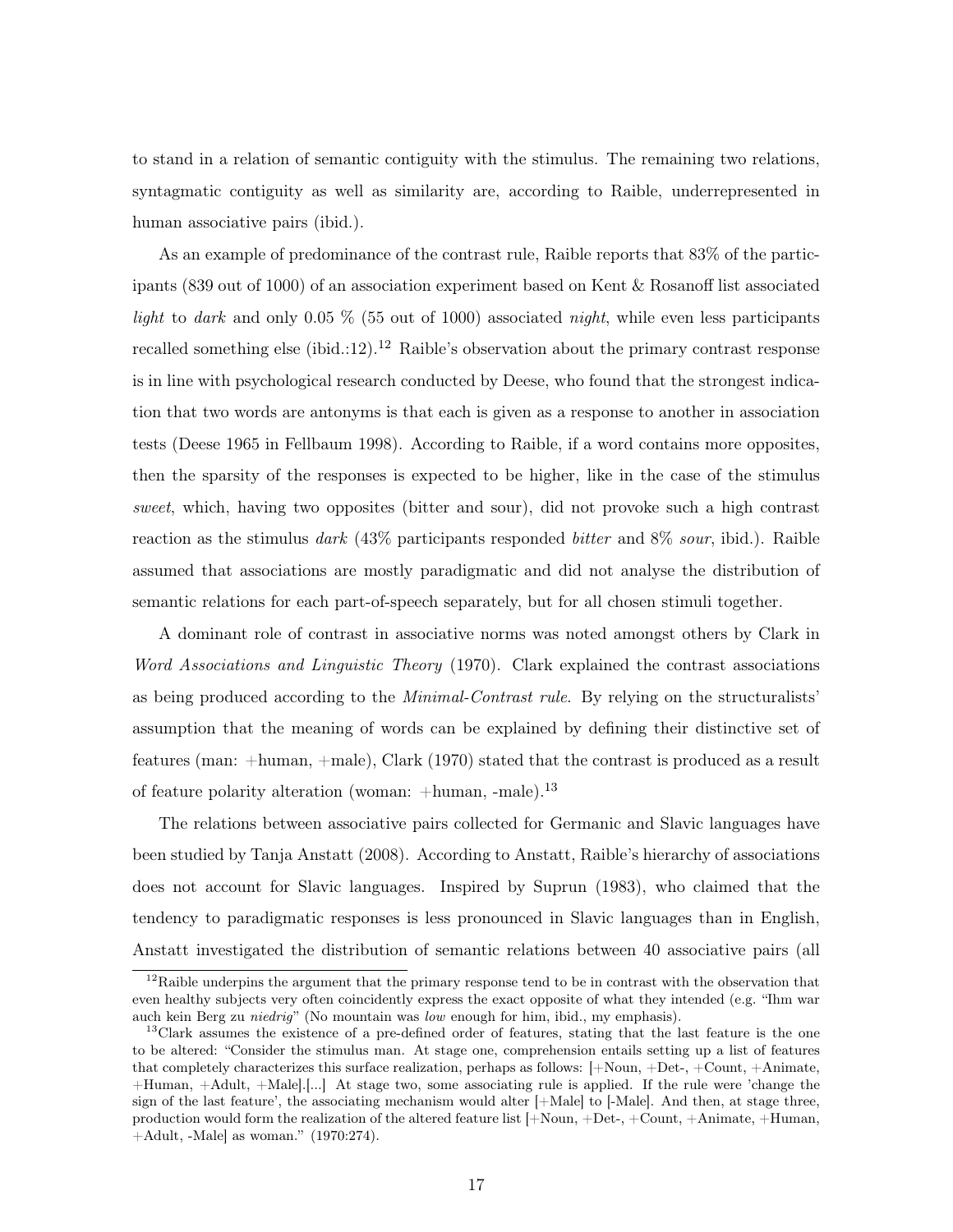having a potential opposite) for five languages mentioned above. To underpin her claim, Anstatt analysed the distribution of semantic relations within association norms for Germanic and Slavic languages collected in Russell (1970), Miller (1970), Kurcz (1967), Karaulov et al.  $(1994ff)$  and Leont'ev  $(1977).<sup>14</sup>$  Germanic languages she has taken into account are German and English, Slavic languages are Polish and Russian. Anstatt followed Raible's idea that there are four main semantic relations between associative pairs: similarity, contrast, and semantic/syntagmatic contiguity. She has also mentioned the existence of a word-formation association, introduced to describe associative pairs such as  $dark\text{-}dark\text{-}less.$ <sup>15</sup> In contrast to Raible, Anstatt did not consider the categorical relations (hyponymy, hyperonymy, cohyponymy) as a subset of similarity but as a separate category.

However, Anstatt's criteria for assigning semantic relations were generally in line to those of Raible.<sup>16</sup> According to Anstatt's results, Raibles hierarchy does not account for Slavic languages because the semantic relation which was found to be the most frequent in the primary responses of Russian and Polish association norms is not contrast, but syntagmatic contiguity. The presence of syntagmatic contiguity is observed to be particularly pronounced for Russian, where it accounted for almost three quarters (73%) of all analysed primary responses, as shown in Table 2.2 (2008:22).

Table 2.2: Proportion of syntagmatic contiguity between associative pairs from a total of 40 associative pairs having a contrast (Anstatt 2008:22)

|                                               |    | German English Polish Russian |        |     |
|-----------------------------------------------|----|-------------------------------|--------|-----|
| syntagmatic contiguity<br>as primary response | 8% | $5\%$                         | $50\%$ | 73% |

Since Anstatt observed that the syntagmatic contiguity appeared to be the most frequent

<sup>&</sup>lt;sup>14</sup>For a precise overview of meta-information concerning the related association tests and its participants see Table 1 in Anstatt (2008:13).

<sup>15</sup>Anstatt 2008:15: Wortbildungsassoziation, translation D.B.

<sup>&</sup>lt;sup>16</sup>More precisely, as contrast she considered complementary antonymy (x or no x), scalar antonymy (more x or less x), vectorial antonymy (come–go) and converse (buy-sell); as similarity synonymy and near-synonymy; as semantic contiguity meronymy (finger-hand), words belonging to the same frame and subtypes of metonymy. However, Anstatt described syntagmatic contiguity as consisting of words that often co-occur and added that it is often produced by naming a prototypical example for one category - for instance, if the stimulus is an adjective, it would be in a syntagmatic relation with a "prototypical" noun which has been recalled (2008:15). Anstatt's definition of syntagmatic contiguity is arguable, since two terms can be though as being related through syntagmatic contiguity even if they are not prototypical of one another. For instance, when considering associative pair тихий-Дон (quiet-Don) (2008:20), it is arguable whether one can claim that being quiet (тихий) is a prototypical characteristic of the river Don, but the two words can produce a syntagma. Although the use of the notion of prototypicality in the definition of syntagmatic contiguity may be discussed, Anstatt's examples representing this category in principle mostly correspond to those mentioned by Raible.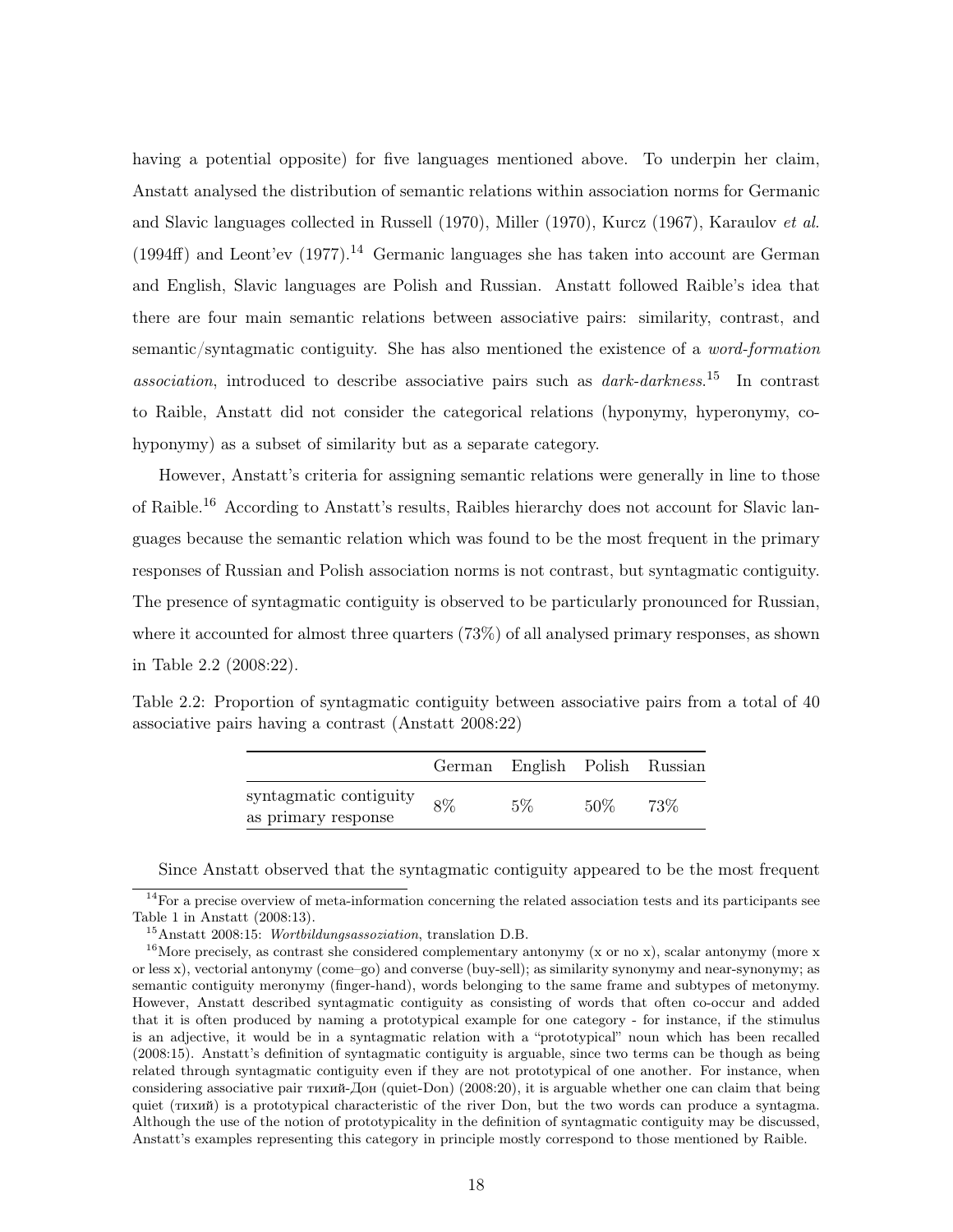relation among associative responses in Russian and Polish, in her study the contrast as primary response has come to be clearly underrepresented in relation to its distribution in German and English, as shown in Table 2.3.<sup>17</sup>

Table 2.3: Proportion of contrast relations between associative pairs from a total of 40 associative pairs having a contrast (Anstatt 2008:22)

|                                              | German English Polish Russian |        |        |
|----------------------------------------------|-------------------------------|--------|--------|
| $\text{contrast}$ as primary response $85\%$ | $75\%$                        | $38\%$ | $23\%$ |

While, according to Raible, semantic contiguity is the second most represented semantic relation amongst associations, Anstatt reported that in Slavic associations semantic contiguity as well as similarity are only weakly represented (ibid.). The difference between Raible's and Anstatt's results is shown in Table 2.4, where the order of semantic relations between associative pairs is almost reversed.

Table 2.4: A language-independent hierarchy of associations according to Raible (1981) and hierarchy of Slavic associations according to Anstatt (2008)

|    | Raible                                                                                                  | Anstatt                          |
|----|---------------------------------------------------------------------------------------------------------|----------------------------------|
| 1. | contrast<br>2. semantic contiguity<br>3. similarity/syntactic contiguity similarity/semantic contiguity | syntactic contiguity<br>contrast |

The difference between Raible's and Anstatt's results may be attributed to various factors, first of which can be the time of experiments. Although Raible referred to Thumb & Marbe's experiments from 1901, his material for English, German and French collected from Postman & Keppel dates to 1970, whereas Anstatt's material dates from 1957 to 1990, each experiment being made in a different time-span (for German from 1957 to 1958, for English from 1961 to 1962, for Polish from 1964 to 1965, for Russian from 1988 to 1990, and from 1969 to 1970). Another reason for incompatibility of the results could be the fact that the number of participants in the associative experiments was not the same. Both analysed only a limited selection of associative pairs (48, respectively 40) and they did not quantify the presence of poorly represented semantic relations (similarity and syntagmatic, respectively, semantic

<sup>&</sup>lt;sup>17</sup>Anstatt explained the lower frequency of contrast relation as a possible reason for an apparent "lower bundling" presented in Russian and Polish responses, in which at least more than a quarter of all participants recalled the same response (2008:23). In contrary, only 8% of Russian and 23% of Polish primary responses analysed by Anstatt were expressed by all participants (ibid.). However, Anstatt reported neither the total number nor the variance of the responses.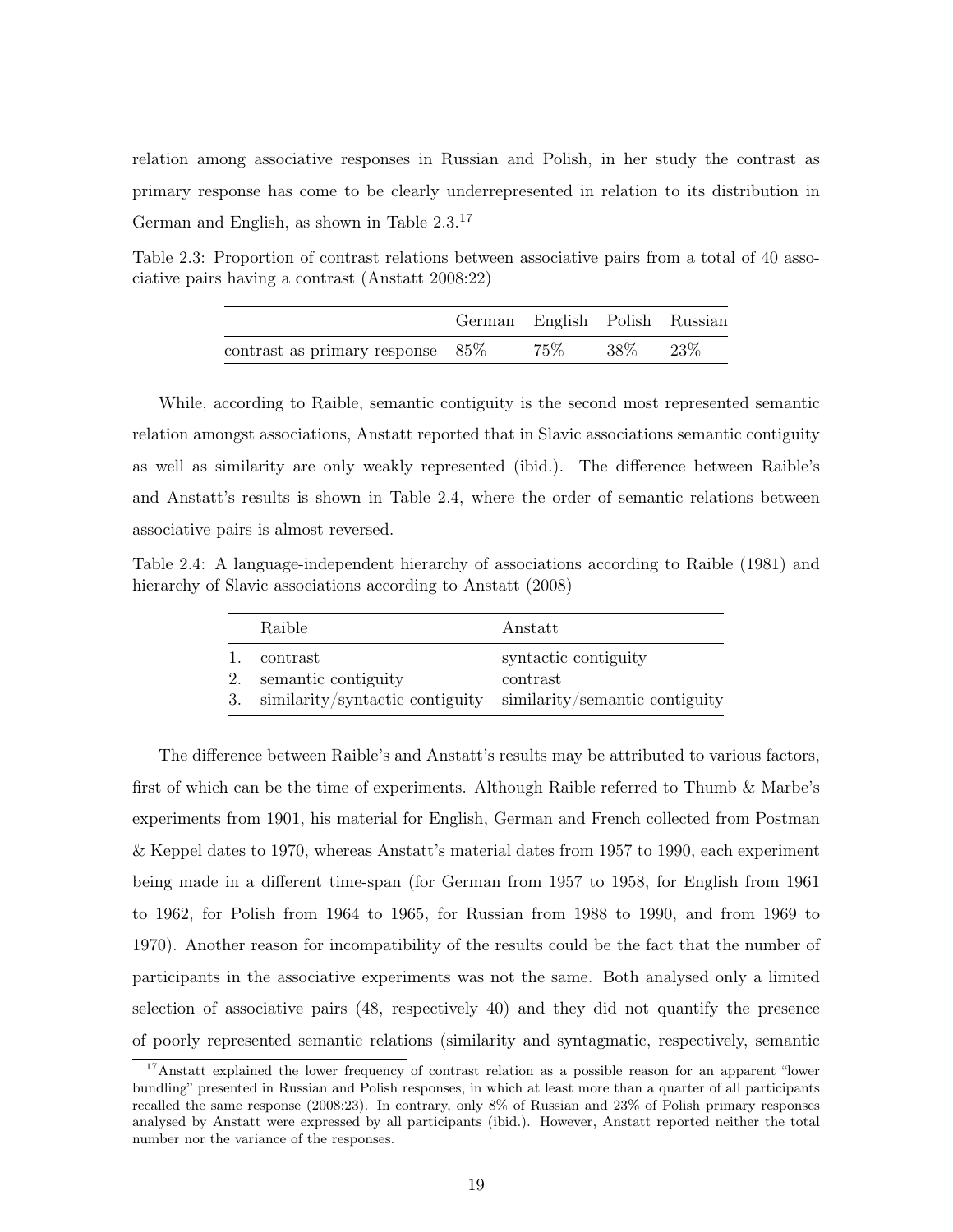contiguity). Moreover, they did not consider the effects of the possible influence that the partof-speech of the stimuli - which has been observed to play an important role by the response production in psychological research - could have exerted to the results of the analysis. Lastly, it remained unclear to what extent associations are language-independent and whether Slavic languages do indeed display a similar behaviour for what associations are concerned. It is therefore legitimate to question the distribution of semantic relations within associations as well as the peculiarities related to Slavic languages further in this work.

#### 2.4 Previous research on predicting Russian associations norms

Predicting Russian association norms was one of the tasks at the first workshop on Russian Semantic Similarity Evaluation (RUSSE), which was held at the Dialogue<sup>18</sup> conference. The first task was to predict similar words such as synonyms, hypernyms or hyponyms (the dataset originated from human judgements of semantic relatedness between words). The second task was to predict human associations collected in Russian Association Dictionary and in Sociation.org. A total of 19 teams participated in the task, using a wide range of approaches (distributional models, decision trees, neural networks, etc.) and different lexical resources, such as Wikipedia, Wiktionary, linguistic ontologies, etc. (Panchenko et al. 2015). The methods were applied to corpora of different sizes and genres, such as Wikipedia, Russian National Corpus, web corpora, Twitter corpus, etc. (ibid.). Besides the list of related word pairs (similar words and human associations), a list of unrelated words has been built. The aim was to build a classifier with the highest average precision in classifying positive and negative samples. In the task of association prediction, positive samples referred to human associations and negatives samples to random words combined to stimuli. The focus of prediction in both tasks were single-word nouns.

The best results for associations from Sociation.org were obtained by combining decision trees based on n-grams, morphological features and neural network models implemented in Word2Vec.<sup>19</sup> Regarding association norms from Russian Associative Lexicon, the best results of association prediction were scored by Word2Vec trained on a combination of ruWac (a subset of Russian National Corpus), Russian Wikipedia and texts from Lib.ru (ibid.). The

<sup>&</sup>lt;sup>18</sup>More information about the Dialogue conference can be found at http://www.dialog-21.ru/ (03.11.2015). <sup>19</sup>Word2Vec is an implementation of neural network models (continuous bag-of-words and skip-

gram architectures) for computing vector representations of words. It is freely available at https://code.google.com/p/word2vec/ (03.12.2015).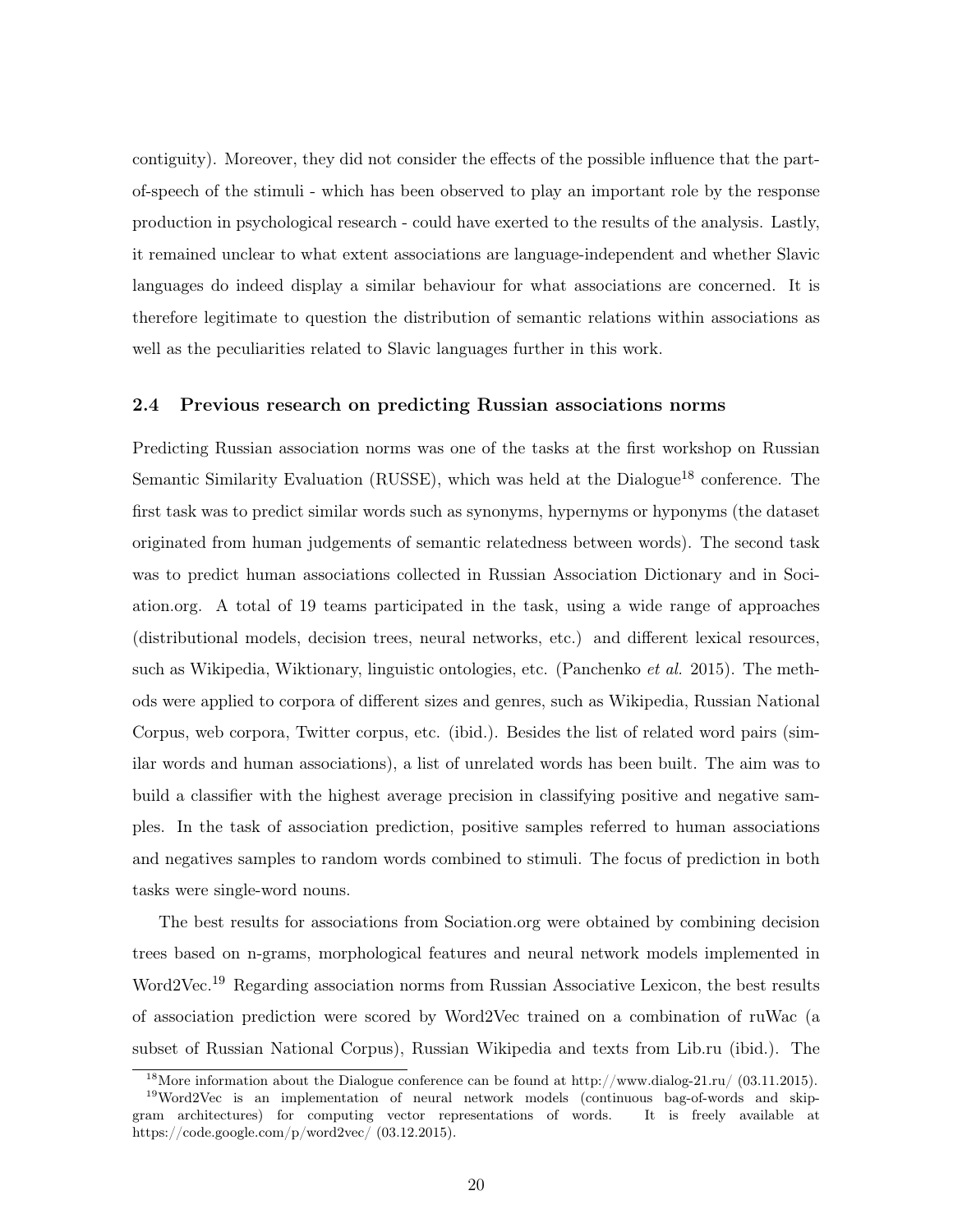participants used the same models for predicting both similar words as well as human associations. The systems performed better at modelling human associations than synonyms, hypernyms or hyponyms (ibid.), an outcome which may suggest that distributional models as well as recent neural models implemented in Word2Vec are more adequate for predicting words related by means other than strict similarity. However, since the participants of RUSSE task did not analyse the nature of semantic relations between associative pairs before prediction, it remained unknown which kind of semantic relations were covered by the results of the models. In RUSSE there was no attempt to predict human associations only with direct co-occurrence statistics. Contrary to the present investigation, in RUSSE human associations were used as an alternative resource for evaluation of common approaches to semantic similarity, not as an objective of investigation. Accordingly, the reasons for successful or failed predictions were not further discussed.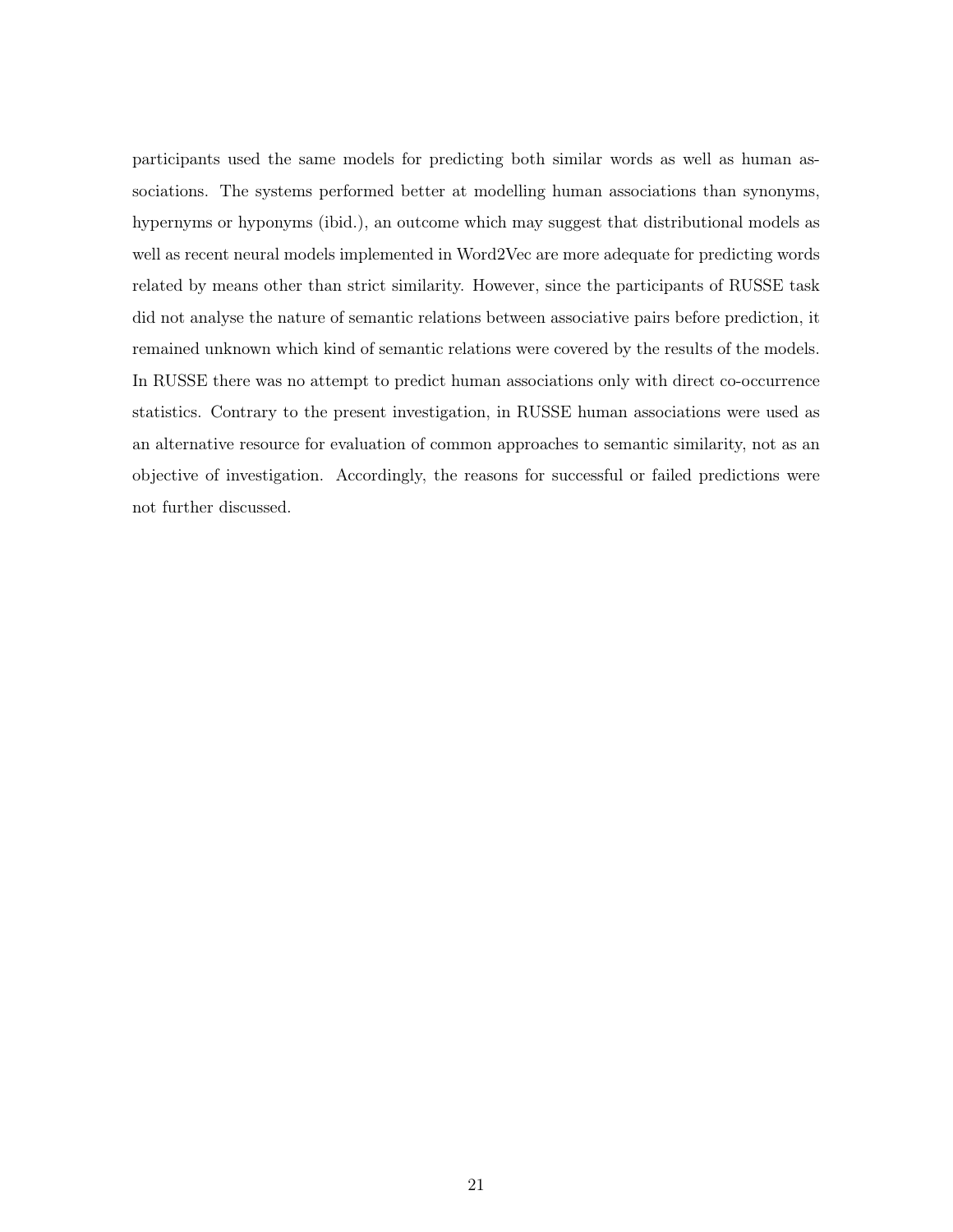### 3 Material

In the following sections I will explain the choice of Russian associations I have chosen to analyse in this study, as well as the choice of corpus that will be used for extracting cooccurrence data.

#### 3.1 Russian association norms

In order to investigate the overlap of co-occurrences with Russian associations, I used the association norms from Slavic Association Dictionary (Ufimceva *et al.* 2004). The choice of Slavic Association Dictionary is motivated by the fact that it contains association norms not only for Russian, but also for Belarusian, Bulgarian and Ukrainian, which are useful for exploring the extent to which the semantic relations within associations are languageindependent. The Slavic Association Dictionary contains responses that have been given to 112 stimuli, each represented in four languages (with al small exception for Ukrainian, for which there are 113 stimuli). This makes the chosen lexicon a very valuable resource for exploring the consistency of the association rules discussed in the previous section, which explained that the association norms are interlingual (Raible 1981) or, contrarily, that their language-independence is arguable (Anstatt 2008).

Beside small exceptions,<sup>20</sup> the choice of stimuli is identical for each language. The survey for collecting Slavic association norms was conducted between 1998 and 1999. The participants were students of various disciplines (mathematics, physics, biology, philosophy, science of law, medicine and others), aged 18 to 25 years from the Universities in Moscow, Kursk, Minsk, Sofia and Nizhyn.

The authors of Slavic Association Dictionary gave no precise information about the exact number of participants, probably because the number of participants varied depending on language and on the given stimulus.<sup>21</sup> In retrospect, thanks to the number of responses

<sup>&</sup>lt;sup>20</sup>Russian has no entries for the stimuli дрэва (Belarusian: wood), чичо (Ukrainian: uncle/older male friend), каханне (Belarusian: love), кола and дума (Bulgarian: car; concept);

Belarusian has no entries for the stimuli брат (Russian: brother), вечность (Russian: eternity), чичо (Ukrainian: uncle/older male friend), кола and дума (Bulgarian: car; concept);

Bulgarian has no entries for the stimuli дрэва (Belarusian: wood), чичо (Ukrainian: uncle/older male friend), женщина (Russian: wife) and каханне (Belarusian: love);

Ukrainian has no entries for the stimuli брат (Russian: brother), вечность (Russian: eternity), кола and дума (Bulgarian: car; concept). (D.B.)

<sup>&</sup>lt;sup>21</sup>See Ufimceva *et al.* 2004:11: не менее 500 человек (мужчины и женщины примерно в равном количестве), more than 500, (approximately of both genders equally) (D.B.).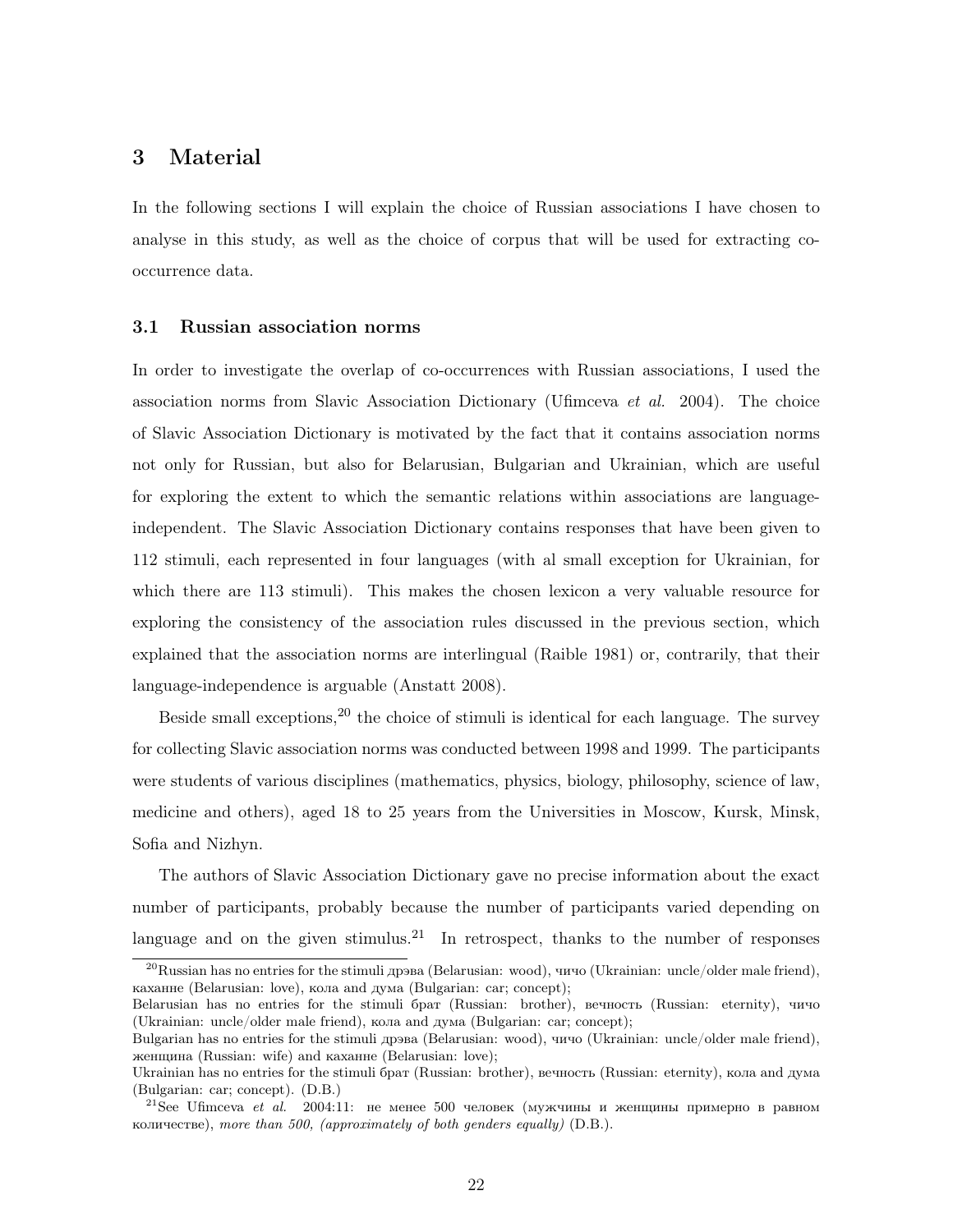reported for each stimulus word, I calculated the average number of participants for each language - there were in average 588,7 participants for Russian, 641,5 for Belarusian, 580,2 for Bulgarian and 480,2 for Ukrainian.

The participants of the associative experiment were given a form containing stimuli and were asked to write down the first thing that comes into their mind after having read a stimulus. In order to avoid the priming effect as much as possible, each participant has been given a list with a randomised order of the stimuli. The time for filling the form was limited to 10 minutes. For each language the associations (responses) for each stimulus were collected and counted. An example of an entry (stimulus and all its responses) is given in Figure 3.1. This stimulus in the given entry is the uppercase written word родной (dear, close<sup>22</sup>) and the responses to that stimulus are all the following words and expressions written in order of their frequency, starting from the most frequent to the less frequent association(s).

#### Figure 3.1: Example entry in Slavic Association Dictionary

РОДНОЙ: язык 195; дом 79; человек 67; город 24; близкий 23; брат 20; чужой 19; край 18; любимый, отец 13; мой 12; свой 6; папа 5; семья, сын 4; дорогой, друг, милый, ребенок 3; злой, иностранный, неродной, нет, родимый, сестра, страна, теплый, ты мой 2; а как же, аул, берег, близкий человек, близко душе, близость, быть, веселый, двоюродный, деревья, добро, дорогой человек, дядя, есть, козел, конвой, кровь, лес, любовь, мама, мир, муж, национальный, Наш дом Россия, не всегда рад, нежность, необъятный, одна кровь, он же; отец, мать...; очаг, плохой, приемыш, родина, родители, родник, родной, родственник, родственники, Россия, сват; свой, необходимый, понятный; силуэт, собственность, стиль, счастливый, сынишка, умный, университет, хороший; человек, край; человек, муж; что-то свое 1;  $592 + 81 + 7 + 53 + 17$ 

As shown in Figure 3.1, in addition to the list of all the responses and their respective frequencies, an information about the total count of all responses for each stimulus (592) has been given, as well as the total count of all different responses for each stimulus (81), the total count of participants who offered no response to a given stimulus (7), the total count of all responses that appeared only once (53) and the total count of all the responses which are also stimuli in the given form (17).

The stimuli in Slavic Association Dictionary, are language- , genre- (and even time-) independent and it may be assumed that they correspond to the concepts which participants

 $^{22}$ This and all the other English translations of associations and co-occurrences in this work are given by D.B.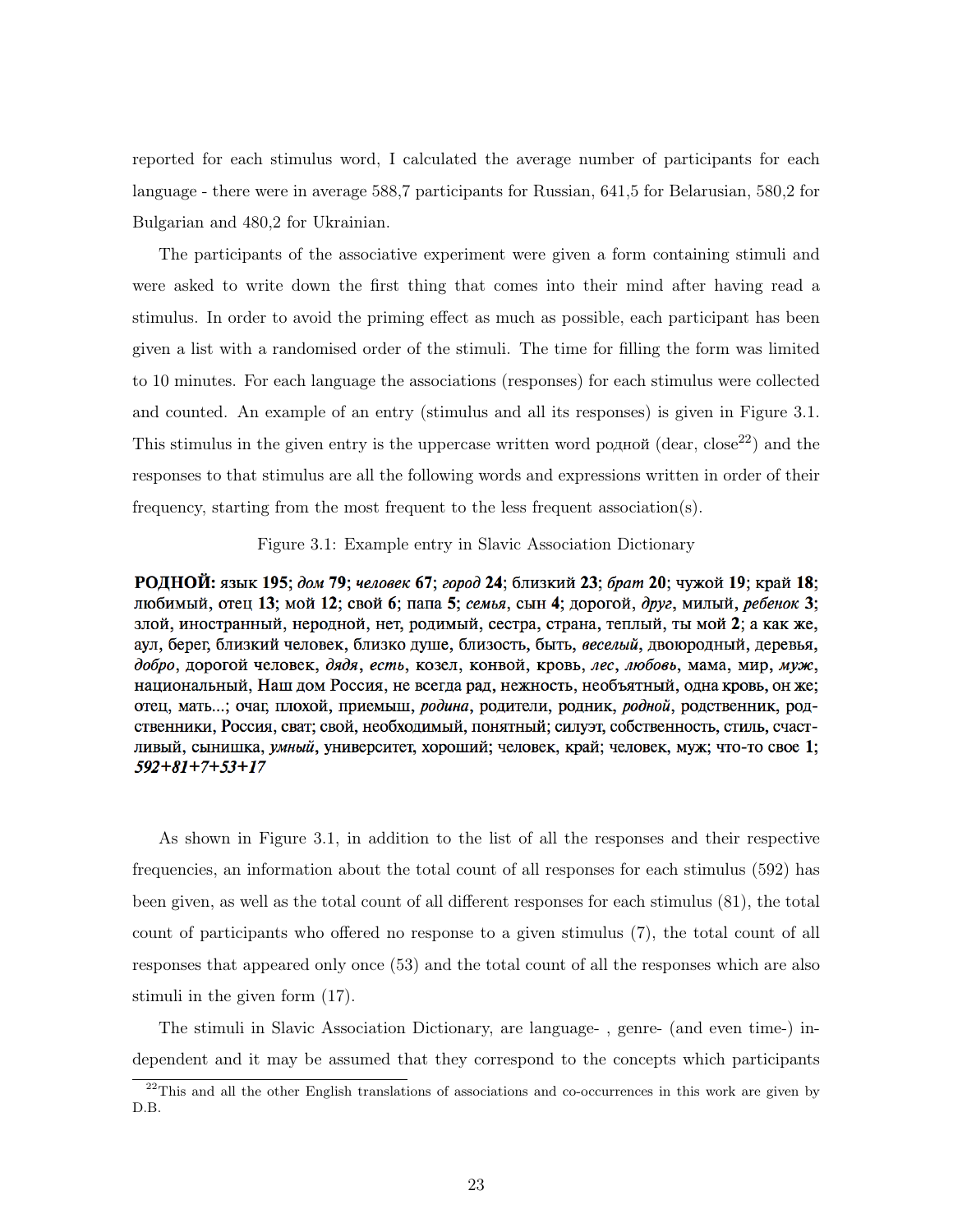acquired early in life (family members, colours, dimensional adjectives, etc.).<sup>23</sup> As a consequence, these stimuli words are expected to occur with a high frequency in both spoken and written language, which is a premise for the investigation of their contextual distributions.

Nevertheless, like several other collections of association norms (Kent & Rosanoff, South Florida Word Association Norms), Slavic Association Dictionary does not dispose of an equal distribution of stimuli according to their parts-of-speech. No conjunctions, prepositions and particles were given as cue words in the list of stimuli. Instead, one can observe a clear predominance of nouns (63,4%), followed by adjectives and verbs, which are represented in a much smaller proportion (17,9%; 14,3%), and finally by adverbs and numerals, which appear to be very rare  $(3,6\%, 0.9\%)$ .<sup>24</sup> For this reason, the analysis of the distributions of word categories is expected to produce most representative results for noun stimuli.

#### 3.2 Corpus material

The corpus I used for estimating the co-occurrence counts consists of the texts collected in the division Современная русская проза (Russian modern literature) of Lib.Ru.<sup>25</sup> I collected the data by choosing one random book for each of 219 Russian writers listed under the division Современная русская проза (modern Russian literature). After the preprocessing, the corpus consisted of 15'553'111 tokens (units divided by white space) and 556'864 types (different tokens). The corpus provides enough text material in order to get reliable estimates of word co-occurrences: a corpus larger than 10 million words is considered to be a decent basis for co-occurrence statistics (cfr. Rapp & Wettler 1991). Texts from Lib.ru have already been used for association prediction within the RUSSE task, where they were combined with Wikipedia texts and a sublet from Russian National Corpus. In this work, I did not mix Lib.ru with other corpora since it can be assumed that literature texts are a sufficient basis for co-occurrence extraction, given that they cover a wide range of topics and contain both direct and indirect speech, which reflects the use of spoken and written language and every-day communication, as well as other registers. Wikipedia texts are, on the contrary, written with a strict scientific style and even though their advantage might have been their large corpus size, they do not represent an ideal basis for extracting co-occurrences that could match human associations

 $^{23}$ The complete list of Russian stimuli and their English translations is given Table 8.1 in Attachment.

 $24$ Out of 112 stimuli, there are 71 nouns (for Ukrainian: 72), 20 adjectives, 16 verbs, 4 adverbs and 1 numeral.  $^{25}$ http://lib.ru/PROZA/ (16.10.2015).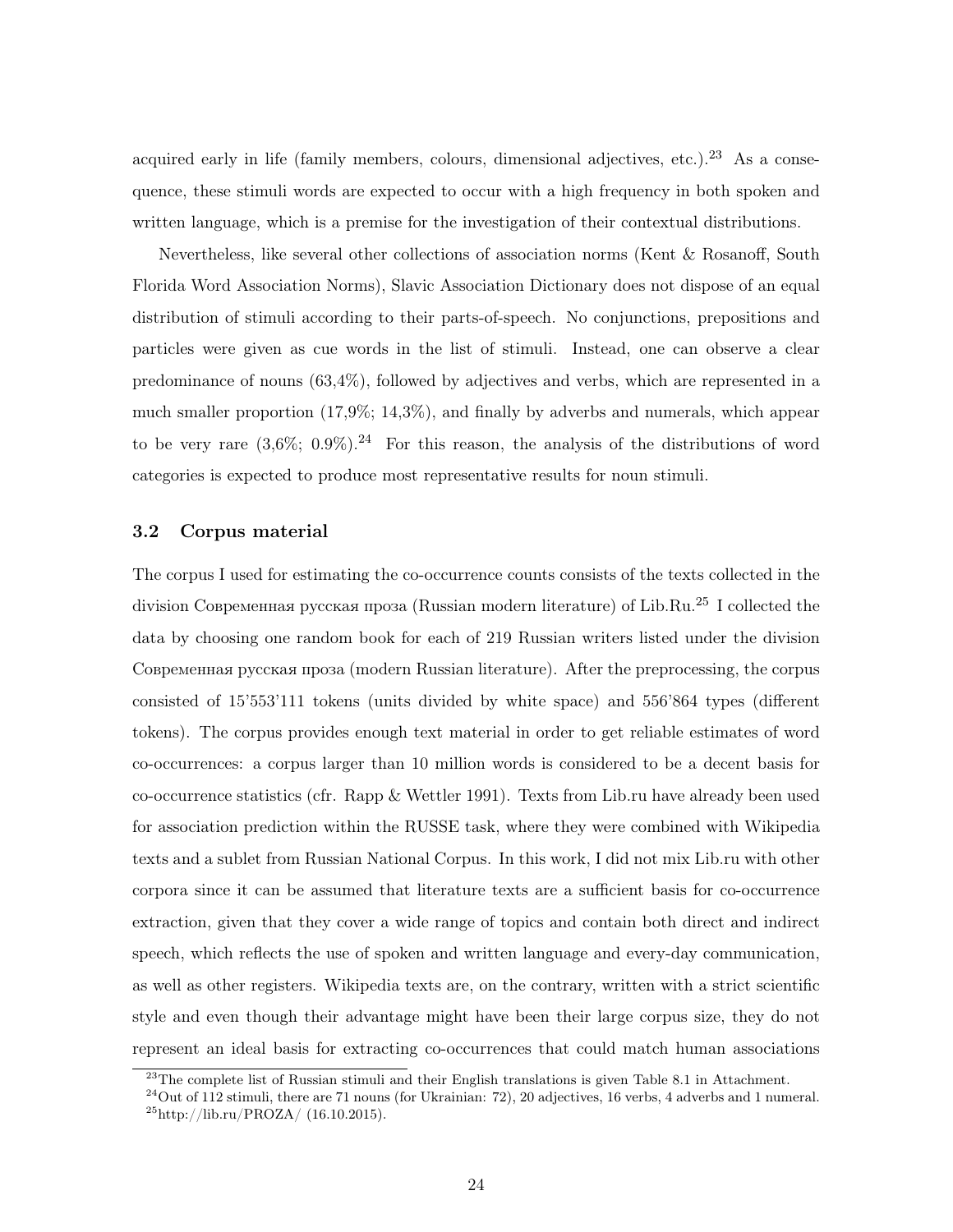from Slavic Association Dictionary. An undoubtedly legitimate corpus choice for the aim of this thesis would have been the Russian National Corpus, containing approximately 350 million words, but it can be accessed exclusively through an online interface and the raw corpus data is not available.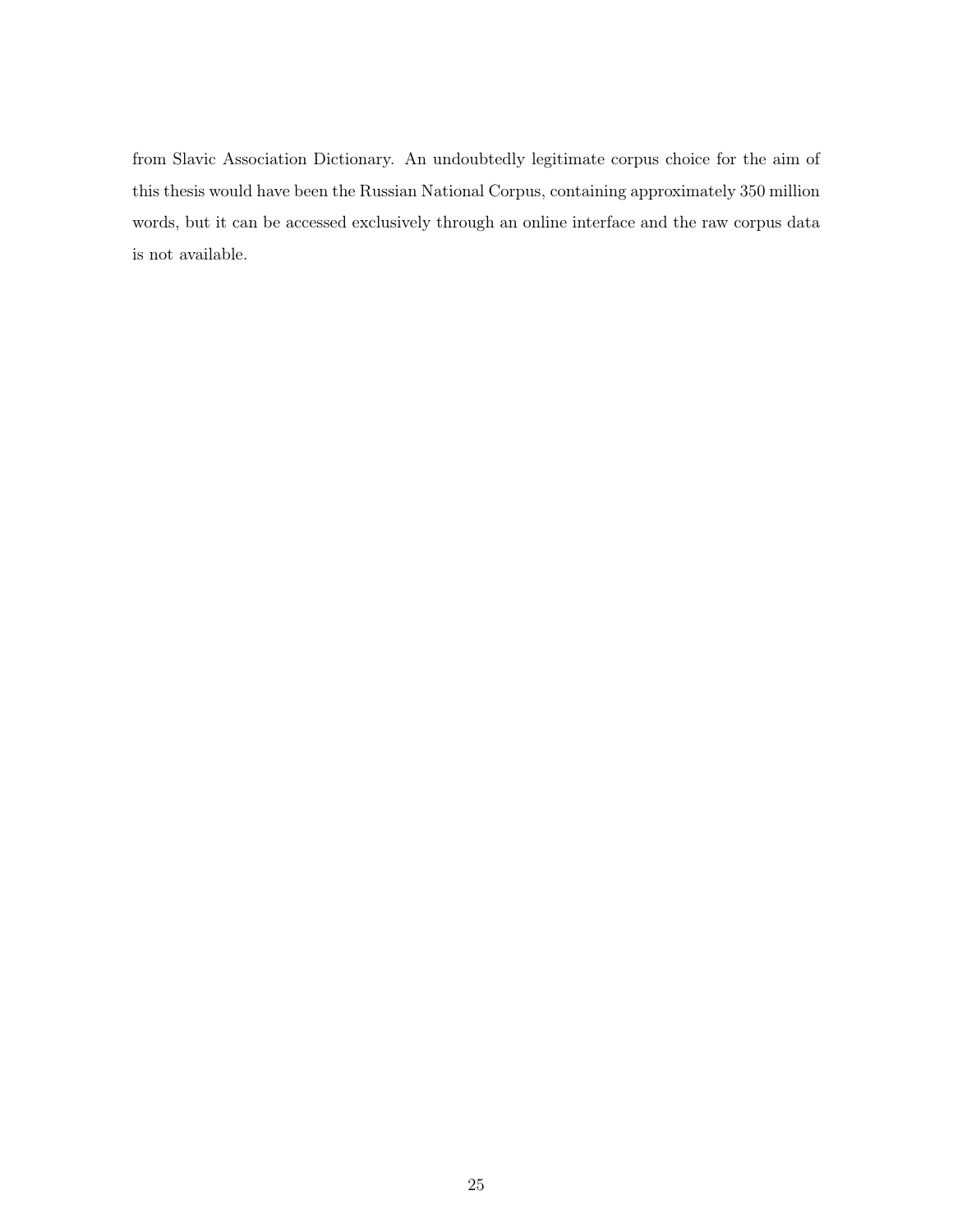### 4 Analysis of Russian associations

In the following sections I will present the process of retrieving, annotating and analysing the content of Russian associations from Slavic Association Lexicon. The main focus will be the analysis of parts-of-speech and semantic relations within associative pairs. The characteristics of Russian associations will also be compared to the characteristics of Belarusian, Bulgarian and Ukrainian. The questions I aim to answer in the analysis of Russian associations are 1) in which proportions do paradigmatic, respectively, syntagmatic relations occur? 2) in which proportion are similarity, contrast, syntagmatic and semantic contiguity present? 3) to what extent can the distributions of semantic relations within associations be described as languageindependent? and 4) which language-related factors determine the distribution of semantic relations within Slavic associative pairs?

#### 4.1 Data gathering

The content of Slavic Association Dictionary is available in printed version as well as on the project's website.<sup>26</sup> In order to gather the content of Slavic Association Dictionary I crawled the project's website by using the Python library BeautifulSoup.<sup>27</sup> I retrieved all the stimuli, their respective responses, the frequency counts of each response as well as other counts related to an associative pairs (number of different answers, number of all answers, etc.). Since in the continuation of this work the associative pairs would be confronted with one-word cooccurrences, I retrieved only one-word responses. Hence, when referring to ten most frequent (or top ten) associations, I refer to the ten most frequent one-word associations. The impact of this procedure is discussed in Section 4.2.5.

In association norms taken from Slavic Association Dictionary, it is common to encounter multiple responses having the same frequency. When responses having the same frequency overpassed the limit of ten first associations to consider, a random choice from the set of responses having the same frequency has been taken. For instance, the Russian stimulus дядя (uncle) has the order of responses illustrated in Table 4.1. There were three candidates for the tenth response (мужчина man, Федя Fedja and чужой foreign), out of which the response мужчина was the random choice and was considered further in the analysis.

<sup>26</sup>The book as well as its content in HTML version is available at http://it-claim.ru/Projects/ASIS/SAS/  $(15.10.2015).$ 

<sup>&</sup>lt;sup>27</sup>Free available at http://www.crummy.com/software/BeautifulSoup/ (15.10.2015).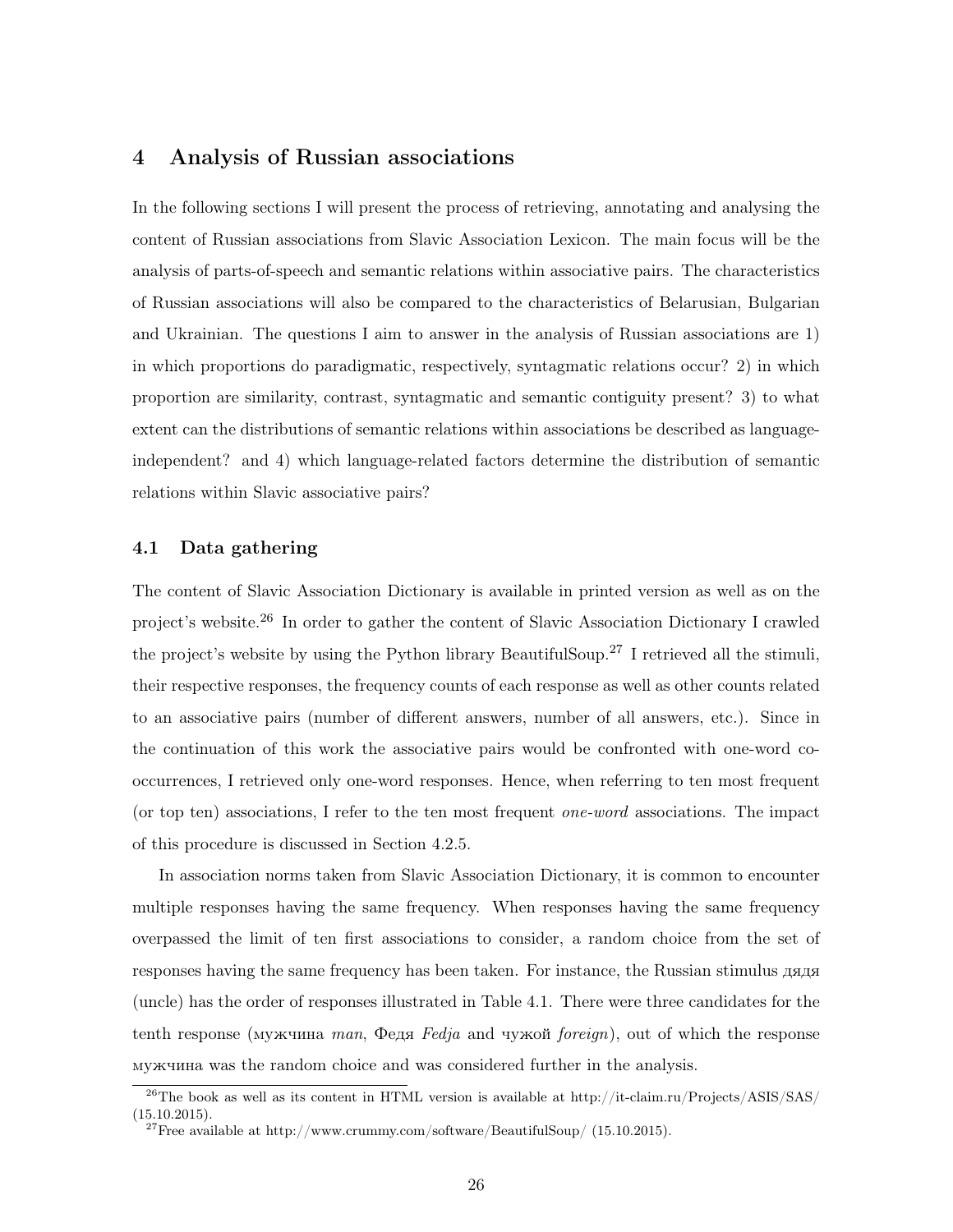| Considered<br>responses | Rank | Response             | Frequency<br>(out of $592$ ) |
|-------------------------|------|----------------------|------------------------------|
| 1                       | 1    | Teta <i>aunt</i>     | 134                          |
| $\overline{2}$          | 2    | Степа Stepa          | 56                           |
| 3                       | 3    | Вася Vasja           | 37                           |
| 4                       | 4    | родственник relative | 35                           |
| 5                       | 5    | Ваня Vanja           | 31                           |
| 6                       | 6    | родной dear, close   | 16                           |
| 7                       |      | мой $my$             | 15                           |
| 8                       | 8    | $Hersi$ <i>Petja</i> | 12                           |
| 9                       | 8    | $\text{ADYT}$ friend | 9                            |
| 10                      | 9    | мужчина man          | 8                            |
|                         | 9    | $\Phi$ едя Fedja     | 8                            |
|                         | 9    | чужой foreign        | 8                            |

Table 4.1: Ten most common responses for the Russian stimulus дядя (- stands for not considered responses)

In order to facilitate the access to each individual stimulus and its most frequent responses I stored all the available information for ten most frequent responses to each stimulus in a PostgreSQL database.<sup>28</sup> The unique identifiers for all the stimuli from Slavic Association Dictionary were taken from the website. They consist of the language identifier (1 for Russian, 2 for Belarusian, 3 for Bulgarian and 4 for Russian), the initial letter of the stimulus and the number of the stimulus. The unique identifier for responses was produced by adding the rank of the response to the unique identifier of the respective stimulus.

Although the web crawling has proven to be an efficient method for gathering all the relevant data, it has also presented several issues caused by an inconsistent storage of information on the website: the unique identifiers did not always match with the corresponding links,  $29$ there were several misspelled words<sup>30</sup> or other information mixed with responses,  $31$  mixed

 $^{28}$ http://www.postgresql.org/ (15.10.2015).

 $^{29}$ For instance for 102 instead of 1o2 for Russian stimulus обман (deceit), 2d1 instead of 2r1 for Belarusian stimulus pабота (work), etc.

<sup>30</sup>For instance, задасць instead of радасць (joy) in Belarusian data.

 $31$  For instance,  $\#1088$ ; однина presumably instead of роднина (relative) as response to the Bulgarian stimulus чичо (uncle).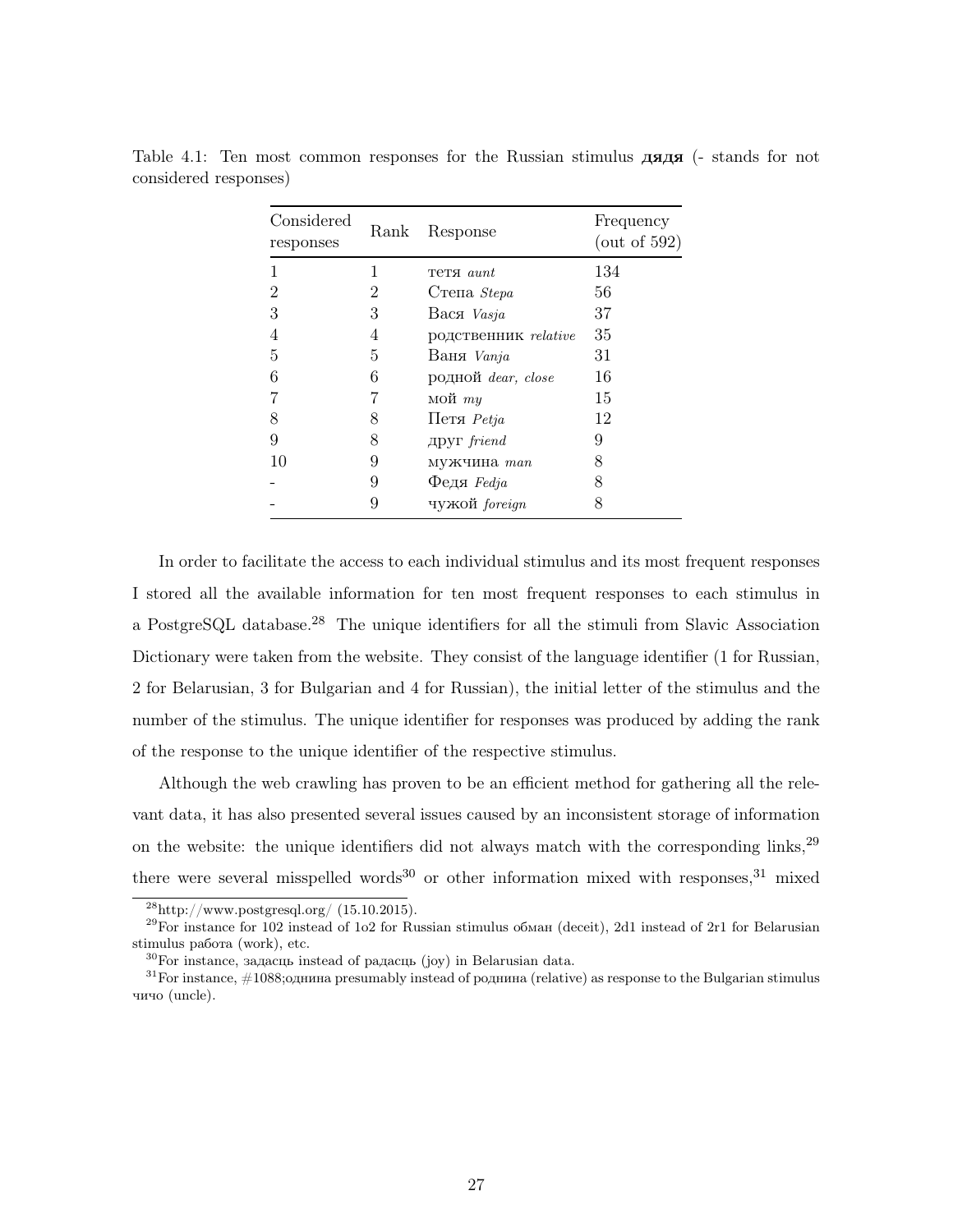entries among languages,  $32$  missing of the data for several stimuli,  $33$  or encoding issues.  $34$  In order to make the linguistic analysis as accurate as possible, I have manually corrected the mentioned errors and added the missing information before adding the data into the database.

#### 4.2 Procedure

In order to investigate the distribution of semantic relations in associations norms from Slavic Association Dictionary, I firstly considered the presence of paradigmatic and syntagmatic relations and, secondly, the presence of semantic relations presented by Raible (1981), i.e. similarity, contrast, and syntagmatic and semantic contiguity. In order to be able to establish automatically whether there is a paradigmatic or a syntagmatic relation between associative pairs, a part-of-speech tagging was performed, since (in a psychological and computational view of this structuralist dichotomy) the homogeneity of parts-of-speech indicates the paradigmatic, and the heterogeneity the syntagmatic relation.

I analysed the ten most frequent responses for each stimulus, which makes a total of 1120 Russian associative pairs and 3370 Belarusian, Bulgarian and Ukrainian annotated associative pairs. The latter three were used for an inter-language comparison of associations.<sup>35</sup> The choice of ten most frequent responses seemed to be a reasonable choice for investigating the distribution of semantic relations within associative pairs in depth, since the ten most frequent responses accounted for almost the half of all Russian responses.<sup>36</sup>

After the annotation, the database was enriched with meta-information concerning partsof-speech and semantic relations within associative pairs. When all information was collected, I used SQL queries to measure the distribution of semantic relations for all languages. In order to investigate whether the primary response substantially differs from the other nine responses, I measured the distribution of semantic relations once for the primary responses separately and once for all the ten most frequent responses. Next, I compared the distribution of semantic relations for the Russian language with the distribution of semantic relations within

<sup>&</sup>lt;sup>32</sup>Russian responses for the stimulus мужчина (man) are erroneously shown as Belarusian responses as well (19.11.2015).

 $33$ For instance, data for Russian stimuli вечност (eternity) and брат (brother) were available only in the book version of Slavic Association Dictionary (19.11.2015).

 $34$ Russian letters c, p and x were encoded as Latin letters. The encoding issues originating from the website of Slavic Association Dictionary were resolved with help of Mirjam Zumstein (Email communication from 09.10.2015).

<sup>35</sup>As mentioned before, for Ukrainian there was one stimulus more, making a total of 1130 associative pairs.

<sup>36</sup>Ten most frequent responses accounted in average for a total of 47.2% Russian responses and 43.3% for all four languages.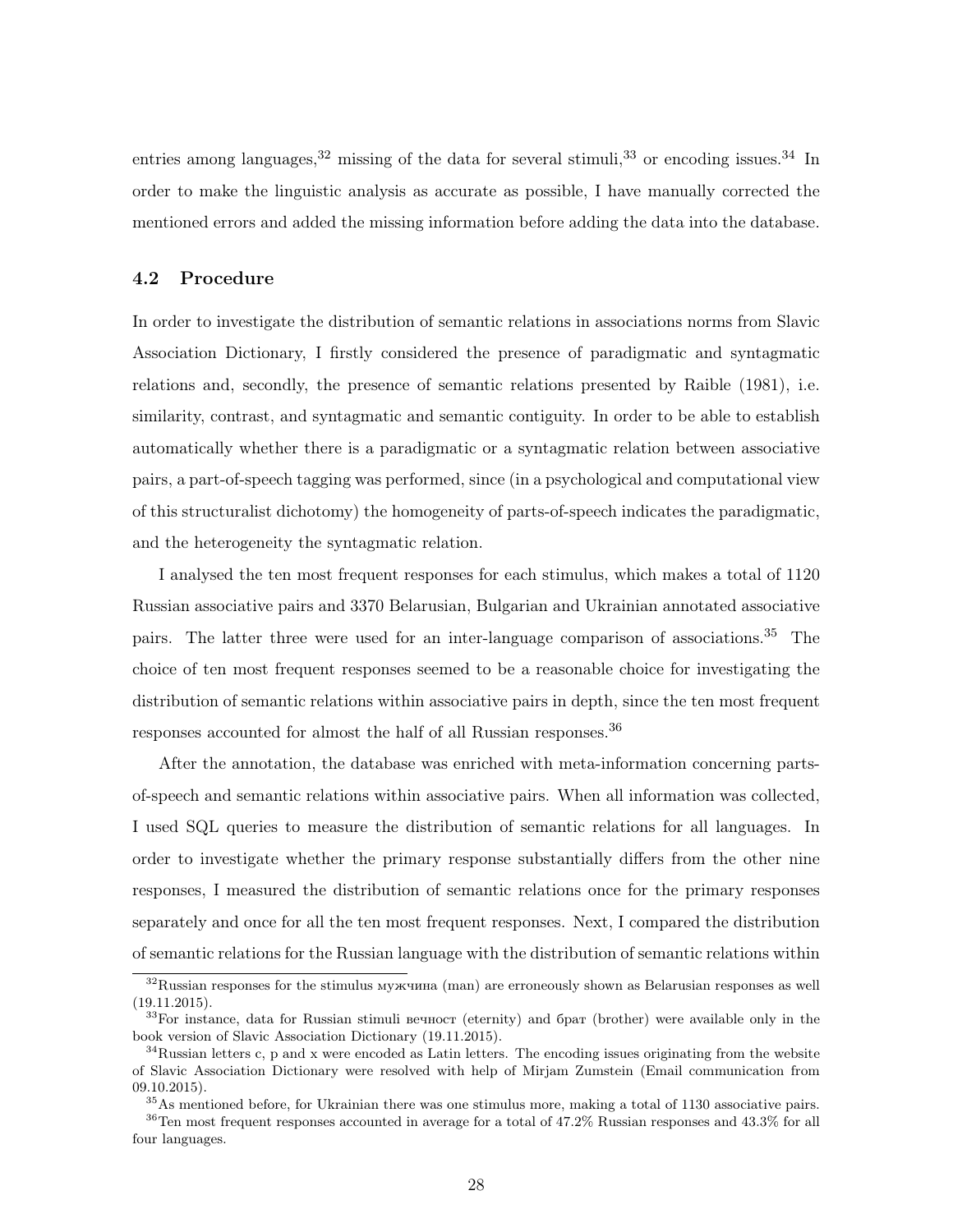associations from other languages. The results were related to previous studies of associations. To conclude the analysis of Russian association norms, the possibility of their prediction with methods of distributional semantic has been discussed.

#### 4.2.1 Part-of-speech tagging

For the part-of-speech annotation of Russian and Bulgarian association norms I used the statistical part-of-speech tagger TreeTagger.<sup>37</sup> Since the parameter files for Belarusian and Ukrainian are not (yet) incorporated into TreeTagger, I annotated the parts-of-speech of associative norms for these two languages manually. In order to be able to compare the distribution of word classes among four different languages, I used the international tagset proposed by Petrov and colleagues (2011). As shown in Table 4.2, the international tagset consists of 12 tags. Since the TreeTagger for Russian and Bulgarian does not assign the categories from the international tagset, but Russian<sup>38</sup> and Bulgarian<sup>39</sup> specifications, I converted the output from TreeTagger into the categories from the international tagset.<sup>40</sup> Since the analysis of parts-of-speech is fundamental for the present investigation, I have manually corrected the errors.<sup>41</sup> In case of ambiguities (for instance, the Russian stimulus больной sick/sick person might be interpreted as adjective as well as a noun) I assigned the part-of-speech which, to my judgement, was the one that most of the participants would associate first (e.g. in case of the stimulus больной (ill) it would be an adjective instead of a noun).

Considering that I intended to work with a lemmatised Russian corpus in the prediction part of this work, I also used Tree Tagger to lemmatise Russian responses, so that they could be compared to the lemmatised textual co-occurrences.

 $37$ The TreeTagger is a tool for annotating part-of-speech and lemma (main word form) information. It was developed by Helmut Schmid at the Institute for Computational Linguistics in Stuttgart. It is freely available at http://www.cis.uni-muenchen.de/ schmid/tools/TreeTagger/ (24.10.2015).

<sup>38</sup>The Russian tagset (Morphosyntactic Specifications for Russian) was developed by Sharoff and colleagues within the project MULTEXT-East. A table with the explanation of all the tags is available at http://corpus.leeds.ac.uk/mocky/ru-table.tab (24.10.2015).

<sup>&</sup>lt;sup>39</sup>Bulgarian tagset (BTB-TR03: BulTreeBank Morphosyntactic Tagset) was developed by Kiril Simov and colleagues (2004) within the BulTreeBank project.

 $^{40}$ The words have been fed into the TreeTagger separately, since no context is provided. By doing so, TreeTagger had assigned the tags that were the most frequent for the respective word (e.g. if in the training corpus the same word was tagged as both noun and verb, but more frequently as noun than a verb, TreeTagger assigns the noun tag). The performance of the TreeTagger for both Russian and Bulgarian was satisfying: once the tags were converted into the international tagset, in 112 tagged stimuli I used as a test set, I have found only 2 erroneously tagged words for Russian and 3 for Bulgarian.

<sup>&</sup>lt;sup>41</sup>The proportion of corrected international tags was  $2\%$  for Russian (22 out of 1120) and  $3\%$  (37 out of 1120) for Bulgarian.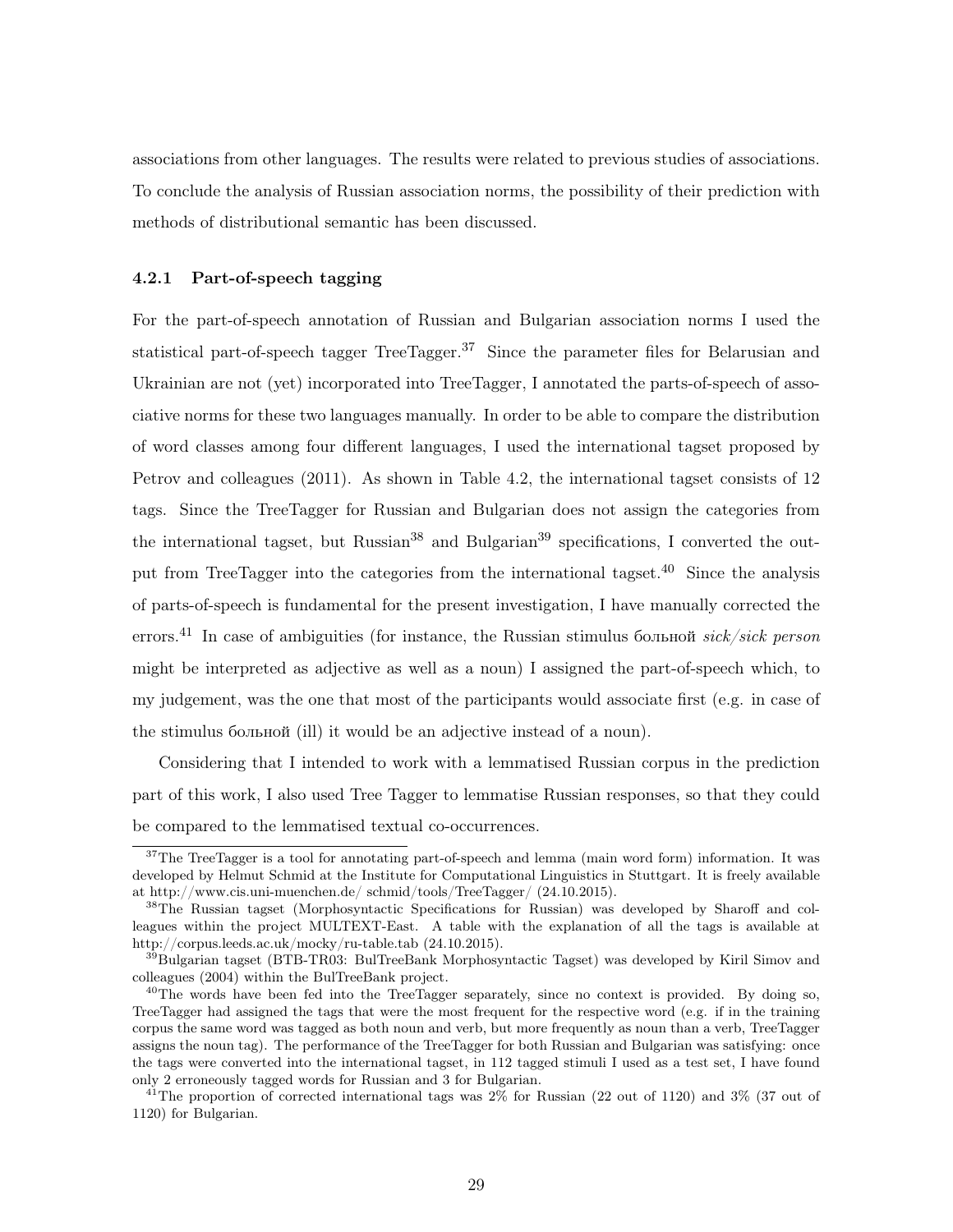| Tag         | Explanation                                  |
|-------------|----------------------------------------------|
| <b>VERB</b> | verbs (all tenses and modes)                 |
| <b>NOUN</b> | nouns (common and proper)                    |
| <b>PRON</b> | pronouns                                     |
| ADJ         | adjectives                                   |
| ADV         | adverbes                                     |
| ADP         | adpositions (prepositions and postpositions) |
| <b>CONJ</b> | conjunctions                                 |
| <b>DET</b>  | determiners                                  |
| <b>NUM</b>  | numerals                                     |
| <b>PRT</b>  | particles or other function words            |
| X           | other: foreign words, typos, abbreviations   |
|             | punctuation                                  |

Table 4.2: International tagset proposed by Petrov et al. (2011)

#### 4.2.2 Annotation of semantic relations

The annotation of contrast, similarity, semantic contiguity and syntagmatic contiguity was done manually. Since Raible's (1981) and Anstatt's (2008) criteria for assigning semantic relations between associative pairs do not always coincide and since the two researchers do not discuss the way they have used to disambiguate problematic cases, I have defined several criteria for annotating the type of semantic relation.

Contrast As a criterion for defining the contrast I have used the antonymy in its wide sense, $42$  as both Raible and Anstatt did. The types of antonyms I considered were scalar antonyms (long-short), complementary antonyms  $(\text{man-woman})$ ,  $^{43}$  and converses (buy-sell). Another antonymy type I considered was a "borderline collection of antonyms" type (Jones

<sup>&</sup>lt;sup>42"</sup>In its broadest sense, antonymy covers a wide range of word pairs expressed by different part-of-speech categories as long as these words express the opposite of each other." Lobanova 2012:10)

<sup>&</sup>lt;sup>43</sup>As Jones highlights, it may be argued that gender opposites are not opposites at all, since in many European languages the "opposite" pair boy and girl, effectively remains the same gender marked word: Italian has ragazzo and ragazza, Spanish has muchacho and muchacha, Portuguese has menino and menina (2002:18). Although the meaning remains the same, it may appear intuitive to classify boy and girl as opposites, but ragazzo and ragazza as similar. In the observed Slavic association norms I did not encounter gender opposites which differentiated one from another only in morphology.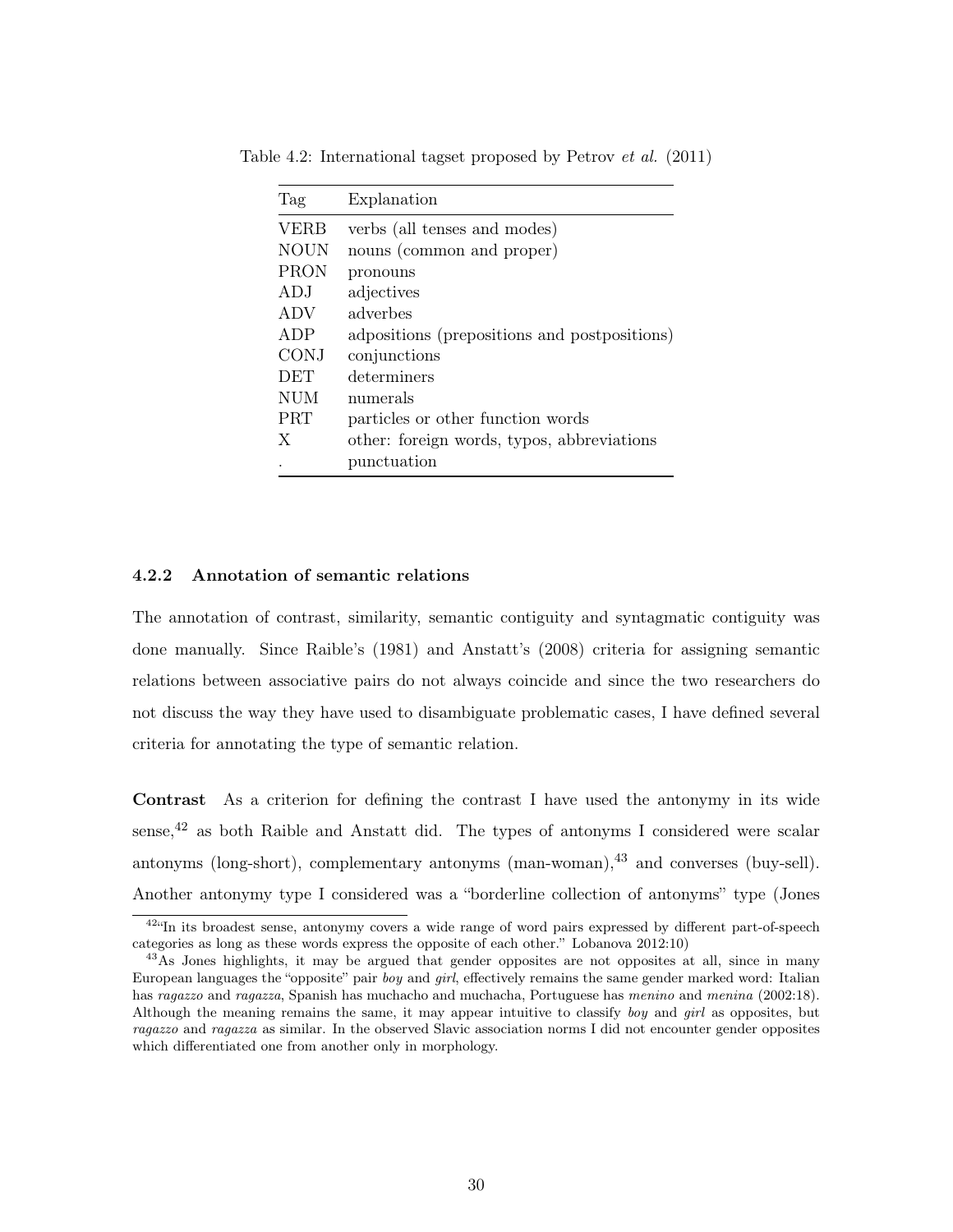$2002:18$ ) called multiple incompatibility, including pairs such as *winter-summer*, north-south.<sup>44</sup> In the case of multiple incompatibility, I differentiated between "orthogonal" and "antipodal" oppositions (Lyons 1977:286), illustrated in Figure 4.1.

Figure 4.1: Orthogonal (left) and antipodal opposition (right) (Lyons 1977), source: Jones (2002:20)



As shown in Figure 4.1, the orthogonal opposition describes the antonymy between the words such as man, woman, girl and boy, where man is as antonym of boy and woman but not of girl, and woman is antonym of man and girl, but not of boy. In the antipodal opposition words contrast only in one direction, like *north* to *south* and *west* to *east*. In assigning the contrast relation, I considered all the relations in orthogonal and antipodal oppositions except the vertical relations as woman-girl. I did not consider as contrast the relation between co-hyponyms having no direct oppositions, such as days of a week or months. According to the mentioned criteria, Russian associative pairs I have marked as opposites are, for instance, белый-черный (white-black), бабушка-дедушка (grandmother-grandfather), другвраг (friend-enemy), день-ночь (day-night), ненавидеть-любить (to hate-to love), терятьнаходить (to lose-to find), огонь-вода (fire-water) and земля-небо (earth-sky).

As "there is nothing to prohibit polyantonymy" (Jones 2002:17), I considered pairs cчастьегоре (happiness-sorrow) as well cчастье-несчастье (happiness-unhappiness) as antonym pairs. In order to measure the presence of contrast relation adequately, I annotated for each stimulus whether it (theoretically) had an opposite word or not. By doing so, I differentiated among three levels of opposition strength the respective stimulus could display, ranging from high level of antonymy, referring to stimuli which might have any sorts of antonyms among adjectives, medium level of antonymy referring to stimuli of other parts-of-speech (complementary

<sup>44</sup>According to Jones (2002:18) in some respects, multiple incompatibility is most similar to non-gradable antonymy. The non-gradable pair female and male, for example, belongs to a two-member system, such that X can never be simultaneously more than one member: *solid, liquid* and gas, by comparison, belong to a threemember system, such that X can never be simultaneously more than one member; similarly, clubs, diamonds, hearts and spades belong to a four-member system, such that X can never be simultaneously more than one member.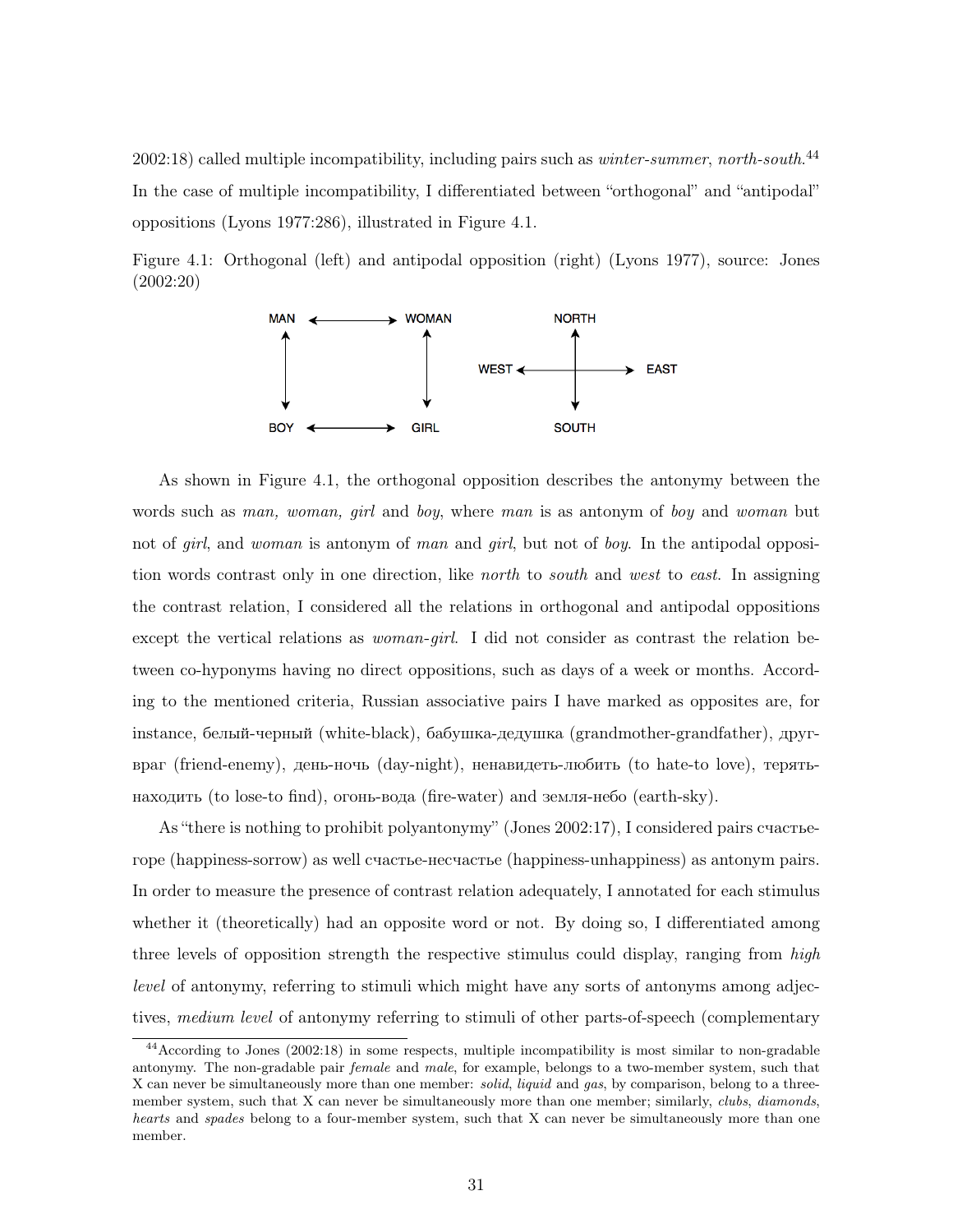antonyms, converse, reciprocal antonyms) and low level of antonymy, referring to stimuli which might have an antonym only in the widest sense of antonymy, for instance душа-сърце (soulheart) or душа-тяло (soul-body). I made this differentiation because firstly, the definition of antonymy is widely discussed in literature, and secondly, because I wanted to investigate whether a contrast association depended on the antonym type.<sup>45</sup>

Similarity For what concerns similarity, I considered the is-a relations (synonymy, nearsynonymy, hyponymy and hyperonymy), but also incompatible co-hyponyms such as красныйсиний (red-blue).<sup>46</sup> Examples of similarity are Бог-Христос (God-Christ), дурак-идиот (foolidiot), вода-жидкостъ (water-liquid), хлеб-еда (bread-food), красный-синий (red-blue) and радость-веселье (joy-cheeriness).

Syntagmatic contiguity I used the Raible's term syntagmatic contiguity to refer to the pairs which had an agreement (congruence) as тёмные-волосы (dark-hair) and начало-дня (beginning-day[GEN.SG.]); case government, as читать-книгу (to read-book[ACC.SG.]); and verb complements, as попросить-позвонить (to ask[somebody]-to call). At this point, it must be remembered that there is a difference between the notion of syntagmatic relation referring to the associative pairs having heterogeneous parts-of-speech and the notion of syntagmatic contiguity, which refers only to the associative pairs having heterogeneous parts-of-speech, which are also syntactically dependent of one another.

Semantic contiguity Following the example of Raible (1981) and Anstatt (2008), I marked all the associative pairs which were not connected by the relations of similarity, contrast and syntactic contiguity as falling into the category of semantic contiguity. Some examples are лицо-зеркало (face-mirror), любовь-секс (love-sex), работа-деньги (work-money), мужлюбовник (husband-lover).<sup>47</sup>

According to the criteria explained above, the semantic relations between the Russian stimulus бабушка (grandmother), as well as for all the other stimuli from Slavic Association

<sup>45</sup>While some researches prefer to use the term antonyms to refer to scalar adjectives only (Lyons 1977; Cruse 1986), others claim that the term antonyms should be used more generally (Jones 2002).

<sup>&</sup>lt;sup>46</sup>The compatible co-hyponyms, like гост-приятел (Bulgarian: guest-friend) which may both be interpreted as co-hyponyms, since the common hyperonym is person, were not considered as similar.

 $^{47}$ Although this criterion may seem simplistic, the semantic contiguity can be considered as a generic term for describing many different kind of semantic relations which may hold between two words which are related by any kind of common context.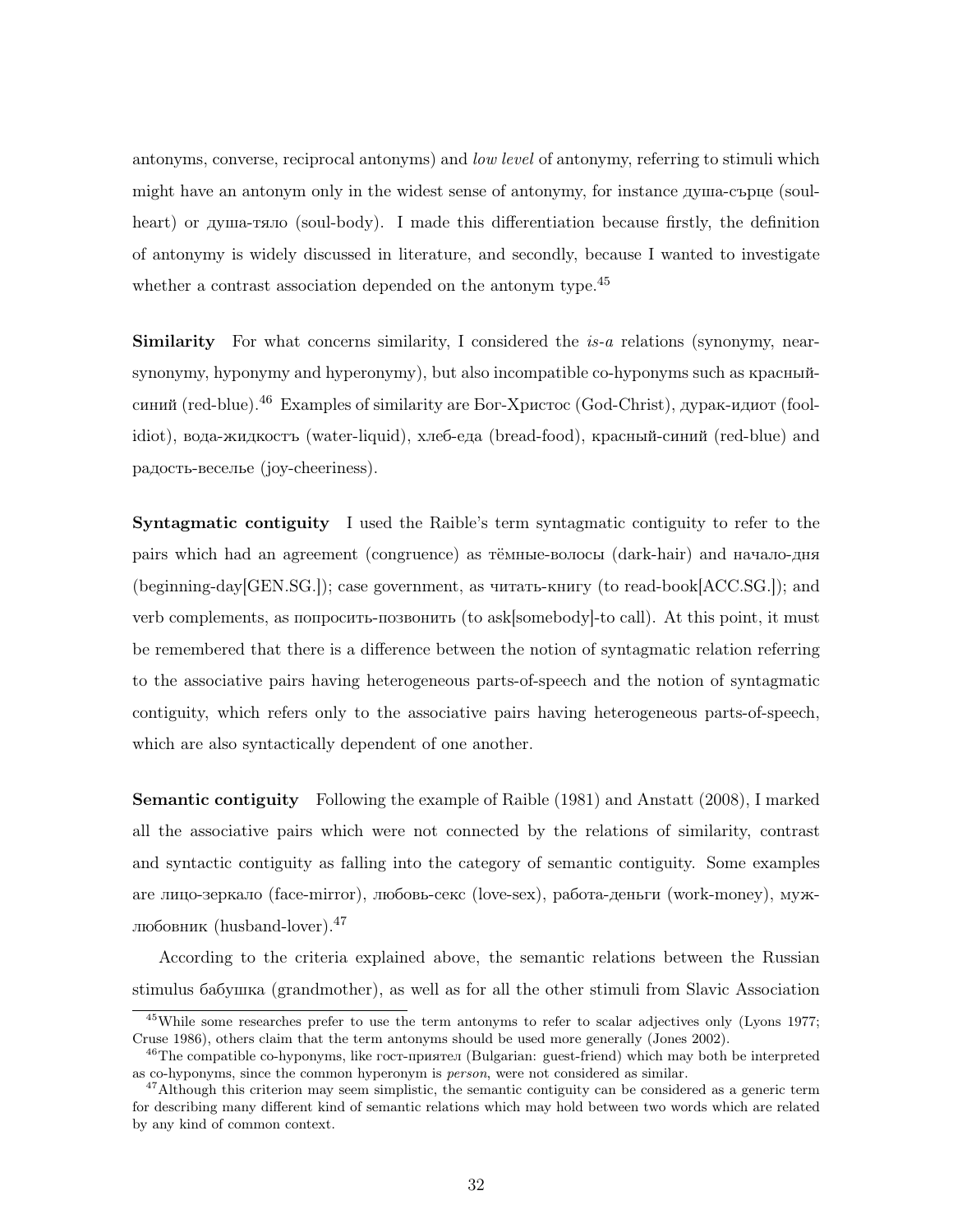Dictionary and their most frequent responses were assigned as in Table 4.3.

| Frequency<br>$($ out of 592 $)$ | Response                         | Semantic relation |
|---------------------------------|----------------------------------|-------------------|
| 128                             | $\mu$ дедушка <i>qrandfather</i> | contrast          |
| 54                              | старая $old$                     | synt. contiguity  |
| 35                              | добрая доод                      | synt. contiguity  |
| 29                              | старушка old woman               | similarity        |
| 16                              | $MOH$ $my$                       | synt. contiguity  |
| 11                              | любимая dear                     | synt. contiguity  |
| 11                              | пирожки cookies                  | sem. contiguity   |
| 9                               | доброта <i>goodness</i>          | sem. contiguity   |
| 9                               | родная dear, close               | synt. contiguity  |
| 9                               | старость maturity                | sem. contiguity   |
|                                 |                                  |                   |

Table 4.3: Semantic relations between the stimulus бабушка and its ten most frequent responses

Defining semantic relations to words without having a context is not a trivial task. Firstly, for what adjective stimuli are concerned, it is not possible to determine whether a participant in the associative experiment had interpreted them as being adjective or nouns, since in Russian adjectives may be used as substantives: for example, when the stimulus черный (black) has been presented, a participant may have interpreted it as referring to the colour as well as as referring to a black person. In each case, the relation between the stimulus черный (black) response and the response негр (Negro) would have been different: in case of the associative pair черный-негр, where черный is interpreted as an adjective, the semantic relation to assign would be syntagmatic contiguity, whereas in case черный has been interpreted as an adjective in substantive use, the relation to assign would be similarity. For the cases in which both alternatives were possible, I assigned the semantic relation which in my best judgement was most likely to be the one the participants had in mind as they made the link between stimulus in response (in this case, черный was probably interpreted in a substantive use of adjective, hence, the semantic relation I assigned was similarity). Another challenge was the annotation of semantic relations between stimuli and deictic elements, such as those in associative pairs красивый-я (beautiful-I), молодой-я (jung-I), умный-я (intelligent-I), чалавек-я (Belarusian: man-I). It may be assumed that participants in those cases referred to their own selves. In those cases, I marked the semantic relations as syntagmatic contiguity, since the two words may be combined in a syntagma. However, in the case of чалавек-я (Belarusian: man-I), for instance,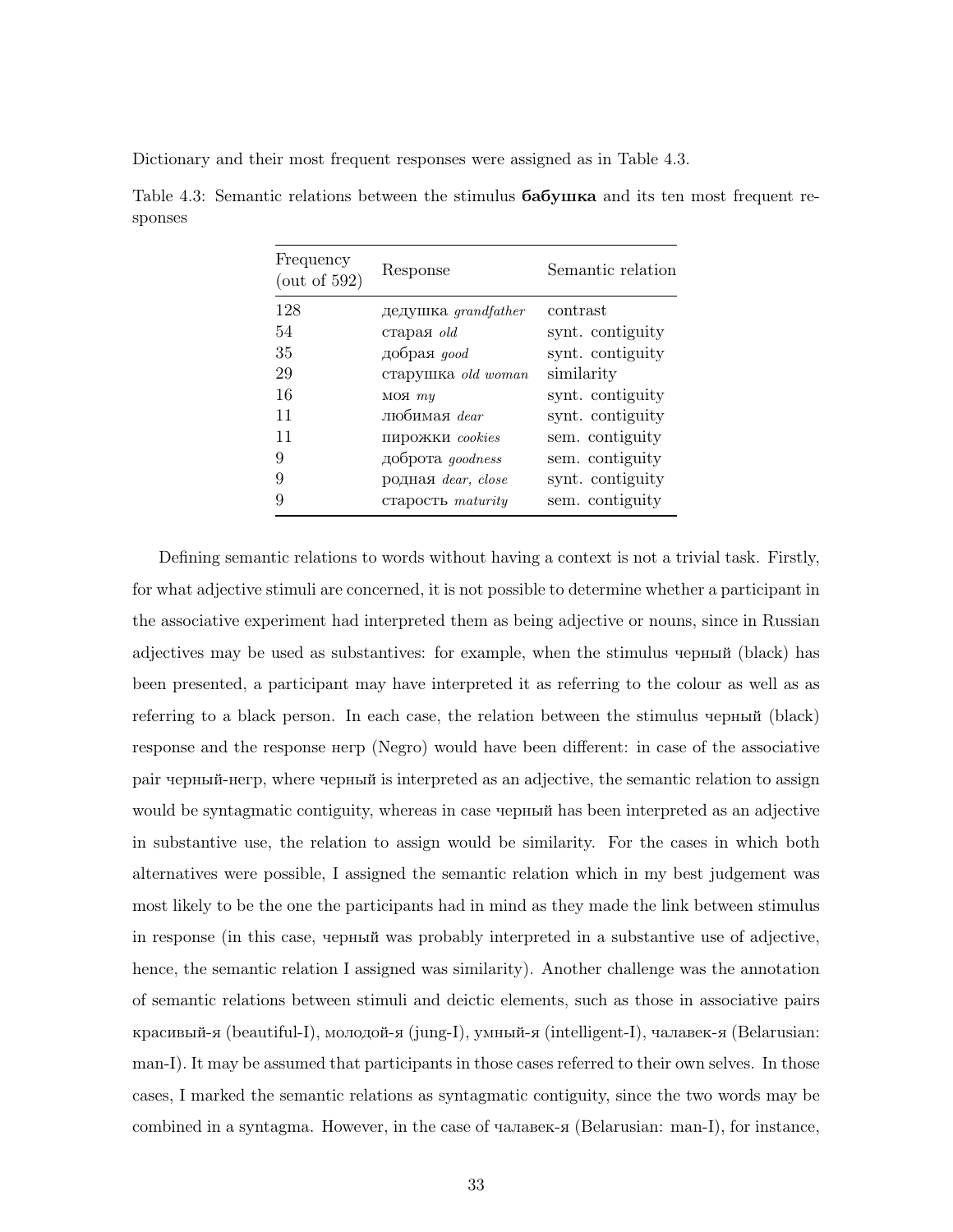it is also possible to classify the underlying relation as similarity, since the words I and man can be interpreted as standing in  $is-a$  relation to one another. A similar ambiguity arises when an is-a relation referring to a metaphor appears, such as in глупый-пень (stupid-stump) and глупый-осел (stupid-donkey), where both пень and осел are personifications of human beings. Other examples where the metaphor is encountered are the associative pairs are жыццё-шлях (life-path) and cмърт-край (death-end).<sup>48</sup> I did not consider the metaphorical is-a relation as similarity, but as either syntactic contiguity or as semantic contiguity, depending on the syntactic compatibility of the words within the respective associative pair.

Once having annotated the associative pairs according to their parts-of-speech and semantic relation, I enriched the database with the corresponding information. After this step, the database had the structure illustrated in Figure 4.2.<sup>49</sup>



Figure 4.2: Graph representing the structure of the database

The associative pairs as well as their parts-of-speech tags and semantic relations were stored into table *assoc*  $pos$ , which was connected to 1) table *stats*, containing all the counts gathered from the website, 2) table contrast, which contained the information about the antonymy level of stimuli, 3) Table resp id lemma, which contained lemmatised responses and 4) Table lang, which stored the unique identifiers which have been given for each language.

<sup>48</sup>In this context, it is impossible not to recall Lakoff's work on conceptual metaphors, stating that LIFE IS A JOURNEY, the death, on the other hand, being conceptualized as the end of a journey (1993:224).

 $^{49}$ Figure 4.2 has been generated by the database administration tool Navicat, available at http://www.navicat.com (19.11.2015).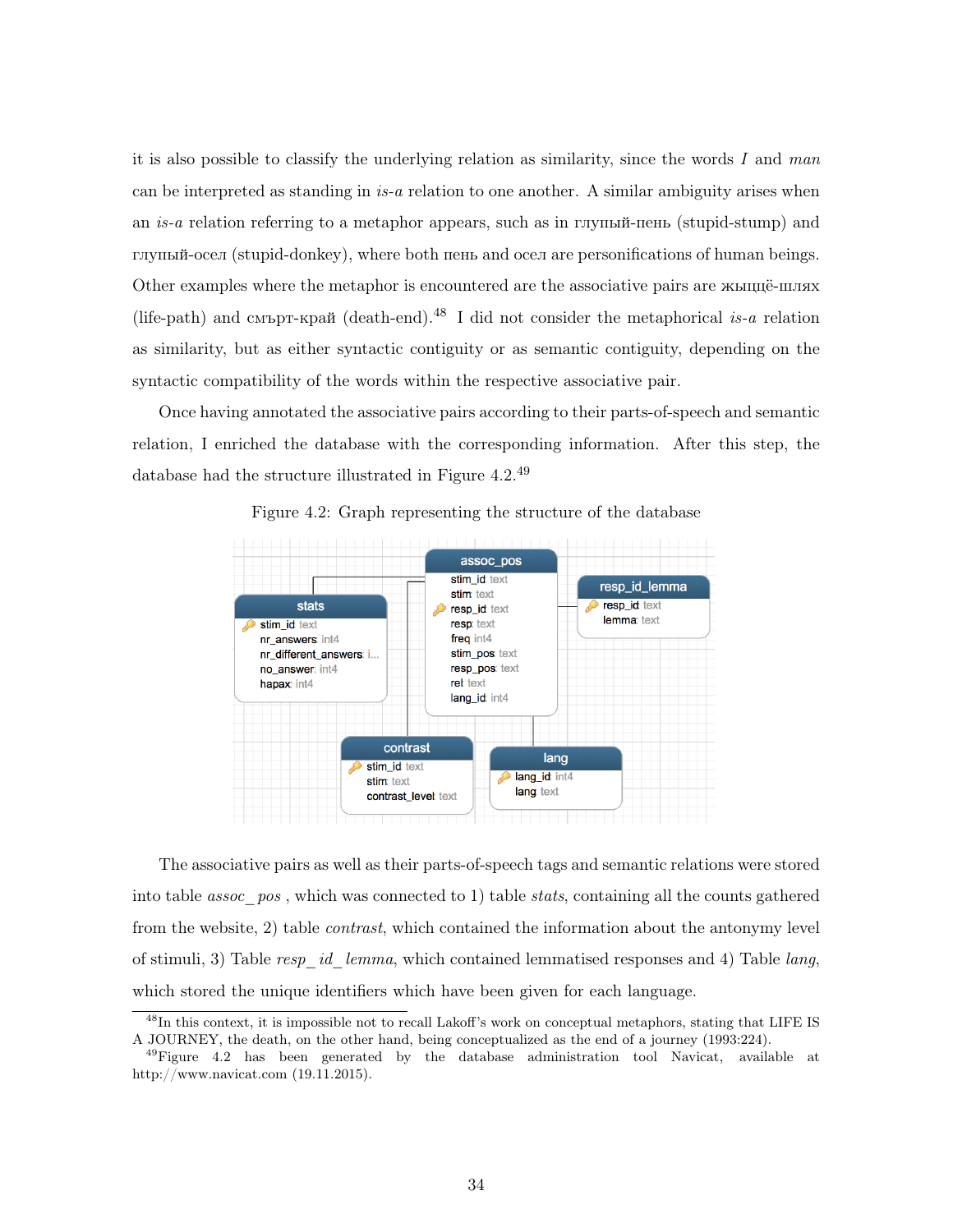### 4.2.3 Calculations

I calculated the relative frequency distributions of parts-of-speech and semantic relations, considering the primary response as well as all ten most frequent responses. For instance, for calculating the distribution of noun responses for noun stimuli, I divided the number of the observed noun responses with the total number of noun stimuli. In order to explore the assumed prevalent role of contrast associations (Raible 1981), I calculated the frequency distributions of semantic relations for the associative pairs which may have a contrast. In addition, I calculated the proportions of high, medium and low types of antonymy levels in order to observe whether particular antonym types elicit more opposite responses than others. Since psychological studies have shown that different parts-of-speech elicit different types of responses (cfr. Section 2.3), I calculated 1) the proportion of responses which preserve the partof-speech of the stimulus and 2) the proportion of the semantic relations for each considered part-of-speech (nouns, adjectives and verbs) separately. To access the database from a Python script I used PostgreSQL database adapter Psycopg.<sup>50</sup>

#### 4.2.4 Expectations

According to the previous study of Anstatt (2008), arguing that syntagmatic contiguity appears in a greater proportion than contrast in Slavic languages, it was to expect that the majority of primary responses would be syntagmatic. Accordingly, the part-of-speech of the response is expected to be different than the part-of-speech of the stimulus. The contiguity axis (syntactic and semantic contiguity) is expected to be more pronounced than the similarity axis (contrast and similarity). A similar pattern was expected to be found in all other analysed Slavic languages.

#### 4.2.5 Limitations of the procedure

Disregarding multi-word responses may have slightly influenced the results to the disadvantage of syntagmatic relations, since multi-word responses are often syntagmatic, as бог-на небе (God-in the sky), надеяться-и верить (to hope-and to believe), pазговор-ни о чем (conversation-about nothing). In order to estimate the impact of the skipped responses, I have counted the appearance of multi-word responses in the ten most frequent Russian responses.

<sup>50</sup>Psycopg is the most popular PostgreSQL adapter for the Python programming language. It is freely available at http://initd.org/psycopg/ (26.10.2015).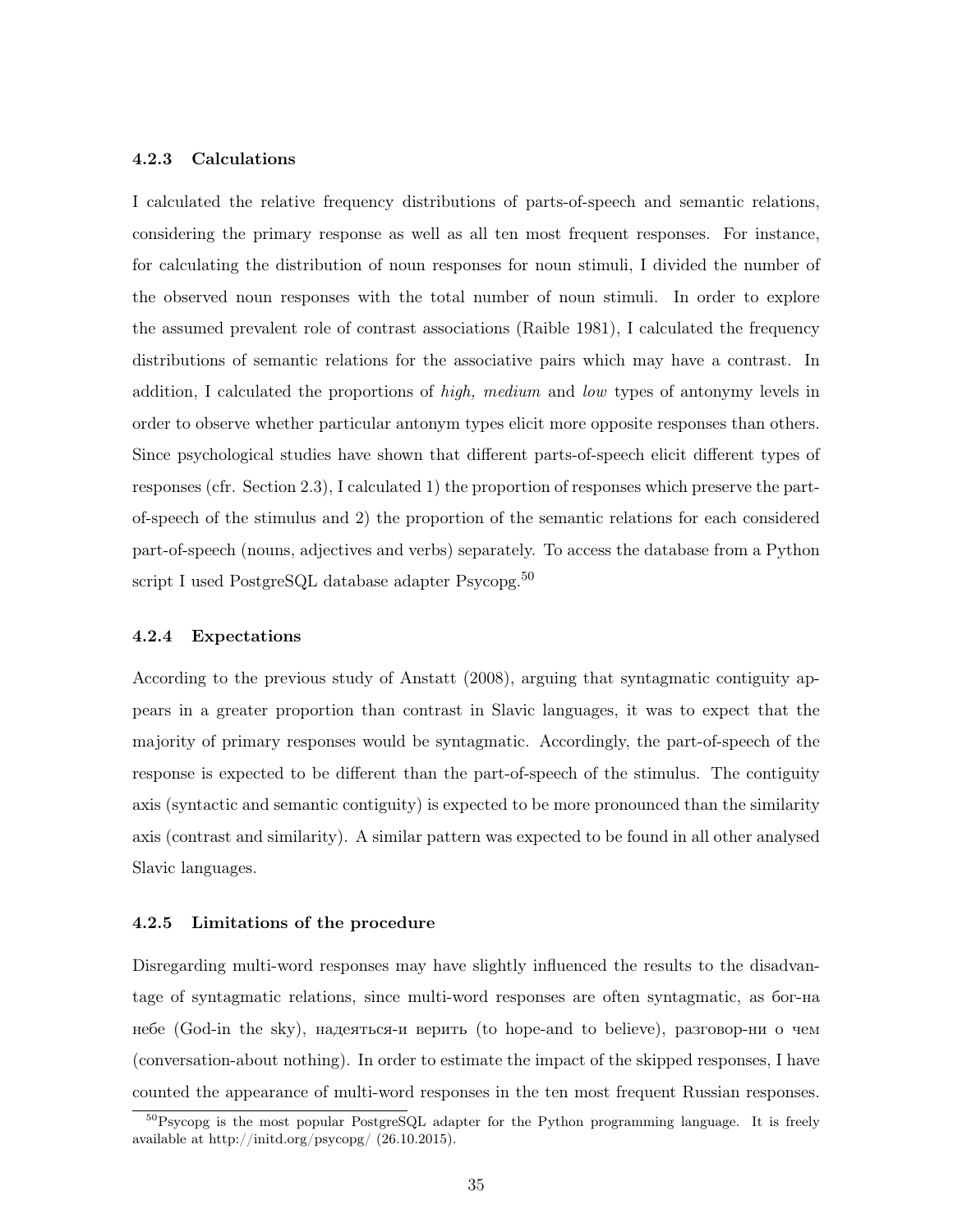Out of 1120 responses, 52 were multi-word responses, which means that the differences in the distributions of syntagmatic vs. paradigmatic responses were altered up to 4.6%. The effect of ignoring the multi-word responses is, however, certainly not dramatic, since they never occurred as primary response and since their absence might have been compensated by other responses standing in syntagmatic relation with the stimulus.

Given that the criteria for assigning the type of semantic relations are not universal and that I was the only annotator for this experiment, it is important to mention that the disambiguation decisions may vary in an eventual repetition of the experiment.

## 4.3 Results

Almost two thirds (65.18%) of Russian primary responses from Slavic Association Dictionary preserve the part-of-speech of the stimulus, whereas in 34.82% of the cases the parts-of-speech within most common associative pairs differ from one another, as shown in Table 4.4. When the ten most frequent associations are considered, the distribution of homogeneous associative pairs is almost equal to the distribution of heterogeneous associative pairs (50.45%, respectively, 49.55%).

|                                                                   | Primary response<br>(total 112) | Ten most frequent responses<br>(total 1120) |
|-------------------------------------------------------------------|---------------------------------|---------------------------------------------|
| Heterogeneous<br>$(\text{stimulus Pos} \neq \text{response Pos})$ | $34.82\%$ (39)                  | $49.55\%$ (555)                             |
| Homogeneous<br>$(stimulus PoS = response PoS)$                    | $65.18\%$ (73)                  | $50.45\%$ (565)                             |

Table 4.4: Distribution of heterogeneous/homogeneous associative pairs

The interaction of homogeneity of associations with the parts-of-speech is shown in Table 4.5. When primary responses are considered, noun stimuli mostly elicit noun responses (73.24%), verb stimuli, likewise, mostly elicit verb responses (62.5%), whereas adjective stimuli combine with responses of other parts-of-speech in 65% of the cases. When ten most frequent responses are considered, noun stimuli still elicit mostly noun responses (61.27%), adjective stimuli still elicit mostly non-adjective responses (77.50%), but verb stimuli mostly combine with non-verb responses  $(56.88\%).$ 

One may observe the difference between responses to noun, adjective and verb stimuli more in detail in Table 4.6. Primary responses to noun stimuli are mostly nouns (73.24%),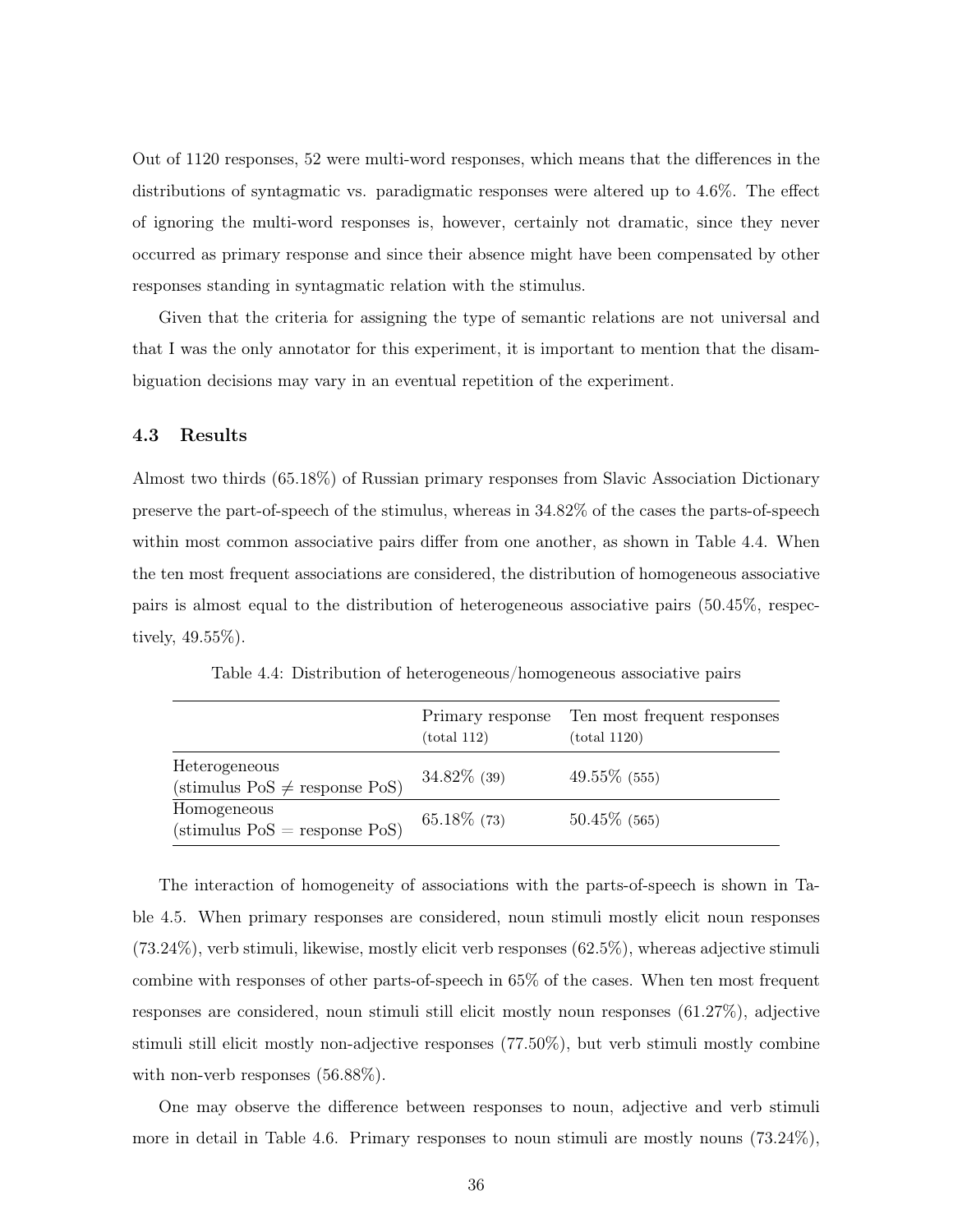|                                     | Most frequent associative pair  |                                  | Ten most frequent associative pairs |                                  |  |
|-------------------------------------|---------------------------------|----------------------------------|-------------------------------------|----------------------------------|--|
|                                     |                                 | Homogeneous Heterogeneous        |                                     | Homogeneous Heterogeneous        |  |
| NOUN (total 71)<br>$ADJ$ (total 20) | $73.24\%$ (52)<br>$35.00\%$ (7) | $26.76\%$ (19)<br>$65.00\%$ (13) | $61.27\%$ (435)<br>$22.50\%$ (45)   | $38.73\%$ (275)<br>77.50\% (155) |  |
| VERB $(total 16)$                   | $62.50\%$ (10)                  | $37.50\%$ (6)                    | $43.13\%$ (69)                      | 56.88% (91)                      |  |

Table 4.5: Distribution of heterogeneous/homogeneous associative pairs for nouns, adjective and verbs

followed by adjectives 18.31% and 5.63% verbs, whereas responses of other parts-of-speech to noun stimuli are clearly underrepresented. Adjective stimuli elicit noun responses in 65% of the cases and adjective responses in 35% of the cases. Other than verb responses, verb stimuli elicit nouns and adverbs in 18.75% of the cases each.

Table 4.6: Distribution of parts-of-speech for noun, adjective and verb stimuli for primary responses

| PoS                                                        | NOUN.                                                                                                  | ADJ. | <b>VERB</b>                    | ADV                                                                 | NUM                                                    | <b>PRON</b> |
|------------------------------------------------------------|--------------------------------------------------------------------------------------------------------|------|--------------------------------|---------------------------------------------------------------------|--------------------------------------------------------|-------------|
| $NOUN$ (total 71)<br>$ADJ$ (total 20)<br>VERB $(total 16)$ | $73.24\%$ (52) $18.31\%$ (13) $5.63\%$ (4)<br>$65.00\%$ (13) $35.00\%$ (7)<br>$18.75\%$ (3) 0.00\% (0) |      | $0.00\%$ (0)<br>$62.50\%$ (10) | $0.00\%$<br>$0.00\%$ (0)<br>$18.75\%$ (3) $0.00\%$ (0) $0.00\%$ (0) | $1.41\%$ (1) $1.41\%$ (1)<br>$0.00\%$ (0) $0.00\%$ (0) |             |

When ten most frequent responses are considered (Table 4.7), one can still observe that noun and verb stimuli mostly elicit responses of same part-of-speech, whereas the majority of verb stimuli elicits responses of different parts-of-speech. Nouns stimuli show a more diversified spectrum of parts-of-speech within responses than adjectives and verbs do, since they also combine with adverbs, numerals, pronouns and particles. What adjectives are concerned, when the response is not a noun, it is almost certainly an adjective: 76% of the most frequent ten responses to adjective stimuli are nouns and 22.50% are adjectives. Responses to verb stimuli are mostly verbs  $(43.14\%)$ , followed by nouns  $(33.13\%)$  and adverbs  $(15.63\%)$ . Numerals, pronouns and particles are very rarely represented, whereas prepositions and conjunctions are never observed within the ten most frequent associations.

According to the results of manual annotation of contrast, similarity, syntagmatic and semantic contiguity, one can observe that syntagmatic contiguity is overall the most frequent semantic relation in Russian associative pairs (37.50%), directly followed by contrast (35.71%), semantic contiguity (19.64%) and similarity (7.14%), as shown in Table 4.8. However, when only stimuli having a contrast are considered, the dominance of syntagmatic contiguity over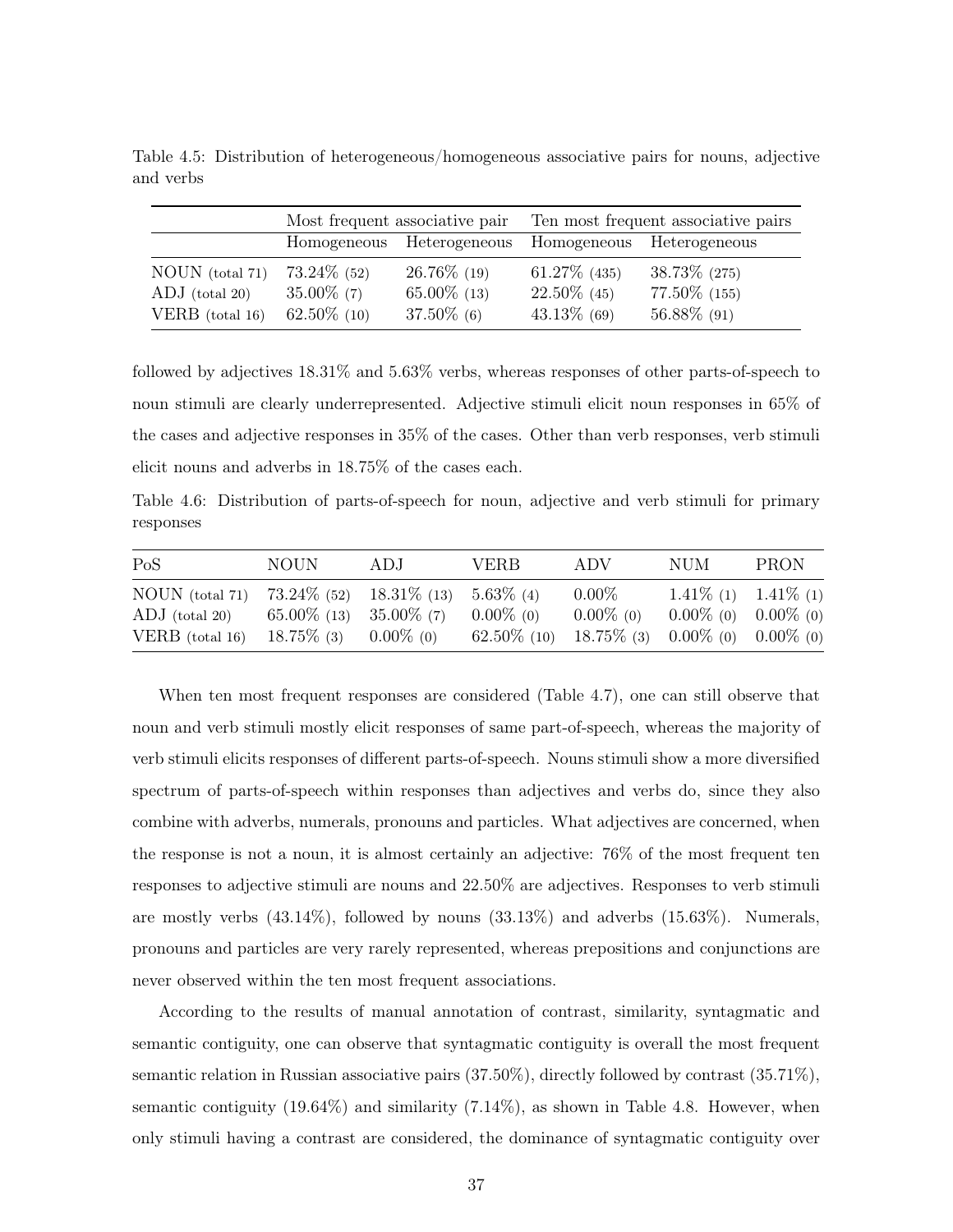Table 4.7: Distribution of parts-of-speech for noun, adjective and verb stimuli for ten most frequent responses

| PoS | NOUN                                                               | ADJ.                                         | <b>VERB</b>                    | ADV                                                                       | <b>NUM</b> | <b>PRON</b>                                                                       | PRT.         |
|-----|--------------------------------------------------------------------|----------------------------------------------|--------------------------------|---------------------------------------------------------------------------|------------|-----------------------------------------------------------------------------------|--------------|
| ADJ | $76.00\%$ (152) $22.50\%$ (45)<br>VERB $33.13\%$ (53) $0.63\%$ (1) | NOUN 61.27\% (435) 27.32\% (194) 4.93\% (35) | $0.00\%$ (0)<br>$43.13\%$ (69) | $2.68\%$ (19)<br>$0.00\%$ (0)<br>$15.63\%$ (25) $3.13\%$ (5) $4.38\%$ (7) |            | $0.70\%$ (5) $2.96\%$ (21) $0.14\%$ (1)<br>$0.00\%$ (0) $1.50\%$ (3) $0.00\%$ (0) | $0.00\%$ (0) |

contrast is inverted, the latter being the most represented semantic relation (47.62%), as shown in Table 4.9. If the stimulus is a word that might have an opposite, however, the response is observed to consist of the opposite in almost half of the cases, especially when responses to noun stimuli are considered.

Table 4.8: Distribution of semantic relations between stimuli and primary responses (total 112)

| contrast                                   | similarity sem. contiguity synt. contiguity |                |
|--------------------------------------------|---------------------------------------------|----------------|
| $35.71\%$ (40) $7.14\%$ (8) $19.64\%$ (22) |                                             | $37.50\%$ (42) |

Table 4.9: Distribution of semantic relations between stimuli and primary responses if stimulus has a contrast (total 84)

| contrast                             | similarity sem. contiguity synt. contiguity |                |
|--------------------------------------|---------------------------------------------|----------------|
| 47.62\% (40) 3.57\% (3) 11.90\% (10) |                                             | $36.90\%$ (31) |

The most represented contrast type is the one displaying a medium level of antonymy (antonym nouns and verbs), for which for 28 out of 43 possible cases (65.11%) contrast was the primary response. High contrast level most common associative pairs elicited were encountered in 10 out of 24 possible cases, whereas low level of contrast was observed in 2 out of 17 possible cases.

When considering semantic relations between ten most frequent responses to each stimulus, syntagmatic contiguity accounts for almost a half of all semantic relations (47.41%), followed by semantic contiguity  $(34.38\%)$ , similarity  $(10\%)$  and contrast  $(8.04\%)$ , as shown in Table 4.10. Phonetic similarity has proven to be a very rare semantic relation in associative pairs (0.18%). The only associative pairs, in which phonetic similarity seemed to be the underlying semantic relation, are дочь-ночь (daughter-nigth) and гость-кость (guest-bone).

As shown in Table 4.11 noun stimuli mostly elicit opposite responses (36.62%), whereas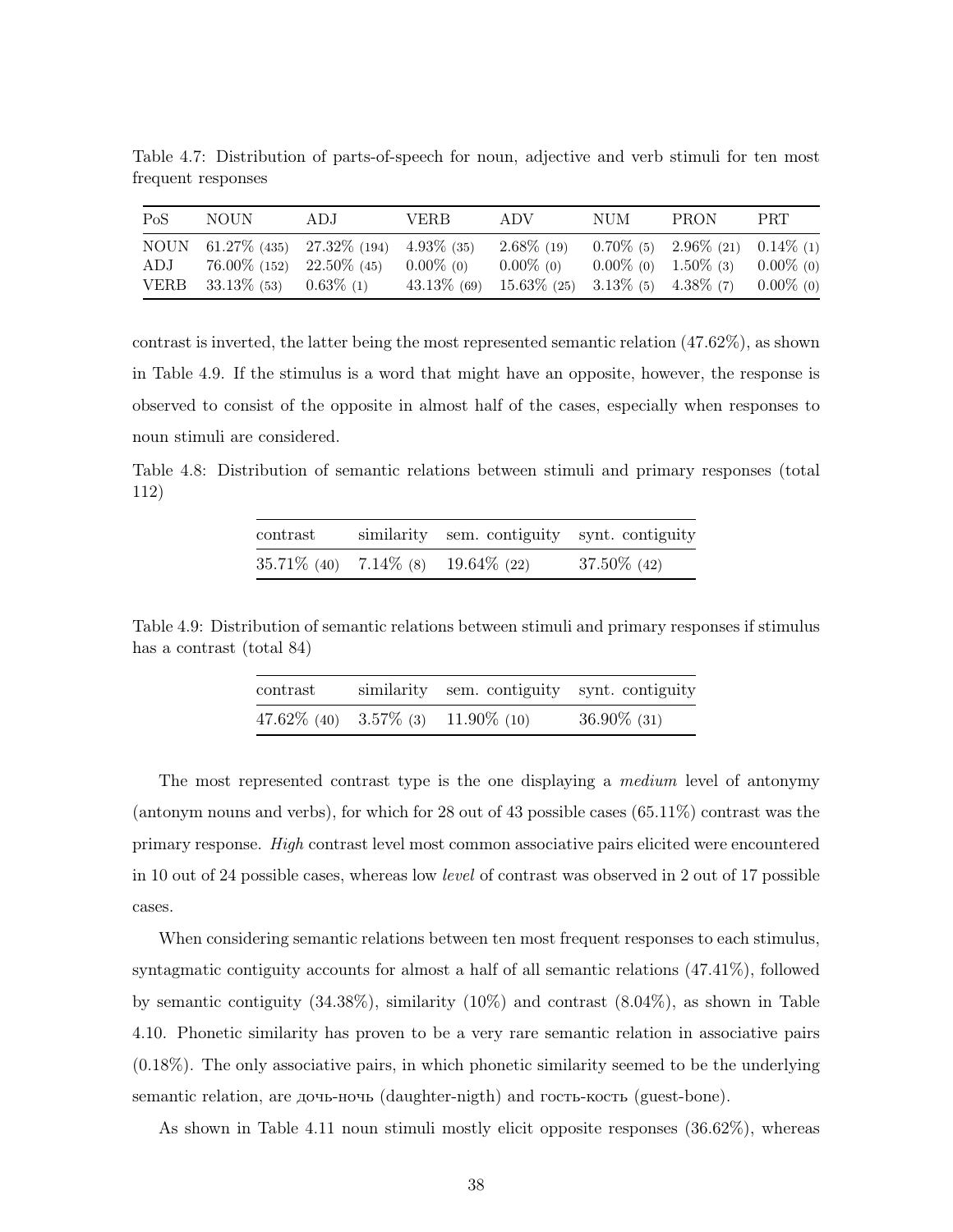Table 4.10: Distribution of semantic relations holding between Russian stimuli and ten most frequent responses (total 1120)

| contrast | similarity                                    | sem. contiguity synt. contiguity phon. similarity |              |
|----------|-----------------------------------------------|---------------------------------------------------|--------------|
|          | $8.04\%$ (90) $10.00\%$ (112) $34.38\%$ (385) | $47.41\%$ (531)                                   | $0.18\%$ (2) |

adjectives and verbs mostly elicit responses which are syntagmatically contiguous with the stimulus (65% and 37.50%, respectively). Responses to nouns and verbs adopt a different distributive behaviour than the responses to adjective stimuli, which display less variation in the distribution of semantic relations. In fact, if one re-examines the Table 4.6, one can observe that each time an adjective stimulus has elicited an adjective response, it has always been a contrast.

Table 4.11: Distribution of semantic relations for primary responses to stimuli of different parts-of-speech

| PoS                                                                            | contrast      | similarity   |               | sem. contiguity synt. contiguity |
|--------------------------------------------------------------------------------|---------------|--------------|---------------|----------------------------------|
| NOUN (total 71) $36.62\%$ (26) $9.86\%$ (17) $23.94\%$ (7)<br>$ADJ$ (total 20) | $35.00\%$ (7) | $0.00\%$ (0) | $0.00\%$ (0)  | $29.58\%$ (21)<br>$65.00\%$ (13) |
| VERB (total $16$ )                                                             | $25.00\%$ (4) | $6.25\%$ (1) | $31.25\%$ (5) | $37.50\%$ (6)                    |

When ten most frequent responses are considered, semantic contiguity is the predominant relation for noun stimuli (41.41%), whereas syntagmatic contiguity dominates for both adjective and verb stimuli (70.50%, respectively, 48.75%), as shown in Table 4.12.

Table 4.12: Distribution of semantic relations within ten most frequent associative pairs (total 1120)

| PoS                                                         | contrast                                         | similarity                     |                                                                    | sem. contiguity synt. contiguity                   |
|-------------------------------------------------------------|--------------------------------------------------|--------------------------------|--------------------------------------------------------------------|----------------------------------------------------|
| NOUN (total 710)<br>$ADJ$ (total 200)<br>VERB $(total 160)$ | $7.32\%$ (52)<br>$10.50\%$ (21)<br>$7.50\%$ (52) | $8.00\%$ (16)<br>$8.75\%$ (14) | $11.13\%$ (79) $41.41\%$ (249)<br>$11.00\%$ (22)<br>$35.00\%$ (56) | $39.86\%$ (283)<br>$70.50\%$ (141)<br>48.75\% (78) |

### 4.4 Comparison with other Slavic languages

As it is the case for Russian associations, an overall preference towards homogeneous responses can be observed for Belarusian and Bulgarian, where the part-of-speech of the stimulus equals to part-of-speech of primary responses in 57.14%, respectively, 77.68% cases. In contrast,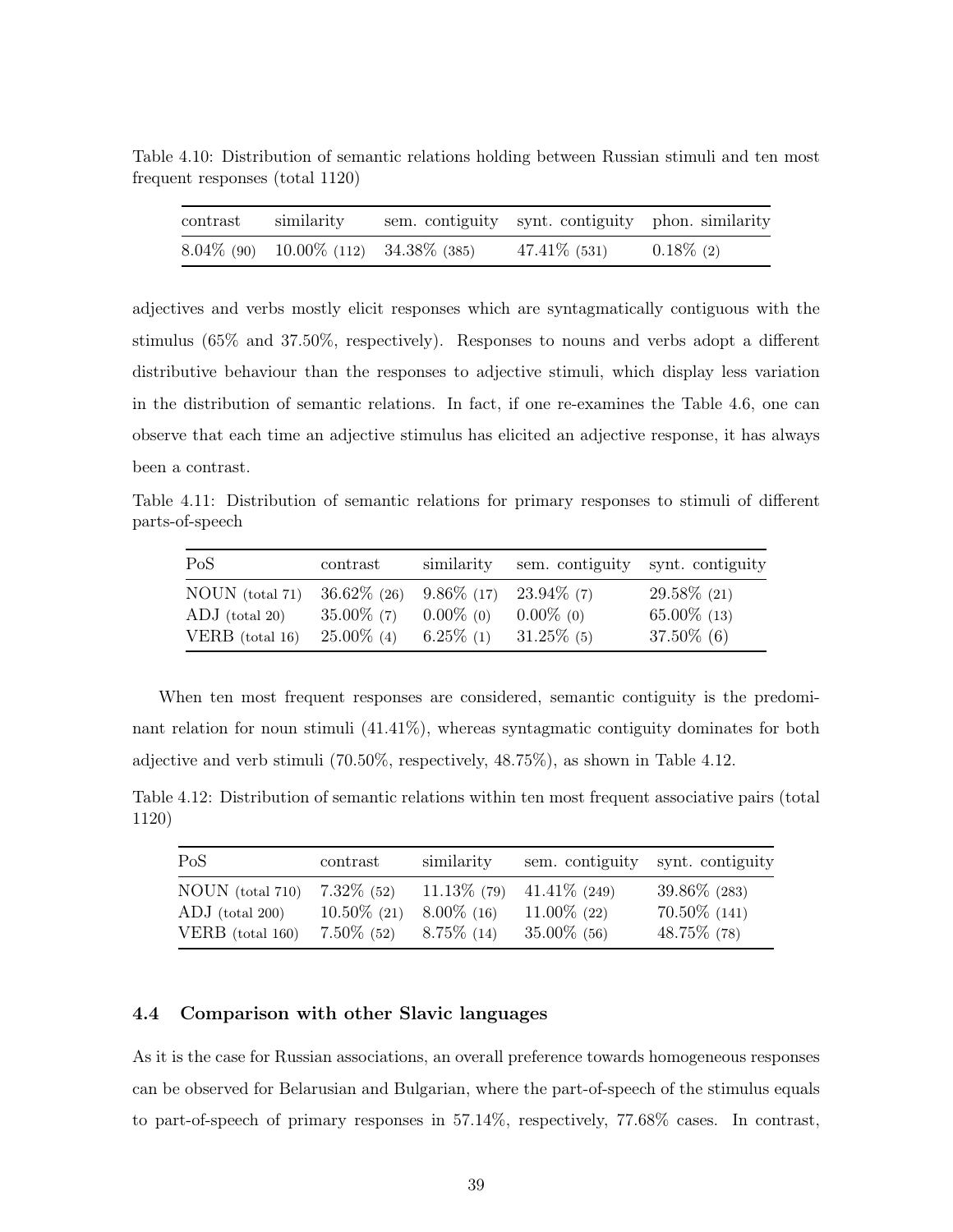Ukrainian associations are mostly of heterogeneous nature: homogeneous associative pairs account for only 25.66% of all associative pairs. When ten most frequent responses are considered, the prevalence of homogeneous associative pairs diminishes for Russian, Belarusian and Bulgarian, and increases for Ukrainian, as shown in Table 4.13.<sup>51</sup>

Table 4.13: Distribution of homogeneous associative pairs for Russian (ru), Belarusian (be), Bulgarian (bg) and Ukrainian (uk)

|    | Language Primary response (total 112) | Ten most frequent responses (total 1120) |
|----|---------------------------------------|------------------------------------------|
| ru | $65.18\%$ (81)                        | $50.45\%$ (565)                          |
| be | $57.14\%$ (72)                        | $52.95\%$ (593)                          |
| bg | $77.68\%$ (95)                        | $60.80\%$ (681)                          |
| uk | $25.66\%$ (36)                        | $37.17\%$ (420)                          |

Regarding noun stimuli there is a common tendency for noun responses for Russian (73.24%), Belarusian (77.46%) and Bulgarian (87.32%), whereas Ukrainian noun stimuli elicit mostly adjective responses  $(64.38\%)$ , as shown in Table  $4.14<sup>52</sup>$  The particularity of Ukrainian can also be observed what adjective stimuli are concerned, where 100% of the responses (20 out of 20) are always nouns. In Russian and Belarusian, adjective stimuli elicit mostly noun responses as well (65.00%; 90.00%), but Bulgarian adjectives mostly elicit other adjectives (55.00%). When stimulus is a verb, Russian and Bulgarian show a tendency towards verbs responses (62.50%; 62.50%), whereas Belarusian and Ukrainian verb stimuli mostly attract noun responses (50%; 43.75%). As it is the case in Russian, noun stimuli attract the most varied span of responses for other languages as well, whereas adjective stimuli elicit either other adjectives or nouns. Pronoun and numeral responses are observed only as responses to noun stimuli, whereas conjunctions, particles and prepositions are not represented as primary responses for any language. Although several common tendencies have been observed, there is no precise common rule to describe the behaviour concerning the distribution of parts-of-speech within primary responses which would account for all four languages. However, when ten most frequent responses are considered (cfr. Table 4.15), one may observe that regardless of the part-of-speech of the stim-

<sup>51</sup>In order to ascertain that the collection of association norms for Ukrainian was made under the exact same conditions as for the other languages, I contacted Galina Čerkasova, the co-creator of Slavic Association Dictionary. Čerkasova assured that the task was exact the same for all languages (Email communication dating 24.09.2015), which let us assume that there were no difficulties in data gathering which would compromise the quality of the collection. It would be interesting to investigate whether this peculiarity of Ukrainian language would persist in other associative experiments as well.

 $52$ For space reasons, the observed values for 4.14 as well as for 4.15 are reported in Tables 8.2 and 8.3 in Attachment.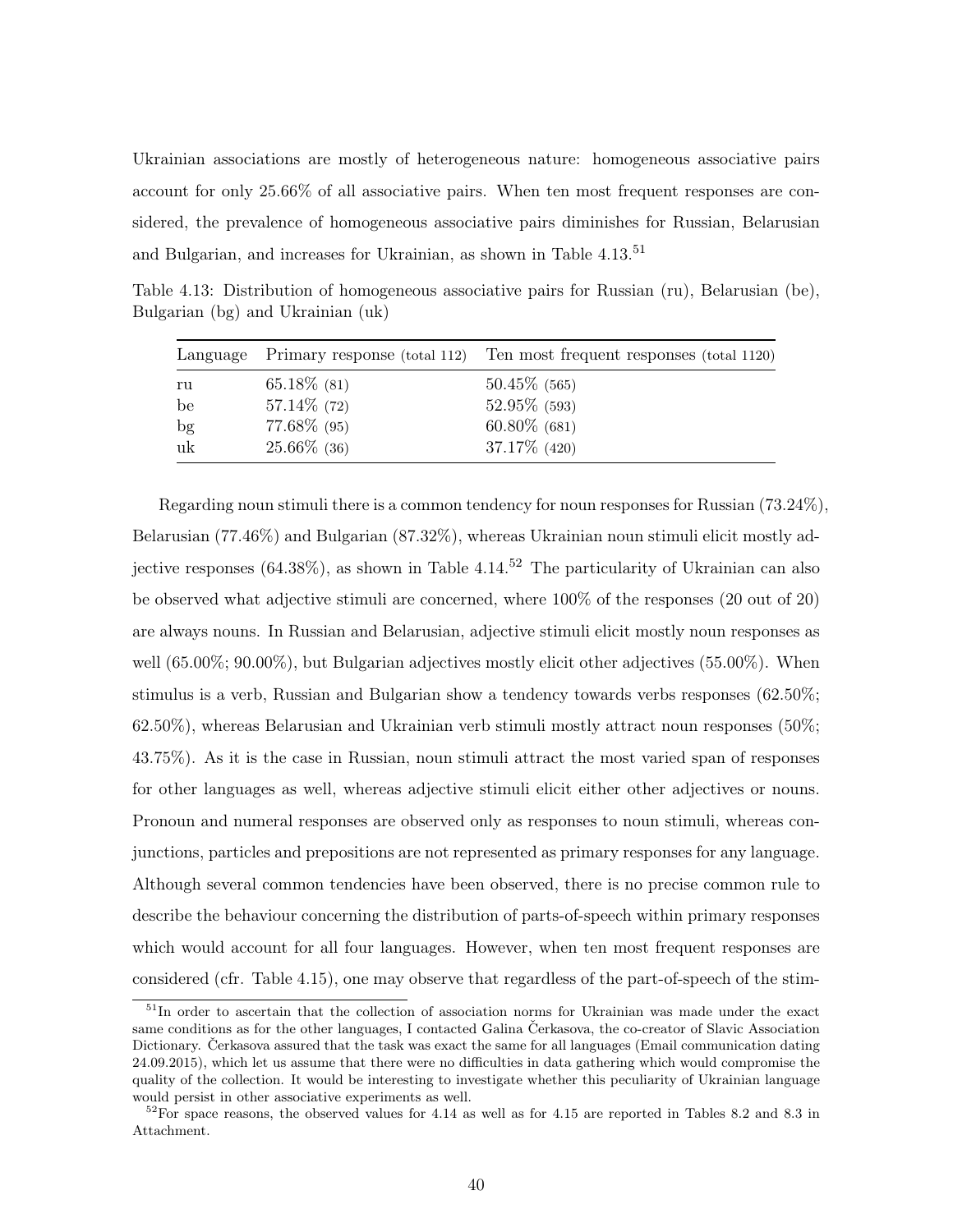ulus, the responses appear to be mostly nouns, the only exception being Russian, for which verb responses tend to prevail over noun responses (43.13% vs. 33.13%).

|             |    | <b>NOUN</b> | ADJ      | VERB     | ADV      | NUM      | <b>PRON</b> |
|-------------|----|-------------|----------|----------|----------|----------|-------------|
|             | ru | 73.24%      | 18.31\%  | 5.63%    | $0.00\%$ | 1.41\%   | 1.41%       |
| <b>NOUN</b> | be | 77.46%      | 22.54%   | $0.00\%$ | $0.00\%$ | $0.00\%$ | $0.00\%$    |
|             | bg | 87.32%      | 9.86%    | 1.41%    | $0.00\%$ | 1.41%    | $0.00\%$    |
|             | uk | 32.88%      | 64.38%   | $0.00\%$ | 1.37%    | $0.00\%$ | $0.00\%$    |
|             | ru | 65.00%      | 35.00%   | $0.00\%$ | $0.00\%$ | $0.00\%$ | $0.00\%$    |
| ADJ         | be | $90.00\%$   | 10.00%   | $0.00\%$ | $0.00\%$ | $0.00\%$ | $0.00\%$    |
|             | bg | 45.00%      | 55.00%   | $0.00\%$ | $0.00\%$ | $0.00\%$ | $0.00\%$    |
|             | uk | 100.00%     | $0.00\%$ | $0.00\%$ | $0.00\%$ | $0.00\%$ | $0.00\%$    |
| <b>VERB</b> | ru | 18.75%      | $0.00\%$ | 62.50%   | 18.75%   | $0.00\%$ | $0.00\%$    |
|             | be | 50.00%      | $0.00\%$ | 31.25%   | 18.75%   | $0.00\%$ | $0.00\%$    |
|             | bg | 31.25%      | $0.00\%$ | 62.50%   | 6.25%    | $0.00\%$ | $0.00\%$    |
|             | uk | 43.75%      | $0.00\%$ | 31.25%   | 25.00%   | $0.00\%$ | $0.00\%$    |

Table 4.14: Distribution of part-of-speech tags for noun, adjective and verb stimuli in Russian, Bularusian, Bulgarian and Ukrainian primary responses

Table 4.15: Distribution of part-of-speech tags for noun, adjective and verb stimuli in Russian, Bularusian, Bulgarian and Ukrainian ten most frequent responses

|             |        | NOUN    | ADJ      | VERB     | ADV      | NUM      | <b>PRON</b> |
|-------------|--------|---------|----------|----------|----------|----------|-------------|
|             | ru     | 61.27\% | 27.32\%  | 4.93%    | 2.68%    | $0.70\%$ | 2.96%       |
| <b>NOUN</b> | be     | 68.17\% | 25.77%   | 2.54%    | 1.27%    | $0.00\%$ | 2.11\%      |
|             | bg     | 77.04%  | 16.06%   | 2.96%    | 2.39%    | $0.56\%$ | $0.99\%$    |
|             | uk     | 47.95\% | 42.74%   | 3.97%    | 1.92%    | 0.41%    | 1.64\%      |
|             | ru     | 76.00%  | 22.50%   | $0.00\%$ | $0.00\%$ | $0.00\%$ | 1.50%       |
| ADJ         | be     | 73.50%  | 25.00%   | $0.00\%$ | $0.00\%$ | $0.00\%$ | 1.00%       |
|             | $\log$ | 57.50%  | 39.00%   | $0.00\%$ | $0.00\%$ | $0.50\%$ | 1.00%       |
|             | uk     | 86.00%  | 13.50%   | $0.00\%$ | $0.00\%$ | $0.00\%$ | $0.50\%$    |
|             | ru     | 33.13%  | 0.63%    | 43.13%   | 15.63%   | 3.13\%   | 4.38%       |
| <b>VERB</b> | be     | 53.75%  | 1.88%    | 31.88%   | 9.38%    | 2.50%    | 0.63%       |
|             | $\log$ | 47.50%  | 1.25%    | 28.75%   | 10.63%   | 5.00%    | 6.88%       |
|             | uk     | 53.13\% | $0.00\%$ | 23.13%   | 20.00%   | 1.88%    | 1.88%       |

Regarding the distribution of semantic relations, one may observe that they are distributed for each language differently, as shown in Table 4.16 and illustrated in Figure 4.3: syntagmatic contiguity dominates in Russian (37.50%), Belarusian (40.18%) and especially in Ukrainian (76.79%) primary responses, whereas the dominant relation in Bulgarian associative pairs is semantic contiguity (33.04%). The contrast relation is the second most commonly represented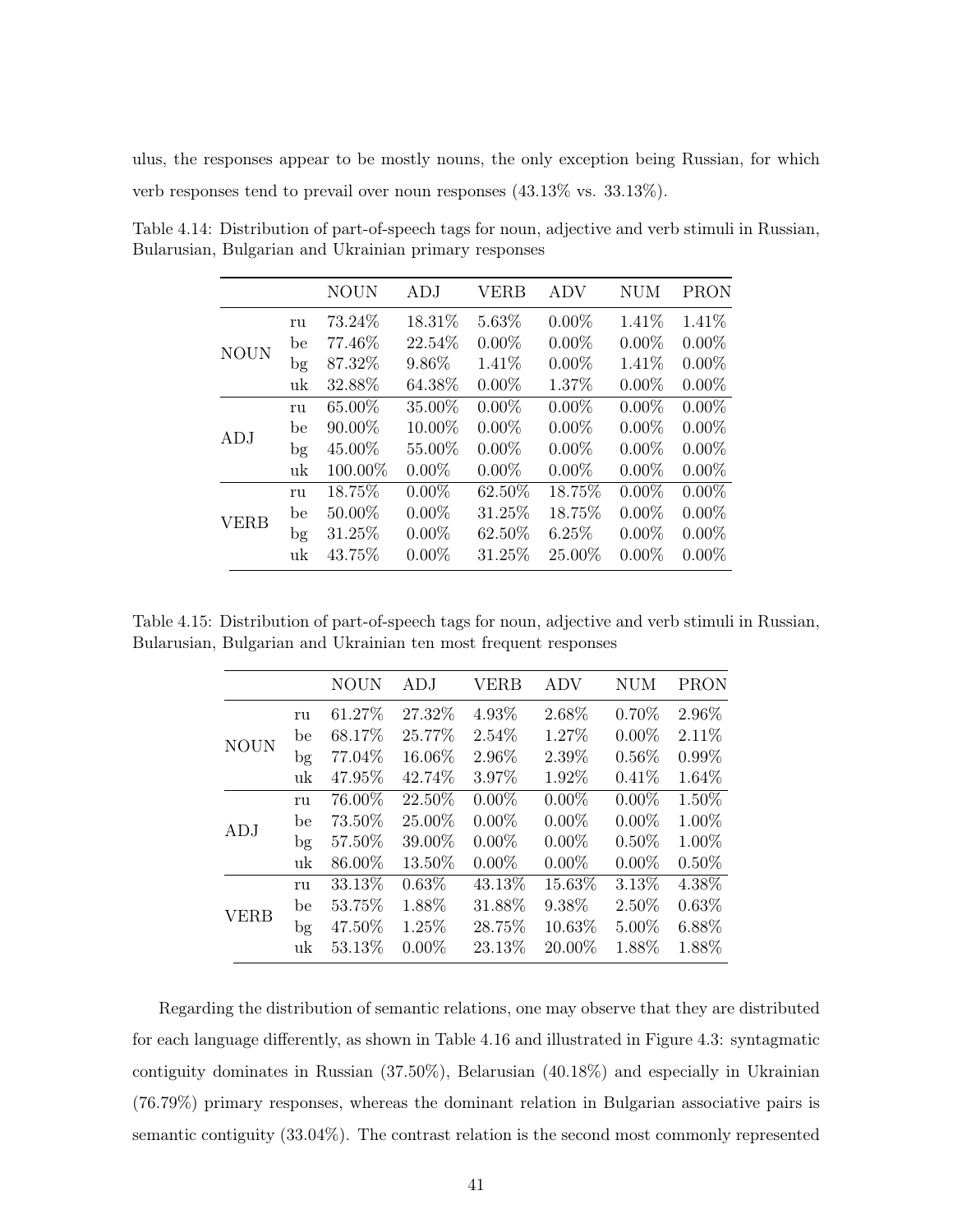for Russian and Bulgarian associative pairs (35.71%; 32.14%), but it is the third and, respectively, the rarest relation for Belarusian (15.18%) and Ukrainian (3.57%). The similarity is overall the least represented relation within primary responses, whereas the phonological similarity is, as expected, never observed.

Table 4.16: Distribution of semantic relations in primary responses for Russian, Belarusian, Bulgarian and Ukrainian (total 112)

|        | contrast        | similarity     | sem. contiguity | synt. contiguity |
|--------|-----------------|----------------|-----------------|------------------|
| ru     | $35.71\%$ (40)  | $7.14\%$ (8)   | $19.64\%$ (22)  | $37.50\%$ (42)   |
| be     | $15.18\%$ (17)  | $13.39\%$ (15) | $31.25\%$ (35)  | $40.18\%$ (45)   |
| $\log$ | $32.14\%$ (36)  | $17.86\%$ (20) | $33.04\%$ (27)  | $16.96\%$ (19)   |
|        | uk $3.57\%$ (4) | $5.36\%$ (6)   | $15.18\%$ (17)  | 76.79% (86)      |

Figure 4.3: Distribution of semantic relations in primary responses for Russian, Belarusian, Bulgarian and Ukrainian



If one considers only the stimuli which have a contrast, the distribution of the semantic relations looks slightly different: the contrast takes over the predominance of syntagmatic contiguity for Russian and of semantic contiguity for Bulgarian, as shown in Table 4.17 and illustrated in Figure 4.4. Taking into consideration only stimuli which have a contrast slightly affects the distribution of Belarusian and Ukrainian as well, but since in these languages the contrast association (as well as similarity) is underrepresented, the increase in contrast relation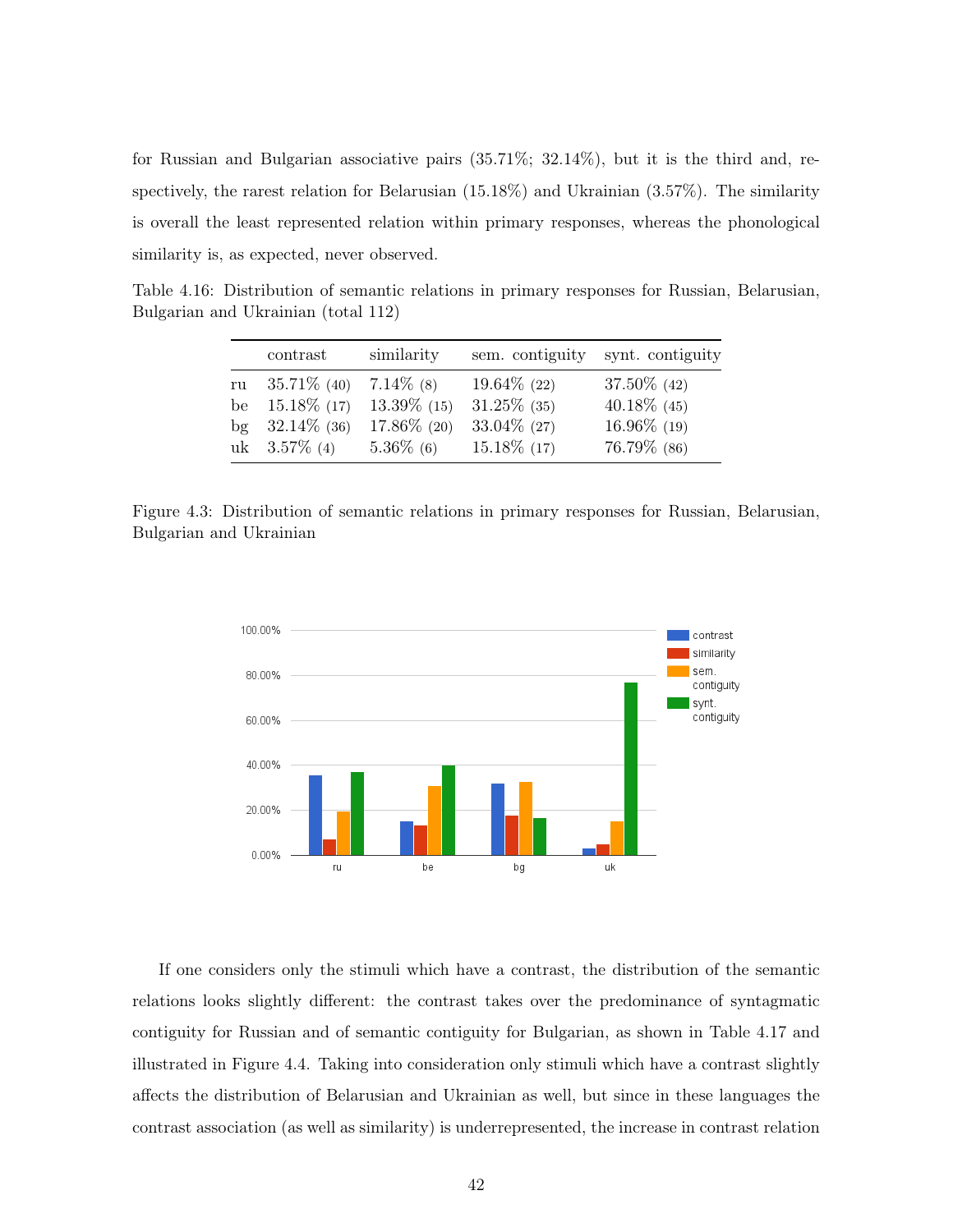does not have an impact on the predominance of syntagmatic contiguity.

|        | contrast                | similarity    | sem. contiguity | synt. contiguity |
|--------|-------------------------|---------------|-----------------|------------------|
| ru     | 47.62\% (40) 3.57\% (3) |               | $11.90\%$ (10)  | $36.90\%$ (31)   |
| be     | $20.48\%$ (17)          | $8.43\%$ (7)  | $26.51\%$ (22)  | 44.58% (37)      |
| $\log$ | $43.37\%$ (36)          | $10.84\%$ (9) | $28.92\%$ (24)  | $16.87\%$ (14)   |
|        | uk $4.82\%$ (4)         | $3.61\%$ (3)  | $13.25\%$ (11)  | $78.31\%$ (65)   |

Table 4.17: Distribution of semantic relations for primary response if response has a contrast (total responses: 84 for Russian, 83 for other languages)

Figure 4.4: Distribution of semantic relations for primary response if response has a contrast (total responses: 84 for Russian, 83 for other languages)



When the ten most common associative pairs are considered, syntagmatic contiguity dominates for Russian and Ukrainian (47.41%; 59.82%) whereas semantic contiguity dominates for Belarusian and Bulgarian (42.86%; 49.46%). Differences in distribution of types of antonyms that elicit the most contrast responses can also be observed: while for Russian and Belarusian stimuli the medium level of antonymy (antonym nouns and verbs) is the most represented type of contrast  $(28/43; 13/43)$  and the only one represented for Ukrainian  $(4/43)$ , the high level of antonymy (antonym adjectives) is the most represented type of contrast for Bulgarian  $(15/24)$ , as shown in Table 4.18.

For stimuli having a contrast, the contrast association is approximately the third ranked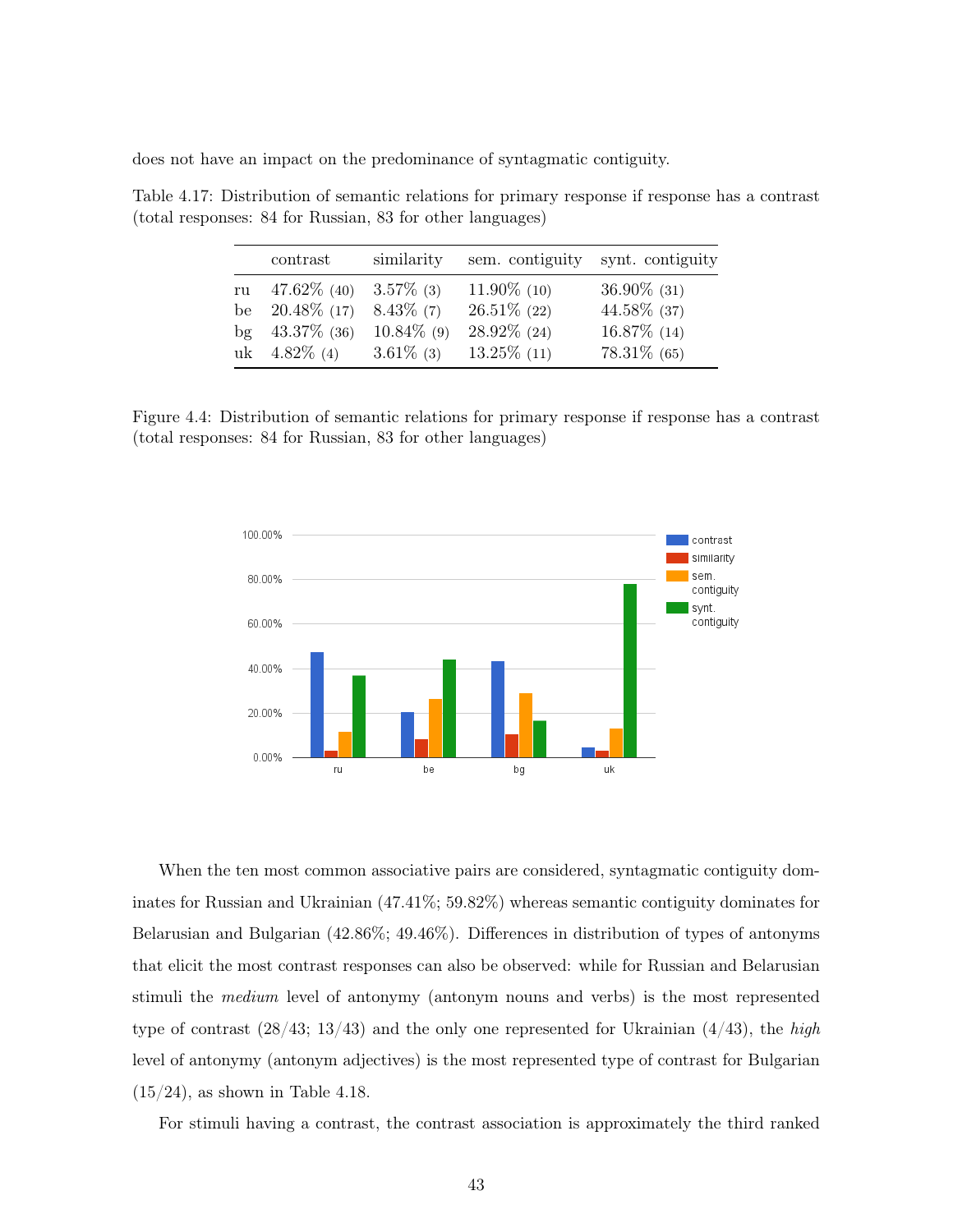| Language | Non-binary antonyms<br>(low level of antonymy) | Antonyms within nouns<br>or verbs ( <i>medium</i> level<br>of antonymy) | Antonyms within adjectives<br>$(high \text{ level of antonymy})$ |
|----------|------------------------------------------------|-------------------------------------------------------------------------|------------------------------------------------------------------|
| ru       | $11.76\%$ $(2/17)$                             | $65.12\%$ $(28/43)$                                                     | $41.67\%$ $(10/24)$                                              |
| be       | $5.88\%$ (1/17)                                | $30.23\%$ $(13/43)$                                                     | $12.50\%$ $(3/24)$                                               |
| bg       | $16.67\%$ (3/17)                               | $42.86\%$ (18/43)                                                       | $62.50\%$ $(15/24)$                                              |
| uk       | $0.00\%$ $(0/17)$                              | $9.30\%~(4/43)$                                                         | $0.00\%$ $(0/24)$                                                |

Table 4.18: Differences in predominant contrast relations in Russian, Belarusian, Bulgarian and Ukrainian primary responses

response for Russian and Bulgarian, the fourth most frequent for Belarusian and the fifth most frequent for Ukrainian.<sup>53</sup> Similarly as it has been observed for Russian, in Belarusian, Bulgarian and Ukrainian the primary response never accounts for more than 50% of overall responses, and only in few cases for more than a quarter of all responses.<sup>54</sup>

All summed up, establishing prevalences of semantic relations that are valid for all four languages appears to be a challenging task. However, one may observe that all the languages show certain common tendencies: the primary responses are generally either in relation of syntagmatic contiguity with the stimulus, or are opposite in meaning, whereas responses similar to the stimulus word are the least represented for all languages. The syntagmatic contiguity is the most frequent primary response when all stimuli are taken into consideration. When only the stimuli having a contrast are considered, both syntagmatic responses as well as contrast responses are represented, but their dominance is language-dependent: while Ukrainian and Bulgarian show a tendency towards syntagmatic responses, Russian and Bulgarian are similar in distribution because they both prefer contrast relations. As shown in Table 4.19, one may observe that only Bulgarian follows the hierarchy of associations proposed by Raible (43.37% contrast, 28.92% semantic contiguity, 16.87% syntagmatic contiguity and 10.84% similarity) whereas none of the languages follows the hierarchy observed by Anstatt (2008), although for Belarusian and Ukrainian the syntagmatic contiguity is the most frequent semantic relation in associative pairs.

<sup>53</sup>The average number of contrast association is 2.9 for Russian, 3.95 for Belarusian, 3.1 for Bulgarian and 4.9 for Ukrainian.

 $54$ For Belarusian and Bulgarian there are 7 associative pairs for which more than 25% of the participants agreed, for Ukrainian 6.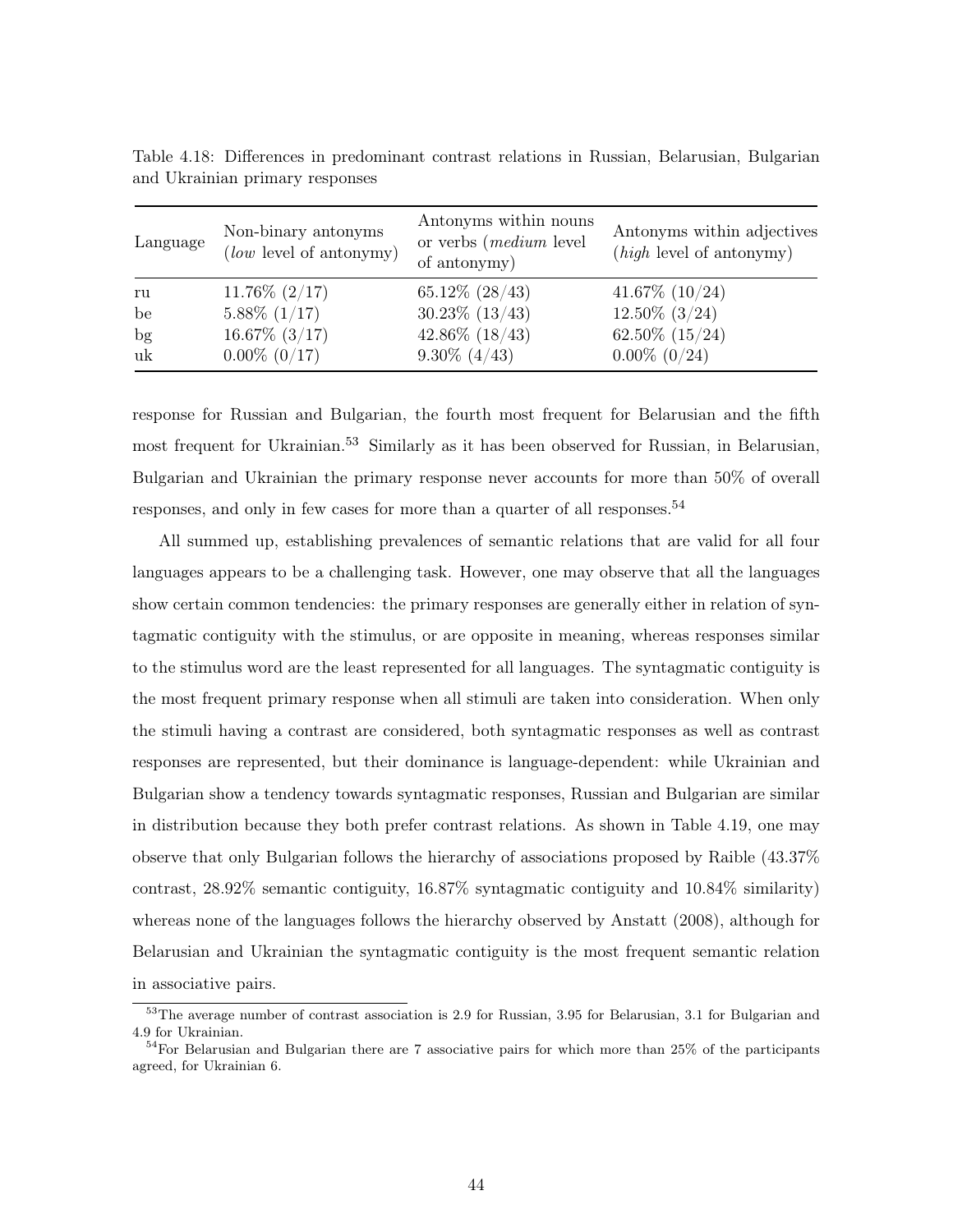Table 4.19: Hierarchy of associative responses according to Raible (1981), Anstatt (2008) and observed hierarchy (obs.) of Russian, Belarusian, Bulgarian and Ukrainian responses for stimuli which have a contrast

| Raible's          | Anstatt's        | obs. hierarchy   | obs. hierarchy   | obs. hierarchy   | obs. hierarchy   |
|-------------------|------------------|------------------|------------------|------------------|------------------|
| hierarchy         | hierarchy        | Russian resp.    | Belarusian resp. | Bulgarian resp.  | Ukrainian resp.  |
| contrast          | synt. contiguity | contrast         | synt. contiguity | contrast         | synt. contiguity |
| sem. contiguity   | contrast         | synt. contiguity | sem. contiguity  | sem. contiguity  | sem. contiguity  |
| synt. contiguity/ | sem. contiguity/ | sem. contiguity  | contrast         | synt. contiguity | contrast         |
| similarity        | similarity       | similarity       | similarity       | similarity       | similarity       |

## 4.5 Discussion

According to the findings of this analysis, if *syntagmatic* is understood as heterogeneous (referring to the presence of different parts-of-speech between stimulus and response) and paradigmatic as homogeneous, the distribution of paradigmatic and syntagmatic relations within associative pairs varies with the part-of-speech of the stimulus: what Russian most frequent associative pairs are concerned, noun and verb stimuli tend to elicit paradigmatic responses (73.24%; 62.50%) whereas adjectives tend to elicit syntagmatic responses (65%). While responses to noun and verb stimuli vary in their distribution of parts-of-speech of responses as well as of the distribution of semantic relations (such as contrast, similarity and syntagmatic/semantic contiguity), adjective stimuli elicit almost exclusively noun or adjectives responses and are connected to the stimulus by either contrast of syntagmatic contiguity.

The observations regarding the importance of parts-of-speech within the associative pairs imply that the prevalence of a semantics relation in particular association norms depends on the content of the list of stimuli: if stimuli are nouns, the prevalence of paradigmatic relations within primary associative pairs is to be expected, if stimuli are adjectives, the prevalence of syntagmatic relations between associative pairs can be assumed, but if stimuli are verbs, the prevalence of one or the other might be expected. The overall distribution of paradigmatic/syntagmatic dichotomy, as well as the distribution of semantic relations within associations is, therefore, relative to the proportion of parts-of-speech within the stimuli. Hence, in contrary to what has been hypothesised by Schulte im Walde & Meligner (2008), an investigation based only on verb stimuli cannot be generalised to all the other parts-of-speech with the assumption that they all display a similar behaviour.

The more responses are taken into consideration, the more the observations regarding parts-of-speech in the present analysis seem to support the findings of Ervin (1961), Deese (1692), Cramer (1968) and Palermo (1971), who claimed that noun stimuli tend to attract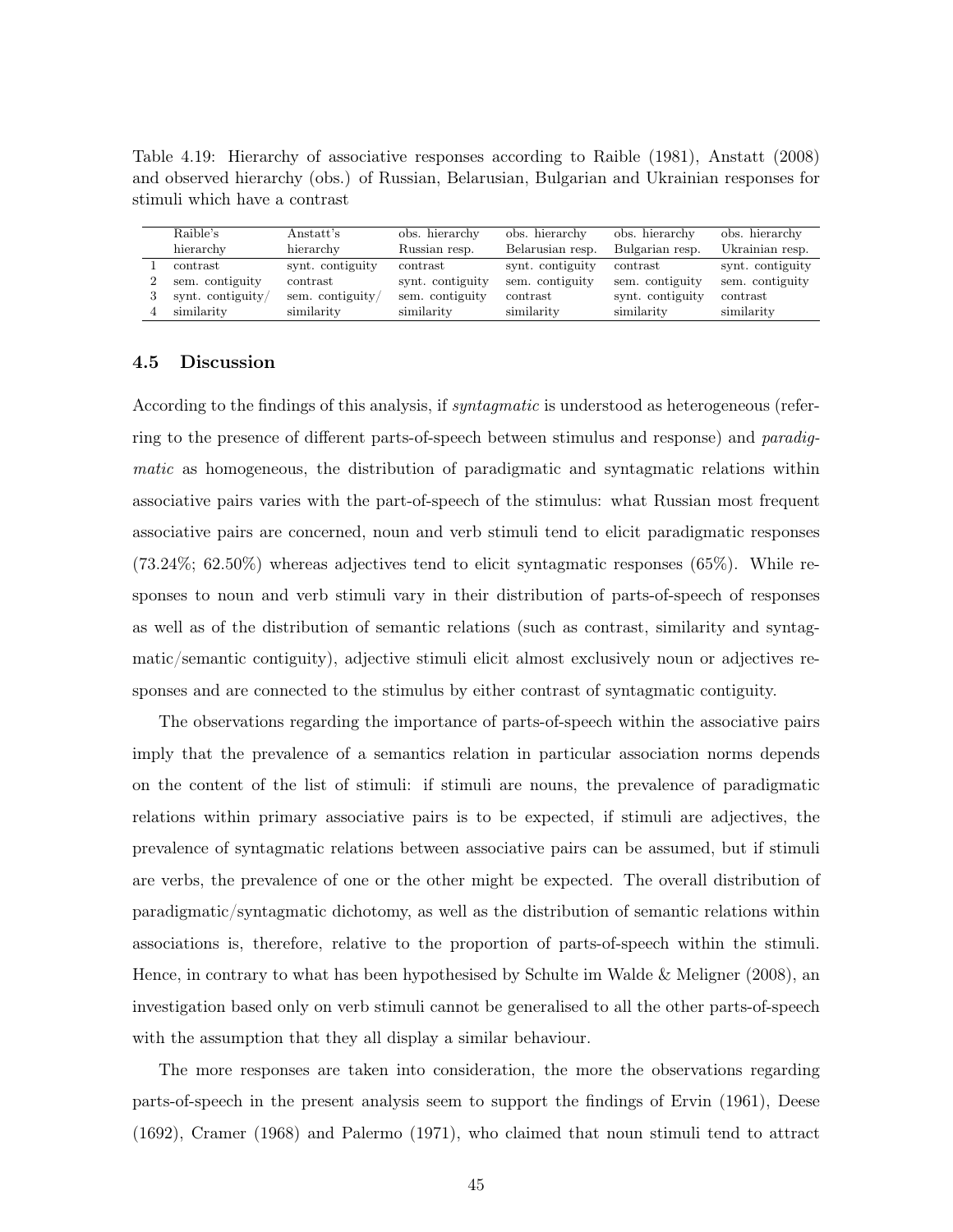more paradigmatic responses than other parts-of-speech as well, as those of De Deyne & Storms (2008), who reported that noun responses are the most frequent even if stimuli are adjectives or verbs.

According to what has been hypothesised by Raible (1981), the rule: "if the word has an opposite, the association will be an opposite word" still holds in case of Russian associations: it has been observed that, if the stimulus has a contrast, in the majority of the cases, the response to that stimulus has been a contrast (47.62%). If the response is a contrast, then it is in a paradigmatic relation with the stimulus. Therefore, the proportion of paradigmatic relations depends not only on the part-of-speech of the stimulus, but also on the number of words in the list of stimuli which might have a contrast: the more words with a possible contrast word are present, the more contrast relations, and, respectively, the more paradigmatic relations are expected to be found within associative pairs. Contrary to what has been hypothesised by Anstatt (2008), syntagmatic contiguity is only the second most represented semantic relation between Russian stimuli which might have a contrast and their responses (36.90%), but it is the most represented one when responses to all stimuli are considered (37.50%).

The distribution of semantic relations, depends, however, not only on the choice of words within the list of stimuli, but it is also language-specific; as it has been observed in comparison with Belarusian, Bulgarian and Ukrainian associations, although there are common tendencies, the distribution of semantic relations within associative pairs differs for all considered languages. If a stimulus has a contrast, the response is prevalently a contrast what Russian and Bulgarian language are concerned, but the syntagmatic contiguity prevails for Belarusian and Ukrainian associations. The only constant seems to be the fact that similarity is poorly represented in all investigated languages.

Whether the distribution of semantic relations within Slavic associations indeed differs from their distribution in Germanic languages, as it has been claimed by Anstatt (2008), cannot be determined on the basis of the results of this study, since the parallel associative experiment has not been performed in the same time span and with the same list of stimuli in Germanic-speaking countries. However, it can be hypothesised that hypothetical Germanic associative pairs would display more paradigmatic relations than the Slavic ones, and thus for a very simple reason: Slavic languages have a different morphology characteristics which are likely to influence the choice of responses. While adjectives in Germanic languages might be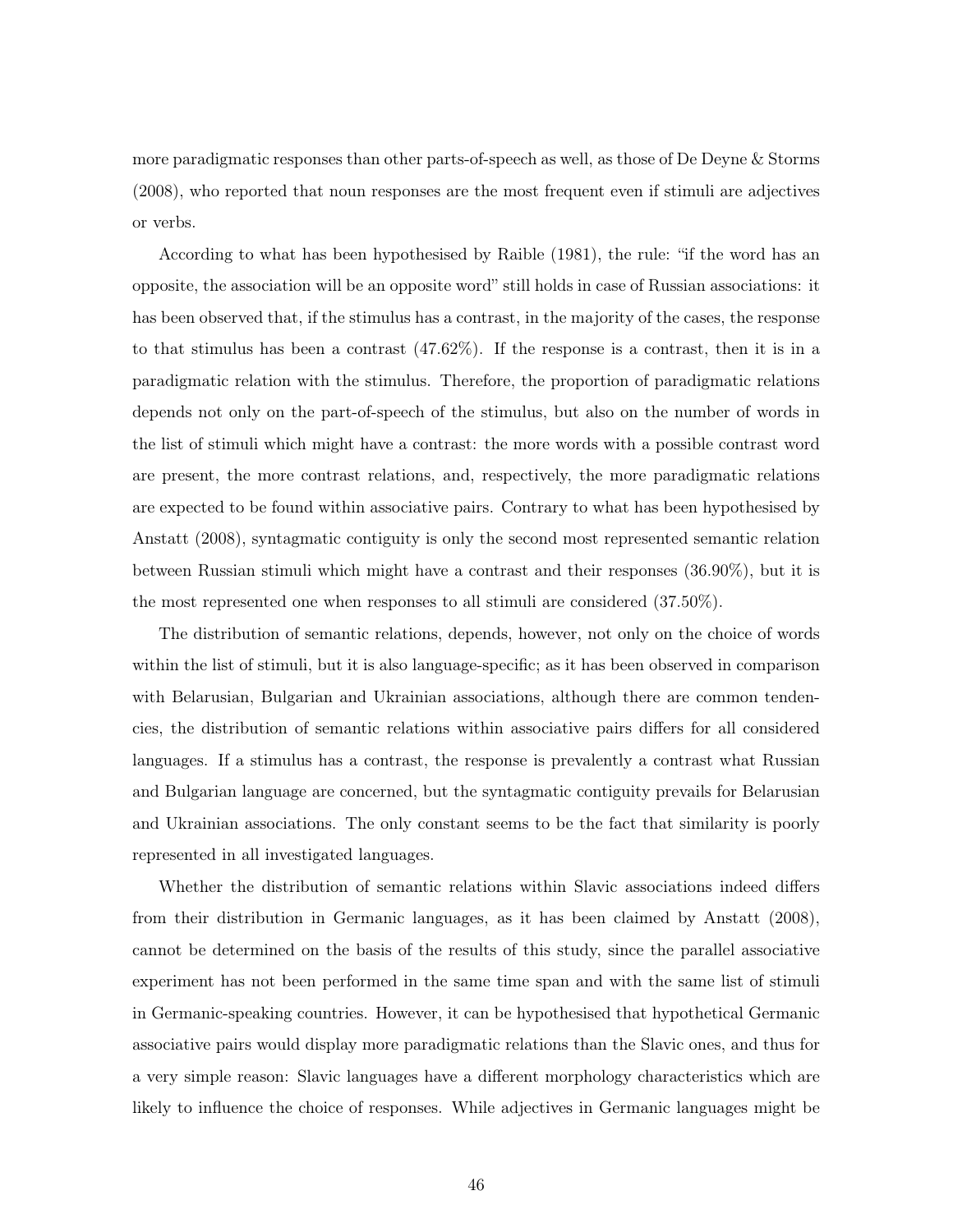presented in an unmarked form in the list of stimuli, there is no unmarked form for adjectives in Slavic languages: for instance, the adjective sauber (clean) in German is not marked and thus the participant of the associative experiment can interpret it as being an adverb or as being an adjective. In both cases, since contrast association is observed to be very frequent, the response might be expected to be a contrast. However, in Slavic languages, for instance in Russian, for the adjective sauber (clean) there is no correspondent unmarked form: the translation of sauber in Russian nominative can be either чистый[ADJ.M], чистая[ADJ.F] or чистое[ADJ.N], in Slavic Association Dictionary the masculine form чистый has been chosen. The German equivalent would be *sauber* [ADJ.] or *sauberer* [ADJ.M.]. It is legitimate to hypothesise that syntagmatic responses to adjective stimuli, which have been observed in 65% of Russian cases, are due to the completion of the noun chunk which has been initiated with a masculine adjective, similarly as it would have possibly been for German associative pairs analysed in Anstatt (2008) if the German adjective stimulus would have been presented in the masculine form. Anstatt (2008:27) has already mentioned the morphology as possible reason for the highly represented syntagmatic responses in Slavic associations. However, she did not consider the fact that stimuli in Slavic languages were in masculine form as a crucial reason for the overall prevalence of syntagmatic associations, with the explanation that even in the cases where the stimuli were not marked (adverbs), Russian responses tended to give more syntagmatic than contrast responses, and that even verbs in unmarked, infinite form, tended to elicit syntagmatic responses (2008:29-30). As shown in the analysis of Russian associations in this work, this is not the case either for Russian or for Bulgarian associations in Slavic Association Dictionary.<sup>55</sup>

Although it might be said that Raible (1981) overestimated the role of contrast by stating that "whenever possible, almost without exceptions"<sup>56</sup> a stimulus having an opposite word will elicit its opposite, it may as well be said that Anstatt (2008) underestimated the presence of contrast associations in Slavic associations. Moreover, one may also argue that she overstated the possible unity of Slavic languages what semantic relations within associative pairs are concerned by establishing the prevalence of syntagmatic contiguity merely for Russian and

<sup>&</sup>lt;sup>55</sup>In Russian and Bulgarian associations from Slavic Association Dictionary, three out of four adverb stimuli were contrast: for Russian быстро-медленно (fast-slow), плохо-хорошо (bad-good) and хорошо-плохо (good-bad); for Bulgarian бързо-бавно (fast-slow), лошо-добро (bad-good), добре-зле (good-bad). In both languages, verb elicit mostly paradigmatic primary responses.

 $56$ "Assoziationen sind, wo immer dies möglich ist, fast ausnahmslos Assoziationen zum Entgegengesetzten hin" (1981:12). D.B.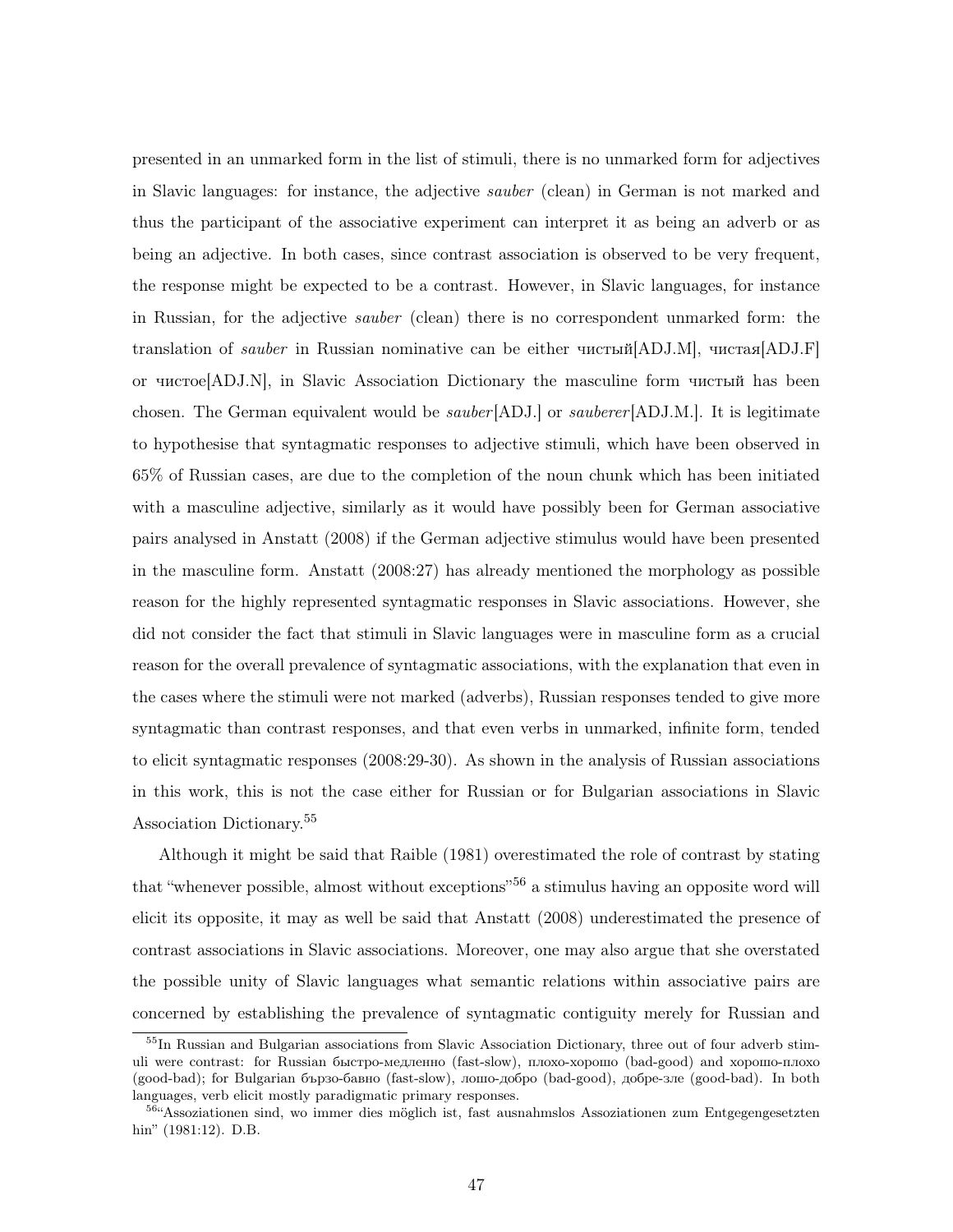Polish languages.

Now that the distribution of semantic relations within associative pairs in Slavic Association Dictionary has been determined, it has been made possible to compare it with the distribution of semantic relations in text co-occurrences as well as to investigate the semantic features of the overlap between associations and co-occurrences further in this work.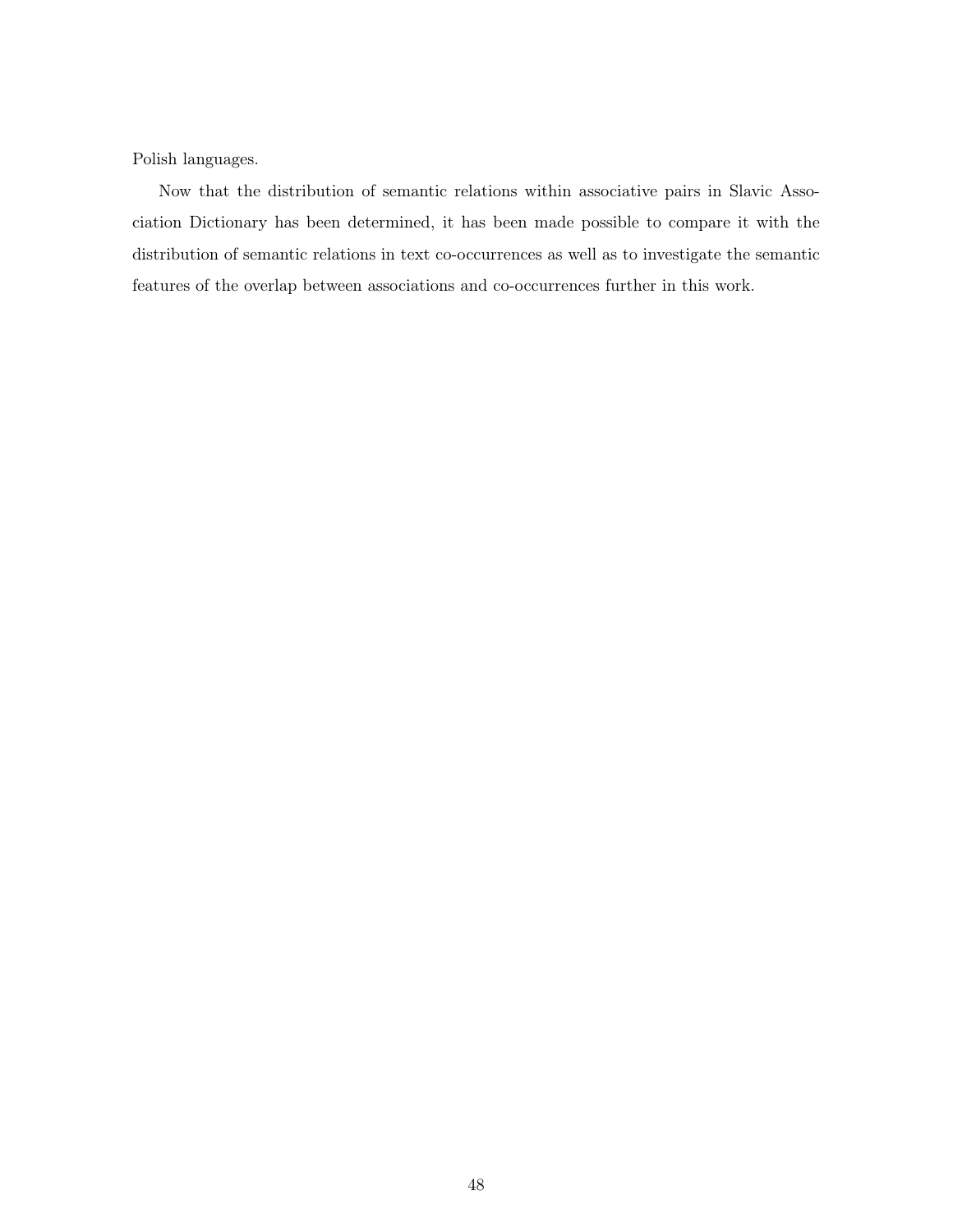# 5 Analysis of the overlap

In the following sections I will present the procedure I used to analyse the overlap between cooccurrences and human associations, and the results of the analysis. The focus of the analysis was, firstly, the lexical overlap between co-occurrences and associations, secondly, the overlap in semantic relations between co-occurrences and associations, and thirdly, the proportion of semantic relations within the co-occurrences overlapping with human associations. I am going to refer to co-occurrences with highest log likelihood score as primary co-occurrences or predicted primary responses.

## 5.1 Procedure

Before extracting co-occurrences, I cleaned the corpus by eliminating punctuation as well as meta-information originating from the Lib.ru website and by normalizing word accentuation. After the cleaning phase, the corpus contained only lowercased Cyrillic words. In order to extract co-occurrences from the corpus I implemented the log likelihood algorithm in a Python script.<sup>57</sup> I calculated co-occurrences of the corpus by filling the contingency table described in Section 2.2.1. For each Russian stimulus listed in Slavic Association Dictionary I extracted ten co-occurrences with the highest log likelihood score. I experimented with the following parameters:

- 1. context size: To investigate the effect of the context size on the overlap statistics I measured the overlapping statistics for the co-occurrences within context windows of  $\pm 2$ ,  $\pm 5$ ,  $\pm 10$  and  $\pm 20$  words. Testing different context windows is motivated by the fact that different context window may extract different types of co-occurrences.
- 2. lemmatised/unlemmatised corpus: for a morphologically rich language such as Russian, the lemmatisation, i.e. the process of normalizing all words in the corpus to their main word forms, may be of great importance for the performance of association measures. For lemmatising the corpus I used TreeTagger; and
- 3. part-of-speech selection: since conjunctions and adpositions (prepositions and postpositions) had never appeared among the analysed Russian associations, I tested the differ-

<sup>&</sup>lt;sup>57</sup>Although mutual information is the oldest and most widely used association measure (Paperno et al. 2014), according to Lezius (1999) and Evert & Krenn (2001), its precision is significantly lower than that of log likelihood. Moreover, in the evaluation of Evert & Kenn (2001), log likelihood was found it to be one of the best association measures.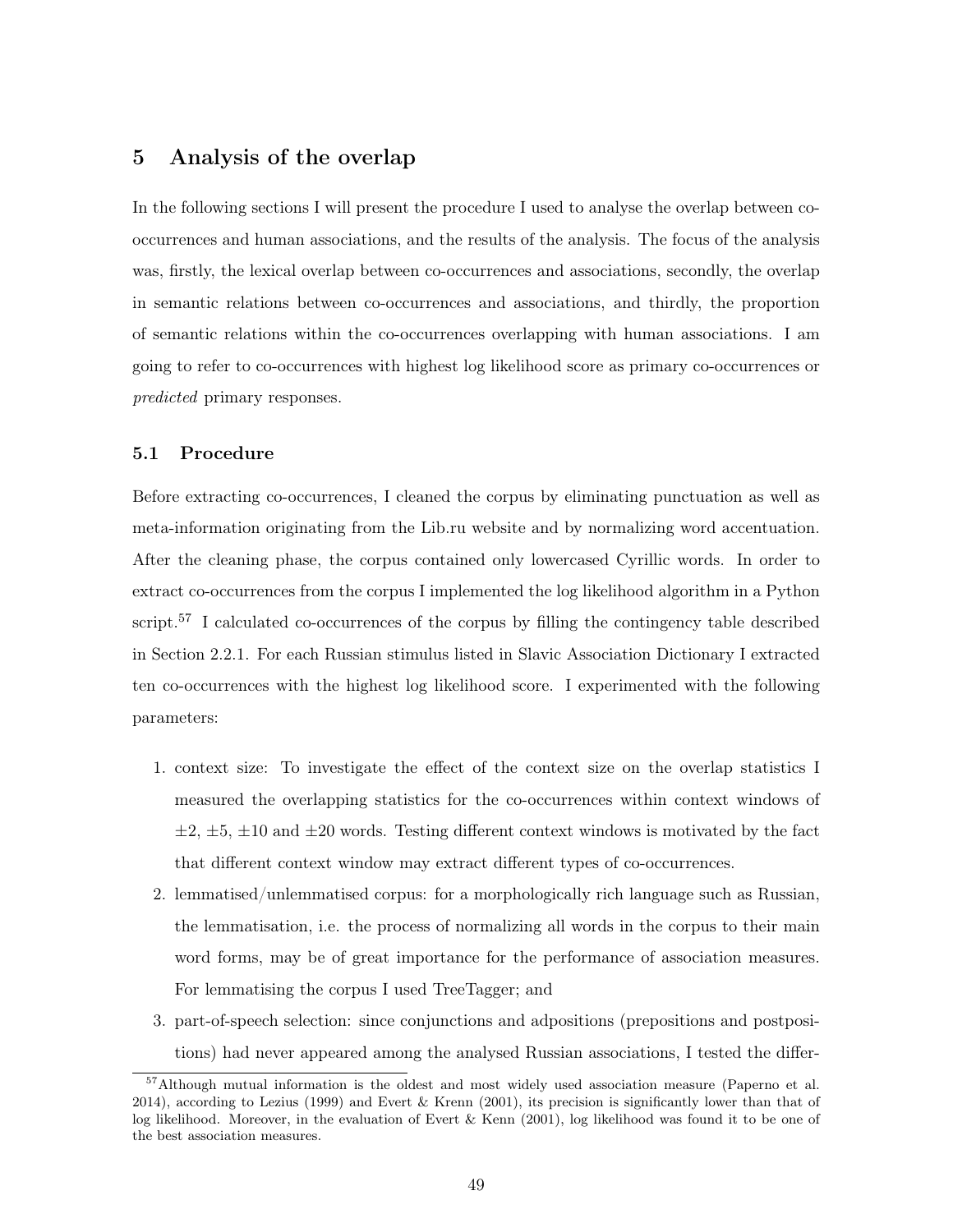ence in overlap between co-occurrences and associations with and without presence of conjunctions and adpositions.<sup>58</sup>

For each parameter combination, I measured the overlap between co-occurrences and human associations by considering the ten most frequent associations, primary associations as well as all associations. Co-occurrences obtained from the unlemmatised corpus were compared with unlemmatised human associations, whereas those obtained from the lemmatised corpus were compared with the lemmatised human associations.

I analysed the part-of-speech distribution as well as the distribution of semantic relations. As it was the case in part-of-speech tagging of human associations, all co-occurrences have been provided with an international part-of-speech, which has been assigned by adapting the tags given by TreeTagger. The semantic relations were principally assigned according to the same criteria as human associations. However, there were two main differences which I had to consider; the first consists in the fact that the connection between stimulus and common responses is almost always traceable, whereas the connection between co-occurrences calculated by log likelihood is not, as in the examples гость-стол (guest-table), человек-она (man-she).<sup>59</sup> In these cases, I marked the type of relation as unknown. The second difference relates to the co-occurrences originating from the lemmatised corpus, such as such as дочьмладший (daughter-younger[ADJ.M.]) or дочь-старший (daughter-older[ADJ.M.]), where the gender of the adjective does not match the gender of the noun, since the agreement between the two has been neutralized by lemmatisation. Despite the absence of agreement, I marked the relation between those co-occurrences as syntagmatic contiguity. An example of the annotated co-occurrences of the stimulus дверь (door) is given in Table  $5.1<sup>60</sup>$ 

The results of the models were fed into the database and queried by means of PostgreSQL database adapter Psychopg.

<sup>58</sup>The list of Russian conjunctions was taken from https://en.wiktionary.org/wiki/Category:Russian\_conjunctions (16.10.2015), the list of adpositions from http://www.study-languagesonline.com/grammar/tables/prepositions-by-case (16.10.2015). Although the list of adpositions was diversified and contained 76 items, particular forms of adpositions, in which for phonetic reasons the suffix (o) is often added, such as обо about and изо (out of), were not present in the list.

<sup>&</sup>lt;sup>59</sup>The examples originate from the model trained on a lemmatised corpus with a context window of  $\pm 20$ words.

<sup>&</sup>lt;sup>60</sup>The examples originate from the model trained on a lemmatised corpus with a context window of  $\pm 20$ words.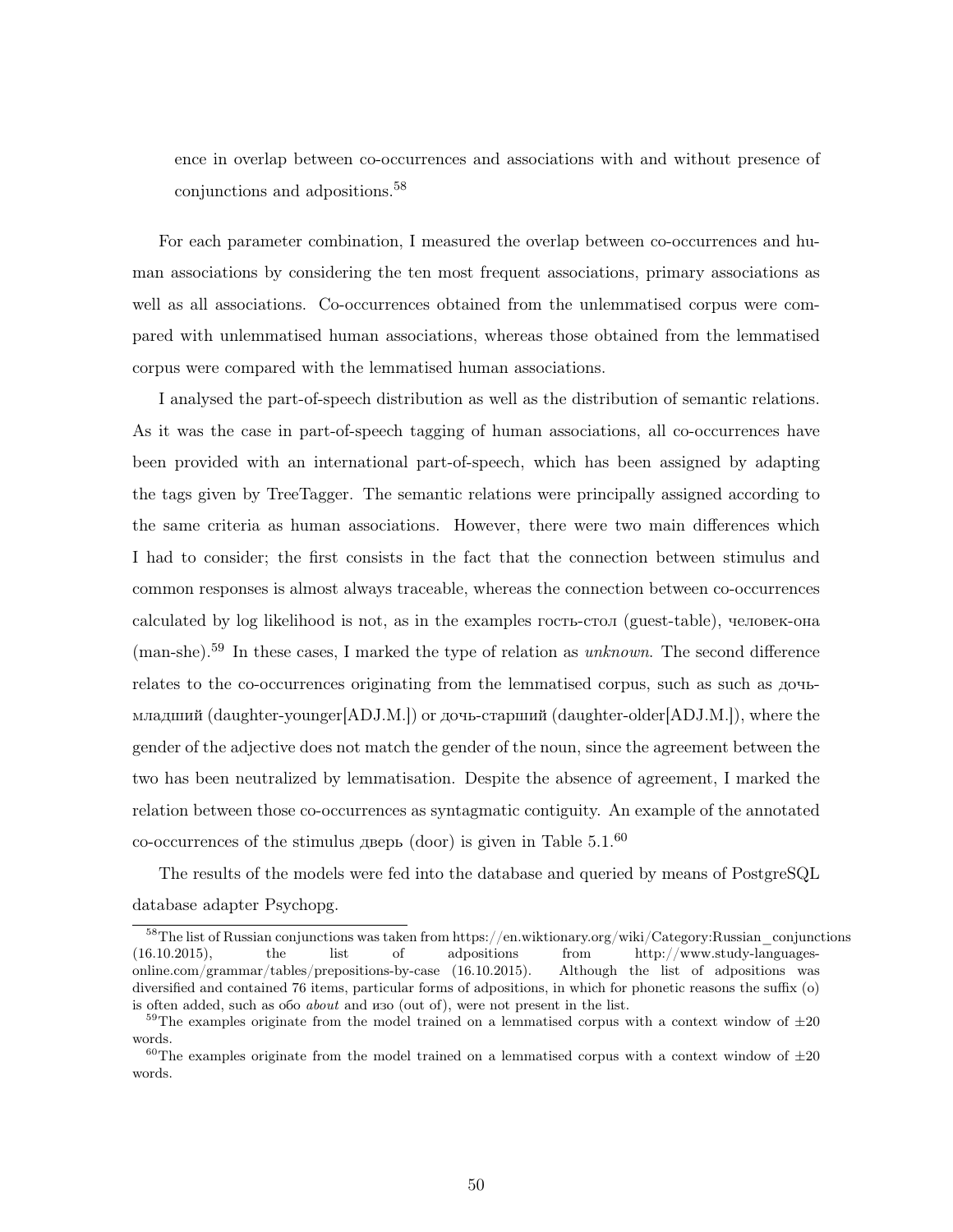| Co-occurrence       | LLR.      | PoS         | Semantic<br>relation |
|---------------------|-----------|-------------|----------------------|
| ОТКРЫТЬ to open     | 3156.4874 | <b>VERB</b> | syn. contiguity      |
| коридор corridor    | 2441.262  | <b>NOUN</b> | sem. contiguity      |
| комната <i>room</i> | 2162.4177 | <b>NOUN</b> | sem. contiguity      |
| войти enter         | 1788.7353 | <b>VERB</b> | sem. contiguity      |
| постучать to knock  | 1465.0715 | VERB        | sem. contiguity      |
| запереть to lock    | 1442.4808 | <b>VERB</b> | synt. contiguity     |
|                     | 1337.142  | <b>NOUN</b> | sem. contiguity      |
| распахнуть to unbar | 1285.7172 | VERB        | synt. contiguity     |
| <b>Замок</b> lock   | 1090.9576 | <b>NOUN</b> | sem. contiguity      |
| закрыть to close    | 1083.4238 | VERB        | synt. contiguity     |

Table 5.1: Co-occurrences with the highest log likelihood score (LLR), part-of-speech (PoS) and semantic relation for the stimulus word дверь

### 5.2 Expectations

Since Russian is a morphologically rich language, the lemmatised corpus was expected to produce more accurate co-occurrences and, hence, more overlaps with the human associations than the unlemmatised corpus. Regarding the context window, I assumed that the context window of  $\pm 5$  would catch the majority of co-occurrences which correspond to associations, since it is possibly large enough to capture relations of semantic contiguity, which are not necessarily in direct proximity, but not so large to neutralize the effect of strict proximity, responsible for capturing relations of syntagmatic contiguity, which have proven to be frequent within Russian associations.<sup>61</sup> Accordingly, it was expected that the smaller the window, the more syntagmatic contiguity relations, the larger the window, the less syntagmatic contiguity and more semantic contiguity. Similarity was not expected to be represented within co-occurrences, since similar words tend to share common contexts rather than occur together. Contrast relations were expected to occur more frequently that similarity, but less frequently than syntagmatic contiguity. Given that co-occurrence extraction benefits from the syntagmatic use of context, the co-occurrences were not expected to preserve the part-of-speech of the stimulus, but to be prevalently heterogenous.

 $61$ Similar was claimed by Church and Hanks, who argued that the context window of 5 words was large enough to "show some of the constraints between verbs and arguments, but not so large that it would wash out constraints that make use of strict adjacency" (1990:24).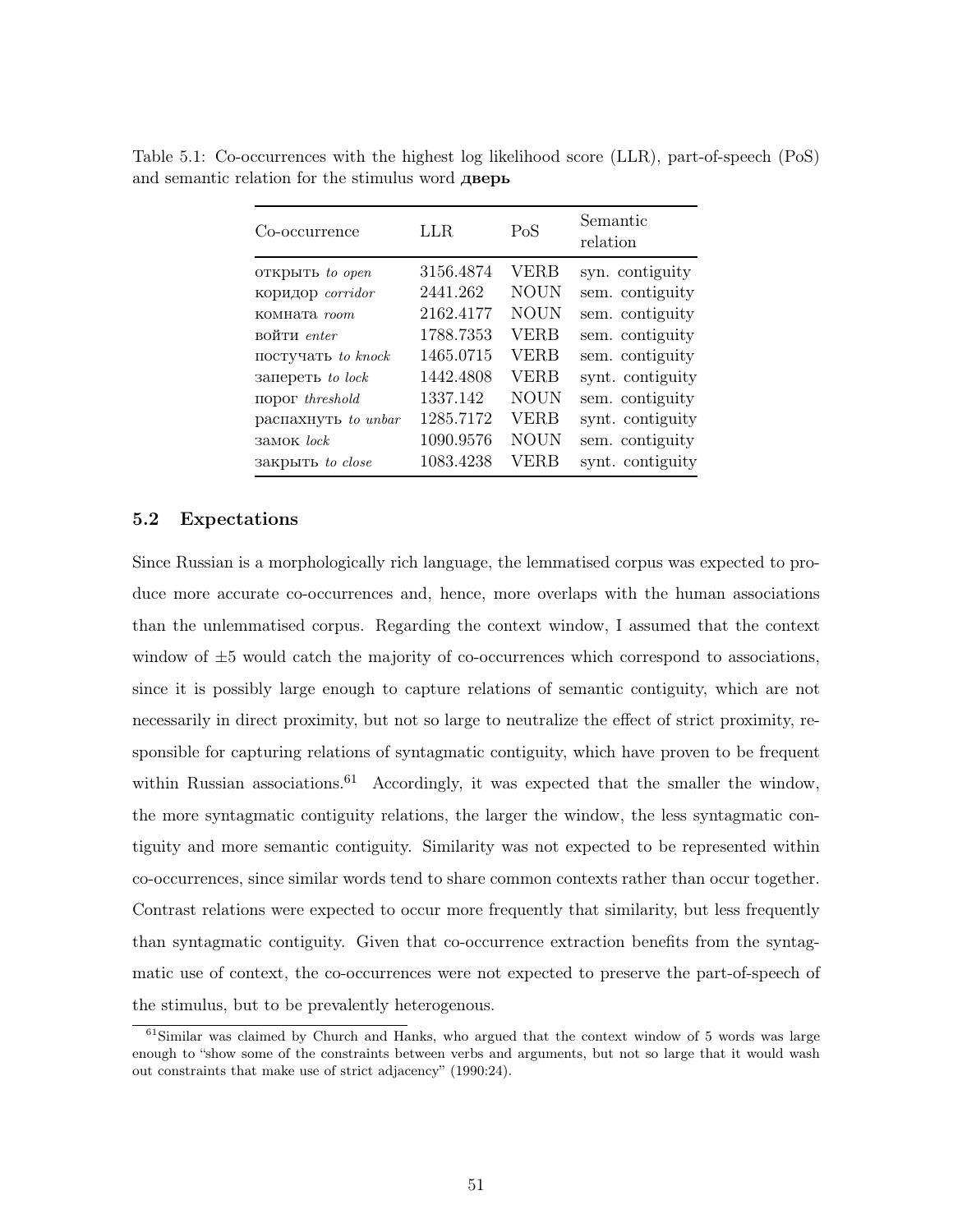## 5.3 Results

The highest overlap between co-occurrences and human associations was achieved by the model trained on the lemmatised corpus with the context size of  $\pm 20$  words, in which conjunctions and adpositions were not considered. The model with this parameter combination extracted primary co-occurrences which corresponded to primary responses in 22.32% of the cases (cfr. Table 5.3). In comparison, the average participant in the Russian associative experiment from Slavic Association Dictionary produced 17,3 primary responses to 112 stimuli (meaning that, in average, 15.5% responses of an average participant coincided with the most frequently given response). The overlap between the ten most frequent co-occurrences and the ten most frequent responses amounted to 20.98% (cfr. Table 5.2). The overlap between primary cooccurrences of the stimulus word and any human response to the stimulus word accounted to 68% for the context window of  $\pm 20$  words, and 70% for the context window of  $\pm 10$  words. For the overview of all the overlaps for the model trained on the lemmatised corpus with the context window of  $\pm 20$  words see Table 8.4 in Attachment.<sup>62</sup>

Table 5.2: Overlap between the ten most frequent associations to a stimulus and ten most frequent co-occurrences of the stimulus (absolute counts out of 1120 are written in parenthesis)

| Relative overlap                      | Context<br>window $\pm 2$ | Context<br>window $\pm 5$ | Context<br>window $\pm 10$      | Context<br>window $\pm 20$ |
|---------------------------------------|---------------------------|---------------------------|---------------------------------|----------------------------|
| unlemmatised<br>without PoS selection | $15.09\%$ (169)           | $16.25\%$ (182)           | $16.34\%$ (183)                 | $15.36\%$ (172)            |
| lemmatised<br>without PoS selection   | $14.64\%$ (164)           |                           | $18.57\%$ (208) $19.29\%$ (216) | $19.82\%$ (222)            |
| unlemmatised<br>with PoS selection    | $15.45\%$ (173)           |                           | $16.52\%$ (185) $16.61\%$ (186) | $15.71\%$ (176)            |
| lemmatised<br>without PoS selection   | $16.88\%$ (189)           |                           | $19.73\%$ (221) $20.18\%$ (226) | $20.98\%$ (235)            |

As it can be observed in Tables 5.2 and 5.3, the overlap of co-occurrences and human associations depends on the context window: the larger the context window, the better the overlap. For each context window the proportion of overlap depended on the lemmatisation, the only exception being the context of  $\pm 2$  words in the measurement of the overlap between ten most frequent associations and ten co-occurrences. The larger the context window, the

<sup>&</sup>lt;sup>62</sup>The proportion of overlap for the model trained on the lemmatised corpus with the context window of  $\pm 2$ words is 60% (67 out of 112), for the model trained on the lemmatised corpus with the context window of  $\pm 5$ words 67% (75 out of 112).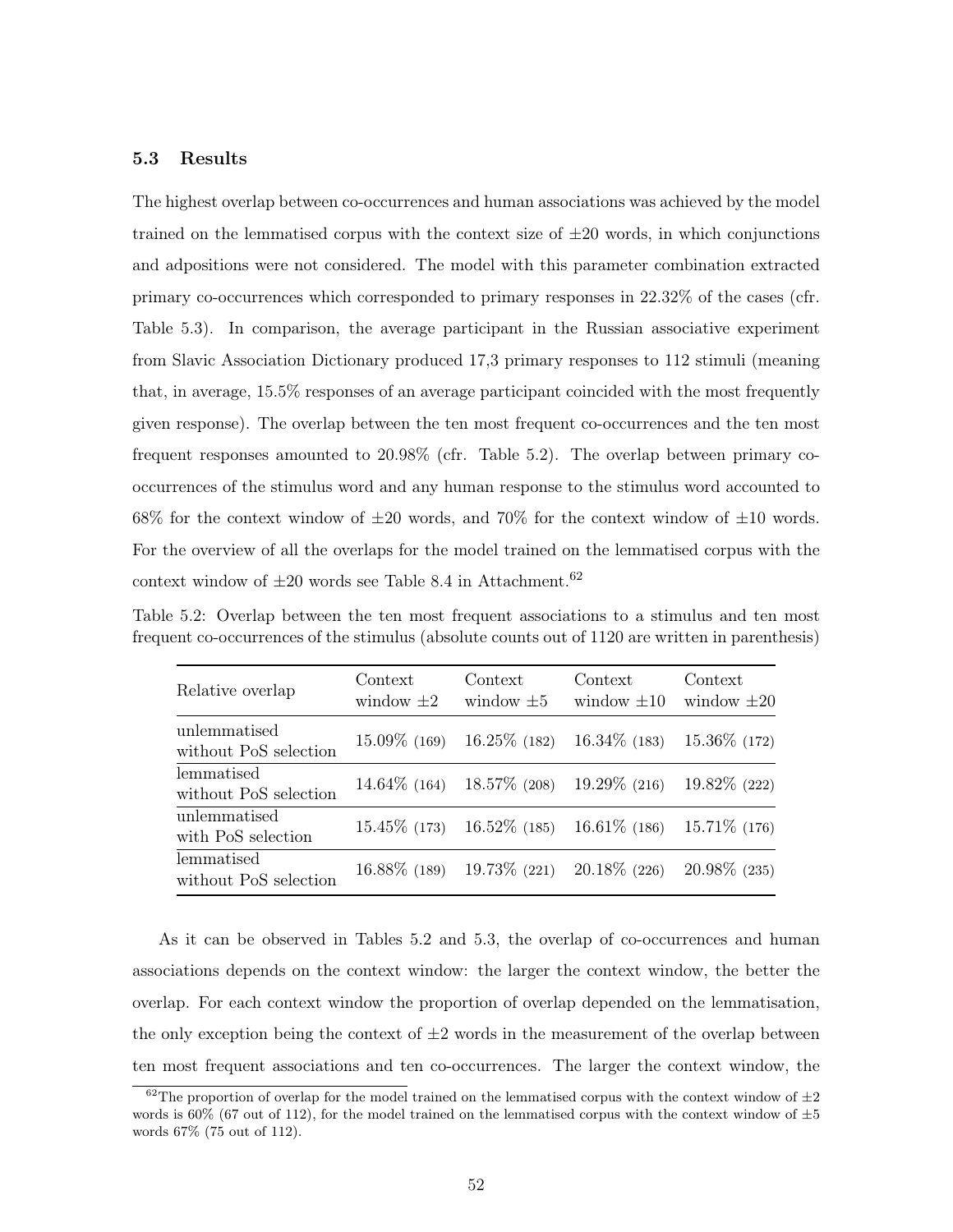| Relative overlap                      | Context<br>window $\pm 2$ | Context<br>window $\pm 5$                    | Context<br>window $\pm 10$ | Context<br>window $\pm 20$ |
|---------------------------------------|---------------------------|----------------------------------------------|----------------------------|----------------------------|
| unlemmatised<br>without PoS selection | $7.14\%$ (8)              | $11.60\%$ (13)                               | $13.39\%$ (15)             | $12.5\%$ (14)              |
| lemmatised<br>without PoS selection   |                           | $10.71\%$ (12) $16.07\%$ (18) 17.86\% (20)   |                            | $21.43\%$ (24)             |
| unlemmatised<br>with PoS selection    | $7.14\%$ (8)              | $11.60\%$ (13)                               | $13.39\%$ (15)             | $12.5\%$ (14)              |
| lemmatised<br>with PoS selection      |                           | $13.39\%$ (15) $19.64\%$ (22) $21.43\%$ (24) |                            | $22.32\%$ (25)             |

Table 5.3: Overlap of primary responses with primary co-occurrences (absolute values out of 112 are written in parenthesis)

greater the impact of the lemmatisation on the overlap proportion, especially what the overlap of primary co-occurrences with primary responses is concerned, where the overlap is almost half as high when the co-occurrences are extracted from the lemmatised corpus (cfr. Table 5.3: context window of  $\pm 20$  unlemmatised without PoS selection: 12.5%; context window of  $\pm 20$ lemmatised without PoS selection: 21.43%). The impact of the lemmatisation on the overlap between primary co-occurrences and primary responses for each context window is depicted in Figure 5.1. As it can be observed, the part-of-speech selection did not show to have such a great impact on the overlap as the lemmatisation did; moreover, what the overlap between primary co-occurrence and primary responses is concerned, it did not make any difference. This observation indicates that co-occurrences found by the log likelihood ratio do not contain a high amount of function words such as prepositions and conjunctions. Since the overlap for lemmatised models with the part-of-speech selection was slightly higher than without the selection, when considering the overlap statistics further in this work, I will refer to the results without conjunctions and adpositions, unless explicitly indicated otherwise.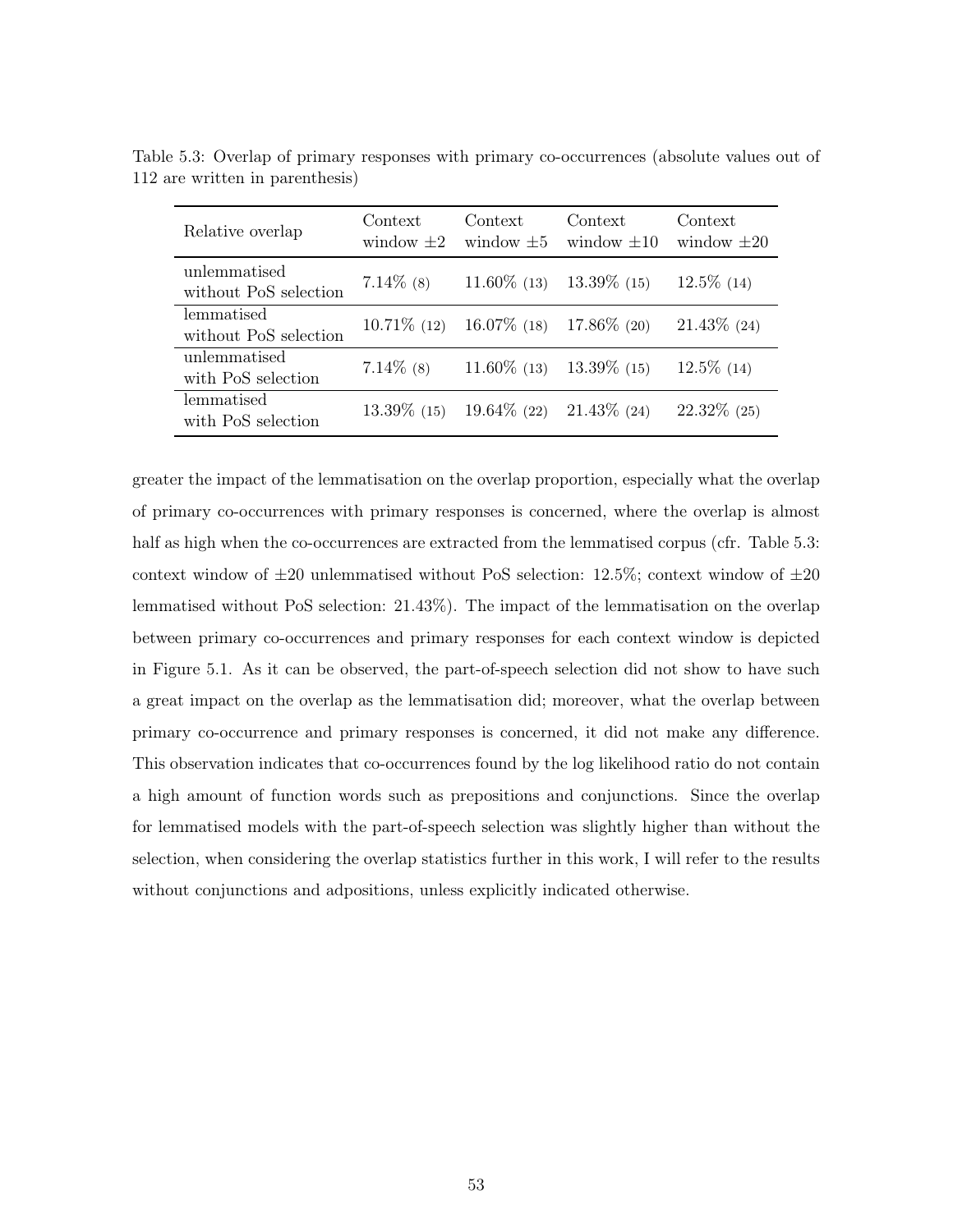

Figure 5.1: Overlap between primary co-occurrences and primary responses in function of lemmatisation and PoS selection

In comparison to co-occurrences extracted by models trained on the lemmatised corpus, co-occurrences found by the models trained on the unlemmatised corpus contained multiple different word forms having the same meaning. For example, consider the co-occurrences of the stimulus дверь (door) in Table 5.4. The co-occurrences extracted from the unlemmatised corpus contained two different forms of the verb открыть (to open), which are открыл (opened[PFV.PST.SG.M.IRREFL])<sup>63</sup> and открыла (opened[PFV.PST.SG.F.IRREFL]) within the top ten co-occurrences. $64$  The co-occurrences from the lemmatised model, instead, contained only one main word form, which allowed other co-occurrence candidates to land within the top ten co-occurrences and compete for the overlap with human responses.<sup>65</sup>

Although the overlap of human associations with co-occurrences in the example of дверь is not high, the co-occurrences extracted by both models may intuitively be thought of as words which one may associate to the stimulus *door*, such as *corridor*, *open*, *close*, *knock*, *lock*,

<sup>&</sup>lt;sup>63</sup>The standard I use for labelling linguistic information are The Leipzig Glossing Rules (Lehmann 1982).

<sup>64</sup>The extraction of multiple word forms having the same meaning are also frequent for noun stimuli, for example for the stimulus друг (friend) within ten most frequent co-occurrences one also observe другу (friend [DAT.]) and другом (friend [INS.]).

 $^{65}$ For the sake of simplicity, I did not enrich the translations with the morphological information.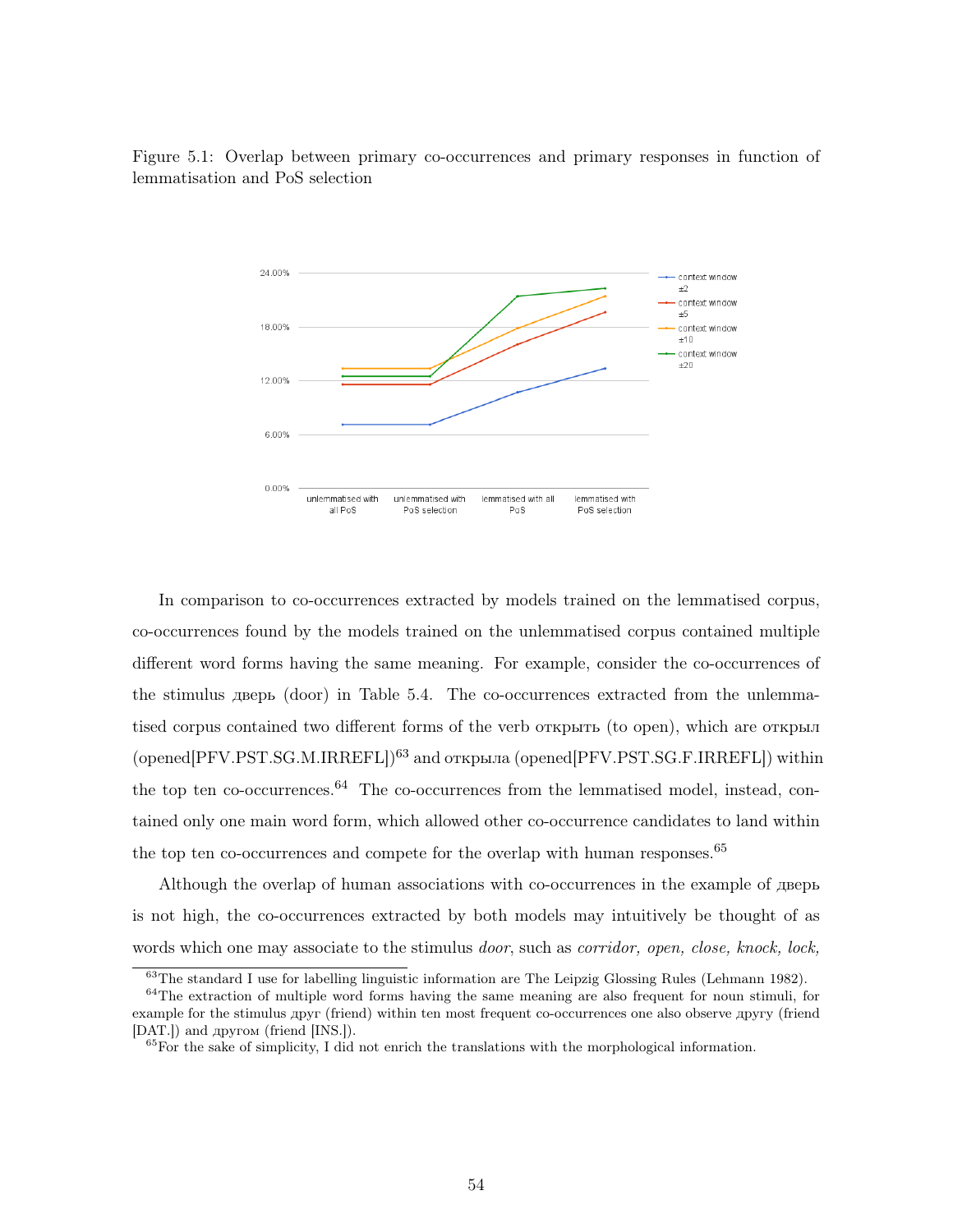| Ten most<br>frequent<br>associations | Frequency<br>(out of<br>592) | Ten most<br>frequent<br>co-occurrences<br>(unlemmatised<br>corpus) | <b>LLR</b> | Ten most<br>frequent<br>co-occurrences<br>(lemmatised)<br>corpus) | <b>LLR</b> | Presence<br>in ten<br>most<br>frequent<br>associations |
|--------------------------------------|------------------------------|--------------------------------------------------------------------|------------|-------------------------------------------------------------------|------------|--------------------------------------------------------|
| открыта<br>opened                    | 58                           | открыл<br>opened                                                   | 1724.46    | открыть<br>to open                                                | 3156.48    |                                                        |
| <b>OKHO</b><br>window                | 50                           | открылась<br>opened                                                | 1444.62    | коридор<br>corridor                                               | 2441.26    |                                                        |
| закрыта<br>closed                    | $29\,$                       | $\mathbf B$<br>in                                                  | 1104.87    | комната<br>room                                                   | 2162.41    |                                                        |
| ручка<br>handle                      | 29                           | распахнулась<br>unbarred                                           | 1065.31    | войти<br>enter                                                    | 1788.73    |                                                        |
| замок<br>lock                        | 22                           | хлопнула<br>slammed                                                | 1021.21    | постучать<br>to knock                                             | 1465.07    |                                                        |
| ВХОД<br>entrance                     | 20                           | открыла<br>opened                                                  | 947.31     | запереть<br>to lock                                               | 1442.48    |                                                        |
| деревянная<br>wooden                 | 18                           | отворилась<br>opened                                               | 866.17     | порог<br>swell                                                    | 1337.14    |                                                        |
| дубовая<br>$oak-$                    | 17                           | распахнул<br>unbarred                                              | 678.96     | распахнуть<br>to unbar                                            | 1285.71    |                                                        |
| ВЫХОД<br>exit                        | 16                           | постучали<br>$k$ noc $k$ ed                                        | 615.88     | замок<br>lock                                                     | 1090.95    | $\mathbf x$                                            |
| ДОМ<br>home                          | 16                           | собой<br>itself                                                    | 563.08     | закрыть<br>to close                                               | 1083.42    | $\mathbf x$                                            |

Table 5.4: Ten most frequent responses to the word дверь (door) in comparison with their ten most frequent co-occurrences extracted from the results of the models trained on the unlemmatised and lemmatised corpus with the context window of  $\pm 20$  words

etc.<sup>66</sup> One of the stimuli words for which the highest overlap of top ten responses and top ten co-occurrences was observed is the stimulus родной (dear/close), for which six out of ten co-occurrences matched with any of top ten human responses, as shown in Table 5.5.

Other stimuli words which had at least 50% or more overlap in at least one model are пить (to drink), зеленый (green) and брат (brother). According to the results reported in Table 5.6, the number of overlaps within ten most frequent co-occurrences and ten most frequent responses for these stimuli varied from four to six. In comparison, the average number of overlap within top ten co-occurrences and top ten responses for each stimulus was 2.03 for

<sup>&</sup>lt;sup>66</sup>When comparing the co-occurrences of дверь with the responses from the book entrances of Slavic Association Dictionary one can notice that the verb открыть (to open) is, indeed, the tenth most frequent association to дверь and that it should be considered as an overlap. The unrecognised overlap is due the fact that the number of responses to consider was limited to ten, and when there were numerous responses with the same frequencies competing for the tenth place a random response was chosen as the tenth response to consider in the analysis, as explained in Section 4.1.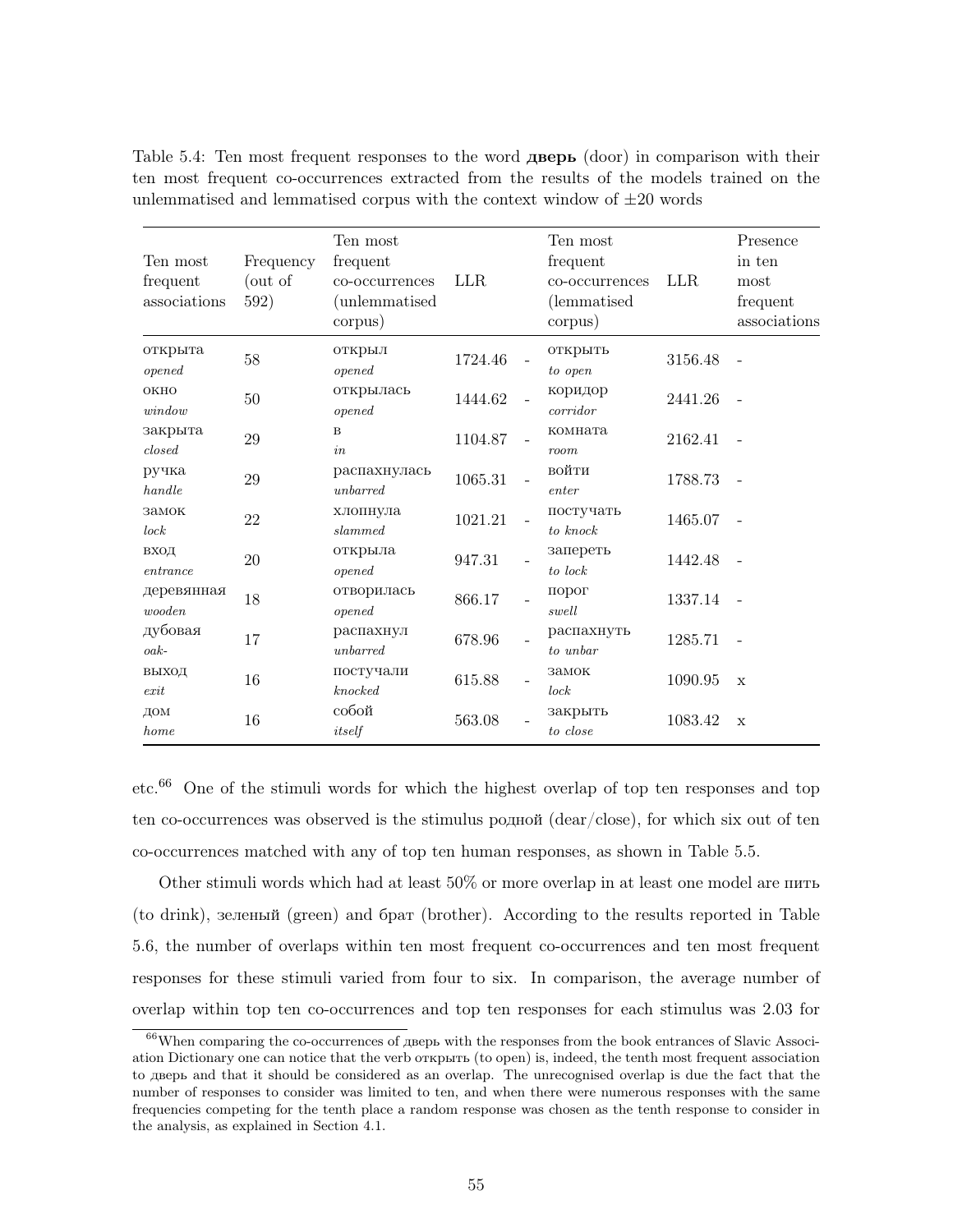| Responses             | Frequency<br>$($ out of 592 $)$ | Co-occurrences        | LLR.   | Presence in ten most<br>frequent associations |
|-----------------------|---------------------------------|-----------------------|--------|-----------------------------------------------|
| язык language         | 195                             | брат <i>brother</i>   | 332.04 | $\mathbf{x}$                                  |
| $\text{\tt JOM}$ home | 79                              | мать <i>mother</i>    | 257.95 | $\overline{a}$                                |
| человек тап           | 67                              | близкий close         | 213.42 | $\mathbf{x}$                                  |
| город town            | 24                              | $\text{\tt JOM}$ home | 207.97 | $\mathbf{x}$                                  |
| близкий <i>close</i>  | 23                              | $\Gamma$ ОрОД $town$  | 203.25 | $\mathbf{x}$                                  |
| брат <i>brother</i>   | 20                              | oтeц <i>father</i>    | 192.01 | $\mathbf{x}$                                  |
| чужой foreign         | 19                              | язык language         | 183.73 | $\mathbf{x}$                                  |
| край region           | 18                              | cecrpa sister         | 163.09 | $\overline{a}$                                |
| любимый dear          | 13                              | Земля country         | 145.39 | $\overline{a}$                                |
| oтeц <i>father</i>    | 13                              | CЫH son               | 137.80 |                                               |

Table 5.5: Ten most frequent responses to the word **родной** (dear/close) in comparison with its ten most frequent co-occurrences extracted from the results of the models trained on the unlemmatised and lemmatised corpus with the context window of  $\pm 20$  words

models trained on the unlemmatised corpus and 2.25 for models trained on the lemmatised corpus.<sup>67</sup>

Table 5.6: Stimuli which always resulted with high overlap between co-occurrences and responses

| Stimulus | Unlem<br>$+2$ | Lem<br>$\pm 2$ | Unlem<br>$\pm 5$ | $\pm 5$    | Lem Unlem<br>$\pm 10$ | Lem<br>$\pm 10$ | Unlem<br>$\pm 20$ | Lem<br>$\pm 20$ |
|----------|---------------|----------------|------------------|------------|-----------------------|-----------------|-------------------|-----------------|
| родной   | $\mathcal{O}$ |                |                  |            |                       |                 |                   |                 |
| ПИТЬ     |               | h,             | $\mathcal{L}$    | $\ddot{c}$ |                       |                 |                   |                 |
| зеленый  | h,            |                |                  |            |                       |                 |                   |                 |
| брат     | h             | h.             | h.               | h          | h                     | h.              |                   |                 |

The stimulus родной, which reached the highest overlap between co-occurrences and responses was also the stimulus with the highest variance in human responses (24.34, in comparison to an average of 9.11).<sup>68</sup> However, for particular stimuli there was no single overlap in any co-occurrences: for instance, no co-occurrences of the stimuli Бог (God) and время (time) corresponded to any of the top ten most common human responses to those stimuli.

<sup>&</sup>lt;sup>67</sup>For unlemmatised models, the averages were 1.99 for the context window of  $\pm 2$ , 2.09 for the context window of  $\pm 5$ , 2.08 for the context window of  $\pm 10$  and 1.98 for the context window of  $\pm 20$ . For lemmatised models, the averages were 2.05 for the context window of  $\pm 2$ , 2.34 for the context window of  $\pm 5$ , 2.32 for the context window of  $\pm 10$  and 2.31 for the context window of  $\pm 20$ .

<sup>68</sup>Moreover, родной is the stimulus to which the participants in the associative experiment responded with the lowest number of different responses (81), which compares to an average of 178.96 different responses for all Russian stimuli.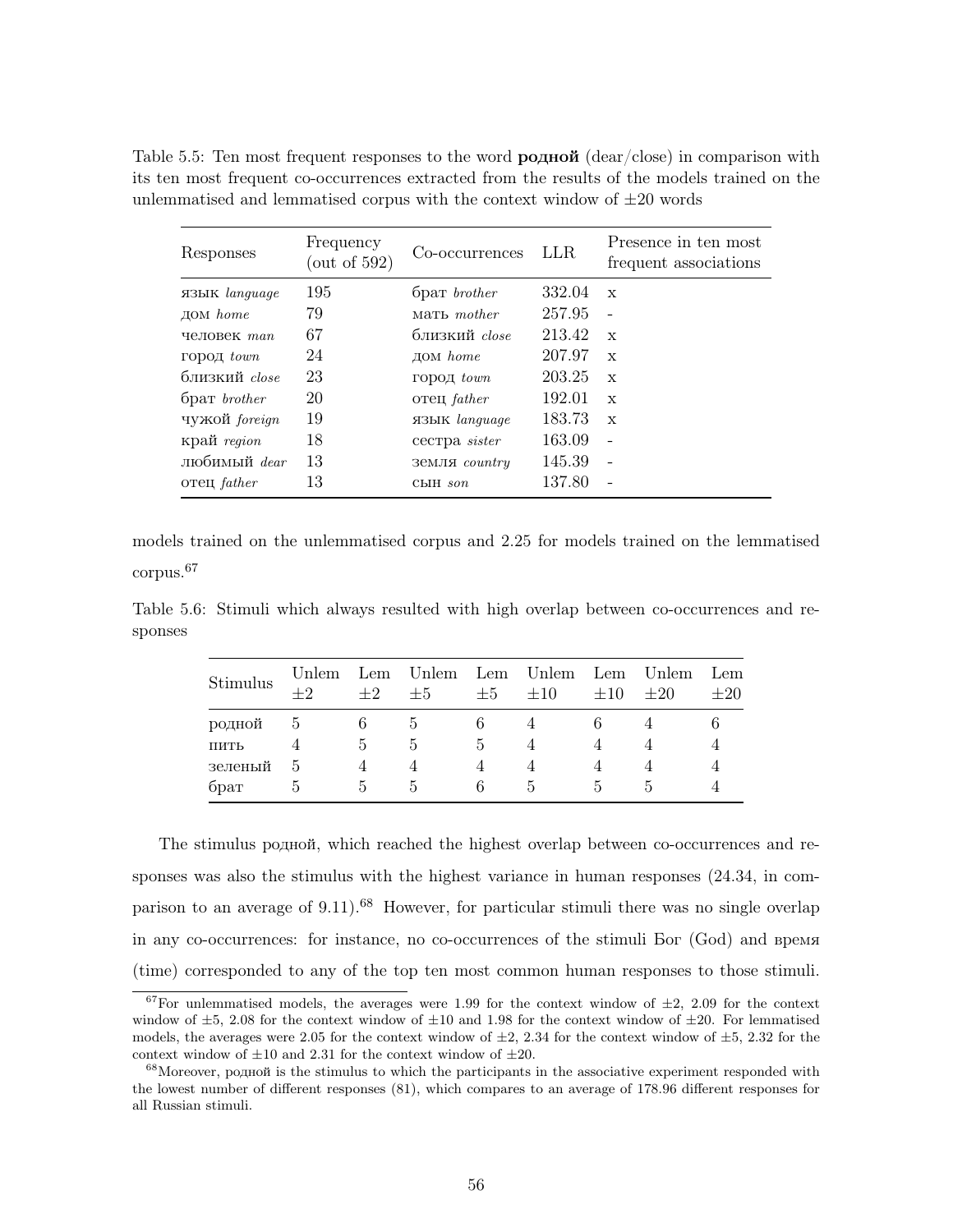The variance of responses to for is interestingly one of the lowest  $(4.26)$ .<sup>69</sup>

In the results of almost all models, verb stimuli generally had a lower overlap between responses and co-occurrences than stimuli belonging to other parts-of-speech (cfr. Table 5.7). In the results of the model trained on the lemmatised corpus with the context window of  $\pm 20$ , one fifth of all verbs had no single overlap. The number of adjective stimuli displaying no overlap within the top ten co-occurrences amounts only to 5% for the the model trained on the lemmatised corpus with the context window of  $\pm 20$ . Noun stimuli have no single overlap in 9.8% of the cases for the best model.

Table 5.7: Parts-of-speech of stimuli which never had an overlap in responses and cooccurrences

|              | PoS         | Context<br>window<br>$+2$ | Context<br>window<br>$\pm 5$ | Context<br>window<br>$\pm 10$ | Context<br>window<br>$\pm 20$ |
|--------------|-------------|---------------------------|------------------------------|-------------------------------|-------------------------------|
| Unlemmatised | NOUN (71)   | $18.30\%$ (13)            | $18.30\%$ (13)               | 19.70\% (14)                  | $18.30\%$ % (13)              |
|              | ADJ(20)     | $10.00\%$ (2)             | $10.00\%$ (2)                | $10.00\%$ (2)                 | $10.00\%$ (2)                 |
|              | VERB $(16)$ | $50.00\%$ (8)             | 43.70\% $(7)$                | $37.50\%$ (6)                 | 43.70\% $(7)$                 |
| Lemmatised   | NOUN(71)    | $22.5\%$ (16)             | $15.49\%$ (11)               | $12.67\%$ (9)                 | $9.80\%$ (7)                  |
|              | ADJ(20)     | $10.00\%$ (2)             | $10.00\%$ (2)                | $10.00\%$ (2)                 | $5.00\%$ (1)                  |
|              | VERB $(16)$ | $37.50\%$ (6)             | $31.25\%$ (5)                | $37.50\%$ (6)                 | $25.00\%$ (4)                 |

The distributions of parts-of-speech within co-occurrences are shown in Tables 5.8 and 5.9.<sup>70</sup> As in the case of human associations, when top ten co-occurrences are considered (Table 5.8), co-occurrences to noun stimuli are mostly paradigmatic (more than 50% of the responses to noun stimuli are nouns), whereas co-occurrences of adjective stimuli are mostly syntagmatic (only 23.5% responses to adjective stimuli are other adjectives). The same applies to the distribution of part-of-speech tags within primary co-occurrences (Table 5.9): noun stimuli mostly co-occur with other nouns (53.52%), whereas most common co-occurrences of adjective stimuli are nouns as well (50%), which makes their prevalent relations syntagmatic. However, the distribution of parts-of-speech within the co-occurrences of verb stimuli differs from those in human associations in the case when the ten most common co-occurrences are

<sup>&</sup>lt;sup>69</sup>The lowest variance is given within responses to stimuli человек (man), обещать (promise) and думать (think) (3.48; 4.003; 4.005), which also had a low overlap statistics: at most two overlaps between responses and co-occurrences of the stimulus человек and at most one for the stimuli обещать and думать.

 $70$ For a visual representation of the Tables regarding the distribution of parts-of speech in co-occurrences and associations see Figures 8.1 and 8.2 in Attachment.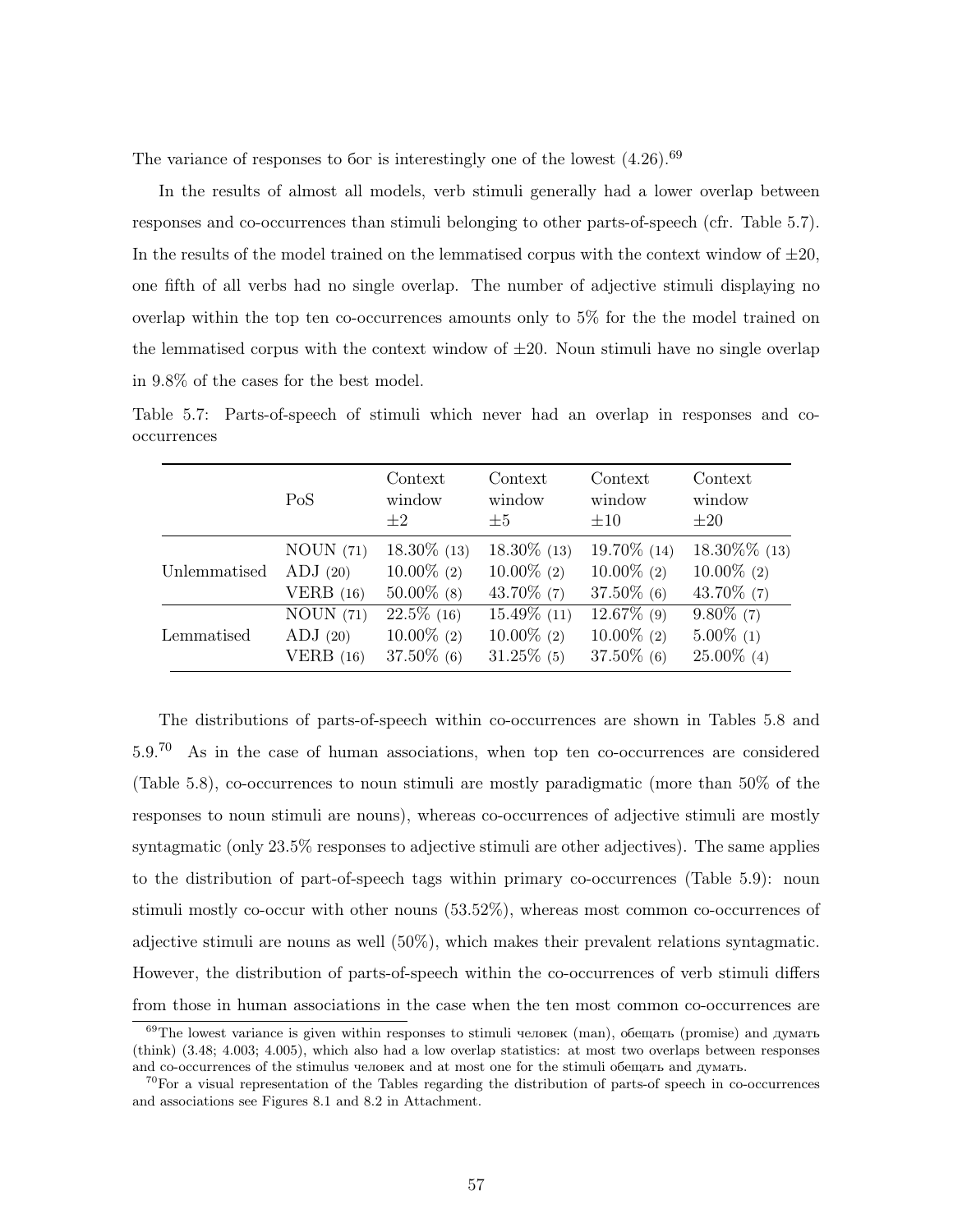considered, as well as in the case when only primary co-occurrences are considered.<sup>71</sup>

Table 5.8: Distribution of parts-of-speech for noun, adjective and verb stimuli for ten most frequent responses vs. ten most frequent co-occurrences extracted with model trained on lemmatised corpus with the context window of  $\pm 20$ 

| PoS                      | <b>NOUN</b>     | ADJ            | <b>VERB</b>     | <b>PRON</b>    | other          |
|--------------------------|-----------------|----------------|-----------------|----------------|----------------|
| NOUN (10 co-occurrences) | $50.84\%$ (361) | 13.38% (95)    | $18.73\%$ (133) | $12.53\%$ (89) | $4.50\%$ (32)  |
| NOUN (10 responses)      | $61.26\%$ (435) | 27.32\% (194)  | $4.92\%$ (35)   | $2.95\%$ (21)  | $3.52\%$ (25)  |
| ADJ (10 co-occurrences)  | 54.00% (108)    | $23.5\%$ (47)  | $3.50\%$ (7)    | $10.5\%$ (21)  | $8.50\%$ (16)  |
| ADJ (10 responses)       | $76.00\%$ (152) | $22.50\%$ (45) | $0.00\%$ (0)    | $1.50\%$ (3)   | $0.00\%$ (0)   |
| VERB (10 co-occurrences) | $39.37\%$ (63)  | $0.62\%$ (1)   | $23.12\%$ (37)  | $18.75\%$ (30) | $18.12\%$ (29) |
| VERB (10 responses)      | $33.12\%$ (53)  | $0.62\%$ (1)   | $43.12\%$ (69)  | $4.37\%$ (7)   | $18.75\%$ (30) |

Table 5.9: Distribution of parts-of-speech for noun, adjective and verb stimuli for primary responses and primary co-occurrences extracted with model trained on lemmatised corpus with the context window of  $\pm 20$ 

| PoS                           | <b>NOUN</b>    | ADJ            | <b>VERB</b>    | <b>PRON</b>    | other         |
|-------------------------------|----------------|----------------|----------------|----------------|---------------|
| NOUN (primary co-occurrences) | $53.52\%$ (38) | $9.86\%$ (7)   | $18.31\%$ (13) | $14.08\%$ (10) | $4.23\%$ (3)  |
| NOUN (primary responses)      | $73.24\%$ (52) | $18.31\%$ (13) | $5.63\%$ (4)   | $0.00\%$ (0)   | $2.82\%$ (2)  |
| ADJ (primary co-occurrences)  | $50.00\%$ (10) | $40.00\%$ (8)  | $5.00\%$ (1)   | $5.00\%$ (1)   | $0.00\%$ (0)  |
| ADJ (primary responses)       | $65.00\%$ (13) | $35.00\%$ (7)  | $0.00\%$ (0)   | $0.00\%$ (0)   | $0.00\%$ (0)  |
| VERB (primary co-occurrences) | $50.00\%$ (8)  | $0.00\%$ (0)   | $6.25\%$ (1)   | $37.50\%$ (6)  | $6.25\%$ (1)  |
| VERB (primary responses)      | $18.75\%$ (3)  | $0.00\%$ (0)   | $62.50\%$ (10) | $0.00\%$ (0)   | $18.75\%$ (3) |

The major difference seems to consist in the fact that co-occurrences for all stimuli, and particularly in regard to verb stimuli, often consist of pronouns, which are not as much represented in human associations, especially within primary responses (0 out of 112 primary responses is a pronoun). The high proportion of pronouns within co-occurrences may explain why the verb stimuli have less overlaps than noun and adjective stimuli, as it was already mentioned above. For example, one may observe the co-occurrences of the stimulus думать (to think), which, as mentioned above, never display an overlap with most common human responses (see Table 5.10).

Table 5.10 represents the variety of parts-of-speech which may be encountered in top ten co-occurrences since they occur with the stimulus more frequently than it would be expected by chance (pronouns and particles), however, they are not words which people tend to associate

 $71$ At this point, I must stress that the output of the part-of-speech tagger was not manually checked, so that the distribution of the parts-of-speech is to be considerate as approximate and not absolute. Moreover, it also must be remembered that the distribution in Tables 5.8 and 5.9 regards only the co-occurrences extracted by the model trained on the lemmatised corpus with the context window of  $\pm 20$  words, which proved to overlap the best with human data what top ten co-occurrence and top ten responses are concerned.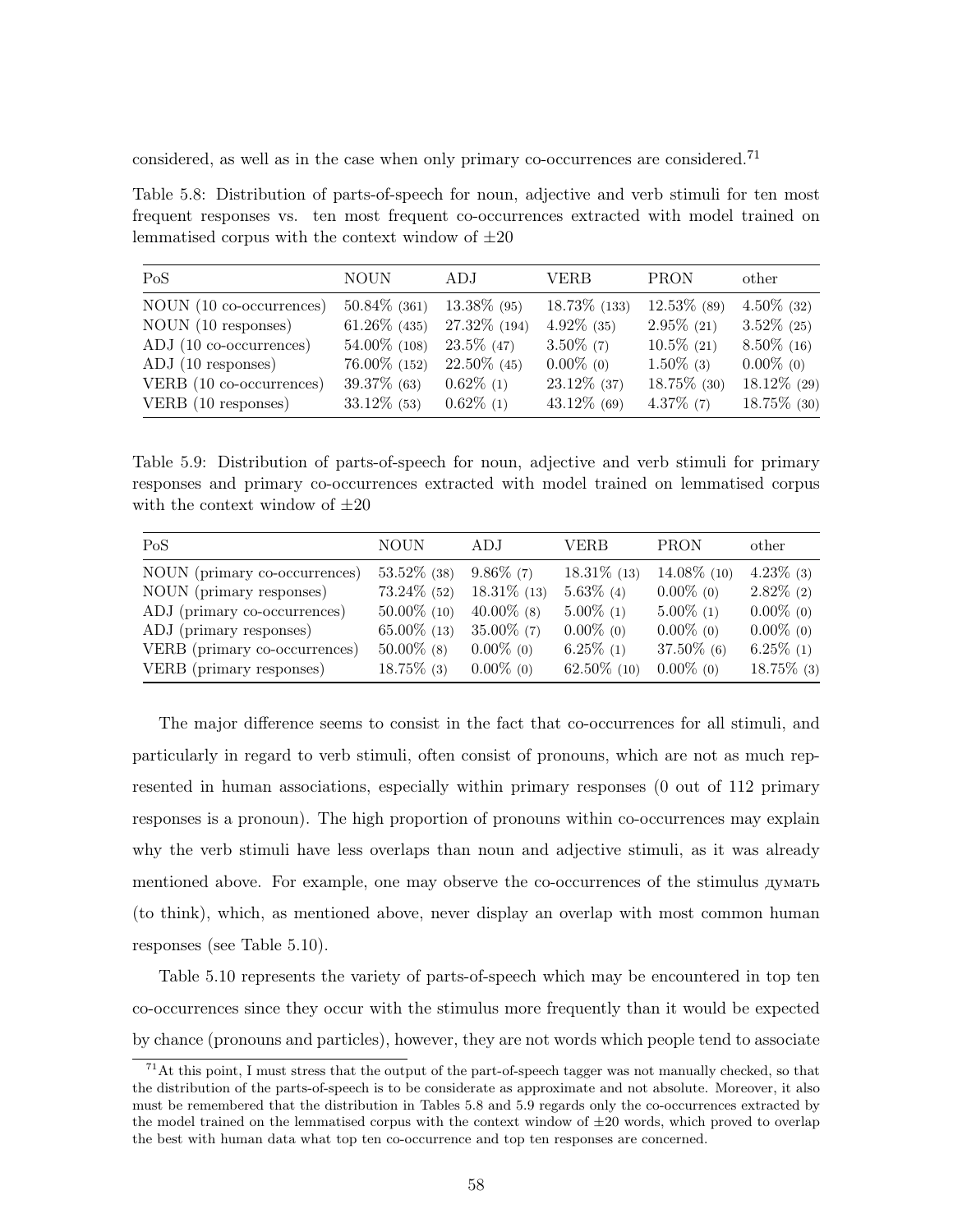| Responses               | Frequency | Co-occurrences    | LLR.    | Overlap                  |
|-------------------------|-----------|-------------------|---------|--------------------------|
| $M$ ыслить to think     | 27        | яI                | 3886.22 |                          |
| MHOTO $a$ lot           | 26        | ты you[PRON.2.SG] | 2093.53 |                          |
| мечтать to daydream     | 25        | $He$ not          | 1343.33 |                          |
| размышлять to think     | 18        | Tak so            | 661.96  |                          |
| долго long              | 18        | вы you[PRON.2.PL] | 518.88  | $\overline{\phantom{0}}$ |
| MЫCЛЬ thought           | 15        | $3TO$ that        | 510.77  |                          |
| мысли <i>thoughts</i>   | 13        | <b>BOT</b> here   | 322.14  |                          |
| решать to solve         | 12        | $HCT$ no          | 308.90  |                          |
| XODOIIIO qood           | 11        | $HV$ well         | 261.89  |                          |
| $6$ ыстро $\text{fast}$ | 10        | MHCJIb thought    | 257.32  | $\mathbf x$              |

Table 5.10: Co-occurrences of **думать** extracted from the output of the model trained on the lemmatised model with the context window of  $\pm 20$  words

when a content word stimulus such as noun, verb or adjective is presented.

The distribution of semantic relations between stimuli and primary co-occurrences mirrors the distribution of semantic relations between stimuli and primary responses. Just like in the case of human associations, in the majority of co-occurrences syntagmatic contiguity is the most frequent semantic relation, directly followed by contrast relation, whereas semantic contiguity and similarity are the least frequent. As shown in Table 5.11, the wider the context window the more the distribution of semantic relations within co-occurrences and stimuli resembles the distribution of semantic relations between associative pairs. As it can be observed, the model trained with the context window of  $\pm 20$  words produces not only a higher overlap with human primary responses, but with 50% syntagmatic contiguity, 17.50% contrast, 14.17% semantic contiguity and 3.33% similarity it also has the most similar distribution of semantic relations as human associative responses. The effect of context size on the distribution of semantic relations is depicted in Figure 5.2. Within the co-occurrences extracted from the results of the models trained on context windows of  $\pm 10$  and  $\pm 20$  words one can also observe co-occurrences connected by the relation of word formation, for instance, жить-жизнь (to live-life) and любовь-любить (love-to love), which do not appear among human primary responses.

Although the distribution of semantic relations within co-occurrences nears the distribution of semantic relations within human responses, the overlap between the two is based mostly on one semantic relation, namely, on contrast. This means that the most of the co-occurrences which were correctly predicted, i.e. which overlapped with human associations, were in a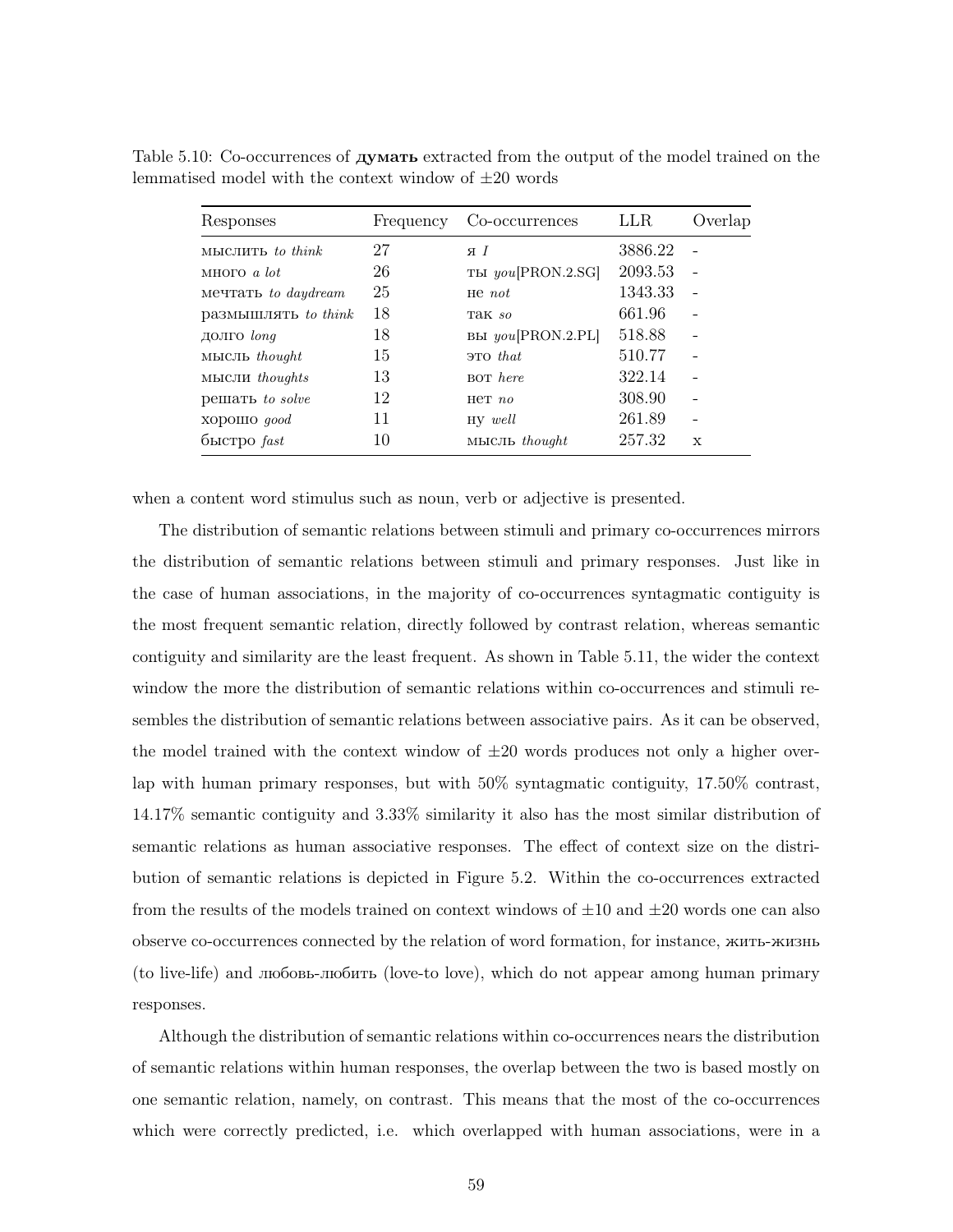|                  | contrast       | similarity    | sem.<br>contiguity | synt.<br>contiguity | word<br>formation | unknown      |
|------------------|----------------|---------------|--------------------|---------------------|-------------------|--------------|
| context $\pm 2$  | $10.00\%$ (12) | $4.17\%$ (5)  | $4.17\%$ (5)       | $75.00\%$ (90)      | $0.00\%$          | $0.00\%$     |
| context $\pm 5$  | $15.83\%$ (19) | $9.17\%$ (11) | $2.50\%$ (3)       | $65.00\%$ (78)      | $0.00\%$          | $0.00\%$     |
| $context \pm 10$ | $18.33\%$ (22) | $2.50\%$ (3)  | $10.00\%$ (12)     | $60.00\%$ (72)      | $0.83\%$ (1)      | $1.67\%$ (2) |
| context $\pm 20$ | $17.50\%$ (21) | $3.33\%$ (4)  | 14.17\% (17)       | $50.00\%$ (60)      | $6.67\%$ (8)      | $1.67\%$ (2) |
| Russian          |                |               |                    |                     |                   |              |
| primary          | $35.71\%$ (40) | $7.14\%$ (8)  | $19.64\%$ (22)     | $37.50\%$ (42)      | $0.00\%$          | $0.00\%$     |
| responses        |                |               |                    |                     |                   |              |
|                  |                |               |                    |                     |                   |              |

Table 5.11: Proportion of semantic relations between stimuli and their primary co-occurrences for context windows of  $\pm 2$ ,  $\pm 5$ ,  $\pm 10$  and  $\pm 20$  words in comparison with the proportion of semantic relations between stimuli and their most frequent Russian responses

Figure 5.2: Proportion of semantic relations between stimuli and their primary co-occurrences for context windows of  $\pm 2$ ,  $\pm 5$  and  $\pm 10$  words in comparison with the proportion of semantic relations within most frequent Russian associative pairs



contrast relation with the stimulus word. This observation regards especially the overlap within primary co-occurrences and primary responses, the proportion of which can be observed in Table 5.12. Contrary to the expectations, the overlap between primary co-occurrences and primary responses was very rarely based on syntagmatic contiguity (at most in 9.52% of the cases). The proportion of the overlap regarding similarity amounts to 12.15%. The overlap of primary co-occurrences based on semantic contiguity is the second highest with 18.18% overlap with human primary responses.

An example of the overlapping primary co-occurrences and their semantic relations for all context windows is shown in Table 5.13. As it can be observed, the overlap based on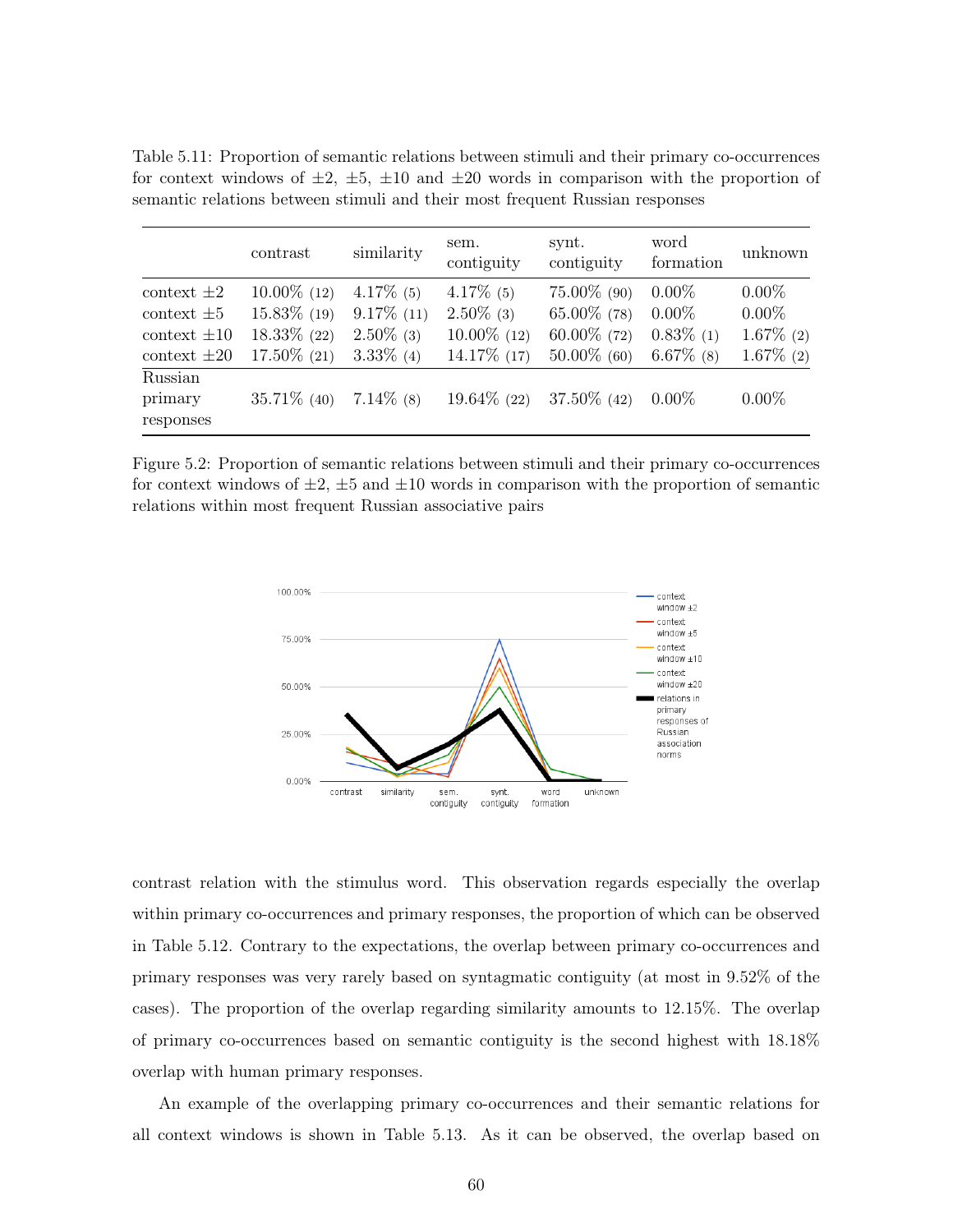Table 5.12: Semantic relation in overlap between primary responses and primary cooccurrences for unlemmatised and lemmatised models (the percent values refer to the ratio between semantic relation which was captured in the overlap and the number of the respective semantic relation found in Russian primary co-occurrences)

|                           |                  | contrast       | similarity    | sem.<br>contiguity | synt.<br>contiguity |
|---------------------------|------------------|----------------|---------------|--------------------|---------------------|
|                           | Context $\pm 2$  | $7.50\%$ (3)   | $12.50\%$ (1) | $4.55\%$ (1)       | $7.14\%(3)$         |
|                           | Context $\pm 5$  | $20.00\%$ (8)  | $12.50\%$ (1) | $4.55\%$ (1)       | $7.14\%$ (3)        |
| Unlemmatised              | Context $\pm 10$ | $25.00\%$ (10) | $12.50\%$ (1) | $4.55\%$ (1)       | $7.14\%$ (3)        |
|                           | Context $\pm 20$ | $22.50\%$ (9)  | $12.50\%$ (1) | $4.55\%$ (1)       | 7.14(3)             |
|                           | Context $\pm 2$  | 27.50% (11)    | $0.00\%$ (0)  | $4.55\%$ (1)       | $7.14\%$ (3)        |
| Lemmatised                | Context $\pm 5$  | $40.00\%$ (16) | $0.00\%$ (0)  | $7.14\%$ (2)       | $9.52\%$ (4)        |
|                           | Context $\pm 10$ | $45.00\%$ (18) | $0.00\%$ (0)  | $9.09\%$ (2)       | $9.52\%$ (4)        |
|                           | Context $\pm 20$ | $40.00\%$ (16) | $12.15\%$ (1) | $18.18\%$ (4)      | $9.52\%$ (4)        |
| Russian primary responses |                  | (40)           | (8)           | $\left( 22\right)$ | (42)                |

contrast relation regards even smaller window sizes, which indicates that contrasting words often occur together. The overlap of primary co-occurrences with primary responses which are based on syntagmatic contiguity is very poorly represented; it concerns only the pairs молодой-человек (young-man), свет-яркий (light-bright), умный-человек (intelligent-man) and справедливость-восторжествовать (justice-to triumph). Similarity accounts for one overlap стыд-позор (shame-dishonour), whereas semantic contiguity accounts for four overlaps: искать-найти (to search-to find), лес-дерево (forest-tree) and палец-рука (finger-hand) and радость-счастье (joy-happiness). The larger the context window, the better the predictions for all semantic relations.

When considering the overlap between the ten most frequent co-occurrences and the ten most frequent associations (cfr. Table 5.14), the extension of the context window as well as the lemmatisation do not guarantee a higher overlap for all semantic relations: the associative pairs based on syntagmatic contiguity are captured the best in the results of the model trained on the unlemmatised corpus with the context window of  $\pm 2$  words (25.99%) and the least represented within the overlap of the model trained on the lemmatised corpus with the context window of  $\pm 20$  (19.21%), which proved to have the best performance regarding the representation of all the other semantic relations. Accordingly, when the overlap between top ten co-occurrences and top ten responses is considered, the larger the context window, the higher the overlap for all semantic relations except syntagmatic contiguity. Contrast relations, for instance, are highly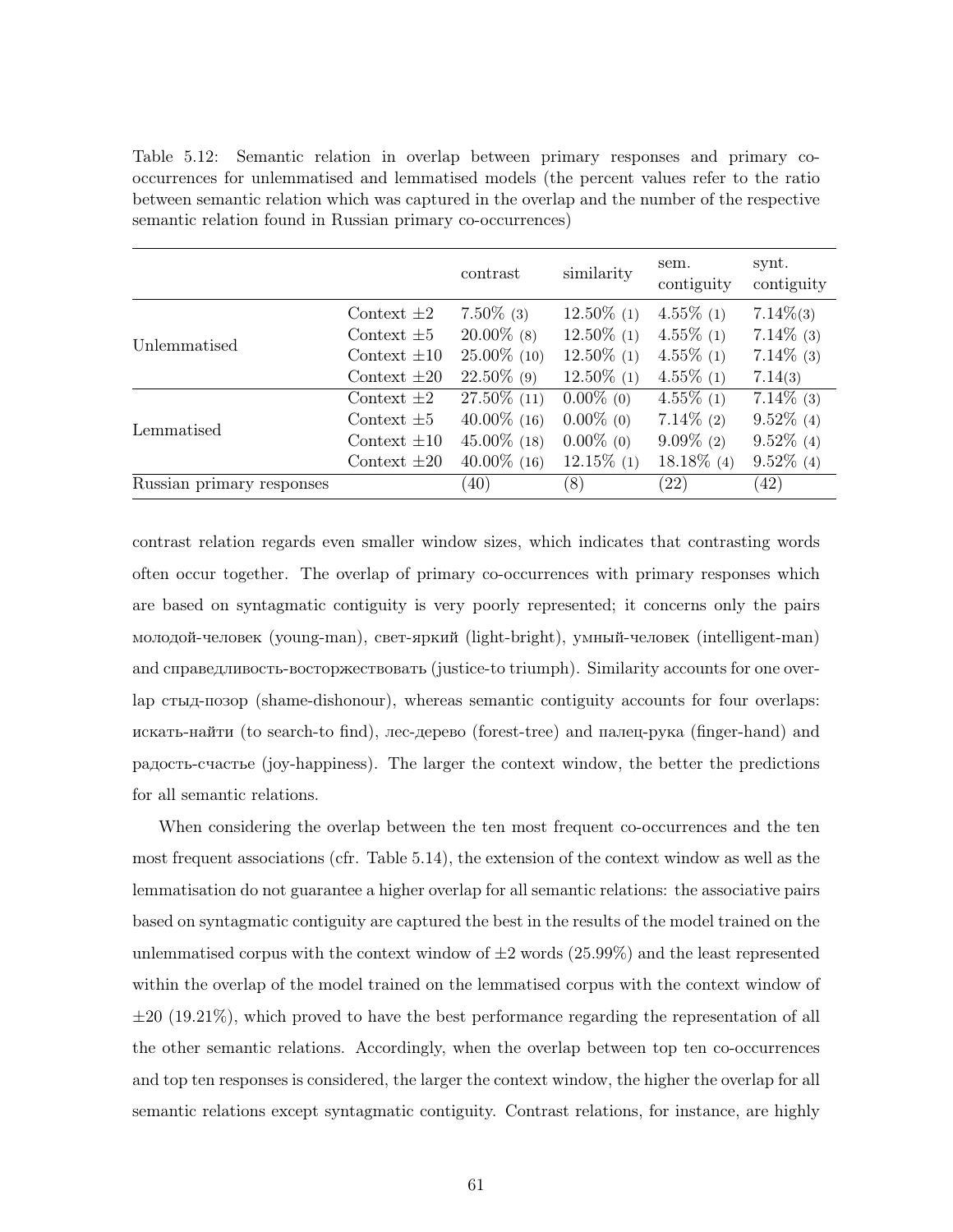| Stimulus                   | Correctly<br>predicted<br>primary<br>response | Semantic<br>relation | Context<br>window<br>$\pm 2$ | Context<br>window<br>$\pm 5$ | Context<br>window<br>$\pm 10$ | Context<br>window<br>$\pm 20$ |
|----------------------------|-----------------------------------------------|----------------------|------------------------------|------------------------------|-------------------------------|-------------------------------|
| бабушка <i>grandmother</i> | дедушка <i>grandfather</i>                    | contrast             | $\mathbf x$                  | $\mathbf{x}$                 | $\mathbf x$                   | $\mathbf{x}$                  |
| белый white                | черный black                                  | contrast             | L,                           | $\mathbf x$                  | $\mathbf x$                   | $\mathbf x$                   |
| богатый rich               | бедный <i>poor</i>                            | contrast             | $\overline{\phantom{0}}$     | $\mathbf x$                  | $\mathbf x$                   | $\mathbf x$                   |
| черный black               | белый white                                   | contrast             | $\mathbf x$                  | $\mathbf x$                  | $\mathbf x$                   | X                             |
| девочка qirl               | мальчик boy                                   | contrast             | X                            | X                            | X                             | ÷.                            |
| добро goodness             | зло evil                                      | contrast             | $\mathbf x$                  | $\mathbf x$                  | $\mathbf x$                   | $\mathbf x$                   |
| искать to search           | найти $to find$                               | sem. contiguity      | ÷,                           | X                            | X                             | X                             |
| жена wife                  | MYX husband                                   | contrast             | L                            | $\mathbf x$                  | X                             | $\mathbf{x}$                  |
| женщина woman              | мужчина man                                   | contrast             | X                            | $\mathbf x$                  | $\mathbf x$                   | $\mathbf x$                   |
| лес forest                 | дерево tree                                   | sem. contiguity      | ÷                            | $\overline{\phantom{a}}$     | $\overline{\phantom{a}}$      | $\mathbf x$                   |
| маленький small            | большой big                                   | contrast             | L,                           | X                            | X                             | X                             |
| мальчик boy                | девочка qirl                                  | contrast             | X                            | X                            | X                             | X                             |
| мать mother                | <b>отец</b> father                            | contrast             | $\mathbf{x}$                 | $\mathbf x$                  | X                             | $\mathbf x$                   |
| молодой young              | человек тап                                   | synt. contiguity     | X                            | X                            | X                             | X                             |
| MV <sub>K</sub> husband    | жена wife                                     | contrast             |                              | $\mathbf x$                  | $\mathbf x$                   | $\mathbf{x}$                  |
| мужчина тап                | женщина woman                                 | contrast             | X                            | $\mathbf x$                  | X                             | $\mathbf{x}$                  |
| новый пеш                  | старый old                                    | contrast             | L,                           | $\overline{\phantom{a}}$     | X                             | $\mathbf x$                   |
| ночь night                 | день day                                      | contrast             | X                            | $\overline{\phantom{a}}$     |                               | $\overline{\phantom{0}}$      |
| палец finger               | рука hand                                     | sem. contiguity      | ٠                            |                              | $\overline{a}$                | X                             |
| $\Pi$ ЛОХО $bad$           | хорошо доод                                   | contrast             | $\overline{a}$               | $\equiv$                     | X                             | ÷.                            |
| радость јоу                | счастье happiness                             | sem. contiguity      | X                            | X                            | X                             | X                             |
| CBeT light                 | яркий bright                                  | synt. contiguity     | $\mathbf x$                  | $\mathbf x$                  | X                             | $\mathbf{x}$                  |
| стыд shame                 | позор dishonour                               | similarity           | -                            | $\overline{\phantom{a}}$     | $\overline{\phantom{a}}$      | $\mathbf{x}$                  |
| слабый <i>shame</i>        | сильный                                       | contrast             | ٠                            | $\mathbf{x}$                 | $\mathbf x$                   | $\mathbf{x}$                  |
| смерть death               | жизнь life                                    | contrast             | X                            | $\mathbf x$                  | X                             | $\mathbf{x}$                  |
| справедливость justice     | восторжествовать triumphs                     | synt. contiguity     | ÷                            | $\mathbf x$                  | $\mathbf{x}$                  | $\mathbf{x}$                  |
| умный <i>intelligent</i>   | человек тап                                   | synt. contiguity     | X                            | $\mathbf x$                  | X                             | X                             |
| зло evil                   | добро goodness                                | contrast             | X                            | $\mathbf x$                  | $\mathbf x$                   | X                             |

Table 5.13: Correctly predicted primary responses for all lemmatised models (x stands for overlap, - for no overlap)

Table 5.14: Semantic relation in overlap between top ten responses and top ten primary cooccurrences for unlemmatised and lemmatised models

|                           |                  | contrast       | similarity     | sem.<br>contiguity | synt.<br>contiguity |
|---------------------------|------------------|----------------|----------------|--------------------|---------------------|
| Unlemmatised              | Context $\pm 2$  | $21.11\%$ (19) | $5.36\%$ (6)   | $2.60\%$ (10)      | $25.99\%$ (138)     |
|                           | Context $\pm 5$  | $31.11\%$ (28) | $7.14\%$ (8)   | $4.16\%$ (16)      | $25.05\%$ (133)     |
|                           | Context $\pm 10$ | $36.67\%$ (33) | $8.04\%$ (9)   | $4.42\%$ (17)      | 23.92\% (127)       |
|                           | Context $\pm 20$ | $41.11\%$ (37) | $7.14\%$ (8)   | $6.23\%$ (24)      | $20.15\%$ (107)     |
| Lemmatised                | Context $\pm 2$  | $33.33\%$ (30) | $8.93\%$ (10)  | $8.57\%$ (33)      | $23.16\%$ (123)     |
|                           | Context $\pm 5$  | $50.00\%$ (45) | $12.50\%$ (14) | $14.55\%$ (56)     | $22.41\%$ (119)     |
|                           | Context $\pm 10$ | $52.22\%$ (47) | $16.07\%$ (18) | $17.14\%$ (66)     | $20.72\%$ (110)     |
|                           | Context $\pm 20$ | $56.67\%$ (51) | $18.75\%$ (21) | $20.00\%$ (77)     | $19.21\%$ (102)     |
| Russian top ten responses |                  | (90)           | (112)          | (385)              | (531)               |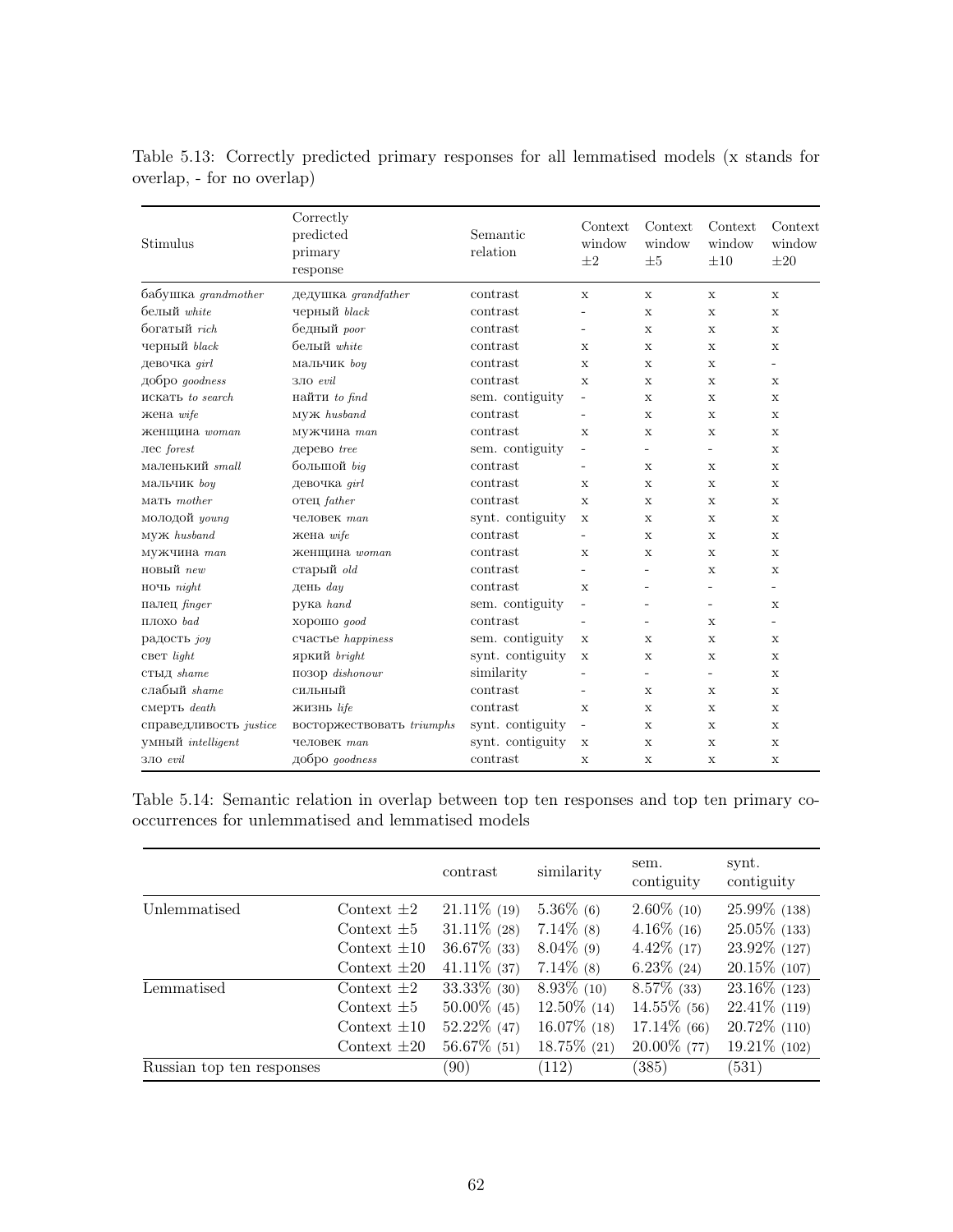represented in the overlap of top ten co-occurrences with top ten responses as well; one can observe that for the model trained on the lemmatised corpus with the context window of  $\pm 20$ the proportion of overall overlap between co-occurrences and contrast associations amounts to 56.67%, which is more than twice as high than the relative overlap of co-occurrences with responses having any other semantic relations in any model.<sup>72</sup> It may seem surprising that the proportions of similarity and semantic contiguity are very close to one another when the overlap of the top ten is concerned  $(18.75\%; 20\%)$ , since it has been expected that words which are similar do not occur together, but that they rather share the same context. A relatively high proportion of overlap based on similarity regards not only hierarchic relations such as любовь-чувство (love-feeling) or co-hyponyms, such as красный-черный (red-black), but also synonyms, for instance машина-автомобиль (car-automobile) or путь-дорога (way-way).

Of course, the choice of literature texts from Lib.ru also had an effect on the overlap between co-occurrences; for instance, certain co-occurrences had become a high score because there were frequently used together with the respective stimulus word in a particular book. Example of such combinations are provided in Table 5.15, in which co-occurrences of the stimulus дядя (uncle) are compared with its most frequent co-occurrences. As it can be observed, the co-occurrences of дядя in the literature corpus tend to be personal names of uncle-figures from different books, out of which дядя Ваня and дядя Петя overlap with human associations while others do not. Other examples in which co-occurrences from corpus contained the names of the book figures which were not as recurring in human associations are бабушка-Иларион, брат-Колько, брат-Регина, брат-Сашка and брат-Петровна.<sup>73</sup>

.

 $72$ The sum of the Russian responses in Table 5.14 is 1118 and not 1120 because the remaining two associative pairs were connected by phonological similarity, which is not considered further for being extremely rare. For lemmatised models particular overlaps were counted twice, because when lemmatised responses were compared to lemmatised co-occurrences it was not possible to know whether the overlap bases on one or the other word form; for instance, given the stimulus памятник (memorial), the lemmatised co-occurrence Пушкин (Puškin) was compared once to lemmatised response  $\Pi$ ушкин originating from ( $\Pi$ ушкину $[DAT.])$  and once from (Пушкин[NOM.]) Hence, it was also not possible to know whether the semantic relation of the overlap refers to syntagmatic contiguity (Пушкину) or semantic contiguity. Therefore, in those cases, I added +1 to the count of semantic contiguity and  $+1$  to the count of syntactic contiguity.

<sup>&</sup>lt;sup>73</sup>The co-occurrence бабушка-Иларион originates from the "Я, бабушка, Илико и Илларион" written by Nodar Dumbadze (1960); co-occurrences Регина and Петровна refer to the same figure - Регина Петровна from the story "Ночевала тучка золотая" (The Inseparable Twins) from 1987 written by Anatolij Pristavkin; the co-occurrence брат-Колько refers to Koljko from by "Babyj Jar" (1966) by Anatolij Kuznecov; the combination брат-Сашка comes from Сашка in "Poslednij Parad" (2003) by Vjaˇceslav Degtev. One may assume that these figures are not very often referred to outside of the literature domain and that the content of the books is still not note to a majority of readers such as, for instance Čechov's "Uncle Vanja".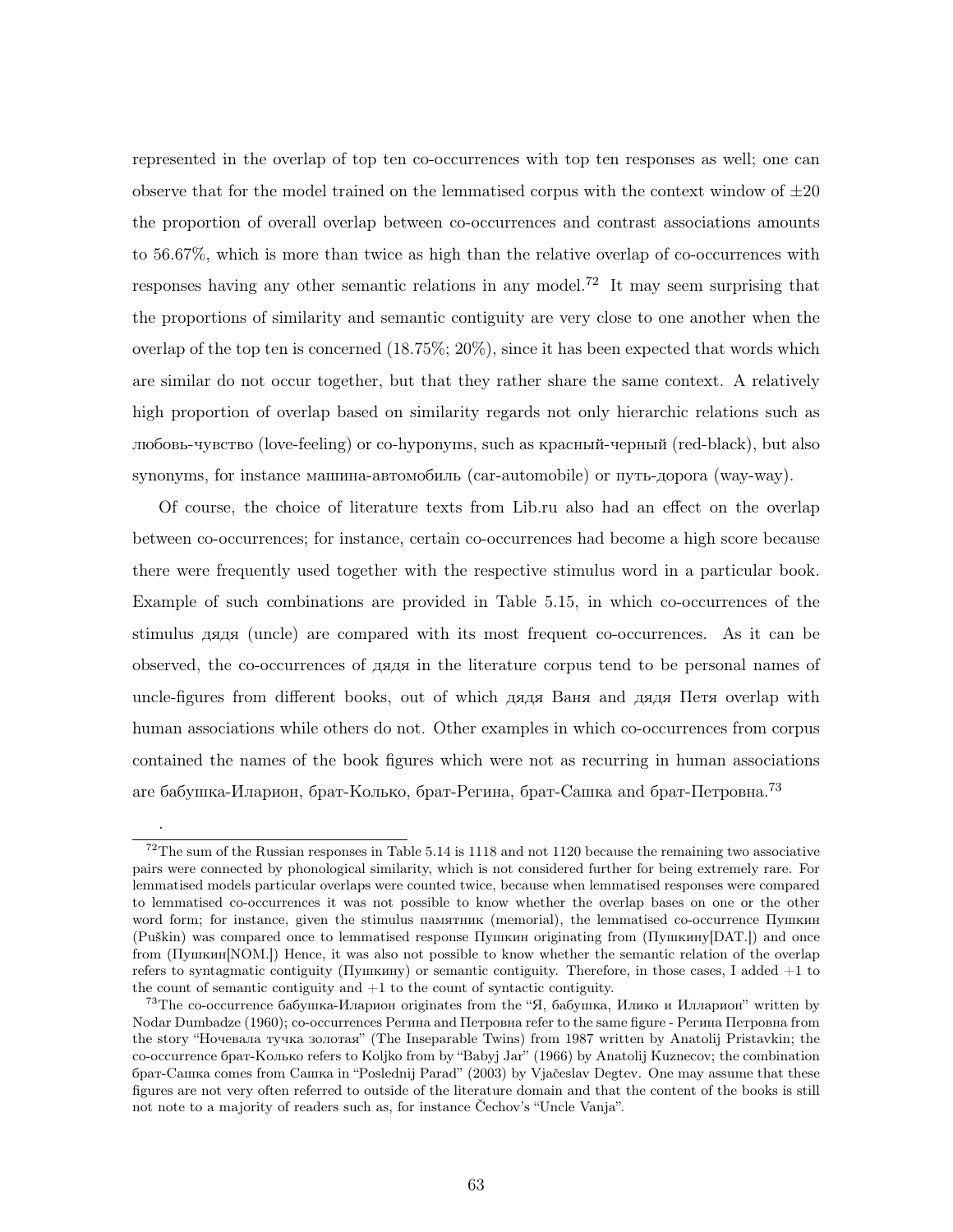Table 5.15: Responses to the stimulus дядя in comparision to its co-occurrences extracted with the model trained on the lemmatised corpus with the context window of  $\pm 20$  words

| Responses              | Frequency | Co-occurrences LLR |         | Overlap      |
|------------------------|-----------|--------------------|---------|--------------|
| Teta aunt              | 134       | Коля Kolja         | 1308.61 |              |
| $C$ тепа $Stepa$       | 56        | Teta <i>aunt</i>   | 1063.85 | $\mathbf x$  |
| Вася Vasja             | 37        | Сандро Sandro      | 929.77  |              |
| родственник relative   | 35        | $H$ ша <i>Лаšа</i> | 693.20  |              |
| Ваня Vanja             | 31        | Петя $Petja$       | 611.88  | $\mathbf{x}$ |
| родной $dear/close$    | 23        | Володя Volodja     | 582.68  |              |
| мой $my$               | 15        | Миша Міšа          | 538.96  |              |
| $IIerfi$ <i>Petja</i>  | 12        | Чик $\check{C}ik$  | 448.77  |              |
| $\mu$ руг $\it friend$ | 9         | Ваня Vanja         | 429.98  | $\mathbf x$  |
| мужчина man            | 8         | Гриша Griša        | 416.05  |              |

### 5.4 Discussion

According to the results presented in this work, a little less than a quarter of human associations consists of the words occurring most frequently together within the context of 40 words (context window of  $\pm 20$  words). With an overlap of 22.32\%, the proportion of co-occurrences which correspond to associations found in this study is higher the one observed in Rapp & Wettler (1991), as well as the one presented by Griffiths & Steyvers (2002), which was based on more sophisticated, second-order statistics models such as Latent Semantic Analysis (overlap: 11.16%) and topic model (overlap: 12.86%). Although the overlap of primary co-occurrences and primary responses did not overcome  $29\%$  measured by Wettler *et al.* (2005), with  $70\%$ of co-occurrences present within any human response extracted with the context window of  $\pm 10$  words, the overlap found in this work was higher than the one measured by Wettler and colleagues, which amounted to 64%. Comparing the results with those made by other researches gives an idea of the overlap that is to be expected when predicting human responses with methods of distributional semantics and reassures that the overlap observed within this work is fairly satisfying. However, claiming that the results found within the parameters used in this study are more adequate than other models used for the same purpose would be an overstatement, since the comparison between results of models which were trained on different corpora, different languages and which make use of different lists of stimuli does not hold. The parameters which have been observed to extract co-occurrences with the highest degree of overlap (lemmatised corpus, context window of  $\pm 20$  words) are therefore not to be consid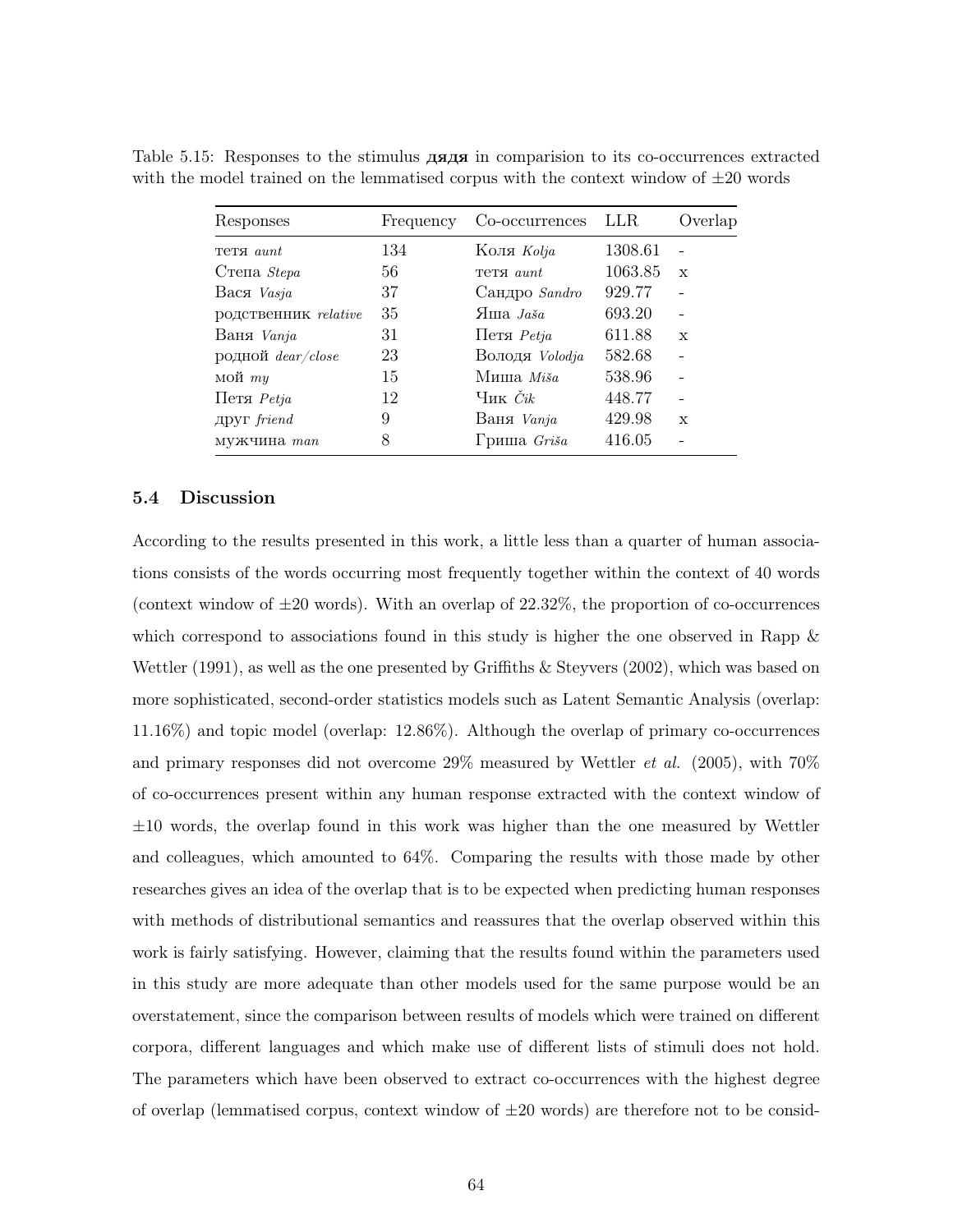ered as general formula assuring the highest overlap between associations and co-occurrences, but as the one which proved to be the most adequate for the Russian associations presented in Slavic Association Dictionary. Accordingly, the parameter combination found to be best adequate for Russian association would possibly not be as well adapted for other languages, since, as it has been shown in the analysis of Slavic associations, different languages display different distributions of semantic relations within associations even when the same list of stimuli is presented. Moreover, it is not to exclude that even the distribution of semantic relations for the same language would vary with the repetition of the associative experiment with other subjects (or maybe even with the same subjects).

The more context words were considered by the co-occurrence extraction, the closer were the distributions of semantic relations within co-occurrences and human responses. The distribution of semantic relations within co-occurrences depended on the size of the context window: the smaller the window size, the higher the proportion of syntagmatic contiguity could be observed, the wider the window size, the higher the proportion of all the other semantic relations. What nouns and adjectives are concerned, it has been shown that the proportion of homogeneous (paradigmatic) and, respectively, heterogeneous (syntagmatic) pairs was dominant for both data sets. Hence, it may be stated that co-occurrences certainly have a potential to overlap with human associations, since the relations present in human data are also present in a similar proportion within co-occurrence data. This potential is, however, not necessarily realized for each semantic relation in equal measure. As it has been shown in the analysis of the overlap, although the majority of co-occurrences was based on syntagmatic contiguity, the overlap between primary responses and co-occurrences consisted almost exclusively of contrast relations: 16 out of 21 opposite primary co-occurrences were present in primary responses. Accordingly, the proportion of overlap seems to depend on the proportion of words which might have a contrast in the list of stimuli: the more stimuli with a potential contrast response are present, the higher overlap can be expected. The great proportion of contrast co-occurrences confirms the findings of Charles & Miller (1989) and Fellbaum (1995), who noted that opposite words tend to appear in the same context more often than chance.

The presence of verbs in the list of stimuli also seems to correlate with the proportion of overlap what primary co-occurrences as well as top ten co-occurrences are concerned. The reason for a lower overlap seems to be the fact that co-occurrences of verb stimuli tend to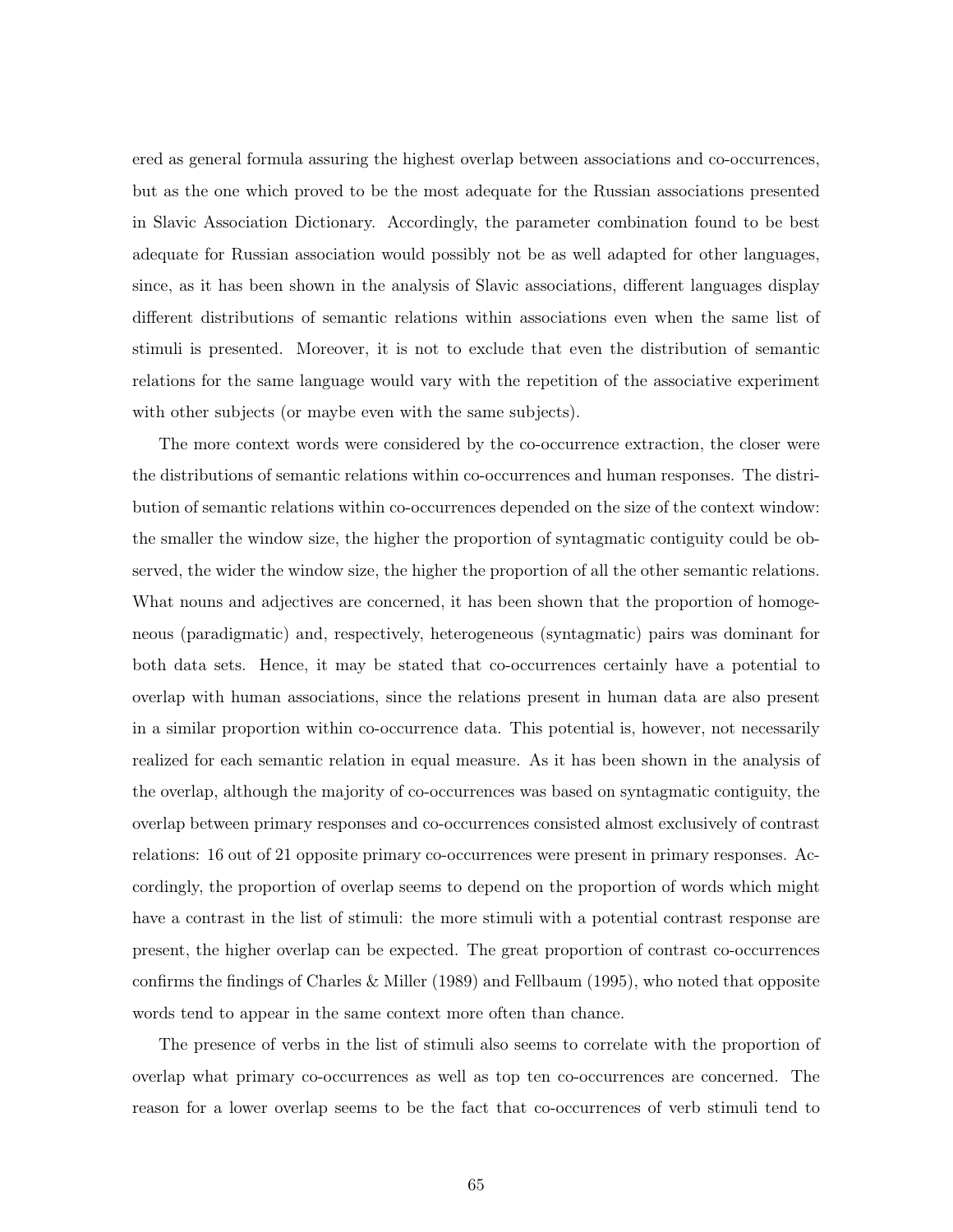be functional words such as particles and pronouns which people generally do not associate. Pronouns and other functional part-of-speech tags are more frequently found in co-occurrences than in human responses: as observed in the analysis of all Slavic associations, to content word stimuli, such as nouns, adjectives and verbs, people most commonly associate other content words and not functional words, although the latter may be more commonly encountered in the same context with the stimulus than content words. Consequently, it is legitimate to hypothesise that content word associations reflect only content word co-occurrences.

According to the results of this analysis, when considering the similarity measures such as LSA for investigating the overlap between extracted *related words* and human associations, one must take into consideration that associations often consist of words which may be found in the same context, but which are not necessarily similar to each other. Hence, a large proportion of syntagmatic relations would possibly be more difficult to capture than in the case of association prediction with association measures.

As stated by Rapp & Zock, deriving associations from textual co-occurrences pre-supposes that the human brain is also doing this (2014:4). Hence, ignoring function words from predicted associations pre-supposes that human brain is doing the same. With the aim of finding the parameter combination that yields the highest overlap with human responses, I experimented with ignoring conjunctions and adpositions from the resulting co-occurrences, which finally proved to slightly increase the proportion of the overlap. To be completely in line with the contiguity hypothesis, I must recall that by doing so, I assumed that human mind is also ignoring these parts-of-speech in case content words stimuli are presented. However, even when strictly remaining by the traditional hypothesis, without part-of-speech constraints, the change in the overlap proportion of primary co-occurrences was only slightly lower (21.43%). Instead, the lemmatisation proved to be much more important factor for achieving the high overlap, as it was expected for a highly morphological language such as Russian.

Although a correlation between co-occurrences and human associations has been observed, with the observed results it is not possible to determine whether the textual co-occurrences influence associations or whether association influence textual co-occurrences. It might certainly be assumed that there is a mutual influence between the two, since our thoughts may influence what we say just as well as the words we say may influence our thoughts, and thus, a creation of an associative link between words in our mind.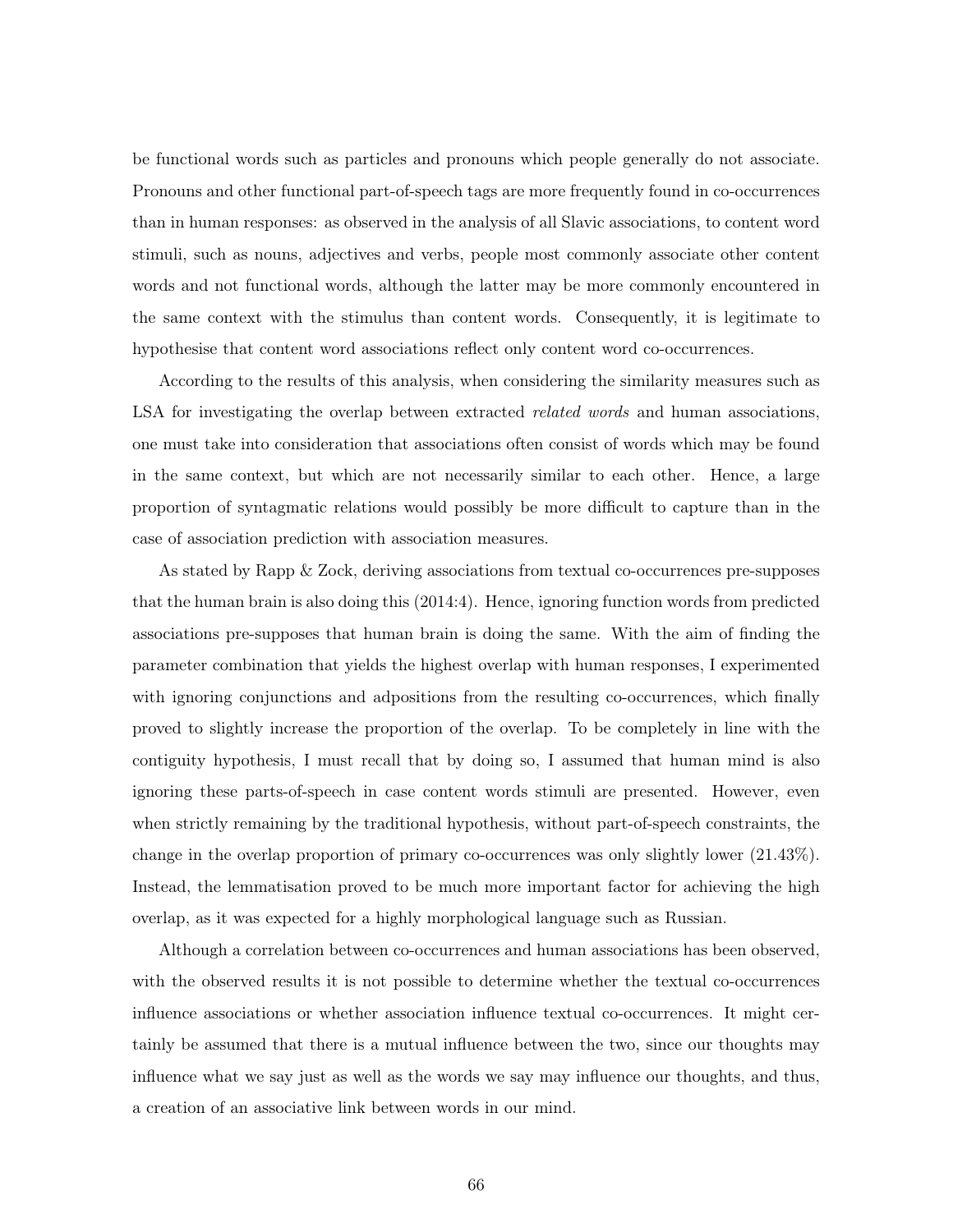# 6 Conclusion

In the present study, I investigated the overlap between human association and co-occurrences in text by comparing Russian association norms from Slavic Association Dictionary with cooccurrences extracted from a Russian corpus consisting of literary texts. In order to study the overlap between the two, I provided a deep analysis of associations and co-occurrences regarding the distribution of their parts-of-speech, as well as of the distribution of the semantic relations such as contrast, similarity and syntagmatic and semantic contiguity. The highest overlap between associations and co-occurrences as well as between semantic properties of the two has been observed by the results of the model trained on the lemmatised corpus with the context size of  $\pm 20$  words, which also proved to cover a higher amount of semantic relations present in human associations than the models trained on smaller context windows. It has been shown that the proportion of the overlap depends not only on the association measure, corpus, context window and lemmatisation, but also on the content of association norms to which co-occurrences are compared to, as well as on the language $(s)$  in which the associative experiment has been conducted. Since association norms of different Slavic languages had shown different distributions of semantic relations, in further studies it would be interesting to investigate to what extent the distribution of semantic relations within co-occurrences is language-independent.

There are numerous other directions in which the investigation of the correlation between associations and co-occurrences in language could be extended. For instance, exploring whether there is a correlation between the variance of human responses and the proportion of overlap between co-occurrences and associations would be an intriguing research subject. The assumption regarding the variance could be that certain stimuli words, to which participants agreed the most, are also those by which a higher overlap could be expected. Another interesting subject of research would be to investigate whether associations and co-occurrences tend to precede or succeed the target word.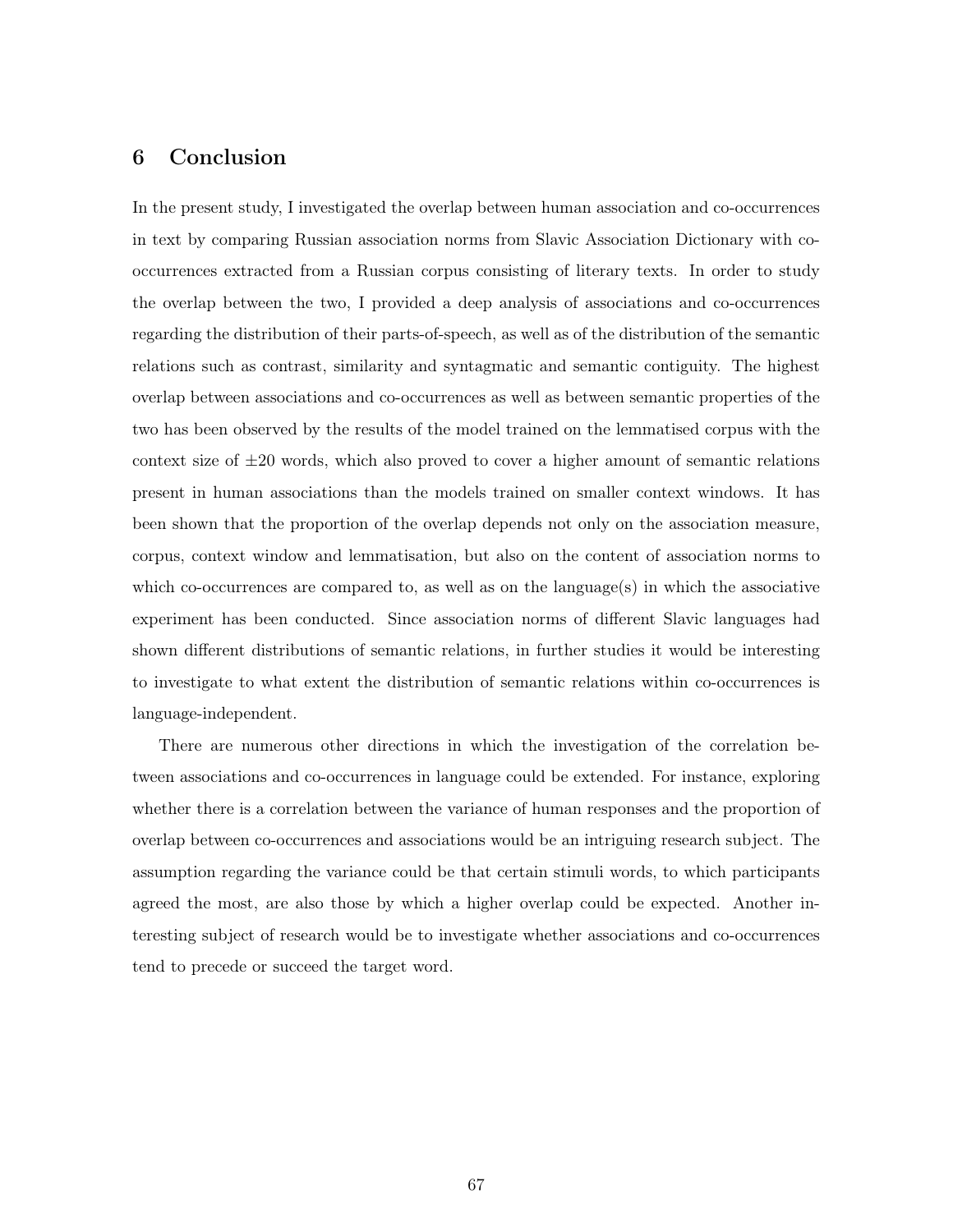## 7 Bibliography

Aitchison, J. (2003). *Words in the Mind: an Introduction to the Mental Lexicon.* Oxford.

- Anstatt T. (2008). Wer "dunkel" hört, muss nicht "hell" sagen: Wortassoziationen in slavischen und germanischen Sprachen. In: Kosta, Peter / Weiss, Daniel (eds.): Slavistische Linguistik 2006/2007. Referate des XXXII. und XXXIII. Konstanzer Slavistischen Arbeitstreffens (= Slavistische Beiträge 464). München, 11-34.
- Blank, A. (1997). Prinzipien des lexikalischen Bedeutungswandels am Beispiel der romanischen Sprachen. Tübingen.
- Brown, R. & Berko, J. (1960). Word association and the acquisition of grammar. In: Child Development 31, 1–14.
- Bruni, E., Tran, N. K. & Baroni, M. (2013). Multimodal distributional semantics. In: Journal of Articifial Intelligence Research 48, 1–47.
- Charles, W. & Miller, G. (1989). Contexts of antonymous adjectives. In: Applied Psycholinguistics 10. 357-75.
- Church, K. W. & Hanks, P. (1990). Word association norms, mutual information, and lexicography. In: Computational Linguistics 16(1). 22-29.
- Clark, H. H. (1970). Word associations and linguistic theory. In: J. Lyons (ed.): New horizons in linguistics. Harmondsworth, 271-286.
- Collins, A. M. & Loftus, E. F. (1975). A spreading- activation theory of semantic processing. In: Psychological Review 82, 407-428.
- Collins, A. M. & Quillian, M. R. (1969). Retrieval time from semantic memory. In: Journal of Verbal Learning and Verbal Behavior 8, 240-247.
- Cramer, P. (1968). Word association. New York.
- Cruse, D. A. (1986). Lexical Semantics. Cambridge.
- Daille, B. (1994). Approche mixte pour l'extraction automatique de terminologie: statistiques lexicales et filtres linguistiques. Ph.D. thesis, Université Paris 7.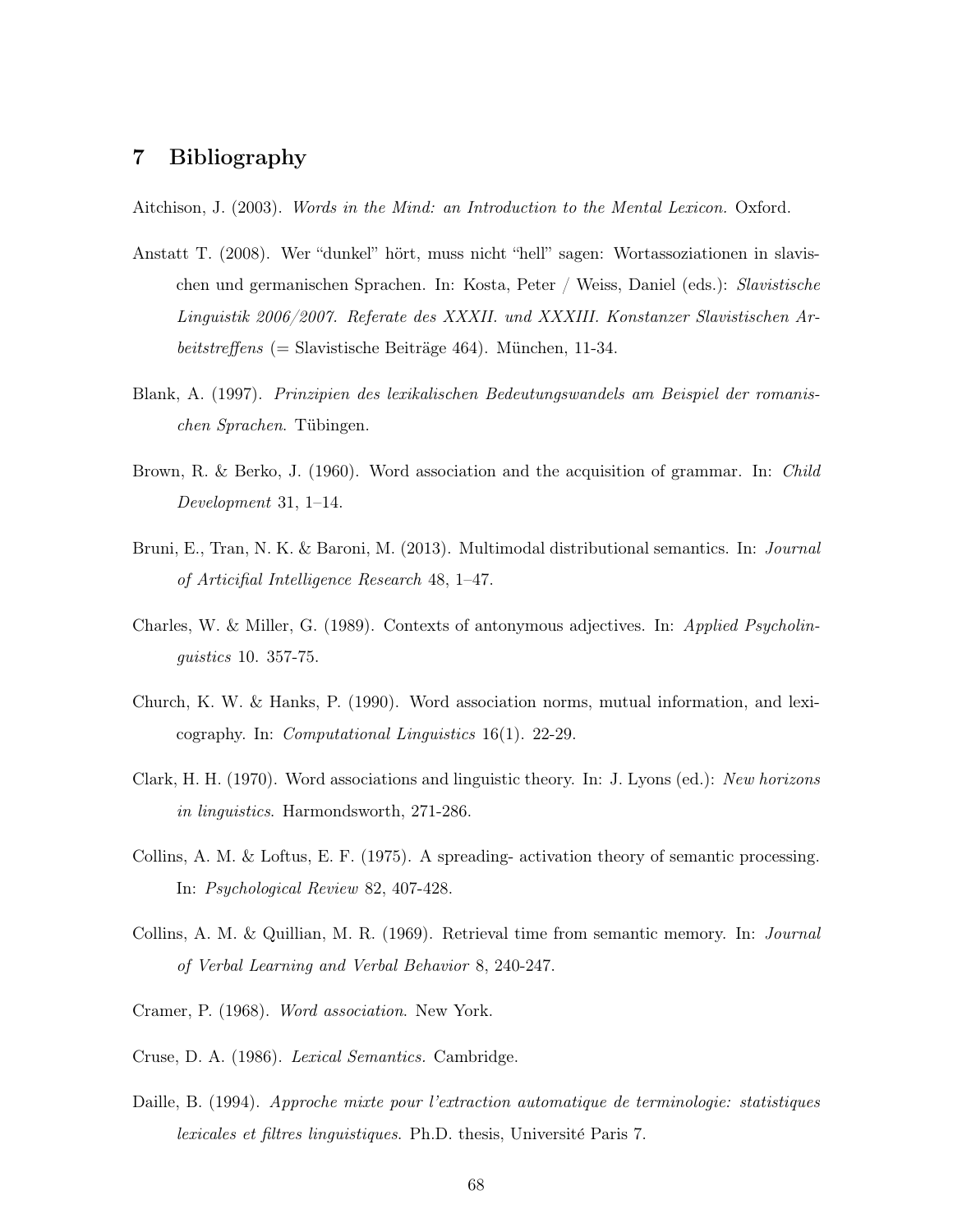- De Deyne, S. & Storms, G. (2008). Word associations: network and semantic properties. In: Behavior Research Methods 40(1), 213–231.
- Deerwester, S., Dumais, S. T., Furnas, G. W., Landauer, T. K. & Harshman, R. (1990). Indexing by latent semantic analysis. In: Journal of the American Society for Information Science 41, 391-407.
- Deese, J. (1962). Form class and the determinants of association. In: *Journal of Verbal* Learning and Verbal Behavior 1, 79–84.
- Deese, J. (1965). The Structure of Association in Language and Thought. Baltimore.
- Dunning, T. E. (1993). Accurate methods for the statistics of surprise and coincidence. In: Computational Linguistics 19 (1), 61–74.
- Entwisle, D. R. (1966). The word associations of young children. Baltimore.
- Ervin, S. M. (1961). Changes with age in the verbal determinants of word association. In: American Journal of Psychology 74, 361-372.
- Evert, S. (2005). The statistics of word co-occurrences: Words pairs and collocations. Dissertation, Institut für maschinelle Sprachverarbeitung, University of Stuttgart.
- Evert, S. & Krenn B. (2001). Methods for the qualitative evaluation of lexical association measures. In: Proceedings of the 39th Annual Meeting of the Association for Computational Linguistics (ACL), Toulouse (France), 188–195.
- Fano, R. (1961). Transmission of Information: A Statistical Theory of Communications. Cambridge.
- Fellbaum, C. (1995). Co-occurrence and Antonymy. In: *International Journal of Lexicography* 8.4, 281-303.
- Fellbaum, C. (1998). Wordnet: an Electronic Lexical Database. Cambridge.
- Fernando, S. & Stevenson, M. (2008). A semantic similarity approach to paraphrase detection. In: Proceedings of the 11th Annual Research Colloquium of the UK Special Interest Group for Computational Linguistics, 45–52.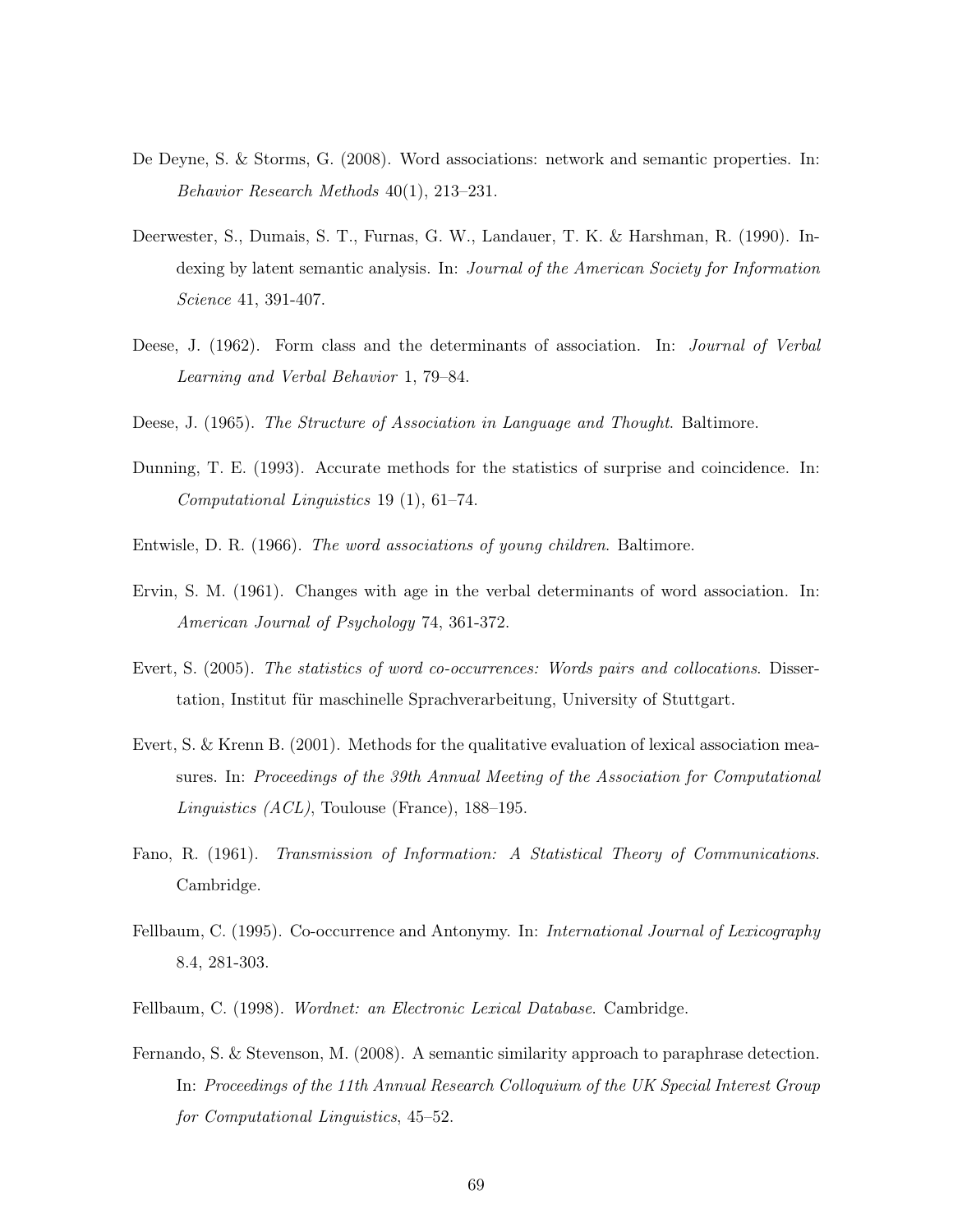- Filippovič, Ju.N., Čerkasova, G.A. & Del'ft, D. (2002). Associacii informacionnyx texnologij: eksperiment na russkom i francuzskom jazykax. (s.l.).
- Galton, F. (1880). Psychometric experiments. In: Brain 2, 149-162.
- Griffiths, T. L. & Steyvers, M. (2003). Prediction and Semantic Association. In: Advances in Neural Information Processing Systems 15, 11–18.
- Harris, Z. (1954). Distributional structure. In: Word 10(23), 146-162.
- Huang, A. (2008). Similarity measures for text document clustering. In: Proceedings of the New Zealand Computer Science Research Student Conference (NZCSRSC), 49–56.
- James, W. (1890). The principles of psychology. New York.
- Jenkins, J. J. (1970). The 1952 Minnesota word association norms. In: L. Postman, G. Keppel (eds.): Norms of word association. New York, 1-38.
- Jones, E. (1964). The Life and Works of Sigmund Freud. Harmondsworth.
- Jones, M. N. & Mewhort, D. J. K. (2007). Representing word meaning and order information in a composite holographic lexicon. In: Psychological Review 114(1), 1-37.
- Jones, S. (2002). Antonymy. A corpus-based perspective. London/New York.
- Jung, C. G. (1918). Studies in word-association: experiments in the diagnosis of psychopathological conditions carried out at the Psychiatric Clinic of the University of Zurich. London.
- Karaulov, Ju. N., Sorokin, Ju. A., Tarasov, E. F., Ufimceva, N. V. & Čerkasova, G. A. (1994ff). Russkij associativnyj slovar'. Associativnyj tezaurus sovremennogo russkogo jazyka. Moskva.
- Kent, G. H. & Rosanoff, A. J. (1910). A study of association in insanity. In: American Journal of Insanity 67, 37-96.
- Kiss, G., Armstrong, C., Milroy, R. & Piper, J. (1973). An associative thesaurus of English and its computer analysis. In: A. Aitken, R. Beiley and N. Hamilton-Smith (eds.): The Computer and Literary Studies. Edinburgh, 153-165.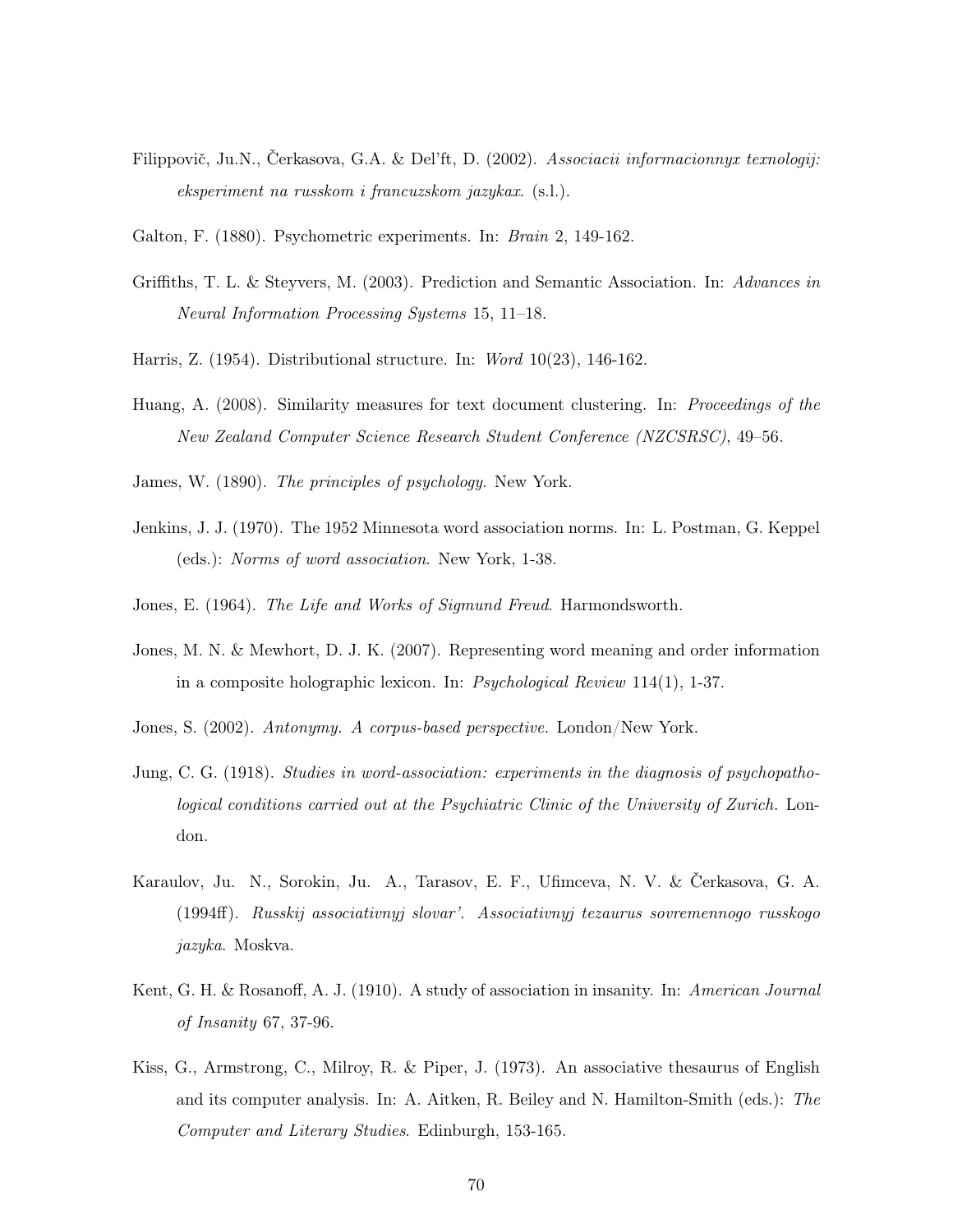- Kurcz, I. (1967). Polskie normy powszechności skojarzeń swobodnych na 100 słów z listy Kent-Rosanoff'a. In: Studia Psychologiczne 8, 122-255.
- Lakoff, G. (1993). The Contemporary Theory of Metaphor. In A. Ortony (ed.): *Metaphor* and Thought. Cambridge, 2-202.
- Landauer, T. K. & Dumais, S. T. (1997). A solution to Plato's Problem: The latent semantic analysis theory of acquisition, induction and representation of knowledge. In: Psychological Bulletin 104, 211-240.
- Lehmann, C. (1982). Directions for interlinear morphemic translations. In: Folia Linguistica 16, 199-224.
- Lenci, A. (2008). Distributional semantics in linguistic and cognitive research. In: *Italian* Journal of Linguistics 20(1), 1-30.
- Leont'ev, A. A. (1977). Slovar' associativnych norm russkogo jazyka. Moskva.
- Lezius, W. (1999). Automatische Extrahierung idiomatischer Bigramme aus Textkorpora. In: Tagungsband des 34. Linguistischen Kolloquiums, Germersheim.
- Lobanova, A. (2012). The Anatomy of Antonymy: a Corpus-driven Approach. Dissertation. University of Groningen.
- Lü, Y. and M. Zhou (2004). Collocation Translation Acquisition Using Monolingual Corpora. In: Proceedings of the 42nd Meeting of the Association for Computational Linguistics (ACL 2004). Barcelona, 167–174.
- Lund, K. & Burgess, C. (1996). Producing high-dimensional semantic spaces from lexical cooccurrence. In: Behavior Research Methods, Instruments, & Computers 28(2), 203–208.
- Lyons, J. (1977). Semantics. Cambridge.
- Mikolov T., Chen K., Corrado G., Dean J. (2013a). Efficient Estimation of Word Representations in Vector Space. Available at: http://arxiv.org/abs/1301.3781 (Last accessed: 07.12.2015).
- Mikolov, T., Yih, W. & Zweig, G. (2013b). Linguistic regularities in continuous space word representations. In: Proceedings of Human Language Technologies: Conference of the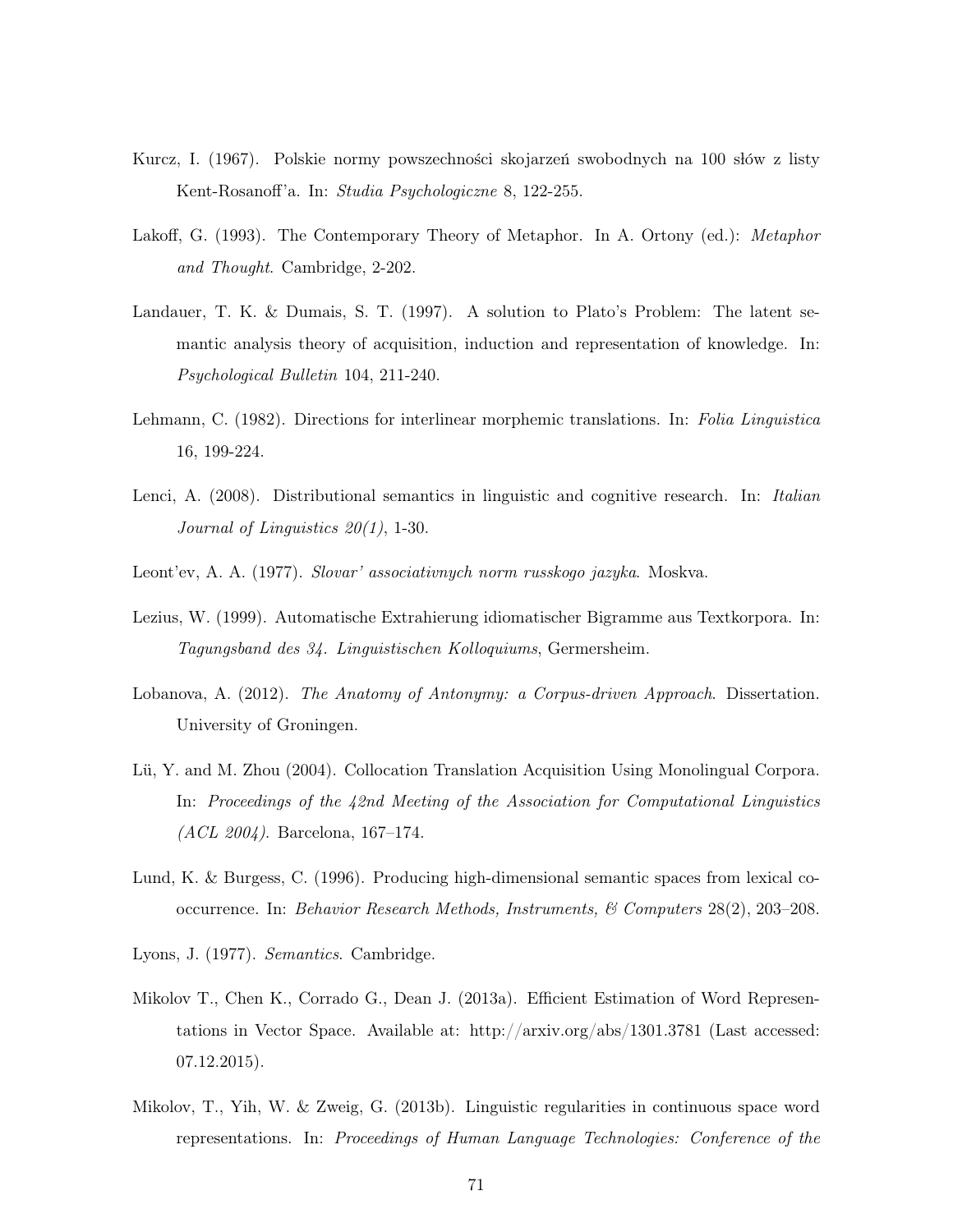North American Chapter of the Association of Computational Linguistics (NAACL-HLT). Georgia (USA), 746–751.

- Miller, K. M. (1970). Free-association responses of English and Australian students to 100 words from the Kent-Rosanoff association test. In: L. Postman & G. Keppel (eds.): Norms of Word Association. New York, 39-52.
- Nelson, D. L., McEvoy, C. L. & Dennis, S. (2000). What is free association and what does it measure? In: *Memory & Cognition 28, 887–899.*
- Nelson, D. L., McEvoy, C. L. & Schreiber, T. A. (2004). The University of South Florida free association, rhyme, and word fragment norms. In: Behavior Research Methods, Instruments, & Computers 36(3), 402-407.
- Nelson, K. (1977). The syntagmatic-paradigmatic shift revisited: a review of research and theory. In: Psychological Bulletin  $84(1)$ , 93-116.
- Orliac, B. & Dillinger, M. (2003). Collocation Extraction for Machine Translation. In: Proceedings of Machine Translation Summit IX. New Orleans, 292–298.
- Palermo, D. S. (1971). Characteristics of word association responses obtained from children in grades one through four. In: Developmental Psychology 5(1), 118-123.
- Palermo, D. S. & Jenkins, J. J. (1964). Word Association Norms: Grade School through College. Minneapolis.
- Panchenko A., Loukachevitch N. V., Ustalov D., Paperno D., Meyer C. M. & Konstantinova N. (2015). RUSSE: The First Workshop on Russian Semantic Similarity. In: Proceedings of the Dialogue 2015 conference. Moscow, xx-yy.
- Paperno, D., Marelli, M., Tentori, K. & Baroni, M. (2014). Corpus-based estimates of word association predict biases in judgement of word co-occurrence likelihood. In: Cognitive Psychology 74, 66–83.
- Pereira, F., Tishby, N. & Lee, L. (1993). Distributional clustering of English words. In: Proceedings of the 31st Annual Meeting on Association for Computational Linguistics. Columbus, 183–190.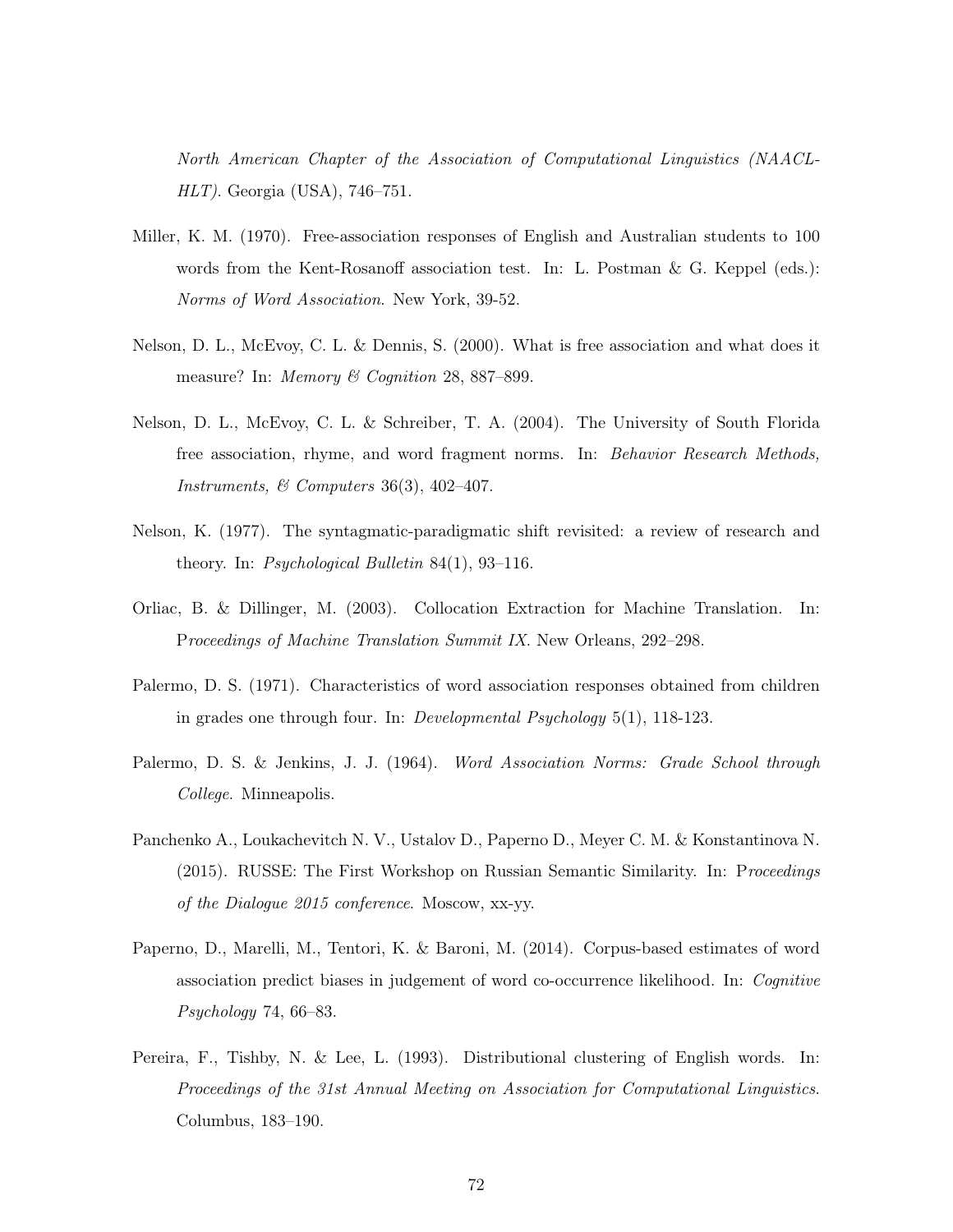- Petrov, S., Das, D. & McDonald, R. (2011). A universal part-of-speech tagset. Available at http://arxiv.org/pdf/1104.2086.pdf (Last accessed: 07.12.2015).
- Postman, L. & Keppel, G. (eds.) (1970): Norms of Word Association. New York/London.
- Raible, W. (1981). Von der Allgegenwart des Gegensinns. In: Zeitschrift für Romanische Philologie 97, 1-40.
- Rapp, R. (2002). The computation of word associations: Comparing syntagmatic and paradigmatic approaches. In: Proceedings of the 19th International Conference on Computational Linguistics, Taipei (Taiwan), 1–7.
- Rapp, R., Wettler, M. (1991). Prediction of free word associations based on Hebbian learning. In: Proceedings of the (IEEE and INNS) International Joint Conference on Neural Networks. Singapore, 25–29.
- Rapp, R. & Wettler, M. (1993). Computation of word associations based on the co-occurrence of words in large corpora. In: Proceedings of the Workshop on Very Large Corpora. Columbus (OH), 84–93.
- Rapp, R. & Zock, M. (2014). The CogALex-IV Shared Task on the Lexical Access Problem. In: Proceedings of the 4th Workshop on Cognitive Aspects of the Lexicon (CogALex). Dublin, 1–14.
- Russel, W. A. (1970). The complete German language norms for responses to 100 words from the Kent-Rosanoff Word Association Test. In: Postman, L./Keppel, G. (eds.): Norms of word association. New York, 53-94.
- Sahlgren, M. (2006). The Word-Space Model Using distributional analysis to represent syntagmatic and paradigmatic relations between words in high-dimensional vector spaces. Ph.D. Thesis, Stockholm University.
- Saussure, F. (1916/1983). Course in general Linguistics. Duckworth.
- Schulte im Walde, S. & Melinger, A. (2008). An in-depth look into the co-occurrence distribution of semantic associates. In: Rivista Di Linguistica, 20(1), 87–123.
- Schwartz, B. & Reisberg, D. (1991). Learning and memory. New York.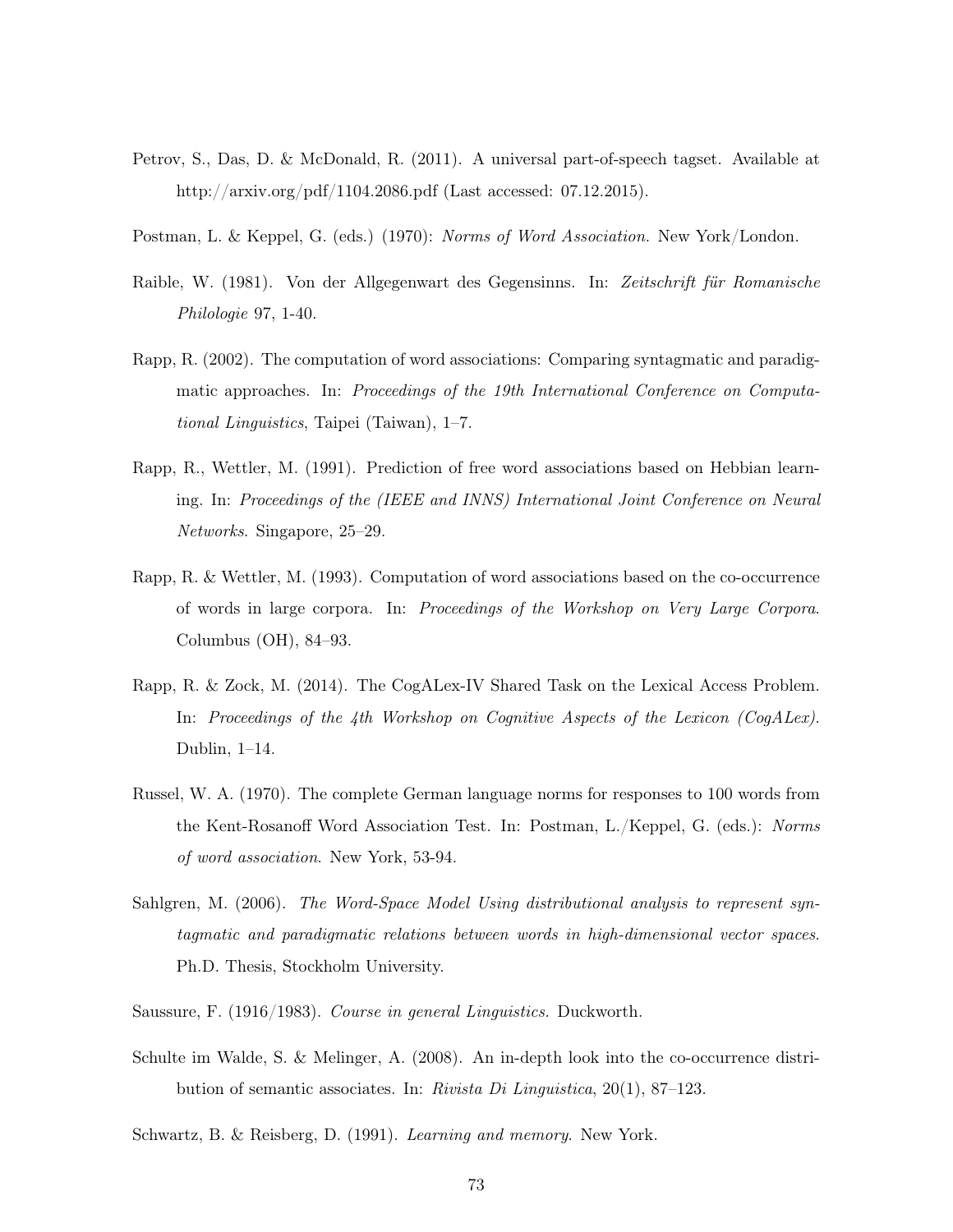- Seretan, V. (2010): Syntax-Based Collocation Extraction. Text, Speech and Language Technology. Dordrecht.
- Sharoff, S., Kopotev, M., Erjavec, T., Feldman, A. & Divjak, D. (2008). Designing and evaluating Russian Tagsets, In: Proceedings of the Sixth Language Resource and Evaluation Conference (LREC). Marrakech, 279-285.
- Simov, K., Osenova, P. & Slavcheva, M. (2004). BTB-TR03: BulTreeBank Morphosyntactic Tagset. BTB-TS version 2.0. Available at: http://www.bultreebank.org/TechRep/BTB-TR03.pdf. (Last accessed: 06.12.2015).
- Sorabji, R. (2004). Aristotle on memory. Chicago.
- Steyvers, M. & Tenenbaum, J. B. (2005). The large-scale structure of semantic networks: statistical analyses and a model of semantic growth. In: Cognitive Science, 29(1), 41–78.
- Suprun, A. E. (1983). Leksičeskaja tipologija slavjanskich jazykov. Minsk.
- Thumb, A. & Marbe, K. (1901). Experimentelle Untersuchungen über die1 psychologischen Grundlagen der sprachlichen Analogiebildung. Leipzig.
- Turney, P. D. & Littman, M. L. (2003). Measuring praise and criticism: Inference of semantic orientation from association. In: ACM Transactions on Information Systems  $21(4)$ , 315–346.
- Ufimceva, N. V. G. A. Čerkasova, Ju. N. Karaulov, E. F., Tarasov, M. (2004). *Slavjanskij* associativnyj slovar': russkij, belorusskij, bolgarskij, ukrainskij. Moskva.
- Wandmacher, T., Ovchinnikova, E. & Alexandrov, T. (2008). Does latent semantic analysis reflect human associations. In: Proceedings of the Lexical Semantics Workshop at ESSLLI. Hamburg, 63-70.
- Wettler, M., Rapp, R. & Sedlmeier, P. (2005). Free Word Associations Correspond to Contiguities Between Words in Texts. In: Journal of Quantitative Linguistics, 12(2-3), 111–122.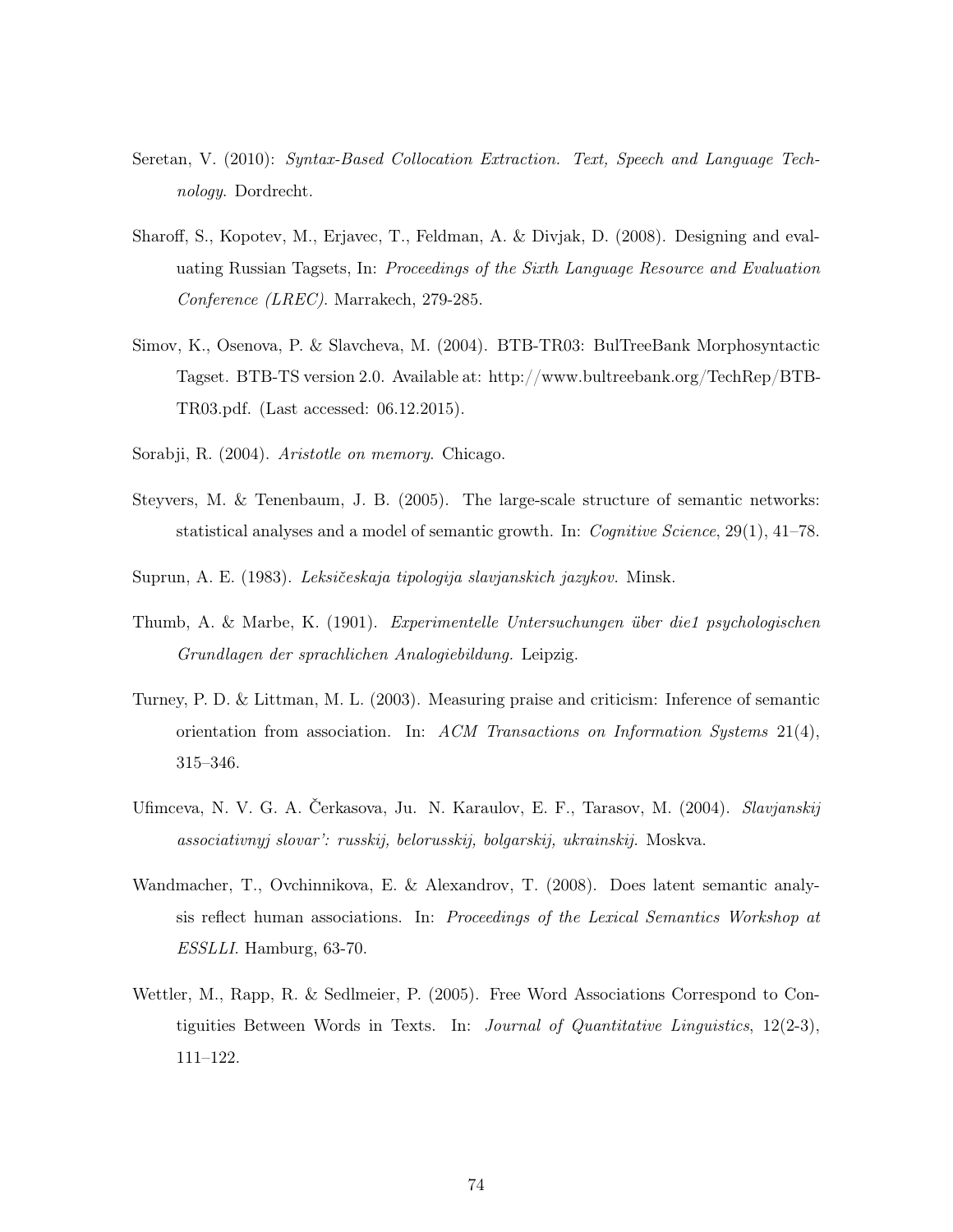## 8 Attachment

| бабушка      | grandmother       | женщина        | woman               | родина         | homeland            |
|--------------|-------------------|----------------|---------------------|----------------|---------------------|
| белый        | white             | ЖИЗНЬ          | life                | родной         | close/dear          |
| Бог          | God               | ЖИТЬ           | to live             | <b>POT</b>     | mouth               |
| богатый      | rich              | красивый       | be a utilful        | руки           | hands               |
| больной      | ill               | красный        | $_{red}$            | свет           | light               |
| большой      | big               | кричать        | to yell             | старый         | old                 |
| брат         | brother           | $_{\rm{Jrec}}$ | forest              | CTOJI          | table               |
| быстро       | $\mathit{fast}$   | ЛИЦО           | face                | СТЫД           | shame               |
| человек      | man               | любовь         | love                | счастье        | hapiness            |
| черный       | black             | маленький      | small               | свободный      | free                |
| чистый       | clean             | мальчик        | boy                 | семья          | family              |
| дверь        | door              | мать           | mother              | сила           | force               |
| дочь         | $d$ augther       | машина         | car                 | слабый         | weak                |
| друг         | friend            | МНОГО          | a lot               | слово          | word                |
| думать       | think             | молодой        | $\mathit{young}$    | смерть         | death               |
| дурак        | $idiot$           | муж            | husband             | справедливость | justice             |
| душа         | $\mathit{soul}$   | мужчина        | man                 | терять         | to lose             |
| ДЯДЯ         | oncle             | надеяться      | to hope             | веселый        | joyful              |
| девочка      | qirl              | народ          | nation              | вспоминать     | to remember         |
| дело         | action            | начало         | beggining           | встреча        | meeting             |
| день         | day               | ненавидеть     | to hate             | ветер          | wind                |
| деньги       | money             | новый          | new                 | вечер          | evening             |
| деревня      | village           | НОЧЬ           | night               | вечность       | $\mathit{eternity}$ |
| добро        | goodness          | обещать        | to promise          | вместе         | together            |
| ДОМ          | home              | обман          | fraud               | вода           | water               |
| $_{\rm CTL}$ | to eat            | OFOHL          | fire                | война          | $\it{war}$          |
| глаза        | eye               | палец          | finger              | враг           | enemy               |
| глупый       | stupid            | памятник       | $\it{memorial}$     | время          | time                |
| говорить     | to speak          | ПИТЬ           | to drink            | хлеб           | <i>bread</i>        |
| голова       | head              | ПЛОХО          | bad                 | ходить         | $g$ o               |
| ГОЛОС        | $v^{\text{o}ice}$ | помогать       | to help             | хорошо         | good                |
| гора         | muntain           | ПУТЬ           | way                 | хотеть         | to want             |
| город        | town              | работа         | work                | умный          | intellingent        |
| ГОСТЬ        | guest             | радость        | joy                 | успеть         | to succeed          |
| искать       | to search         | разговор       | $\emph{conversion}$ | утро           | $m$                 |
| жадный       | $avid$            | ребенок        | $child$             | зеленый        | qreen               |
| жена         | wife              | река           | river               | земля          | earth               |
|              |                   |                |                     | ЗЛО            | evil                |

Table 8.1: Russian stimuli from Slavic Association Dictionary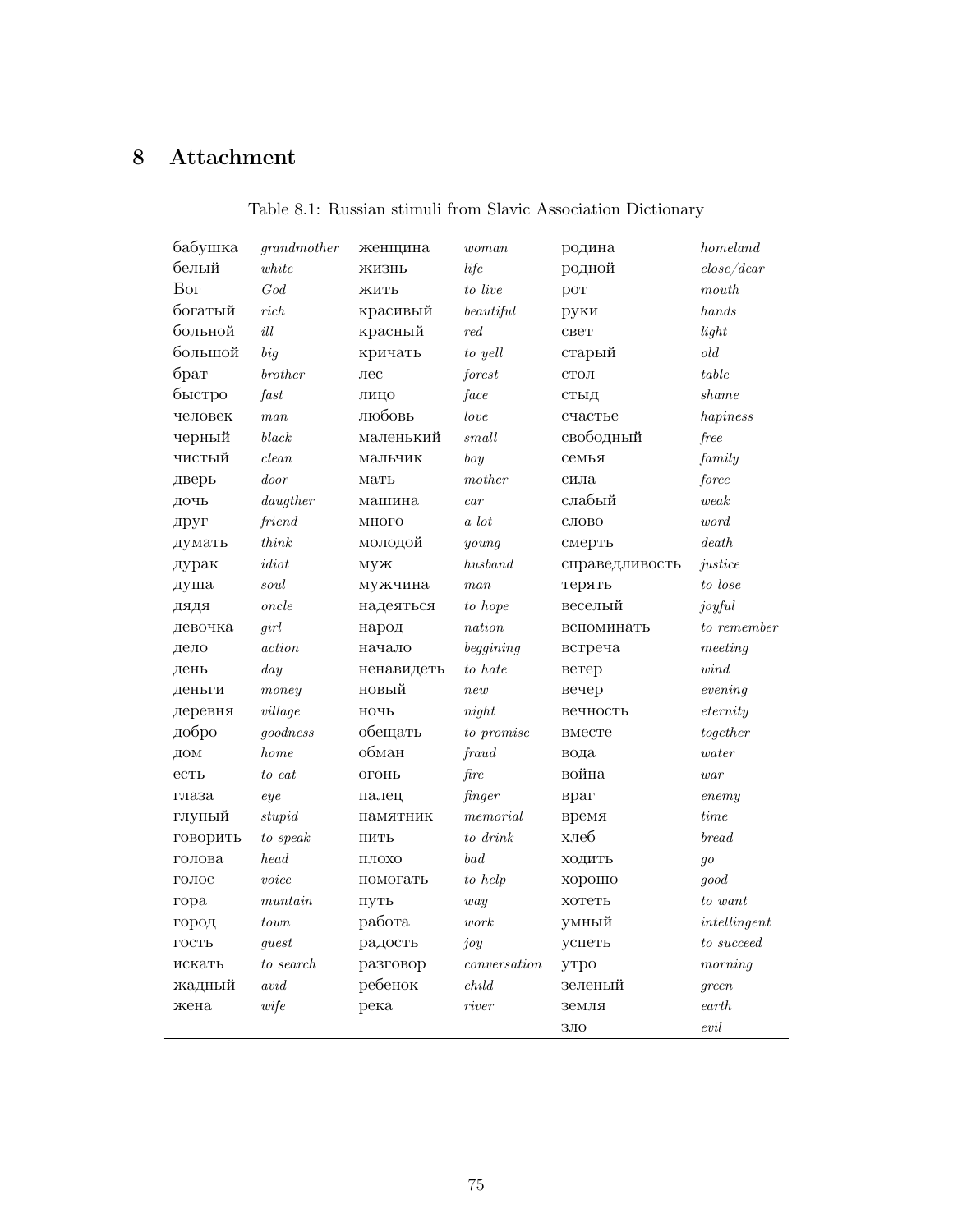|                    |             | NOUN | ADJ.           | ERB      | ADV      | NUM      | PRON     |
|--------------------|-------------|------|----------------|----------|----------|----------|----------|
|                    | ru          | 52   | 13             | 4        |          |          |          |
|                    | be          | 55   | 16             | $\Omega$ | 0        | $\theta$ |          |
| NOUN $(total: 71)$ | $_{\rm bg}$ | 62   | 7              |          | 0        |          |          |
|                    | uk          | 24   | 47             | 0        |          | 0        |          |
|                    | ru          | 13   | 7              | 0        |          | 0        |          |
| $ADJ$ (total: 20)  | be          | 18   | $\overline{2}$ | 0        | ∩        | 0        |          |
|                    | $_{\rm bg}$ | 9    | 11             | 0        | $\Omega$ | 0        |          |
|                    | uk          | 20   | 0              |          |          | 0        | 0        |
|                    | ru          | 3    | $\Omega$       | 10       | 3        | $\Omega$ | $\Omega$ |
| VERB $(total: 16)$ | be          | 8    | 0              | 5        | 3        | 0        | 0        |
|                    | $_{\rm bg}$ | 5    | 0              | 10       |          | 0        |          |
|                    | uk          |      |                | 5        |          |          |          |

Table 8.2: Distribution of parts-of-speech for noun, adjective and verb stimuli in Russian, Belarusain, Bulgarian and Ukrainian primary responses (absolute values)

Table 8.3: Distribution of parts-of-speech for noun, adjective and verb stimuli in Russian, Belarusian, Bulgarian and Ukrainian ten most frequent responses (absolute values)

|                     |        | <b>NOUN</b> | ADJ            | VERB           | <b>ADV</b>     | NUM      | PRON           |
|---------------------|--------|-------------|----------------|----------------|----------------|----------|----------------|
|                     | ru     | 435         | 194            | 35             | 19             | 5        | 21             |
|                     | be     | 484         | 183            | 18             | 9              | $\theta$ | 15             |
| NOUN (total: 710)   | bg     | 547         | 114            | 21             | 17             | 4        | 7              |
|                     | uk     | 350         | 312            | 29             | 14             | 3        | 12             |
|                     | ru     | 152         | 45             | $\Omega$       | $\Omega$       | $\Omega$ | 3              |
| ADJ $(total: 200)$  | be     | 147         | 50             | $\theta$       | 1              | $\Omega$ | $\overline{2}$ |
|                     | $\log$ | 115         | 78             | $\overline{2}$ | $\overline{2}$ | 1        | $\overline{2}$ |
|                     | uk     | 172         | 27             | $\theta$       | 0              | $\theta$ | 1              |
|                     | ru     | 53          |                | 69             | 25             | 5        | 7              |
|                     | be     | 86          | 3              | 51             | 15             | 4        | 1              |
| VERB $(total: 160)$ | bg     | 76          | $\overline{2}$ | 46             | 17             | 8        | 11             |
|                     | uk     | 85          | $\Omega$       | 37             | 32             | 3        | 3              |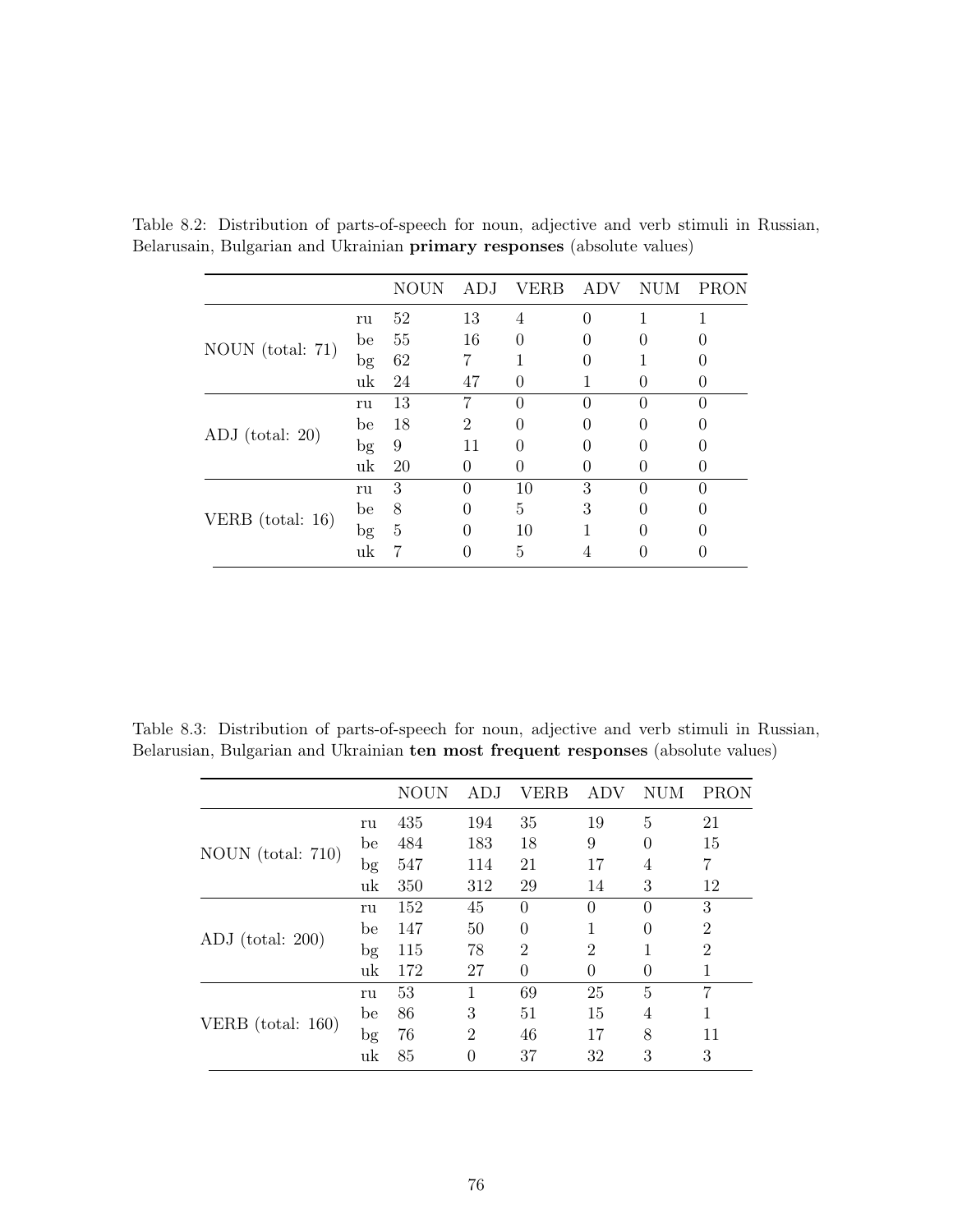| Stimulus           | Primary<br>response | Nr. of<br>subjects<br>with<br>observed<br>primary<br>response | Predicted<br>response | $_{\rm LLR}$ | Nr. of<br>subjects<br>with<br>predicted<br>primary<br>response | Nr. of<br>$\operatorname{all}$<br>subjects | Presence<br>$_{\rm of}$<br>predicted<br>primary<br>response<br>in any<br>response | Primary<br>response<br>equal to<br>predicted<br>primary<br>response |
|--------------------|---------------------|---------------------------------------------------------------|-----------------------|--------------|----------------------------------------------------------------|--------------------------------------------|-----------------------------------------------------------------------------------|---------------------------------------------------------------------|
| добро              | ЗЛО                 | 221                                                           | ЗЛО                   | 2767.75      | 221                                                            | 590                                        | $\mathbf x$                                                                       | $\mathbf x$                                                         |
| ЗЛО                | добро               | 167                                                           | добро                 | 2767.75      | 167                                                            | 591                                        | X                                                                                 | X                                                                   |
| муж                | жена                | 167                                                           | жена                  | 1693.3       | 167                                                            | 592                                        | X                                                                                 | X                                                                   |
| молодой            | человек             | 163                                                           | человек               | 1965.79      | 163                                                            | 591                                        | $\mathbf x$                                                                       | X                                                                   |
| мужчина            | женщина             | 156                                                           | женщина               | 3344.44      | 156                                                            | 594                                        | $\mathbf x$                                                                       | $\mathbf x$                                                         |
| $\Pi\mathsf{JOXO}$ | хорошо              | 152                                                           | хорошо                | 222.21       | 152                                                            | 590                                        | $\mathbf x$                                                                       | $\mathbf x$                                                         |
| жена               | муж                 | $129\,$                                                       | муж                   | 1693.3       | 129                                                            | 593                                        | $\mathbf x$                                                                       | X                                                                   |
| бабушка            | дедушка             | 128                                                           | дедушка               | 1552.31      | 128                                                            | 592                                        | $\mathbf x$                                                                       | X                                                                   |
| мальчик            | девочка             | 124                                                           | девочка               | 947.89       | 124                                                            | 590                                        | X                                                                                 | $\mathbf X$                                                         |
| черный             | белый               | 121                                                           | белый                 | 1939.26      | 121                                                            | 592                                        | $\mathbf x$                                                                       | $\mathbf x$                                                         |
| белый              | черный              | 119                                                           | черный                | 1939.26      | 119                                                            | 592                                        | X                                                                                 | $\mathbf x$                                                         |
| слабый             | сильный             | 117                                                           | сильный               | 390.78       | 117                                                            | 590                                        | X                                                                                 | $\mathbf x$                                                         |
| умный              | человек             | 113                                                           | человек               | 458.11       | 113                                                            | 592                                        | X                                                                                 | $\mathbf x$                                                         |
| мать               | отец                | 111                                                           | отец                  | 3343.77      | 111                                                            | 588                                        | $\mathbf x$                                                                       | $\mathbf x$                                                         |
| богатый            | бедный              | 108                                                           | бедный                | 389.62       | 108                                                            | 592                                        | X                                                                                 | $\mathbf x$                                                         |
| девочка            | мальчик             | 101                                                           | мальчик               | 947.89       | 101                                                            | 592                                        | $\mathbf x$                                                                       | $\mathbf X$                                                         |
| новый              | старый              | 95                                                            | старый                | 704.23       | 95                                                             | 592                                        | X                                                                                 | $\mathbf x$                                                         |
| женщина            | мужчина             | 89                                                            | мужчина               | 3344.44      | 89                                                             | 593                                        | X                                                                                 | $\mathbf x$                                                         |
| смерть             | жизнь               | 88                                                            | жизнь                 | 961.18       | 88                                                             | 592                                        | X                                                                                 | X                                                                   |
| маленький          | большой             | $82\,$                                                        | большой               | 576.59       | 82                                                             | $593\,$                                    | X                                                                                 | х                                                                   |
| радость            | счастье             | 79                                                            | счастье               | $252.34\,$   | 79                                                             | 591                                        | X                                                                                 | $\mathbf X$                                                         |
| искать             | найти               | 75                                                            | найти                 | 931.94       | 75                                                             | 592                                        | $\mathbf x$                                                                       | $\mathbf x$                                                         |
| свет               | яркий               | 71                                                            | яркий                 | 948.4        | 71                                                             | 591                                        | X                                                                                 | $\mathbf x$                                                         |
| дверь              | открытый            | 58                                                            | открыть               | 3146.52      | 58                                                             | 592                                        | X                                                                                 | $\overline{\phantom{a}}$                                            |
| ветер              | сильный             | 68                                                            | дуть                  | 1427.67      | 53                                                             | 589                                        | X                                                                                 |                                                                     |
| земля              | круглый             | 79                                                            | небо                  | 1202.01      | 50                                                             | 591                                        | X                                                                                 |                                                                     |
| вечер              | теплый              | $52\,$                                                        | утро                  | 1197.18      | 49                                                             | 592                                        | $\mathbf x$                                                                       |                                                                     |
| палец              | рука                | 141                                                           | указательный          | 1804.23      | $47\,$                                                         | $593\,$                                    | $\mathbf X$                                                                       |                                                                     |

Table 8.4: Observed and predicted primary responses for the lemmatised model with context window of  $\pm 20$  (excluding prepositions and conjunctions)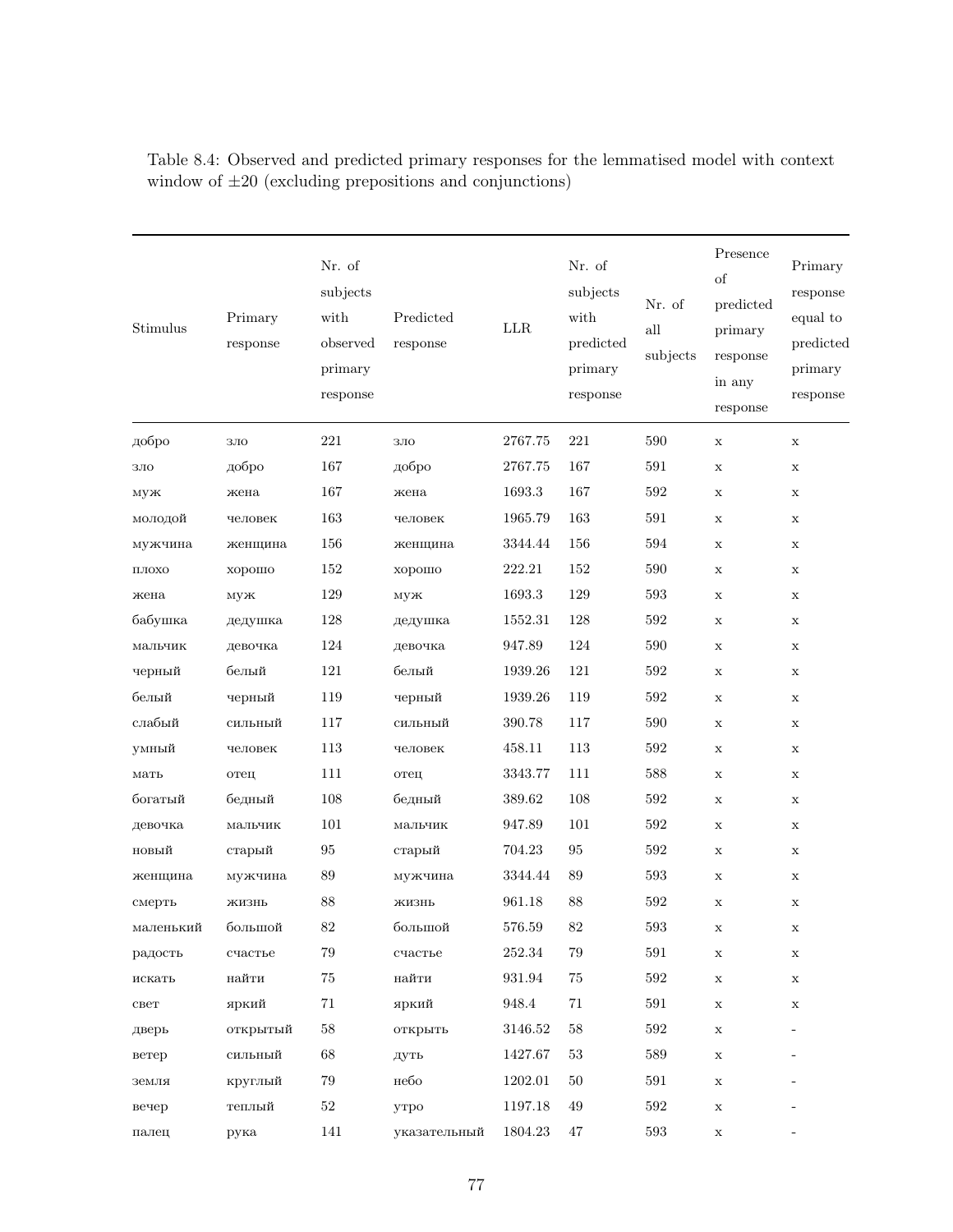| враг              | друг     | 102       | народ                            | 1374.35     | 40             | 592     | $\mathbf x$ |                          |
|-------------------|----------|-----------|----------------------------------|-------------|----------------|---------|-------------|--------------------------|
| справедли         | восторже | 39        | восторже                         | 156.41      | 39             | 592     | $\mathbf x$ | $\mathbf x$              |
| BOCTD             | ствовать |           | ствовать                         |             |                |         |             |                          |
| дочь              | сын      | 108       | мать                             | 718.73      | 39             | 593     | X           |                          |
| терять            | находить | 85        | время                            | 530.78      | 37             | 590     | $\mathbf x$ | ٠                        |
| деревня           | сесть    | 69        | город                            | 193.66      | 36             | 593     | $\mathbf x$ |                          |
| зеленый           | цвет     | 80        | красный                          | 459.49      | 32             | 594     | X           | -                        |
| O <sub>LOHD</sub> | вода     | 106       | гореть                           | 927.21      | 25             | 590     | X           |                          |
| старый            | дед      | 109       | новый                            | 704.23      | 23             | 591     | $\mathbf x$ | ٠                        |
| помогать          | мама     | 45        | друг                             | 143.7       | 22             | 590     | $\mathbf x$ |                          |
| родной            | ЯЗЫК     | 195       | брат                             | 387.09      | $20\,$         | 592     | $\mathbf x$ |                          |
| ${cCD}$           | вкусно   | 39        | ПИТЬ                             | 788.19      | $20\,$         | 589     | X           |                          |
| брат              | сестра   | 124       | старший                          | 1703.48     | $20\,$         | 511     | $\mathbf x$ |                          |
| $_{\rm CTOJ I}$   | стул     | 118       | письменный                       | 3313.27     | 16             | 592     | $\mathbf x$ |                          |
| река              | вода     | 75        | берег                            | 2938.39     | 15             | 591     | $\mathbf x$ | $\overline{\phantom{a}}$ |
| больной           | человек  | 112       | врач                             | 389.83      | 14             | 592     | $\mathbf x$ |                          |
| ночь              | день     | 105       | спать                            | 2414.26     | 12             | 592     | $\mathbf x$ |                          |
| утро              | вечер    | 90        | ночь                             | 1197.65     | 12             | 591     | $\mathbf x$ |                          |
| гора              | высокий  | 72        | вершина                          | 945.37      | 11             | 592     | $\mathbf x$ |                          |
| ПИТЬ              | вода     | 107       | чай                              | 3908.92     | 11             | 593     | $\mathbf x$ | $\overline{\phantom{a}}$ |
| глаз              | голубой  | 83        | смотреть                         | 2681.02     | 10             | 592     | $\mathbf x$ |                          |
| вместе            | всегда   | $25\,$    | $\mathbf{M}\mathbf{b}\mathbf{I}$ | 537.28      | 8              | 593     | $\mathbf x$ |                          |
| стыд              | позор    | 70        | чувство                          | 210.6       | 7              | 590     | X           | $\overline{\phantom{a}}$ |
| кричать           | громко   | 143       | ypa                              | 336.85      | 6              | 592     | $\mathbf x$ |                          |
| лес               | дерево   | 55        | опушка                           | 814.89      | 6              | 594     | X           |                          |
| МНОГО             | деньги   | 121       | ГОД                              | 1069.83     | 6              | 593     | $\mathbf x$ |                          |
| дурак             | умный    | 78        | TЫ                               | 499.05      | 6              | 592     | X           |                          |
| дядя              | тетя     | $134\,$   | коля                             | $1300.27\,$ | $\bf 5$        | $592\,$ | х           |                          |
| чистый            | грязный  | 88        | вода                             | 336.25      | $\overline{5}$ | 592     | $\mathbf x$ |                          |
| слово             | дело     | 59        | честный                          | 1417.89     | 4              | 591     | X           |                          |
| красивый          | человек  | 57        | женщина                          | 684.45      | 4              | 593     | X           |                          |
| человек           | животное | <b>25</b> | молодой                          | 1965.79     | 3              | 588     | $\mathbf x$ |                          |
| жить              | хорошо   | 71        | дом                              | 924.43      | 3              | 589     | $\mathbf x$ |                          |
| родина            | мать     | 221       | наш                              | 332.51      | 3              | 592     | X           |                          |
| город             | курск    | 96        | улица                            | 894.31      | 3              | 594     | X           |                          |
| ДОМ               | родной   | 57        | улица                            | 1352.45     | $\overline{2}$ | 590     | X           |                          |
| веселый           | человек  | 75        | смеяться                         | 162.9       | $\overline{2}$ | 586     | X           |                          |
| любовь            | счастье  | 63        | любить                           | 575.96      | $\overline{2}$ | 594     | $\mathbf X$ |                          |
| лицо              | красивый | $68\,$    | выражение                        | 2927.35     | $\overline{2}$ | 588     | $\mathbf X$ |                          |
|                   |          |           |                                  |             |                |         |             |                          |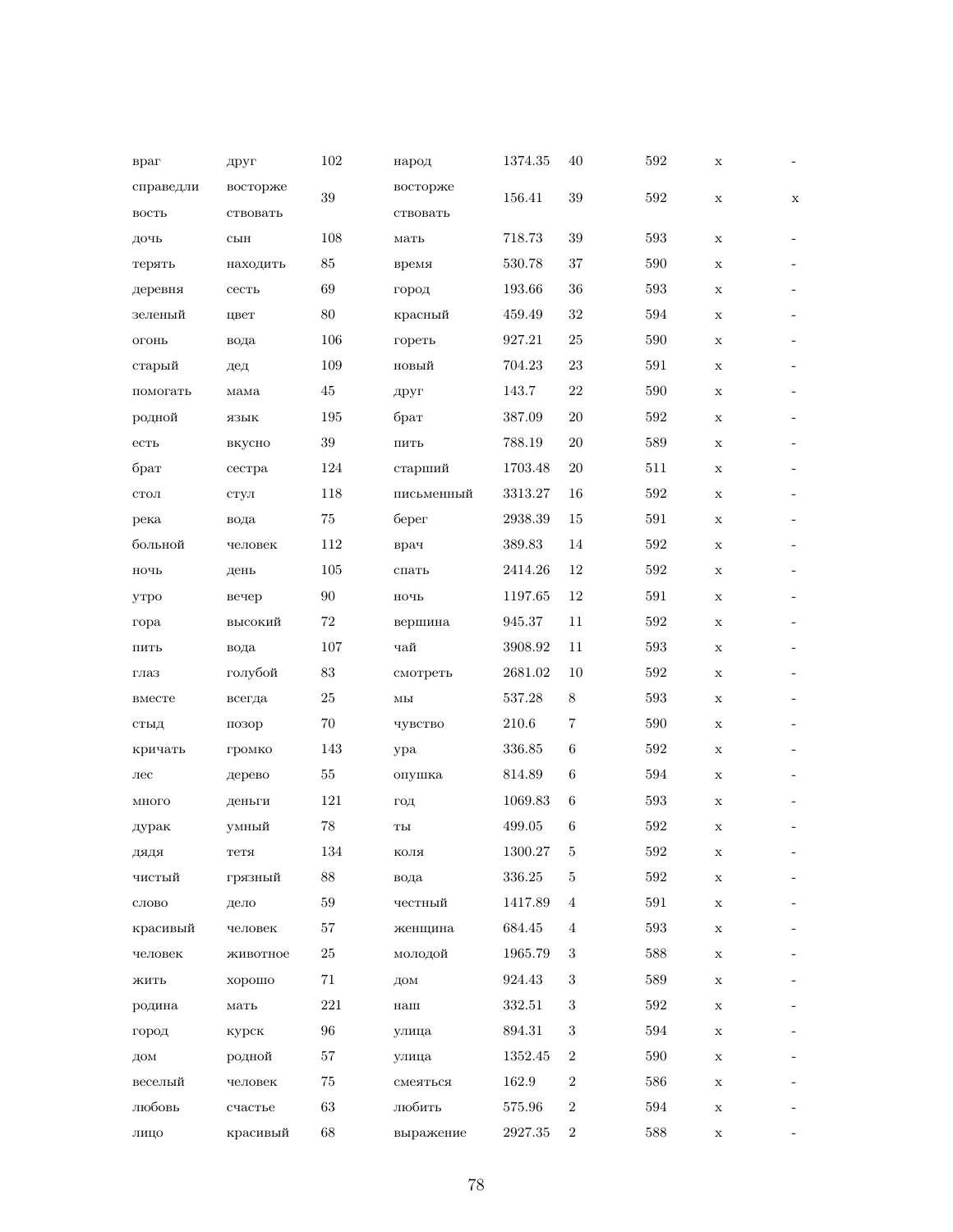| хорошо           | ПЛОХО         | 181 | знать           | 784.46     | $\overline{2}$   | 592 | $\mathbf x$ | $\overline{\phantom{a}}$ |
|------------------|---------------|-----|-----------------|------------|------------------|-----|-------------|--------------------------|
| памятник         | пушкин        | 49  | поставить       | 186.63     | $\overline{2}$   | 589 | $\mathbf x$ | ٠                        |
| вспоминать       | прошлое       | 68  | часто           | 182.41     | $\mathbf{1}$     | 593 | $\mathbf x$ |                          |
| говорить         | молчать       | 43  | я               | 4399.31    | $\mathbf{1}$     | 593 | X           | $\overline{\phantom{a}}$ |
| глупый           | человек       | 83  | ты              | 184.7      | 1                | 594 | X           |                          |
| деньги           | много         | 45  | купить          | 864.89     | 1                | 593 | $\mathbf x$ | $\overline{\phantom{a}}$ |
| жизнь            | смерть        | 99  | весь            | 2211.52    | 1                | 593 | $\mathbf x$ |                          |
| хотеть           | быть          | 51  | Я               | 6139.53    | $\mathbf{1}$     | 594 | X           | ٠                        |
| встреча          | радость       | 51  | состояться      | 221.31     | 1                | 590 | X           |                          |
| война            | мир           | 102 | гражданский     | 2056.04    | $\mathbf{1}$     | 590 | X           | $\overline{\phantom{a}}$ |
| думать           | мыслить       | 27  | Я               | 3580.06    | 1                | 593 | X           |                          |
| обман            | ложа          | 103 | оптический      | 75.314     | 1                | 477 | X           | -                        |
| вода             | чистый        | 63  | берег           | 1789.21    | $\overline{0}$   | 594 |             |                          |
| начало           | конец         | 227 | самый           | 971.03     | $\overline{0}$   | 591 |             | $\overline{\phantom{a}}$ |
| надеяться        | ждать         | 94  | B <sub>DI</sub> | 256.75     | $\mathbf{0}$     | 592 |             | $\overline{\phantom{a}}$ |
| красный          | цвет          | 80  | армия           | 2631.53    | $\overline{0}$   | 593 |             | $\overline{\phantom{a}}$ |
| por              | зуб           | 56  | изо             | 1964.68    | $\overline{0}$   | 593 |             |                          |
| бог              | быть          | 42  | слава           | 4154.69    | $\theta$         | 592 |             |                          |
| счастье          | быть          | 74  | попытать        | 260.06     | $\mathbf{0}$     | 592 |             |                          |
| время            | деньги        | 126 | <b>TOT</b>      | 3412.89    | $\theta$         | 508 |             |                          |
| хлеб             | еда           | 48  | кусок           | 1544.58    | $\mathbf{0}$     | 593 |             |                          |
| большой          | ДОМ           | 85  | не              | 659.45     | $\overline{0}$   | 593 |             |                          |
| народ            | толпа         | 84  | враг            | 1374.35    | $\overline{0}$   | 593 |             |                          |
| рука             | нога          | 109 | махнуть         | 3751.92    | $\overline{0}$   | 593 |             |                          |
| дело             | время         | 45  | самый           | 4414.14    | $\overline{0}$   | 594 |             |                          |
| ненавидеть       | любить        | 96  | Я               | 258.91     | $\overline{0}$   | 593 |             |                          |
| семья            | мой           | 57  | ЖИТЬ            | 484.17     | $\mathbf{0}$     | 593 |             |                          |
| ходить           | бегать        | 57  | $c$ лух         | 365.31     | $\boldsymbol{0}$ | 592 |             |                          |
| голова           | болеть        | 67  | покачать        | 4596.13    | $\overline{0}$   | 590 |             |                          |
| день             | $_{\rm HO4P}$ | 175 | следующий       | 2571.2     | $\boldsymbol{0}$ | 589 |             |                          |
| работа           | деньги        | 38  | научный         | 324.09     | $\overline{0}$   | 590 |             |                          |
| успеть           | опоздать      | 56  | He              | $769.85\,$ | $\overline{0}$   | 592 |             |                          |
| обещать          | выполнять     | 33  | Я               | 139.95     | $\boldsymbol{0}$ | 591 |             |                          |
| вечность         | жизнь         | 25  | целый           | 159.28     | $\overline{0}$   | 508 |             |                          |
| ребенок          | маленький     | 93  | женщина         | $286.2\,$  | 0                | 593 |             |                          |
| душа             | тело          | 52  | глубина         | 709.97     | $\boldsymbol{0}$ | 593 |             |                          |
| друг             | враг          | 82  | ОНИ             | 2754.49    | $\boldsymbol{0}$ | 593 |             |                          |
| $_{\rm{LOJIOC}}$ | звук          | 40  | услышать        | 2007.12    | $\boldsymbol{0}$ | 591 |             |                          |
| машина           | время         | 66  | шофер           | $902.2\,$  | $\boldsymbol{0}$ | 508 |             |                          |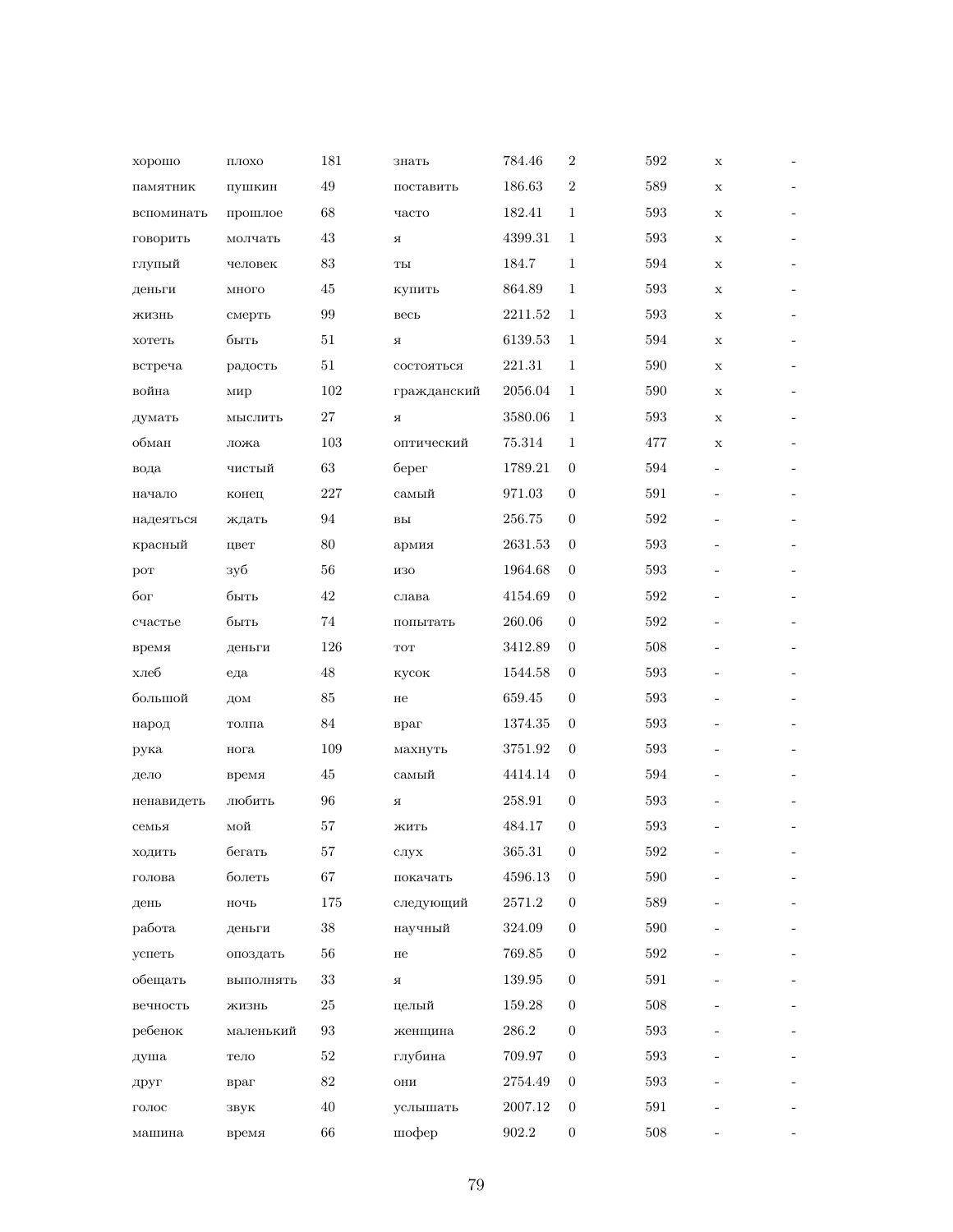| гость     | нежданный | 67  | пригласить | 366.51  | 0        | 594 |   |                          |
|-----------|-----------|-----|------------|---------|----------|-----|---|--------------------------|
| быстро    | медленно  | 105 | ЛОВОЛЬНО   | 241.38  | 0        | 589 |   |                          |
| сила      | воля      | 40  | изо        | 2491.6  | 0        | 591 | - |                          |
| свободный | человек   | 141 | время      | 412.28  | 0        | 590 |   | -                        |
| ПУТЬ      | дорога    | 196 | обратный   | 1405.72 | $\theta$ | 593 | - |                          |
| жадный    | человек   | 84  | ГЛОТОК     | 57.99   | 0        | 590 |   | $\overline{\phantom{0}}$ |
| разговор  | беседа    | 52  | вести      | 510.2   | $\Omega$ | 590 |   | ۰                        |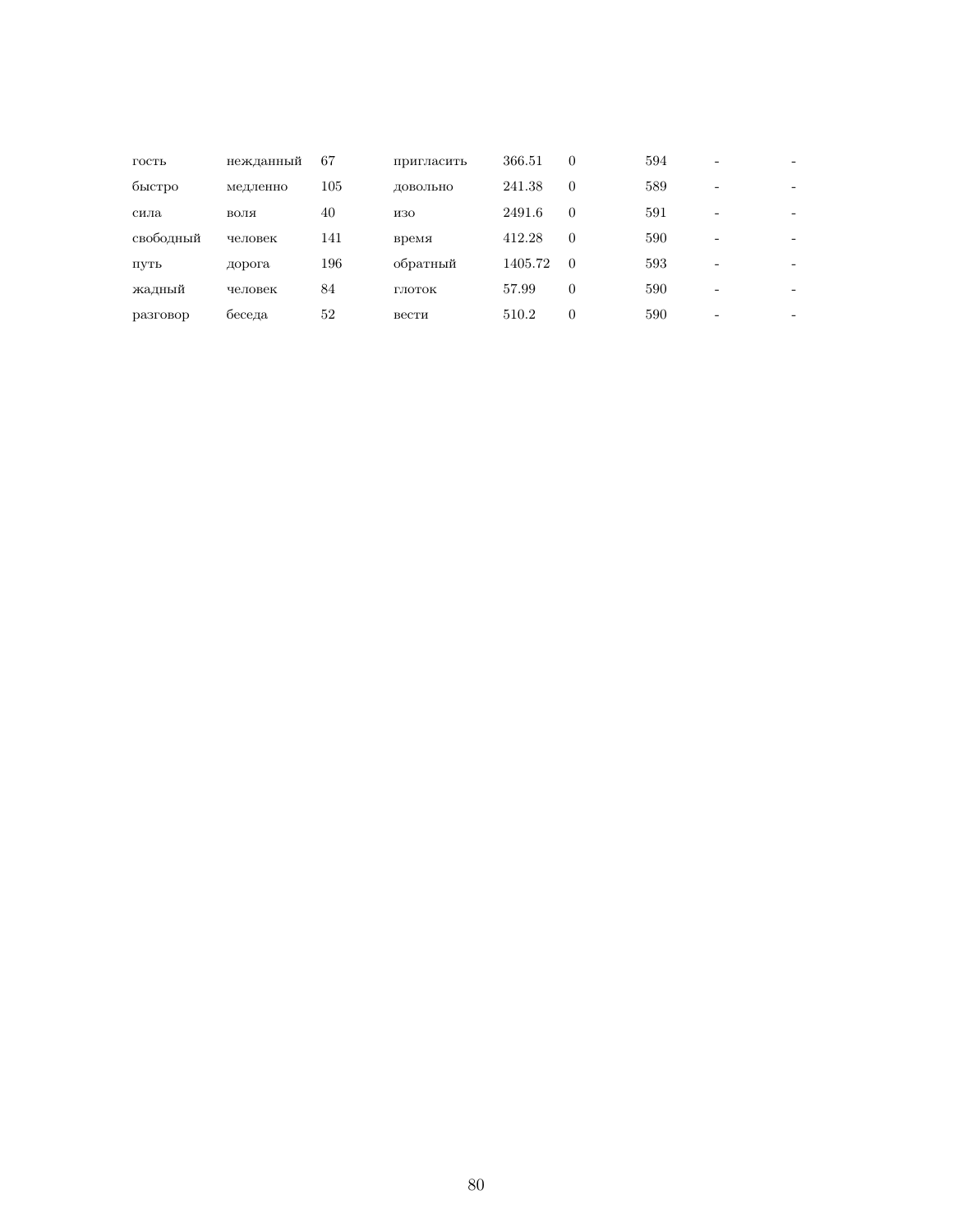Figure 8.1: Distribution of parts-of-speech for noun, adjective and verb stimuli for ten most frequent responses and ten most frequent co-occurrences extracted with model trained on lemmatised corpus with the context window of  $\pm 20$ 



Stimulus NOUN (10 co-occurrences vs. 10 responses)



Stimulus ADJ (10 co-occurrences vs. 10 responses)



Stimulus VERB (10 co-occurrences vs. 10 responses)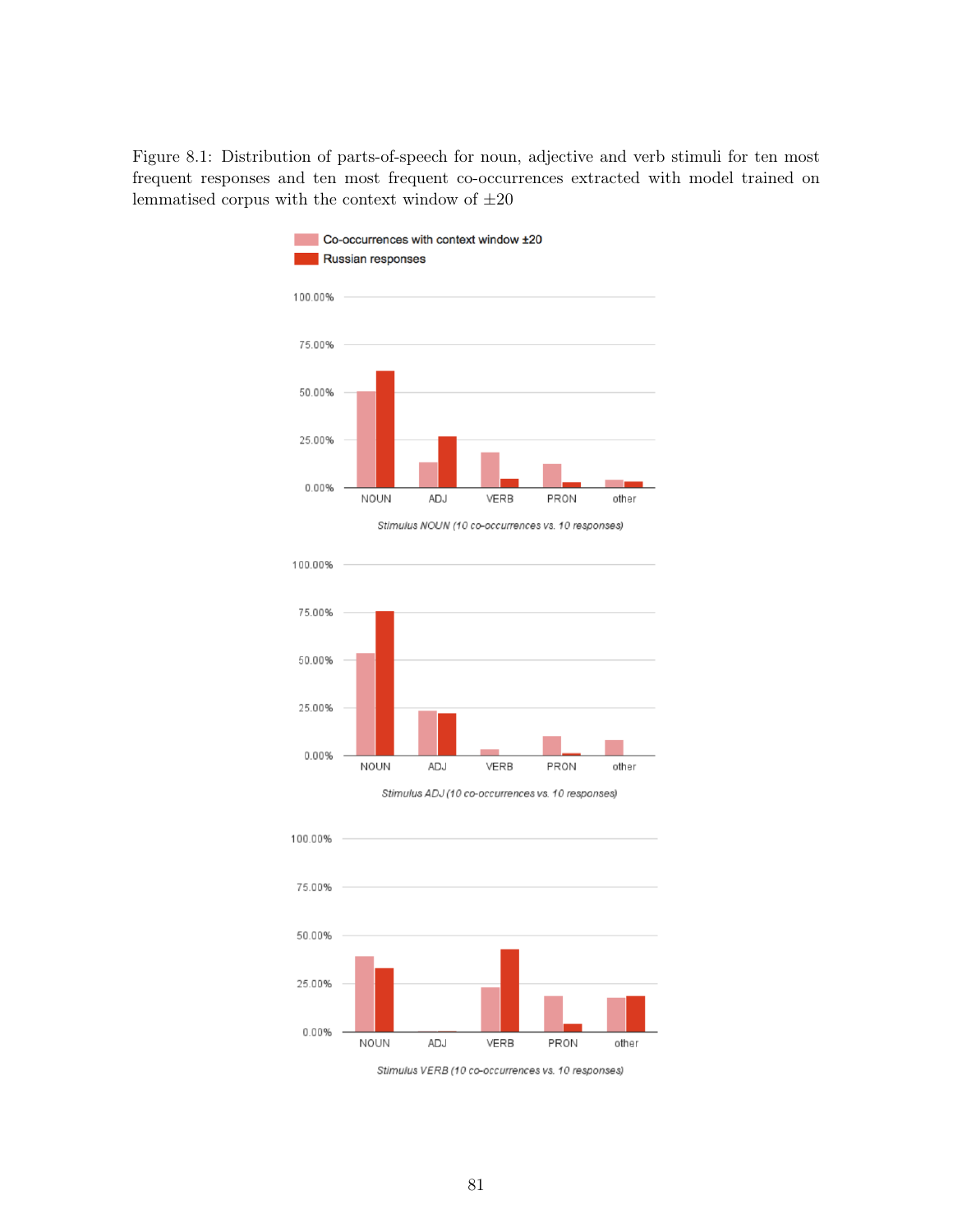Figure 8.2: Distribution of parts-of-speech for noun, adjective and verb stimuli for primary responses and primary co-occurrences extracted with model trained on lemmatised corpus with the context window of  $\pm 20$ 







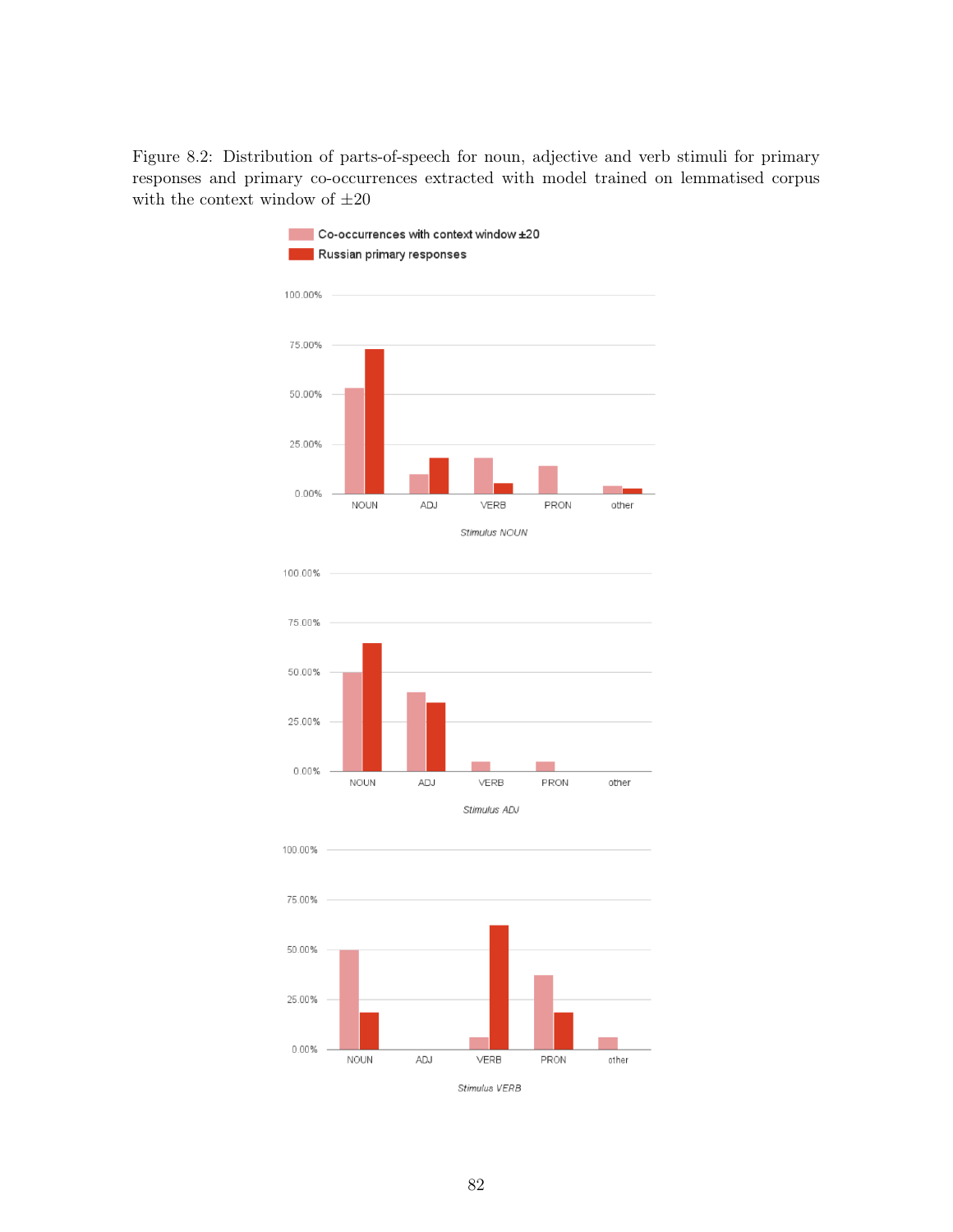## List of Figures

| 3.1     |                                                                                                     | 23 |
|---------|-----------------------------------------------------------------------------------------------------|----|
| 4.1     | Orthogonal (left) and antipodal opposition (right) (Lyons 1977), source: Jones                      |    |
|         |                                                                                                     | 31 |
| 4.2     |                                                                                                     | 34 |
| 4.3     | Distribution of semantic relations in primary responses for Russian, Belarusian,                    |    |
|         |                                                                                                     | 42 |
| 4.4     | Distribution of semantic relations for primary response if response has a contrast                  |    |
|         | (total responses: 84 for Russian, 83 for other languages) $\ldots \ldots \ldots \ldots$             | 43 |
| 5.1     | Overlap between primary co-occurrences and primary responses in function of                         |    |
|         | lemmatisation and PoS selection $\ldots \ldots \ldots \ldots \ldots \ldots \ldots \ldots \ldots 54$ |    |
| $5.2\,$ | Proportion of semantic relations between stimuli and their primary co-occurrences                   |    |
|         | for context windows of $\pm 2$ , $\pm 5$ and $\pm 10$ words in comparison with the propor-          |    |
|         | tion of semantic relations within most frequent Russian associative pairs $\dots$ 60                |    |
| 8.1     | Distribution of parts-of-speech for noun, adjective and verb stimuli for ten most                   |    |
|         | frequent responses and ten most frequent co-occurrences extracted with model                        |    |
|         | trained on lemmatised corpus with the context window of $\pm 20$ 81                                 |    |
| 8.2     | Distribution of parts-of-speech for noun, adjective and verb stimuli for primary                    |    |
|         | responses and primary co-occurrences extracted with model trained on lemma-                         |    |
|         |                                                                                                     | 82 |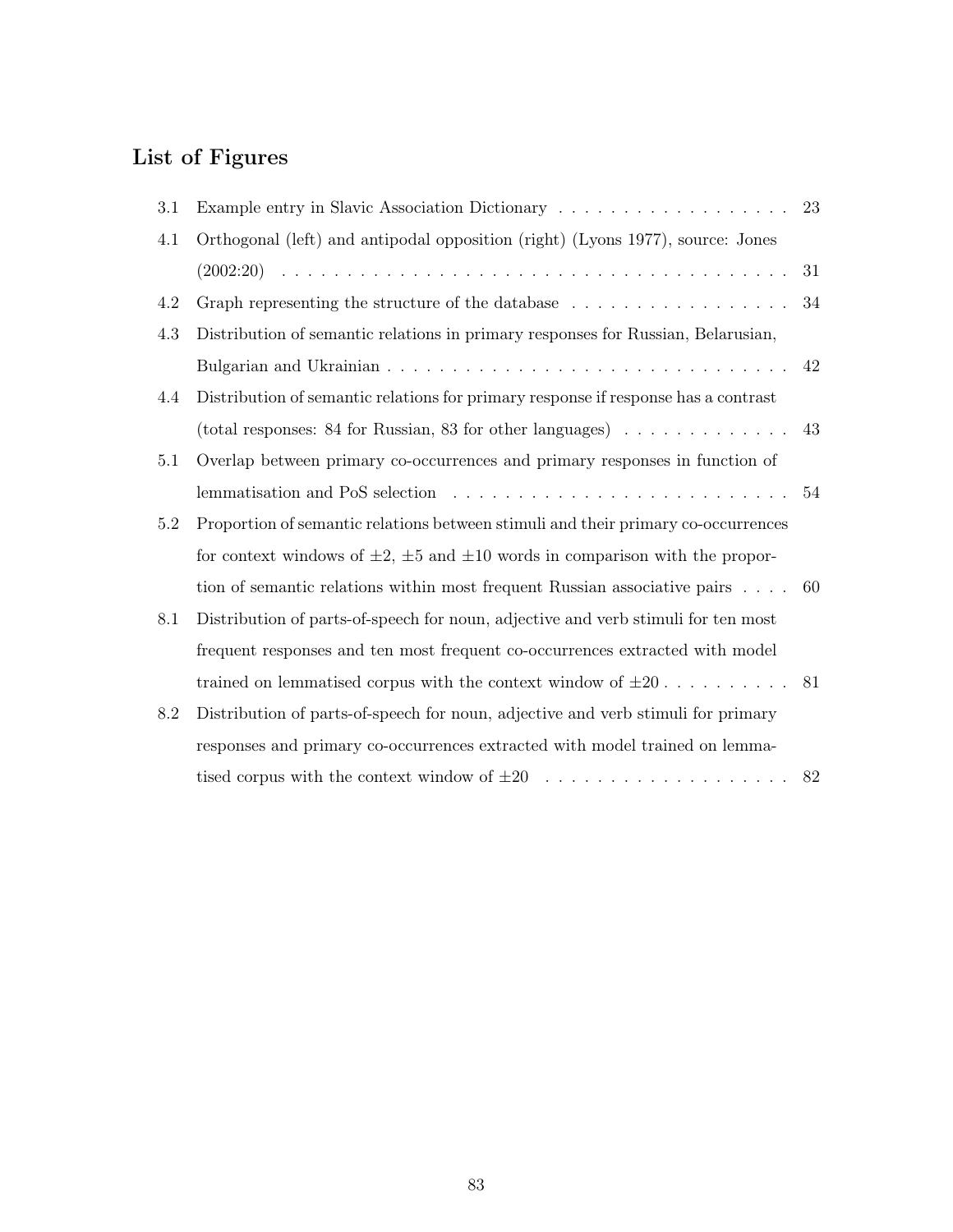## List of Tables

| 2.1 | Contingency table (the sign $\neg$ is to be read as anything but x)                    | 8      |
|-----|----------------------------------------------------------------------------------------|--------|
| 2.2 | Proportion of syntagmatic contiguity between associative pairs from a total of         |        |
|     | 40 associative pairs having a contrast (Anstatt 2008:22) $\ldots \ldots \ldots \ldots$ | 18     |
| 2.3 | Proportion of contrast relations between associative pairs from a total of 40          |        |
|     |                                                                                        | 19     |
| 2.4 | A language-independent hierarchy of associations according to Raible (1981)            |        |
|     | and hierarchy of Slavic associations according to Anstatt $(2008)$                     | 19     |
| 4.1 | Ten most common responses for the Russian stimulus дядя (- stands for not              |        |
|     |                                                                                        | 27     |
| 4.2 | International tagset proposed by Petrov <i>et al.</i> $(2011)$                         | $30\,$ |
| 4.3 | Semantic relations between the stimulus $6a6y$ IIKa and its ten most frequent          |        |
|     |                                                                                        | 33     |
| 4.4 | Distribution of heterogeneous/homogeneous associative pairs                            | 36     |
| 4.5 | Distribution of heterogeneous/homogeneous associative pairs for nouns, adjec-          |        |
|     |                                                                                        | 37     |
| 4.6 | Distribution of parts-of-speech for noun, adjective and verb stimuli for primary       |        |
|     |                                                                                        | 37     |
| 4.7 | Distribution of parts-of-speech for noun, adjective and verb stimuli for ten most      |        |
|     |                                                                                        | 38     |
| 4.8 | Distribution of semantic relations between stimuli and primary responses (total        |        |
|     |                                                                                        | 38     |
| 4.9 | Distribution of semantic relations between stimuli and primary responses if            |        |
|     |                                                                                        | 38     |
|     | 4.10 Distribution of semantic relations holding between Russian stimuli and ten most   |        |
|     |                                                                                        | 39     |
|     | 4.11 Distribution of semantic relations for primary responses to stimuli of different  |        |
|     |                                                                                        | 39     |
|     | 4.12 Distribution of semantic relations within ten most frequent associative pairs     |        |
|     |                                                                                        | 39     |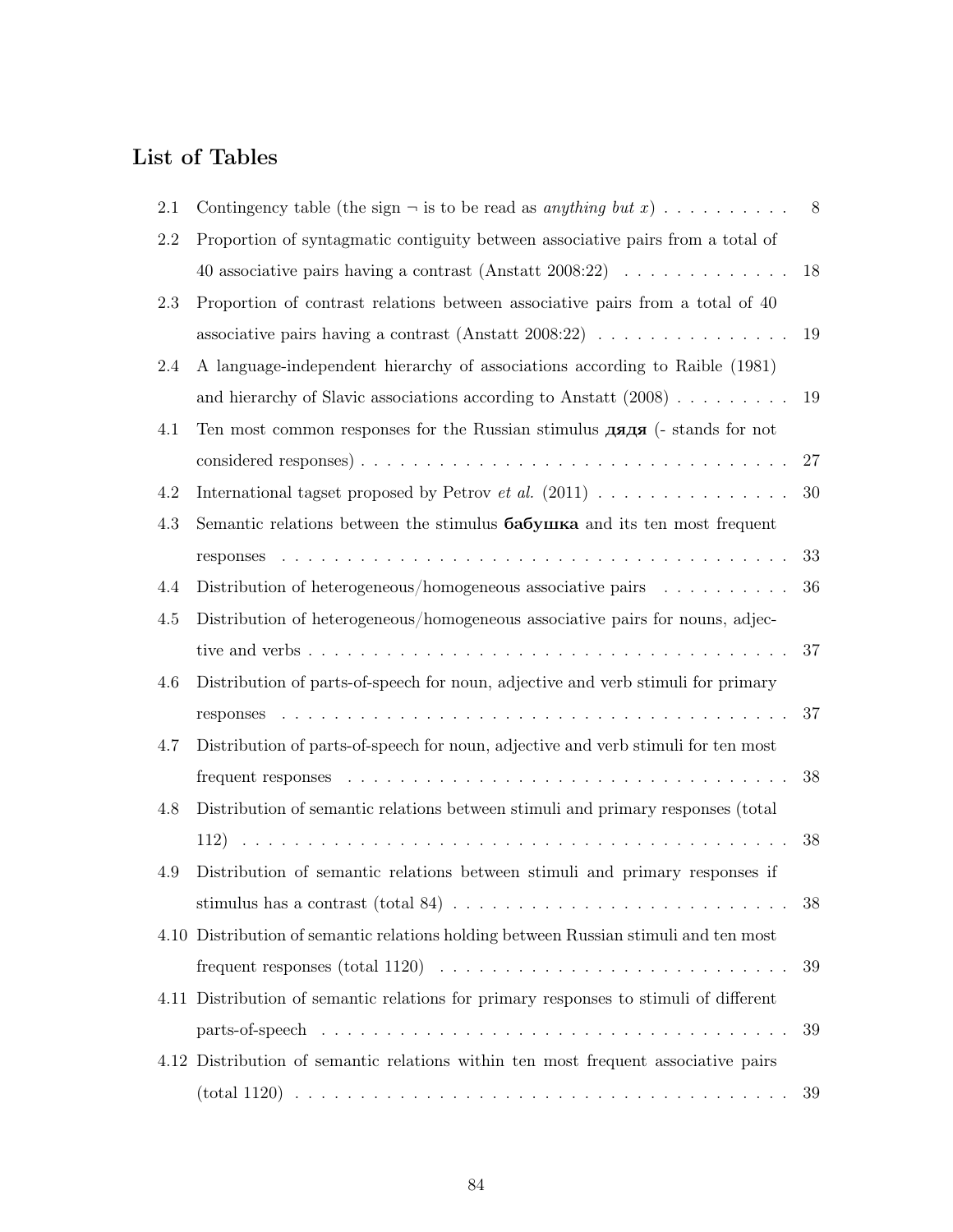|     | 4.13 Distribution of homogeneous associative pairs for Russian (ru), Belarusian (be),                        |     |
|-----|--------------------------------------------------------------------------------------------------------------|-----|
|     |                                                                                                              | 40  |
|     | 4.14 Distribution of part-of-speech tags for noun, adjective and verb stimuli in Rus-                        |     |
|     | sian, Bularusian, Bulgarian and Ukrainian primary responses                                                  | 41  |
|     | 4.15 Distribution of part-of-speech tags for noun, adjective and verb stimuli in Rus-                        |     |
|     | sian, Bularusian, Bulgarian and Ukrainian ten most frequent responses $\dots$ .                              | 41  |
|     | 4.16 Distribution of semantic relations in primary responses for Russian, Belarusian,                        |     |
|     | Bulgarian and Ukrainian (total 112) $\ldots \ldots \ldots \ldots \ldots \ldots \ldots \ldots$                | 42  |
|     | 4.17 Distribution of semantic relations for primary response if response has a contrast                      |     |
|     | (total responses: 84 for Russian, 83 for other languages) $\dots \dots \dots \dots$                          | 43  |
|     | 4.18 Differences in predominant contrast relations in Russian, Belarusian, Bulgarian                         |     |
|     |                                                                                                              | 44  |
|     | 4.19 Hierarchy of associative responses according to Raible (1981), Anstatt (2008)                           |     |
|     | and observed hierarchy (obs.) of Russian, Belarusian, Bulgarian and Ukrainian                                |     |
|     | responses for stimuli which have a contrast $\ldots \ldots \ldots \ldots \ldots \ldots \ldots \ldots$        | 45  |
| 5.1 | Co-occurrences with the highest log likelihood score (LLR), part-of-speech (PoS)                             |     |
|     | and semantic relation for the stimulus word $\mathbf{q}$ <b>Bepb</b>                                         | 51  |
| 5.2 | Overlap between the ten most frequent associations to a stimulus and ten most                                |     |
|     | frequent co-occurrences of the stimulus (absolute counts out of 1120 are written                             |     |
|     | in parenthesis) $\ldots \ldots \ldots \ldots \ldots \ldots \ldots \ldots \ldots \ldots \ldots \ldots \ldots$ | 52  |
| 5.3 | Overlap of primary responses with primary co-occurrences (absolute values out                                |     |
|     | of 112 are written in parenthesis) $\ldots \ldots \ldots \ldots \ldots \ldots \ldots \ldots \ldots$          | 53  |
| 5.4 | Ten most frequent responses to the word дверь (door) in comparison with                                      |     |
|     | their ten most frequent co-occurrences extracted from the results of the models                              |     |
|     | trained on the unlemmatised and lemmatised corpus with the context window                                    |     |
|     |                                                                                                              | -55 |
| 5.5 | Ten most frequent responses to the word $\bf{po\pi\omega\widetilde{n}}$ (dear/close) in comparison           |     |
|     | with its ten most frequent co-occurrences extracted from the results of the                                  |     |
|     | models trained on the unlemmatised and lemmatised corpus with the context                                    |     |
|     |                                                                                                              | 56  |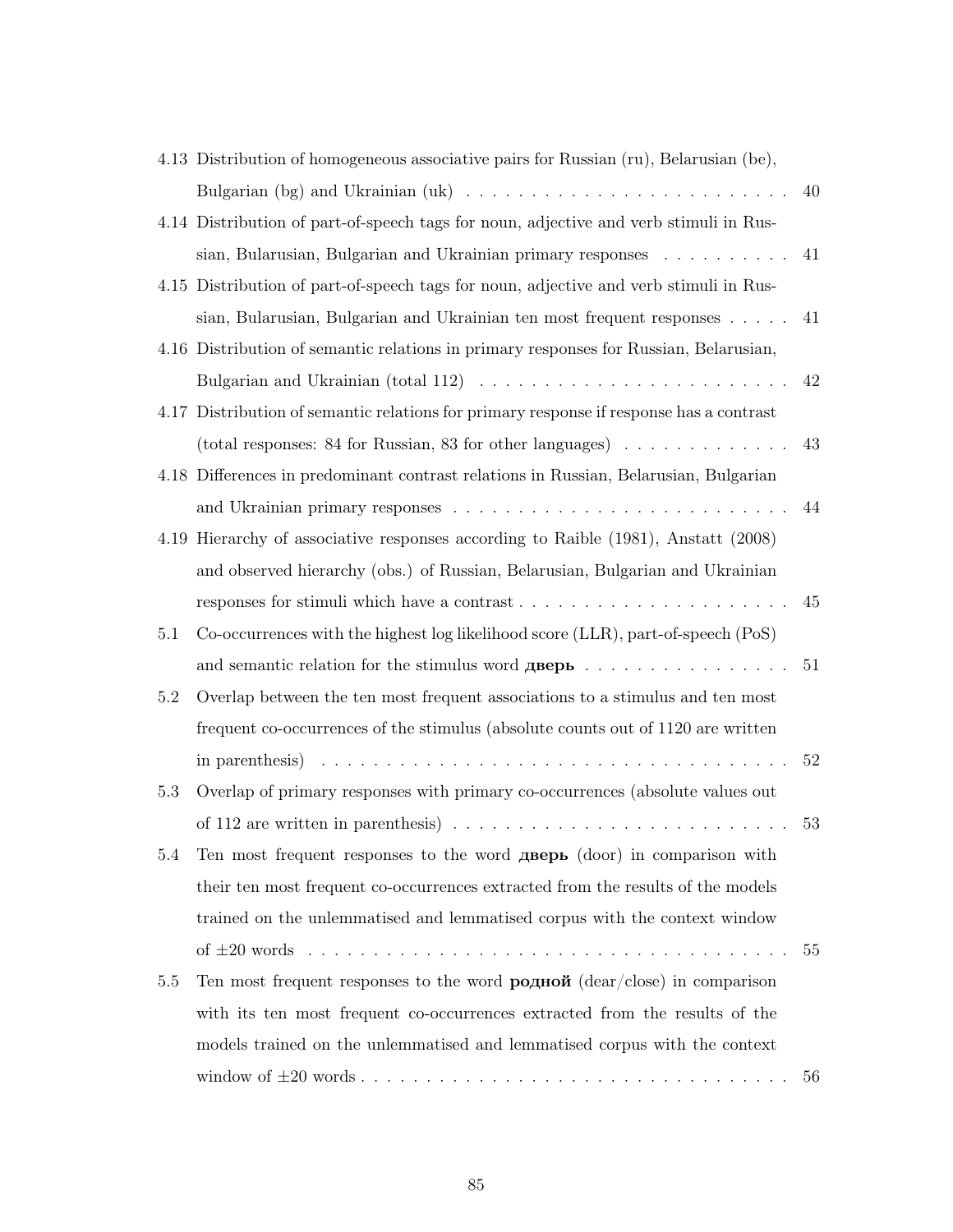| 5.6     | Stimuli which always resulted with high overlap between co-occurrences and                                                   |    |
|---------|------------------------------------------------------------------------------------------------------------------------------|----|
|         |                                                                                                                              | 56 |
| 5.7     | Parts-of-speech of stimuli which never had an overlap in responses and co-                                                   |    |
|         |                                                                                                                              | 57 |
| 5.8     | Distribution of parts-of-speech for noun, adjective and verb stimuli for ten most                                            |    |
|         | frequent responses vs. ten most frequent co-occurrences extracted with model                                                 |    |
|         | trained on lemmatised corpus with the context window of $\pm 20$                                                             | 58 |
| $5.9\,$ | Distribution of parts-of-speech for noun, adjective and verb stimuli for primary                                             |    |
|         | responses and primary co-occurrences extracted with model trained on lemma-                                                  |    |
|         |                                                                                                                              | 58 |
|         | 5.10 Co-occurrences of <b>думать</b> extracted from the output of the model trained on                                       |    |
|         | the lemmatised model with the context window of $\pm 20$ words                                                               | 59 |
|         | 5.11 Proportion of semantic relations between stimuli and their primary co-occurrences                                       |    |
|         | for context windows of $\pm 2$ , $\pm 5$ , $\pm 10$ and $\pm 20$ words in comparison with the pro-                           |    |
|         | portion of semantic relations between stimuli and their most frequent Russian                                                |    |
|         | the contract of the contract of the contract of the contract of the contract of the contract of the contract of<br>responses | 60 |
|         |                                                                                                                              |    |
|         | 5.12 Semantic relation in overlap between primary responses and primary co-occurrences                                       |    |
|         | for unlemmatised and lemmatised models (the percent values refer to the ratio                                                |    |
|         | between semantic relation which was captured in the overlap and the number                                                   |    |
|         | of the respective semantic relation found in Russian primary co-occurrences)                                                 | 61 |
|         | 5.13 Correctly predicted primary responses for all lemmatised models (x stands for                                           |    |
|         | overlap, - for no overlap) $\ldots \ldots \ldots \ldots \ldots \ldots \ldots \ldots \ldots \ldots \ldots$                    | 62 |
|         | 5.14 Semantic relation in overlap between top ten responses and top ten primary                                              |    |
|         |                                                                                                                              | 62 |
|         | 5.15 Responses to the stimulus дядя in comparision to its co-occurrences extracted                                           |    |
|         | with the model trained on the lemmatised corpus with the context window of                                                   |    |
|         |                                                                                                                              | 64 |
| 8.1     | Russian stimuli from Slavic Association Dictionary                                                                           | 75 |
| 8.2     | Distribution of parts-of-speech for noun, adjective and verb stimuli in Russian,                                             |    |